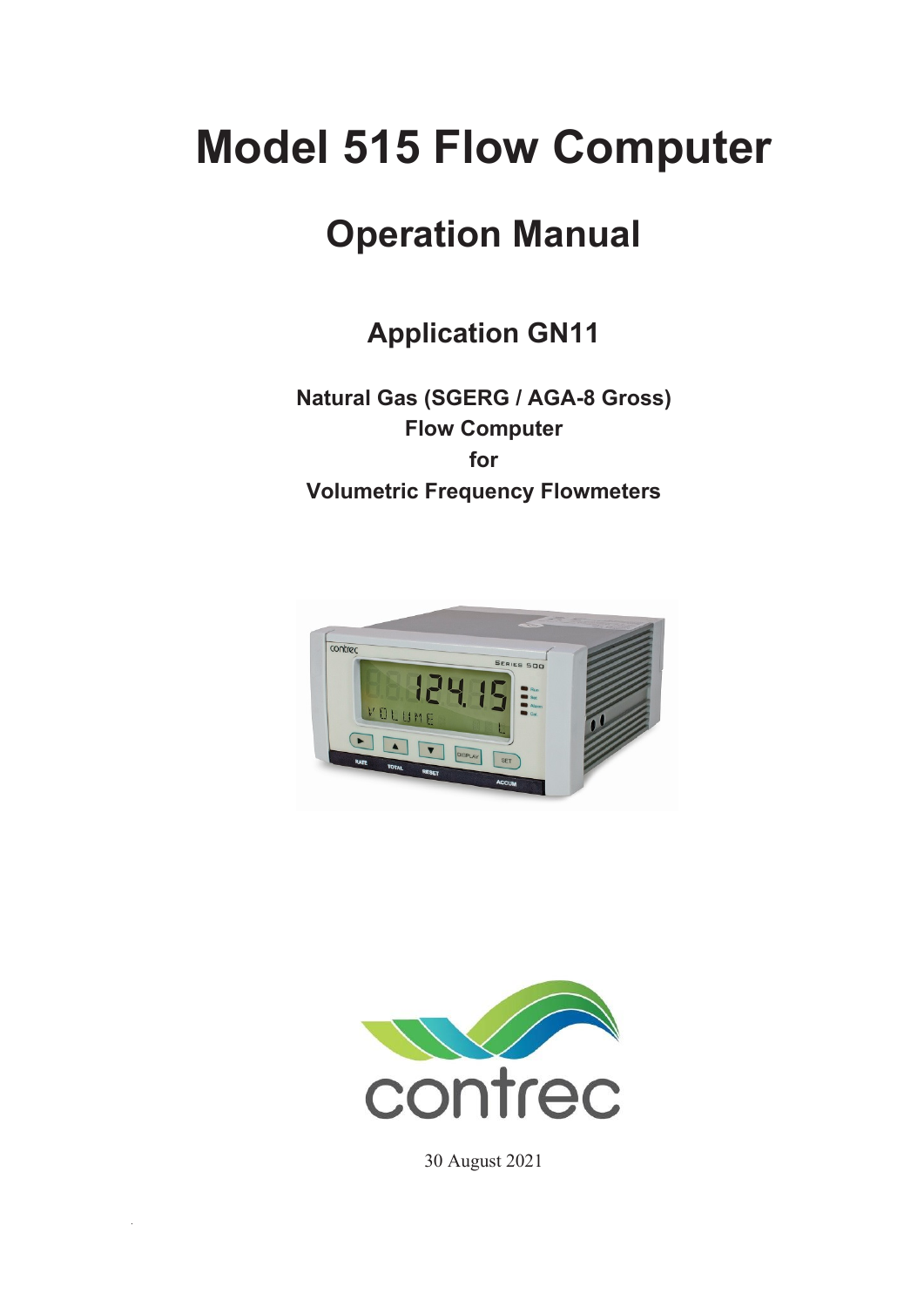#### **Model 515 Flow Computer - Operation Manual**

#### © Contrec Limited 2021

The instructions given herein cover the general description, installation, operation and maintenance of the subject equipment. Contrec Limited. reserves the right, without prior notice, to make engineering refinements that may not be reflected in this manual.

Should any questions arise which cannot be answered specifically by this manual, they should be directed to Contrec Limited for further detailed information and technical assistance.

Contrec Limited will not accept any liability for either direct or consequential damages resulting from the use or misapplication of the contents of this manual.

Part of the software embedded in this product is eCos - Embedded Configurable Operating System, a trademark of Red Hat. Portions created by Red Hat are Copyright © 1998, 1999, 2000 Red Hat, Inc. (http://www.redhat.com). All rights reserved

The software in this product was in part provided by Red Hat and any express or implied warranties, including, but not limited to, the implied warranties of merchantability and fitness for a particular purpose are disclaimed. In no event shall the author be liable for any direct, indirect, incidental, special, exemplary, or consequential damages (including, but not limited to, procurement of substitute goods or services; loss of use, data, or profits; or business interruption) however caused and on any theory of liability, whether in contract, strict liability, or tort (including negligence or otherwise) arising in any way out of the use of this software, even if advised of the possibility of such damage.

#### **Contrec Limited**

Riverside, Canal Road, Sowerby Bridge, West Yorkshire HX6 2AY UNITED KINGDOM Tel: +44 1422 829944 Email: sales@contrec.co.uk

#### **Website: www.contrec.co.uk**

**Contrec Systems Pty Ltd** 5 Norfolk Avenue Ringwood, Melbourne 3134 AUSTRALIA Tel: +61 4 413 505 114 Email: info@contrec.com.au

#### **Contrec - USA, LLC**

916 Belcher Drive Pelham AL 35124 USA Tel: +1 (205) 685 3000 Fax: +1 (205) 685 3001 Email: contrec@contrec-usa.com



**Publication No: 515-GN11-OM - 30 August 2021**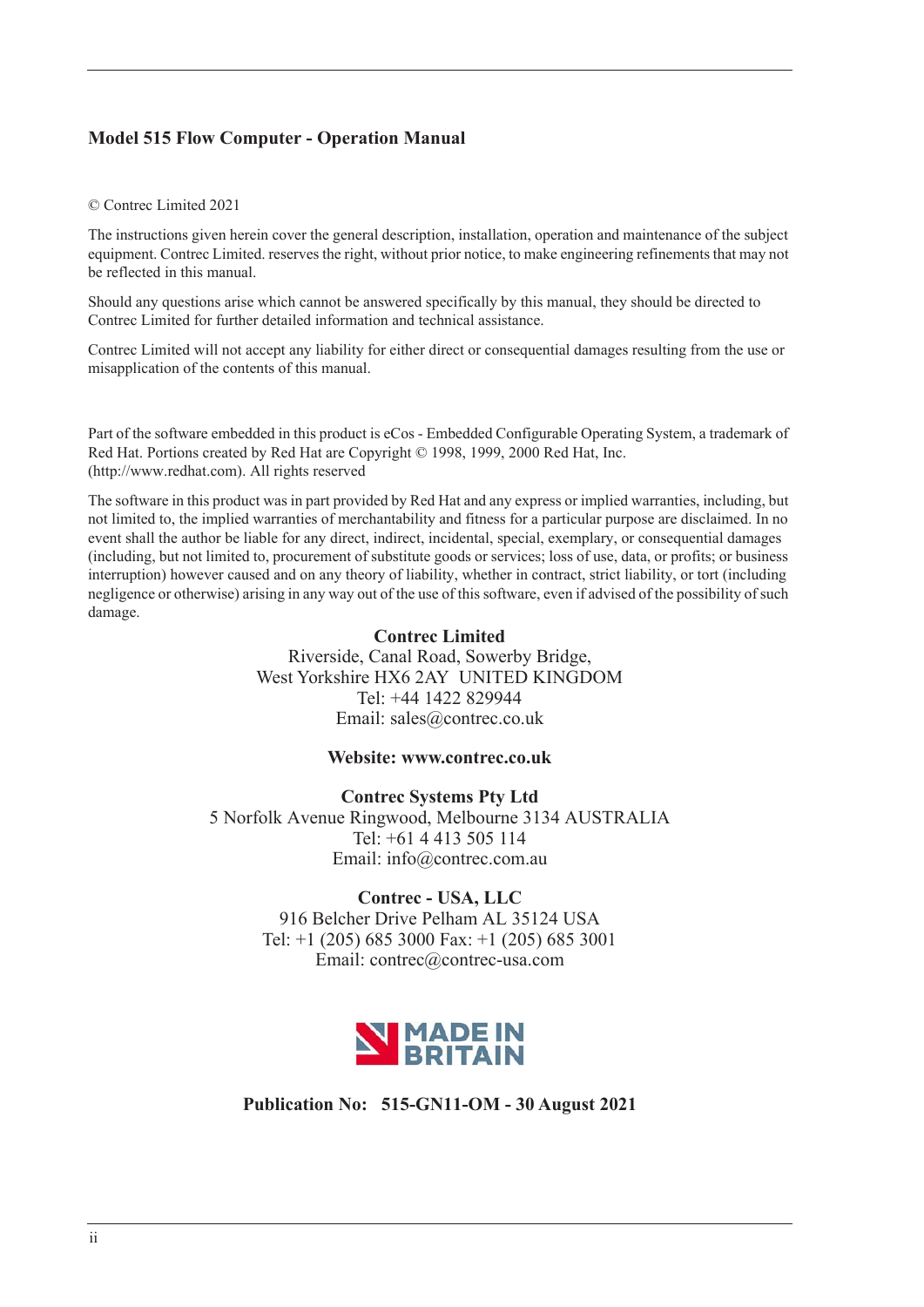

#### **The information in this safety notice is for the prevention of injury to personnel and damage to the instrument.**

#### **The manufacturer assumes no liability for injury or damage caused by misuse of the instrument or for modifications made to the instrument.**

This document must be consulted in all cases where the following "Caution" safety symbol is used :  $\bigwedge$ 

## **Qualified Personnel**

The instrument must be installed, operated and serviced by persons who have been properly trained and authorised. Personnel must read and understand this manual prior to installation and operation of the instrument. Refer to section 3 for further information regarding permitted maintenance operations. The safety of any system incorporating the equipment is the responsibility of the assembler of the system.

#### **Static Hazard**

The 500 series flow computer uses high speed CMOS circuitry which is sensitive to static damage. The user should observe accepted safety practices for handling electronic devices, especially during servicing. Once the unit is installed, grounded and interconnected, the chances of static damage are greatly reduced.

#### **Voltage Hazard**

Before connecting power to the instrument, ensure that the supply voltage for the AC or DC input is suitable. The AC voltage rating is as stated on the instrument rating plate. Personnel should take all due care to avoid electric shock. **For safe operation it is essential to connect a mains safety earth to the A.C. power inlet.** Do not operate at altitudes above 2000m.

#### **Welding Hazard**

Do not perform electric welding in close proximity to the instrument or its interconnecting cables. If welding in these areas must be performed, disconnect all cables from the instrument. Failure to do so may result in damage to the unit.

#### **Moisture Hazard**

To avoid electrical faults and corrosion of the instrument, do not allow moisture to remain in contact with the instrument. Operate only in a clean, dry and pollutant-free environment.

#### **Operating & Storage Temperature**

Operating: If a heater is being used, **DO NOT** isolate the instrument in temperatures below  $-20^{\circ}$ C.

Storage: **DO NOT** store the equipment below -20°C.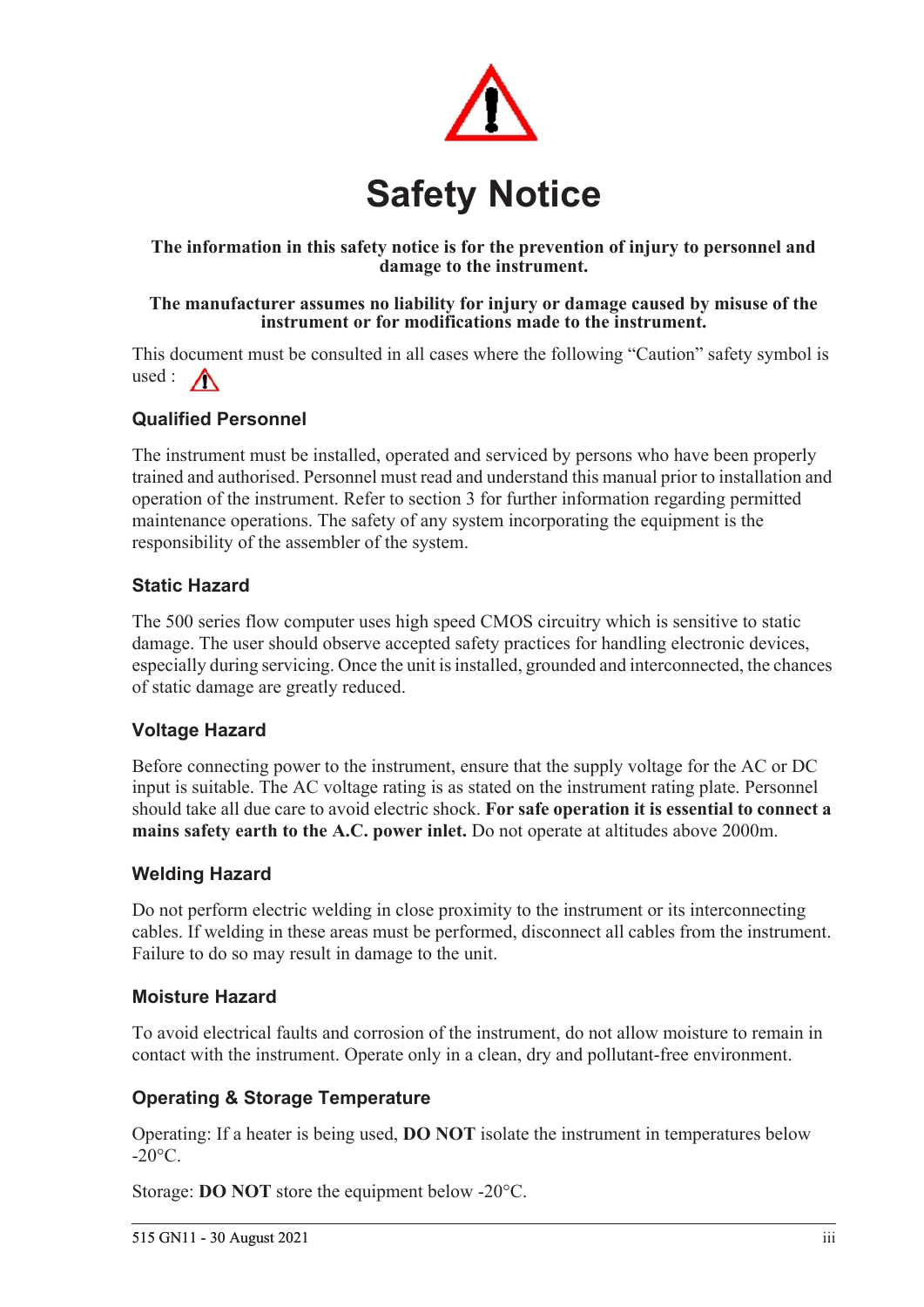#### **Disconnection Device**

When powered from a mains supply this unit requires the provision of a suitable mains isolation device, capable of interrupting both poles of the supply and meeting your local wiring regulations, to be suitably located and easily accessible near to the installed instrument. It must be marked as the disconnecting device for the equipment. It must be suitably rated with respect to the cross sectional area of the supply conductors.

#### **Instrument Disposal**

Contrec instrumentation should not be thrown into the general waste system.

If within EU member states, this instrument should be disposed of according to the guidelines set by the WEEE (Waste Electrical and Electronic Equipment) directive 2012/19/EU. If outside of the EU, this equipment should be responsibly disposed of according to local and national regulations for EEE (Electrical and Electronic Equipment).

By not discarding of this product along with other house hold waste you are preserving natural resources and reducing waste sent to landfill and incinerators.

Remove batteries and dispose of separately (see *Disposal of Batteries*) before disposal of Contrec instrumentation.

#### **Disposal of Batteries**

Batteries have an environmental impact. Safe and responsible disposal should be undertaken.

In all EU member states, as per Directive 2006/66/EC, batteries must not be thrown away with general waste. Contact your local environmental authority for information regarding disposal or recycling of used batteries, alternatively they can be returned directly to Contrec Ltd. for disposal.

Please Contact Contrec Ltd before returning batteries for disposal.

## **Explanation of IEC Symbols Used**

You should familiarise yourself with the following symbols which are used both within this manual and on the instrument itself.



 This document must be consulted in all cases where the following "Caution" safety symbol is used.



AC Input (AC).



Protective Earth Terminal.



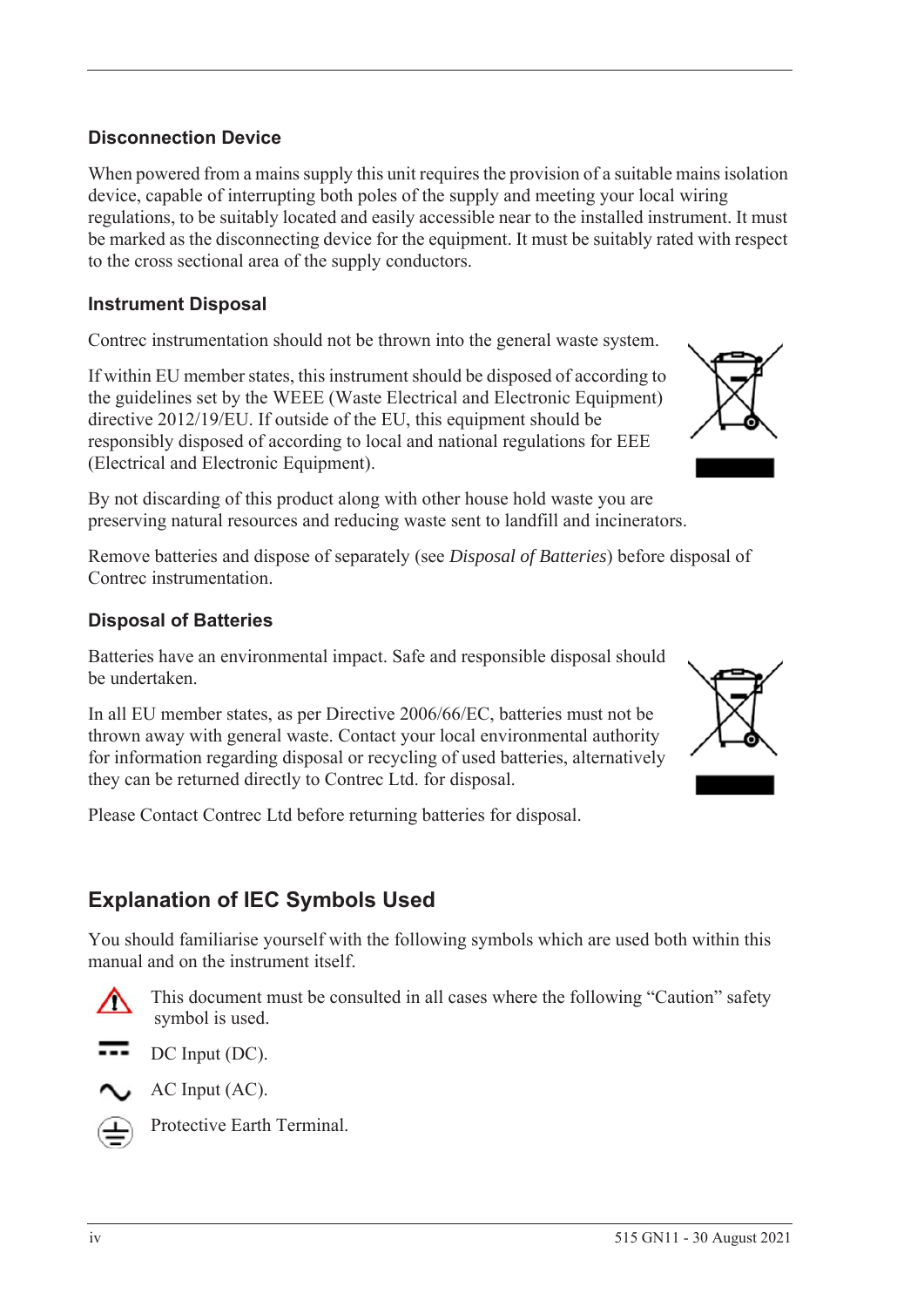| 1 Introduction                                                                                                                                                                                                                      |  |  |  |  |  |  |  |  |    |
|-------------------------------------------------------------------------------------------------------------------------------------------------------------------------------------------------------------------------------------|--|--|--|--|--|--|--|--|----|
| Features                                                                                                                                                                                                                            |  |  |  |  |  |  |  |  |    |
|                                                                                                                                                                                                                                     |  |  |  |  |  |  |  |  |    |
| Calculations de la communication de la communication de la communication de la communication de la communication                                                                                                                    |  |  |  |  |  |  |  |  |    |
| Analog Input Scaling (and a contract of the contract of the contract of the contract of 2                                                                                                                                           |  |  |  |  |  |  |  |  |    |
| Displayed Information and a contract of the contract of the contract of the contract of the 3                                                                                                                                       |  |  |  |  |  |  |  |  |    |
|                                                                                                                                                                                                                                     |  |  |  |  |  |  |  |  |    |
| Communications de la communication de la communication de la communication de la communication de la communication de la communication de la communication de la communication de la communication de la communication de la c      |  |  |  |  |  |  |  |  |    |
| Isolated Outputs and a contract the contract of the contract of the contract of the contract of the 4                                                                                                                               |  |  |  |  |  |  |  |  |    |
|                                                                                                                                                                                                                                     |  |  |  |  |  |  |  |  |    |
|                                                                                                                                                                                                                                     |  |  |  |  |  |  |  |  |    |
| Analog Input Types and a contract the contract of the contract of the contract of the 4                                                                                                                                             |  |  |  |  |  |  |  |  |    |
| Limitations of Use the community of the community of Use of the community of the community of the community of                                                                                                                      |  |  |  |  |  |  |  |  |    |
| Approvals and continuous continuous continuous continuous continuous continuous 6                                                                                                                                                   |  |  |  |  |  |  |  |  |    |
|                                                                                                                                                                                                                                     |  |  |  |  |  |  |  |  |    |
| 2 Specifications                                                                                                                                                                                                                    |  |  |  |  |  |  |  |  |    |
|                                                                                                                                                                                                                                     |  |  |  |  |  |  |  |  |    |
|                                                                                                                                                                                                                                     |  |  |  |  |  |  |  |  |    |
| 3 Installation & Maintenance                                                                                                                                                                                                        |  |  |  |  |  |  |  |  |    |
| . The second contract of the second contract of the second contract $\sim 11$<br><b>Installation Instructions</b>                                                                                                                   |  |  |  |  |  |  |  |  |    |
| Cleaning and Decontamination and the contract of the contract of the contract of the contract of the contract of the contract of the contract of the contract of the contract of the contract of the contract of the contract       |  |  |  |  |  |  |  |  | 11 |
| Panel Mounting research and contract the contract of the contract of the contract of the contract of the contract of the contract of the contract of the contract of the contract of the contract of the contract of the contr      |  |  |  |  |  |  |  |  | 11 |
| Electrical Connection and a construction of the contract of the contract of the contract of the contract of the                                                                                                                     |  |  |  |  |  |  |  |  | 12 |
| Rear Panel Connections and the contract of the contract of the contract of the contract of the contract of the contract of the contract of the contract of the contract of the contract of the contract of the contract of the      |  |  |  |  |  |  |  |  | 12 |
| Terminal Designations and a contract the contract of the contract of the contract of the contract of the contract of the contract of the contract of the contract of the contract of the contract of the contract of the contr      |  |  |  |  |  |  |  |  | 13 |
| Terminal Wiring Insulation and a contract of the contract of the contract of the contract of the contract of the contract of the contract of the contract of the contract of the contract of the contract of the contract of t      |  |  |  |  |  |  |  |  | 14 |
| Relay Wiring the common contract of the common contract of the common contract of the common contract of the common contract of the common contract of the common contract of the common contract of the common contract of th      |  |  |  |  |  |  |  |  | 14 |
| Mains Power Wiring <b>Experience Communication</b> Contract Communication Communication Communication Communication Communication Communication Communication Communication Communication Communication Communication Communication |  |  |  |  |  |  |  |  | 14 |
| a constitución de la constitución de la constitución de la constitución de la constitución de la constitución<br>Inputs                                                                                                             |  |  |  |  |  |  |  |  | 15 |
| Frequency Input Connection and a construction of the contract of the contract of the contract of the contract of the contract of the contract of the contract of the contract of the contract of the contract of the contract       |  |  |  |  |  |  |  |  | 15 |
| Analog Input Connections and a contract the contract of the contract of the state of the state of the state of the state of the state of the state of the state of the state of the state of the state of the state of the sta      |  |  |  |  |  |  |  |  |    |
| Logic Input Connection and a contract the contract of the contract of the contract of the 18                                                                                                                                        |  |  |  |  |  |  |  |  |    |
|                                                                                                                                                                                                                                     |  |  |  |  |  |  |  |  | 19 |
| 4-20 mA Output Connection and a contract of the contract of the contract of the contract of the contract of the contract of the contract of the contract of the contract of the contract of the contract of the contract of th      |  |  |  |  |  |  |  |  | 19 |
| Pulse Output Connection and a constant of the contract of the contract of the contract of the connection                                                                                                                            |  |  |  |  |  |  |  |  | 20 |
| Control Relays (Alarms) and a control of the control of the control of the control of the control of the control of the control of the control of the control of the control of the control of the control of the control of t      |  |  |  |  |  |  |  |  | 21 |
| RC Network for Interference Suppression and a contract to the contract of the set of the set of the set of the                                                                                                                      |  |  |  |  |  |  |  |  | 22 |
| Communications<br>.<br>In the second complete the complete state of the complete state of the complete state of the second complete s                                                                                               |  |  |  |  |  |  |  |  | 23 |
| COM-1 RS-232 Port<br>.<br>The contract of the contract of the contract of the contract of the contract of the contract of the contract o                                                                                            |  |  |  |  |  |  |  |  | 23 |
| COM-2 RS-485 Port Option                                                                                                                                                                                                            |  |  |  |  |  |  |  |  | 23 |
| COM-2 Ethernet Port Option                                                                                                                                                                                                          |  |  |  |  |  |  |  |  | 24 |
| <b>Mains Connection</b><br>.<br>In the second complete state of the second complete state of the second complete state of the second complete                                                                                       |  |  |  |  |  |  |  |  | 24 |
| <b>Earthing and Shielding Executive Construction Construction Construction Construction</b>                                                                                                                                         |  |  |  |  |  |  |  |  | 24 |
| Disconnection Device<br>.<br>The contract of the contract of the contract of the contract of the contract of the contract of the contract of                                                                                        |  |  |  |  |  |  |  |  | 24 |
| Maintenance Instructions<br>.<br>The contract of the contract of the contract of the contract of the contract of the contract of the contract of                                                                                    |  |  |  |  |  |  |  |  | 24 |
| Battery Replacement and a substitution of the contract of the contract of the contract of the contract of the contract of the contract of the contract of the contract of the contract of the contract of the contract of the       |  |  |  |  |  |  |  |  | 25 |
| Battery Type and a substitution of the state of the state of the state of the state of the state of the state of the state of the state of the state of the state of the state of the state of the state of the state of the s      |  |  |  |  |  |  |  |  | 25 |
|                                                                                                                                                                                                                                     |  |  |  |  |  |  |  |  |    |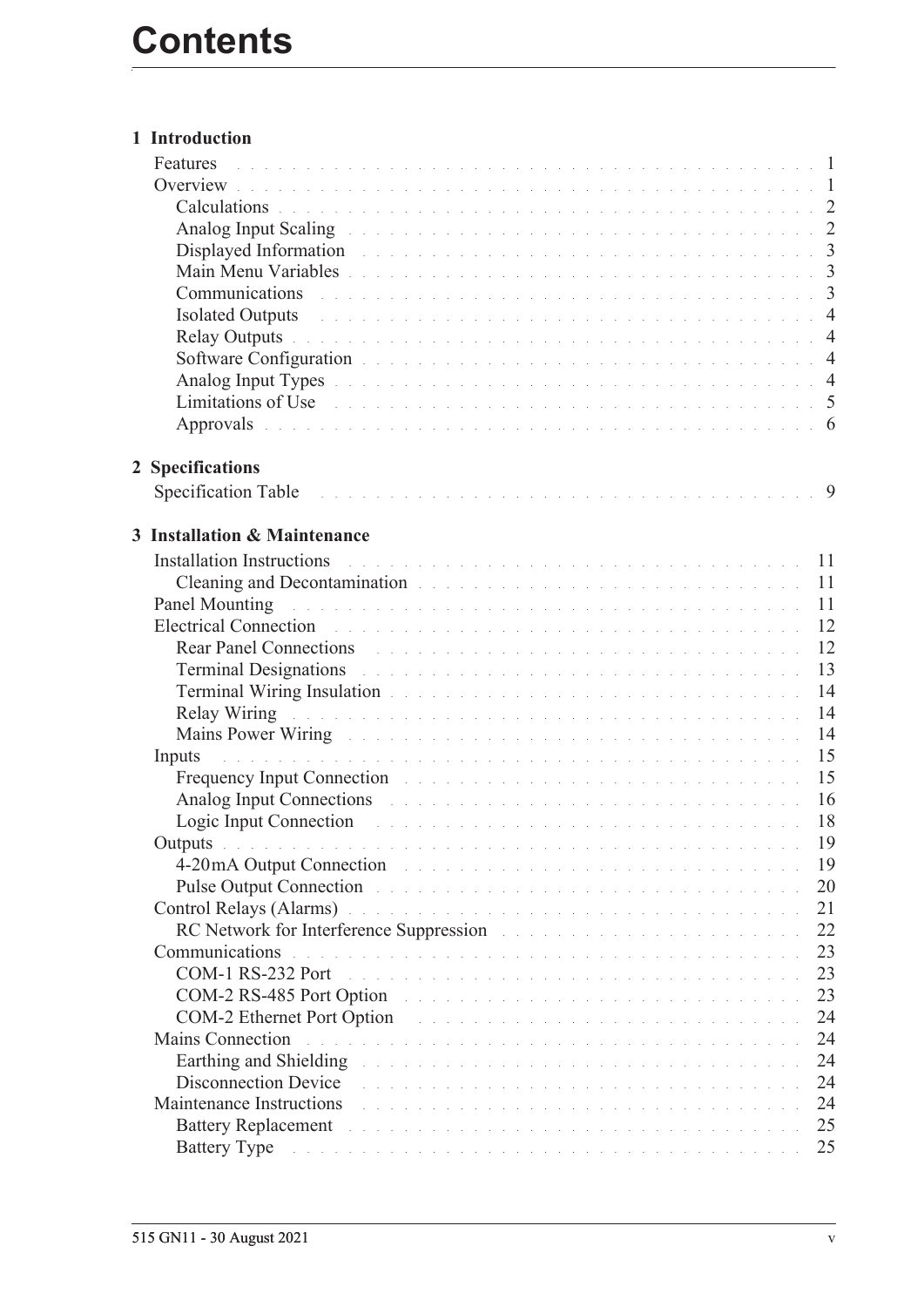## **[4 Operation](#page-36-0)**

| Normal Operation and a construction of the contract of the contract of the contract of the 27                                                                                                                                  |    |
|--------------------------------------------------------------------------------------------------------------------------------------------------------------------------------------------------------------------------------|----|
| Default Total de la commune de la commune de la commune de la commune de la commune de 27                                                                                                                                      |    |
| Status LEDs <b>Election Community 22</b> Status 27                                                                                                                                                                             |    |
| Front Panel Keys And All Albert Hans and Albert Hans and Albert Hans and Albert 28                                                                                                                                             |    |
|                                                                                                                                                                                                                                |    |
| Main Menu Items received and contract the contract of the contract of the 29                                                                                                                                                   |    |
|                                                                                                                                                                                                                                |    |
|                                                                                                                                                                                                                                |    |
| Data Logs de la component de la component de la component de la component de 30                                                                                                                                                |    |
|                                                                                                                                                                                                                                |    |
|                                                                                                                                                                                                                                |    |
| <b>5 Instrument Calibration</b>                                                                                                                                                                                                |    |
| Introduction and a construction of the construction of the construction of the construction of the 35                                                                                                                          |    |
| Calibration View Mode residence and contract the contract of the state of the State of the State of the State of the State of the State of the State of the State of the State of the State of the State of the State of the S |    |
|                                                                                                                                                                                                                                |    |
| Changing the Instrument Settings and a contract of the contract of the settings of the settings of the contract of the settings of the settings of the settings of the settings of the settings of the settings of the setting |    |
|                                                                                                                                                                                                                                |    |
| Program Backup & Reports and a contract the contract of the contract of the 200 39                                                                                                                                             |    |
| Backup via 500 Series Program Manager (and the contract of the contract of the 39                                                                                                                                              |    |
| Printing Configuration Report environment and continued and the contract of the State of the State of the State of the State of the State of the State of the State of the State of the State of the State of the State of the |    |
| Upload and Clone of Application Software Figure 2014 and Clone State and State 199                                                                                                                                             |    |
|                                                                                                                                                                                                                                |    |
|                                                                                                                                                                                                                                |    |
| Units of Measurement And All and All and All and All and All and All and All and All and All and All and All and All and All and All and All and All and All and All and All and All and All and All and All and All and All a | 42 |
| Parameters and a communication of the communication of the communication of the communication                                                                                                                                  | 42 |
| Inputs and a communication of the communication of the communication of the communication of the communication                                                                                                                 | 45 |
| Outputs and a construction of the construction of the construction of the construction of 50                                                                                                                                   |    |
| Alarms and a contract the contract of the contract of the contract of the 52                                                                                                                                                   |    |
| Communications des contracts and contracts are a series and contracts and 55                                                                                                                                                   |    |
| Time Settings and Data Logging and Library and the contract of the Settings and Data Logging and and the contract of the contract of the S6                                                                                    |    |
| General Setup Parameters and a construction of the construction of the set of the SP                                                                                                                                           |    |
| Test Menu de la componencia de la componencia de la componencia de la componenta 62                                                                                                                                            |    |
| System Messages with a community of the community of the community of the community of the community of the community of the community of the community of the community of the community of the community of the community of | 63 |
| Error Messages and a construction of the construction of the construction of the construction of the construction of the construction of the construction of the construction of the construction of the construction of the c | 63 |
| Warning Messages and a contract the contract of the contract of the contract of the contract of the contract of the contract of the contract of the contract of the contract of the contract of the contract of the contract o | 65 |
|                                                                                                                                                                                                                                |    |
| <b>6 Communications</b>                                                                                                                                                                                                        |    |
| Overview<br>.<br>In the second complete service of the second complete service services and complete services and complete services                                                                                            | 67 |
| Hardware Interconnection and the contract of the contract of the contract of the contract of the contract of the contract of the contract of the contract of the contract of the contract of the contract of the contract of t | 67 |
| Protocols<br>and the company of the company of the company of the company of the company of the company of the company of the                                                                                                  | 69 |
| Simple ASCII Protocol                                                                                                                                                                                                          | 69 |
| <b>Requests Format</b><br>.<br>In the company of the company of the company of the company of the company of the company of the company of th                                                                                  | 69 |
| Instrument Responses and a construction of the construction of the construction of the construction of the construction of the construction of the construction of the construction of the construction of the construction of | 71 |
| Corrupted or Invalid Requests and a contract to the contract the contract of the contract of                                                                                                                                   | 74 |
| Modbus RTU Protocol<br>.<br>In the second company of the second company of the second company of the second company of the second company                                                                                      | 75 |
| List of Data Registers and a consequence of the consequence of the consequence of the consequence of the consequence of the consequence of the consequence of the consequence of the consequence of the consequence of the con | 77 |
| Printer Protocol<br>.<br>In the company of the company of the company of the company of the company of the company of the company of th                                                                                        | 81 |
| Types of Printouts and a contract of the contract of the contract of the contract of the contract of the contract of the contract of the contract of the contract of the contract of the contract of the contract of the contr | 82 |
|                                                                                                                                                                                                                                |    |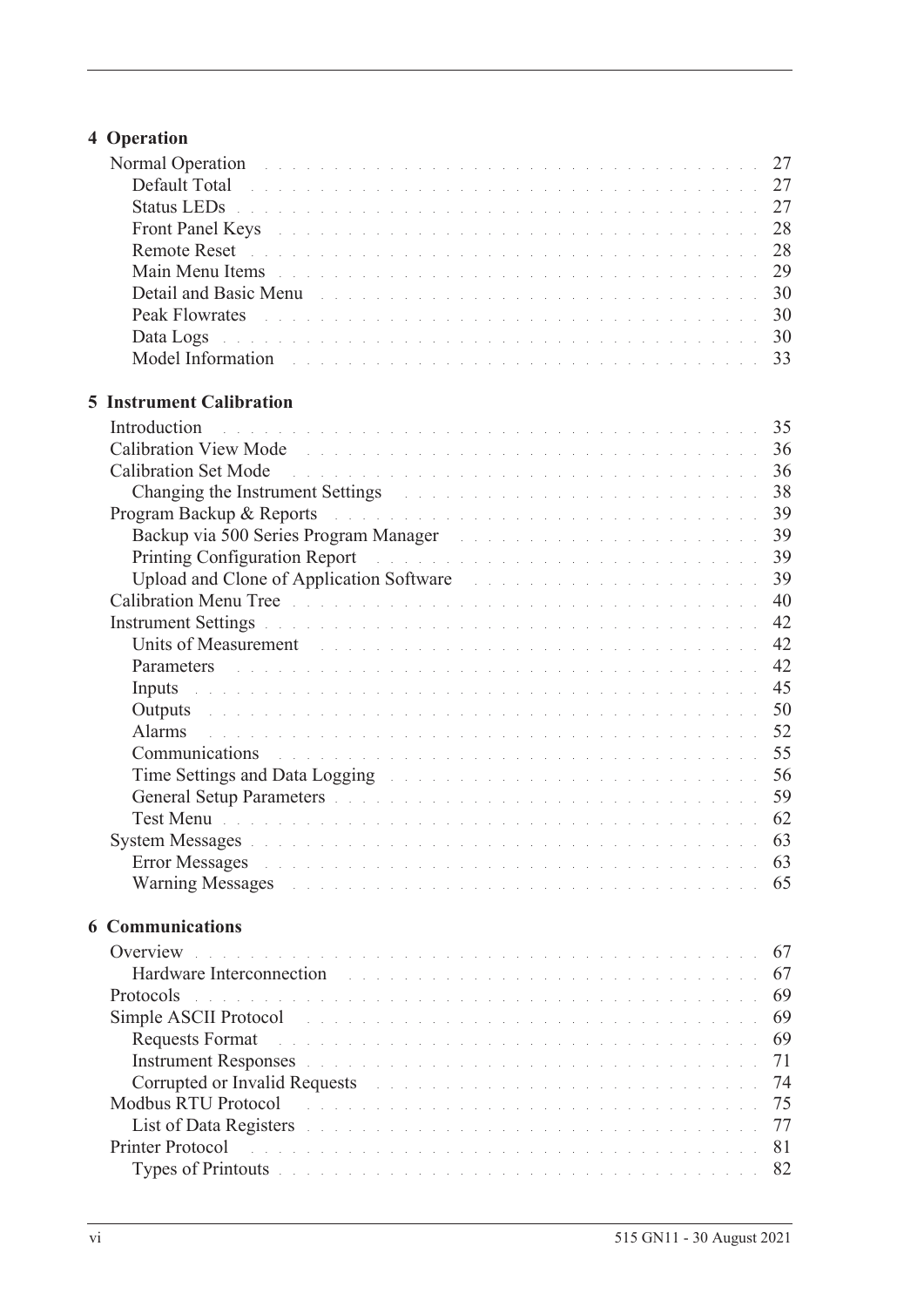| Printer Data Control entrepreneur and the control of the control of the control of the control of the control of the control of the control of the control of the control of the control of the control of the control of the  |  |
|--------------------------------------------------------------------------------------------------------------------------------------------------------------------------------------------------------------------------------|--|
| <b>Appendix A Glossary</b>                                                                                                                                                                                                     |  |
| Glossary and the contract of the contract of the contract of the contract of the contract of the contract of the state of the contract of the contract of the contract of the contract of the contract of the contract of the  |  |
| <b>Appendix B Model Numbers</b>                                                                                                                                                                                                |  |
|                                                                                                                                                                                                                                |  |
| <b>Custom Version Codes Contract Codes Codes Codes Code Reserves <b>Codes Codes Codes Codes Codes Codes Codes Codes Codes Codes Codes Codes Codes Codes Codes Codes Codes Codes Codes</b></b>                                  |  |
| Application Information Code experience in the contract of the contract of the 190                                                                                                                                             |  |
| Appendix C Ethernet Port & Setup                                                                                                                                                                                               |  |
| Ethernet Port de la communication de la communication de la communication de la S                                                                                                                                              |  |
| Connecting 515 Ethernet to Networks/Routers and a substitution of the 192                                                                                                                                                      |  |
| Connecting DataMod via Ethernet (1) and the connection of the state of the state of the state of the state of the state of the state of the state of the state of the state of the state of the state of the state of the stat |  |
| Index <b>Index Experimental Construction Construction</b> of the construction of the construction of the <b>95</b>                                                                                                             |  |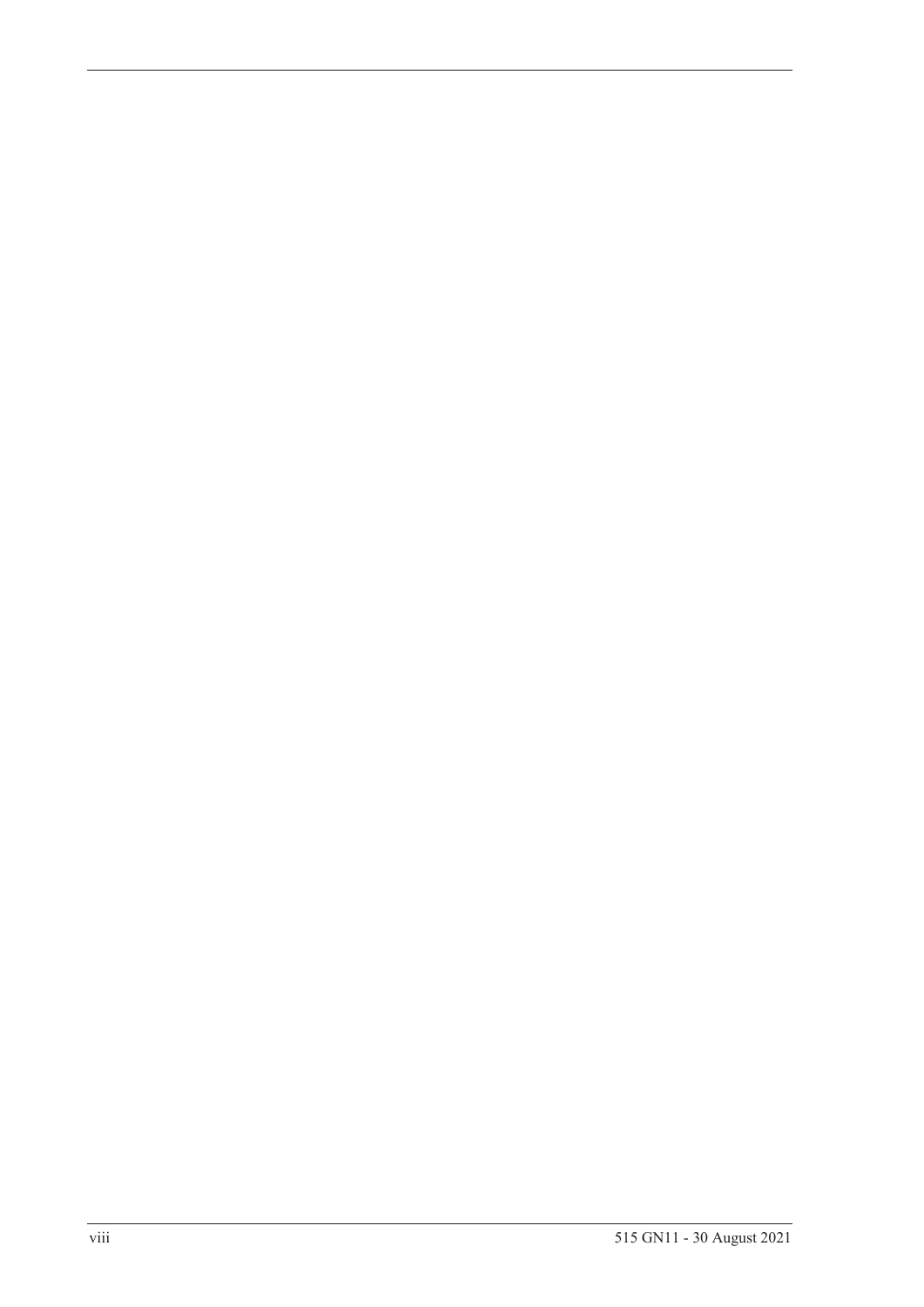# **List of Figures**

| 1  | Typical Application Diagram and a contract of the contract of the contract of the 5                                                                                                                                            |    |
|----|--------------------------------------------------------------------------------------------------------------------------------------------------------------------------------------------------------------------------------|----|
| 2  | 500 Series Instrument Panel Mounting and a contract to the contract of the series of the series of the series of the series of the series of the series of the series of the series of the series of the series of the series  | 11 |
| 3  | Rear Panel Connections - Original and the contract of the connection of the connection of the connection of the connection of the connection of the connection of the connection of the connection of the connection of the co |    |
| 4  | Rear Panel Connections - New RS485 Version                                                                                                                                                                                     | 12 |
| 5  | Rear Panel Connections - New Ethernet Version                                                                                                                                                                                  | 13 |
| 6  | Externally Powered Voltage Transmitter Marshall and Alexandre and Alexandre and Alexandre and Alexandre and Alexandre and Alexandre and Alexandre and Alexandre and Alexandre and Alexandre and Alexandre and Alexandre and Al | 16 |
| 7  | Internally Powered Voltage Transmitter March 2014 and State and State and State and                                                                                                                                            | 16 |
| 8  |                                                                                                                                                                                                                                | 17 |
| 9  | Internally Powered Current Loops and a contract to the contract of the contract of the contract of the contract of the contract of the contract of the contract of the contract of the contract of the contract of the contrac | 17 |
| 10 |                                                                                                                                                                                                                                | 18 |
| 11 | Logic Inputs Connection Diagram and a connection of the Connection of the Connection of the Connection of the Connection of the Connection of the Connection of the Connection of the Connection of the Connection of the Conn | 19 |
| 12 |                                                                                                                                                                                                                                | 20 |
| 13 |                                                                                                                                                                                                                                |    |
| 14 | Relay Connection Diagram and a connection of the connection of the Connection of the Connection of the Connection of the Connection of the Connection of the Connection of the Connection of the Connection of the Connection  | 21 |
| 15 |                                                                                                                                                                                                                                | 23 |
| 16 | Logged Data Display Methods and a contract the contract of the contract of the contract of the contract of the                                                                                                                 | 32 |
| 17 |                                                                                                                                                                                                                                | 40 |
| 18 |                                                                                                                                                                                                                                | 41 |
| 19 | RS-232 Cable Connections to a Computer and a substitution of the connection of the Connection of the Connection of the Connection of the Connection of the Connection of the Connection of the Connection of the Connection of | 67 |
| 20 |                                                                                                                                                                                                                                | 68 |
| 21 | DataMod - Modbus Connection Settings and the connection of the connection of the connection of the connection of the connection of the connection of the connection of the connection of the connection of the connection of t | 93 |
|    |                                                                                                                                                                                                                                |    |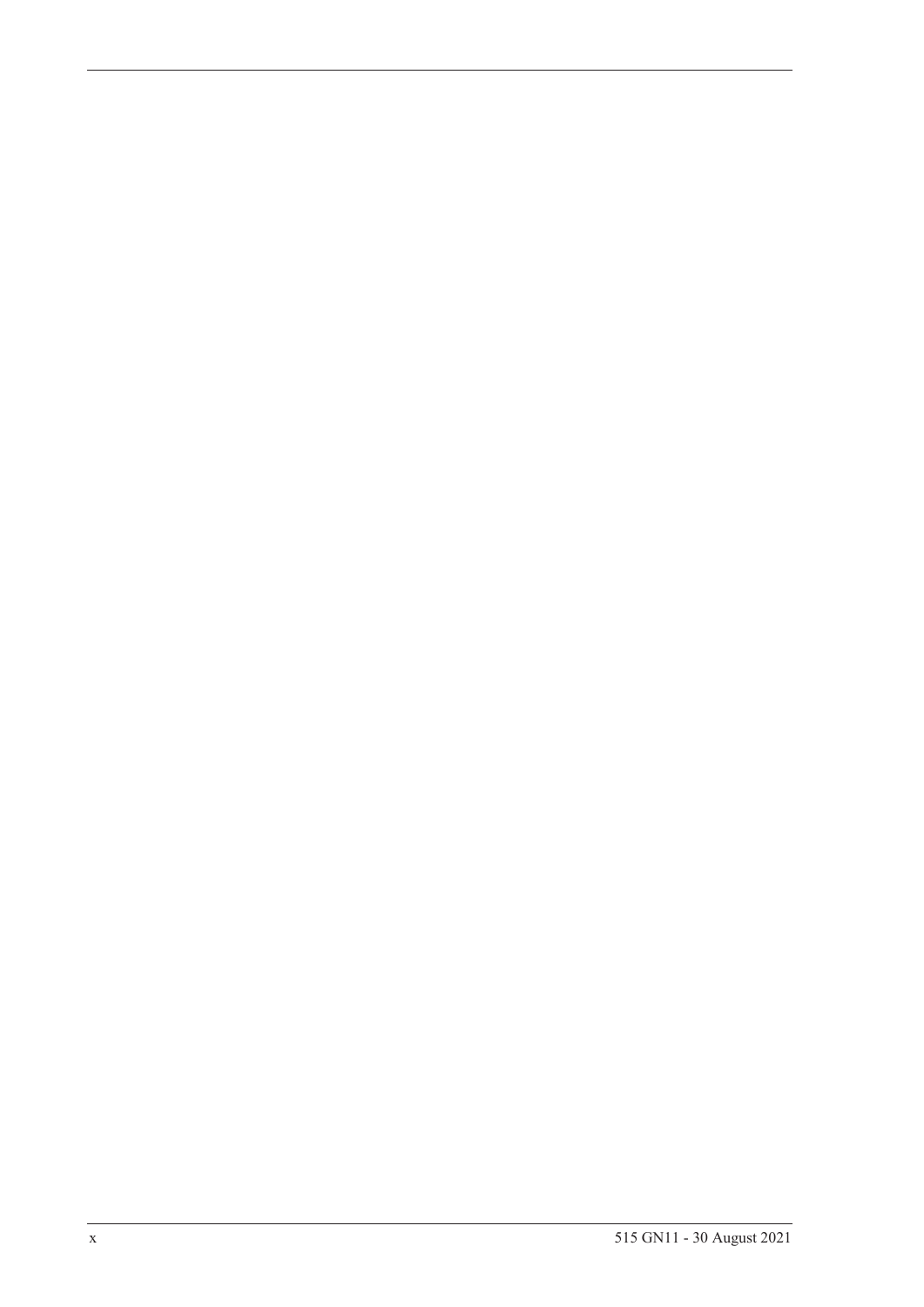# <span id="page-10-0"></span>**Chapter 1 Introduction**

## <span id="page-10-1"></span>**Features**

- **•** Uses SGERG (AGA-8 Gross Method) Natural Gas compressibility calculations
- **•** For Natural and Coke-Oven Gases
- **•** Allows quadrature flow input for ISO 6551 level B pulse security
- **•** Selection of Detail or Basic main menu to suit operator and application
- **•** Selection of second language and user tags
- RTC logging with over 1000 entries.
- **•** Programmable pulse width and scaling of pulse output
- **•** 4-20 mA retransmission
- **•** RS232 and RS485 or Ethernet (optional) serial ports
- **•** Modbus RTU, Printer and other serial port protocols
- **•** Front panel adjustment of 8-24 V DC output voltage
- **•** Backlit display

## <span id="page-10-2"></span>**Overview**

The 515 GN11 application measures the volume, mass and gross heat content of natural gas. The instrument uses a frequency volumetric flow input and analog temperature and pressure sensor inputs.

The instrument is compatible with a wide range of flowmeter frequency outputs. Millivolt signals, reed switches, Namur proximity switches or pulse trains can be selected via its smart front-panel programming.

The SGERG calculation (AGA-8 Gross Characterization Method) is used to obtain accurate values of density and compressibility factors for the flow calculations.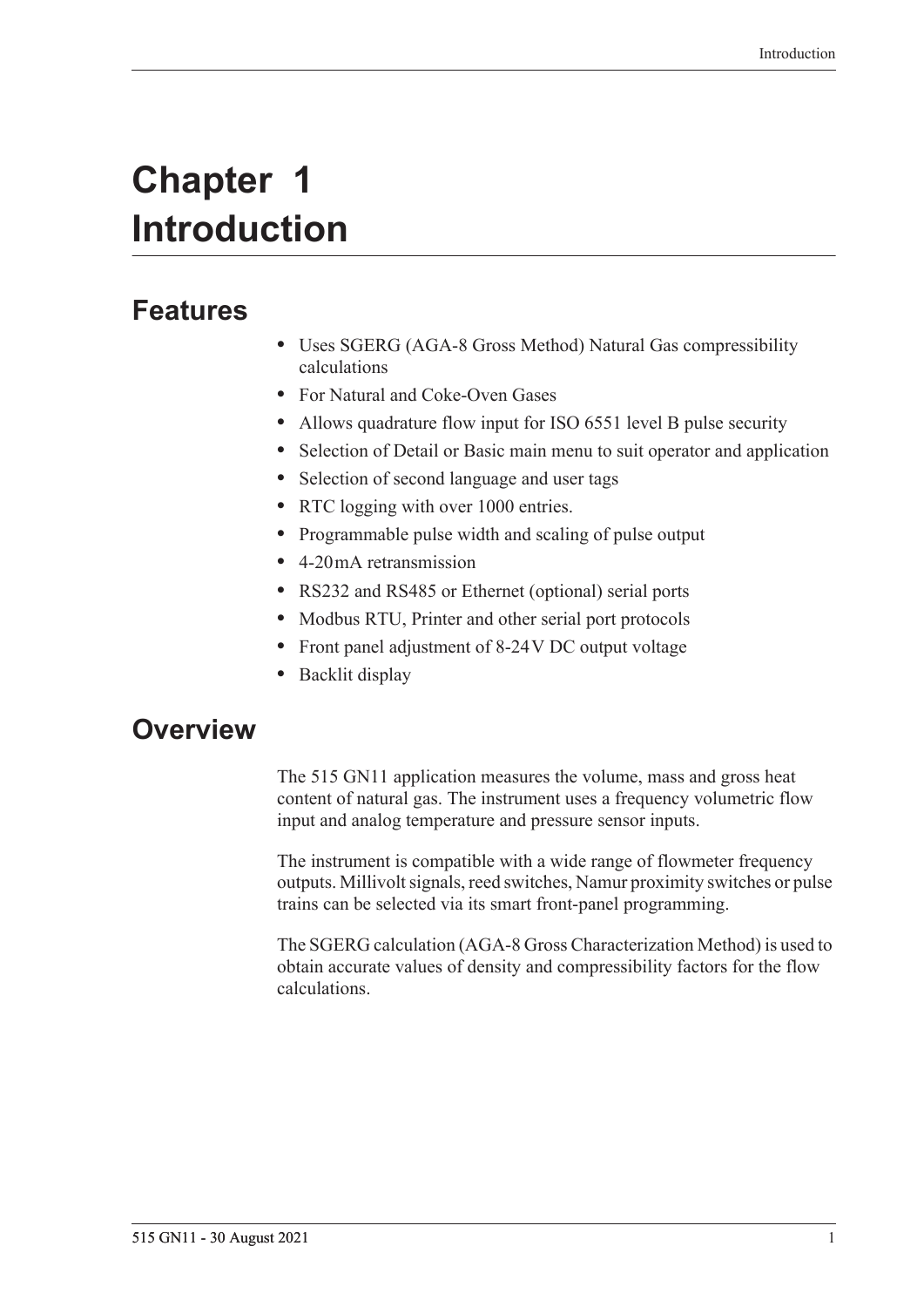#### <span id="page-11-0"></span>**Calculations**

The following equations identify the derivation of some of the displayed variables. If your interest is more in the operation of the instrument, you can skip this section and allow the instrument to take care of the calculations.

The gas density and compressibility factor calculations are based on the SGERG (AGA-8 Gross) equations. The calculations are valid for the region:

 $-8.0^{\circ}$ C < t < 62.0 $^{\circ}$ C  $17^{\circ}$ F < t < 143.0 $^{\circ}$ F P < 12 MPa P < 1740 psia

#### **Formulas**

 $Mflow = Volumeflow \bullet \rho_{flow}$ *Corrected flow = Mflow /*  $\rho_{ref}$ *Heat flow =*  $Mflow \cdot H_m$ 

#### where:

|              | $Mflow = mass flow$                 |
|--------------|-------------------------------------|
| $P$ flow     | $=$ density at flow conditions      |
| $\rho_{ref}$ | $=$ density at reference conditions |
| $H_m$        | $=$ mass gross heating value        |

For further details of these equations or restrictions of use please refer to the appropriate standard or relevant documents.

### <span id="page-11-1"></span>**Analog Input Scaling**

The analog inputs in this instrument are scaled by the following general formula:

$$
f(A) = P_{min} + (P_{max} - P_{min}) \cdot A^*
$$

where:

 $P_{min}$  = minimum point (equivalent to offset)

 $P_{\text{max}}$  = maximum point ( $P_{\text{max}} - P_{\text{min}}$  is equivalent to span)

*A\** = normalised signal (0 to 1) with correction applied for a flow input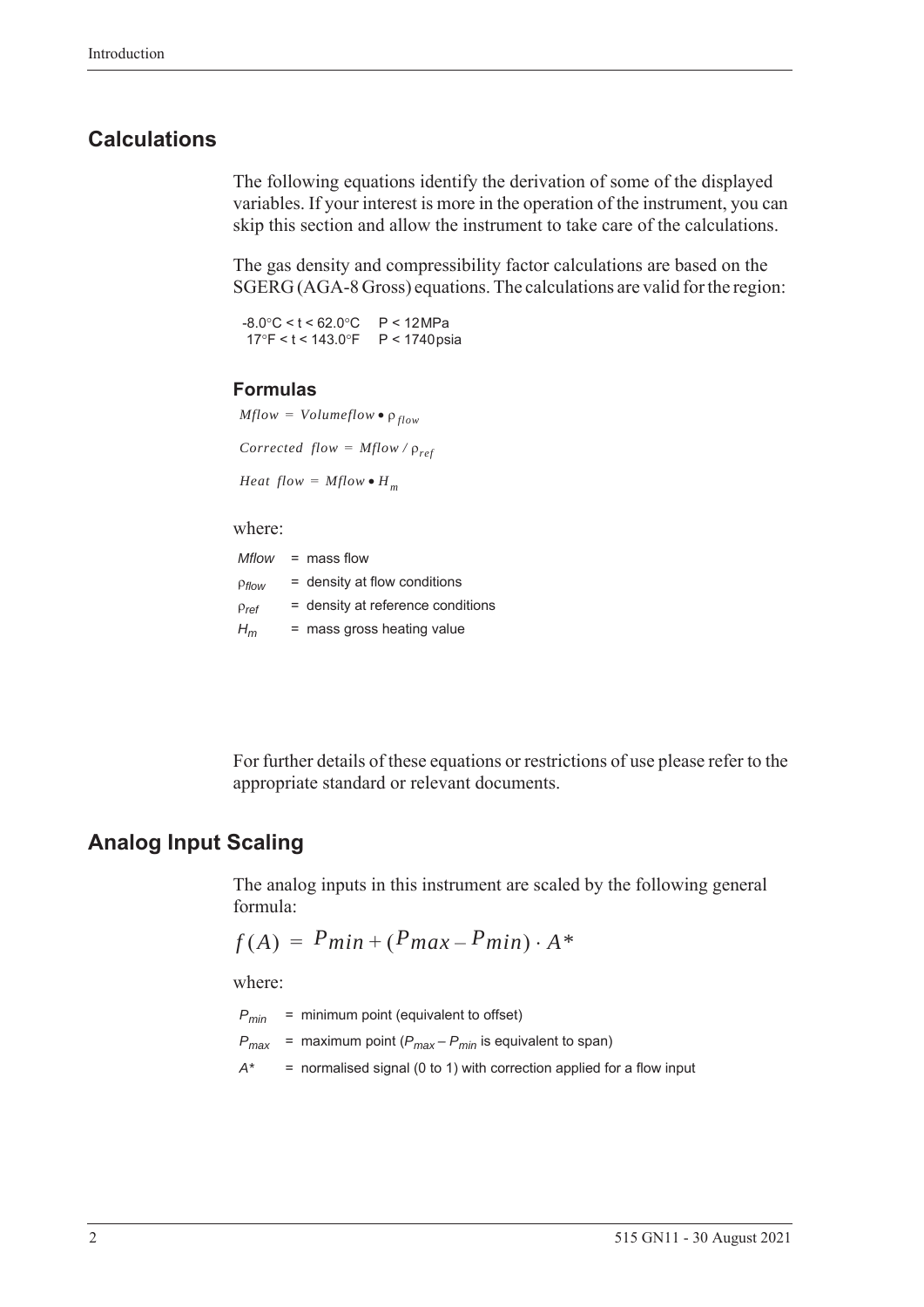### <span id="page-12-0"></span>**Displayed Information**

The front panel display shows the current values of the input variables and the results of the calculations.

The instrument can be supplied with a real-time clock for data logging of over 1000 entries of the variables as displayed on the main menu.

This application indicates the type of pressure value being displayed as either gauge or absolute by adding an 'A' or 'G' to the units of measurement.

Standard or Normal reference conditions are indicated by adding an 'S' or 'N' at the start of the Corrected Volume units or measurement.

#### <span id="page-12-1"></span>**Main Menu Variables**

| <b>Main Menu</b><br><b>Variables</b> | <b>Default</b><br><b>Units</b> | <b>Variable</b><br><b>Type</b> |
|--------------------------------------|--------------------------------|--------------------------------|
| Volume                               | m <sup>3</sup>                 | Total                          |
| <b>Volume Flowrate</b>               | $m^3/m$ in                     | Rate                           |
| Corrected Volume                     | m <sup>3</sup>                 | Total                          |
| <b>Corrected Flowrate</b>            | $m^3/m$ in                     | Rate                           |
| Heat                                 | GJ                             | Total                          |
| <b>Heat Flowrate</b>                 | GJ/h                           | Rate                           |
| Mass                                 | kg                             | Total                          |
| <b>Mass Flowrate</b>                 | kg/min                         | Rate                           |
| Temperature                          | Deg C                          | Rate                           |
| Pressure                             | <b>MPa</b>                     | Rate                           |
| <b>Compressibility Factor</b>        |                                | Rate                           |

#### **Units of Measurement**

In the 500 Series instruments there is a wide range of available units of measurement to be selected from. These can be viewed and selected either during initial Software Configuration via the 500 Series Program Manager (see below) or from within the instrument's calibration settings (if access has been granted) as per **[Units of Measurement](#page-51-3)** on page 42.

### <span id="page-12-2"></span>**Communications**

There are two communication ports available as follows:

- **•** COM-1 RS-232 port
- **•** COM-2 RS-485 port (optional) or Ethernet (optional)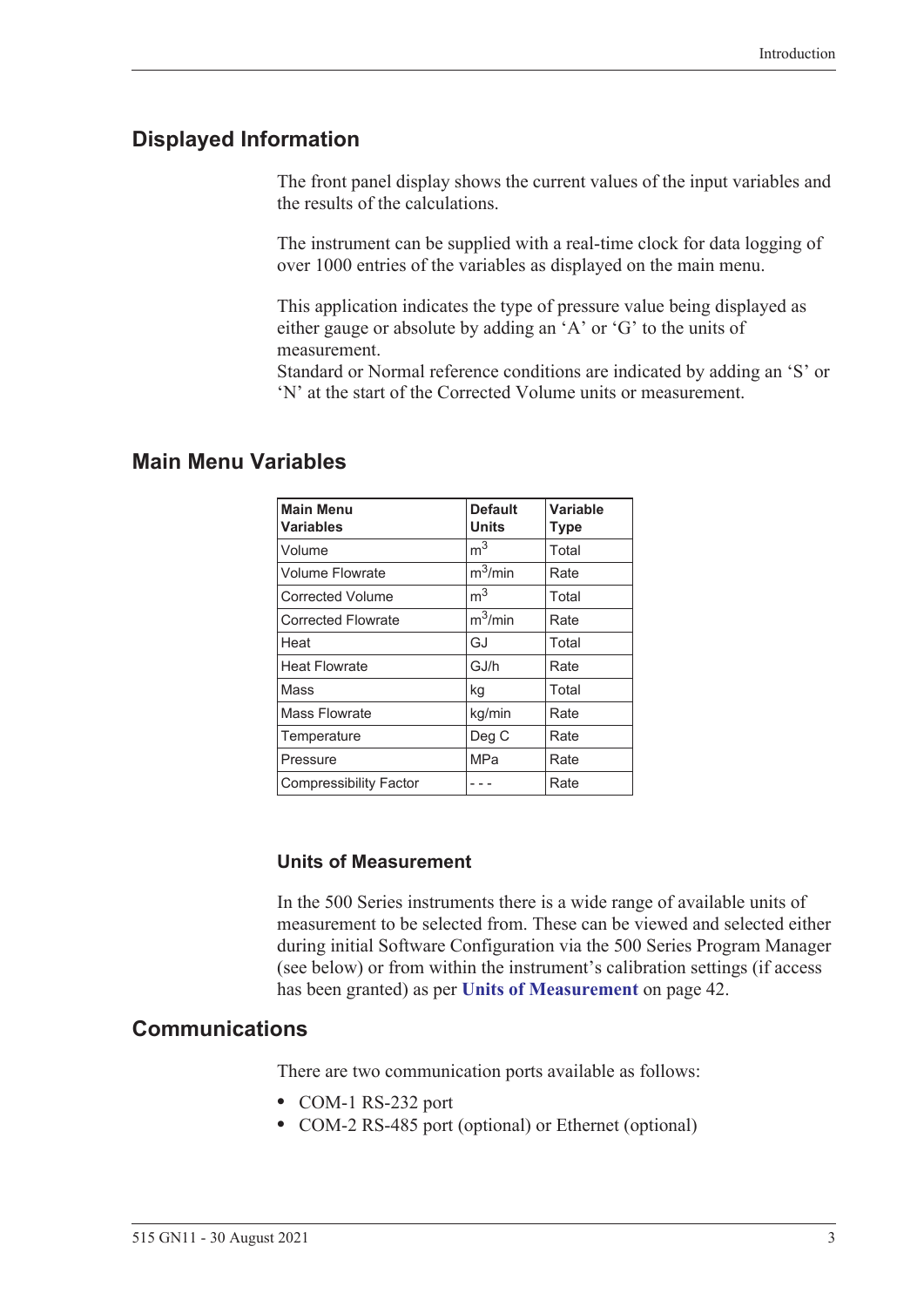All types of ports can be used for remote data reading, while RS-232 and RS-485 serial ports can be used for printouts and for uploading and downloading of the application software to the instrument.

### <span id="page-13-0"></span>**Isolated Outputs**

The opto-isolated outputs can re-transmit any main menu variable. The type of output is determined by the nature of the assigned variable. Totals are output as pulses and rates are output as 4-20 mA signals. One output is standard, a second output is available as an option.

## <span id="page-13-1"></span>**Relay Outputs**

The relay alarms can be assigned to any of the main menu variables of a rate type. The alarms can be fully configured including hysteresis. Two relays are standard with two additional relays available as an option.

## <span id="page-13-2"></span>**Software Configuration**

The instrument can be programmed to suit the particular application needs and the flexible I/O can be assigned as required. Program settings can be changed either via the front panel (depending on assigned access levels) or via the 500 Series Program Manager (500-PM software).

The 500-PM software is a free comprehensive configuration tool and resource centre that can be used to further tailor an instrument to suit specific application needs including units of measurement, custom tags and text, access levels and more.

The software is a Windows based program that is freely available from the download section of the Contrec website. The program can be used to create a custom version of an existing application to be saved for backup purposes and/or to generate a PDF of configuration report for record keeping.

The instrument stores all set-up parameters, totals and logged data in nonvolatile memory with at least 30 years retention.

## <span id="page-13-3"></span>**Analog Input Types**

Any analog input can be set to accept a 4-20 mA, 0-5 V or 1-5 V signal, while any inputs assigned to a temperature sensor can also be set to accept a PT100 or PT500 signal.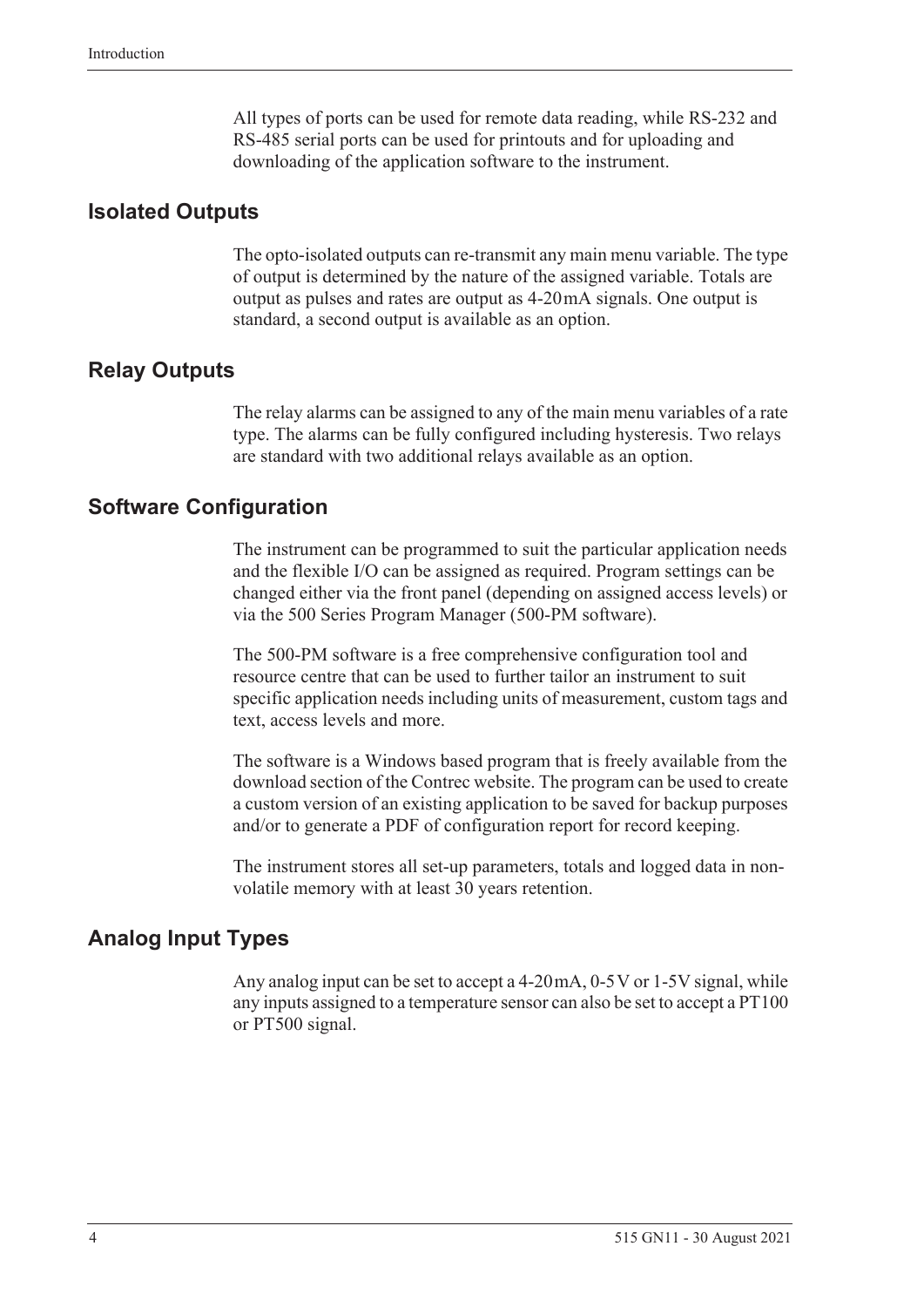

*Figure 1 Typical Application Diagram*

## <span id="page-14-0"></span>**Limitations of Use**

#### <span id="page-14-1"></span>**Quadrature Pulse Security**

A quadrature pulse input is available on this instrument for Level B ISO 6551 pulse security and can be used for custody transfer applications.

When enabled, the two pulse trains from the quadrature flowmeter should be supplied to frequency inputs 1 and 2. The instrument will check for simultaneous pulses, missing pulses on channel 1 and missing pulses on channel 2. If more than two errors, of one of these fault types, occur within 2000 pulses the instrument will raise a quadrature input exception.

The time delay (phase shift) between the pulse trains should be at least  $25\mu s$ .

Pulse security checking is performed from the preprogrammed cutoff frequency up to a maximum frequency of 3 kHz. An exception will be raised if the maximum frequency is exceeded. The flow calculations are always based on the pulses received on frequency input channel 1.

#### **SGERG (AGA-8 Gross) Limits**

The Standard GERG Virial Equation (equivalent to AGA-8 Gross Characterization Method) can predict the compressibility factor when three of the following four properties of the gas are known:

- **•** the superior (gross) calorific value
- **•** the relative density (specific gravity)
- **•** the mole fraction of carbon dioxide and
- **•** the mole fraction of nitrogen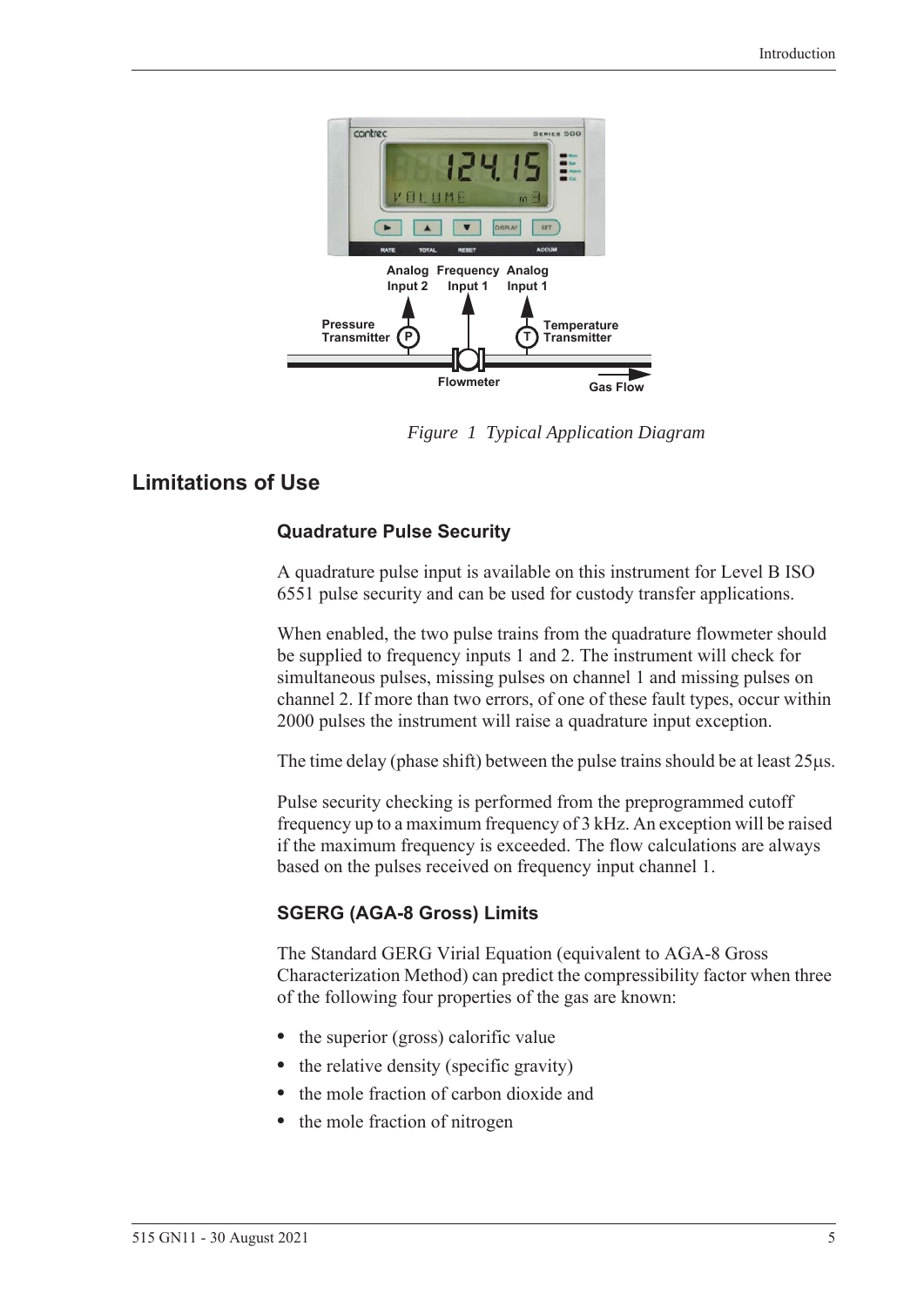The recommended selection of input parameters to use is **calorific value**, **relative density** and the **mole percentage of carbon dioxide** as these are the three most amenable to direct measurement and therefore most commonly available. Whatever combination of three inputs is used the fourth parameter should be set to zero, otherwise the instrument will use the recommended set.

The SGERG calculation method is suitable for gases containing a hydrogen admixture (Coke-Oven Gases) by including an additional parameter:

• the mole percentage of hydrogen.

To achieve the intended accuracy and targeted uncertainty of the SGERG standard the input parameters must not be outside the ranges given in the table below. (Superior calorific value and relative density range given at following reference conditions: 25°C combustion, 0°C metering and 101.325 kPa).

| <b>Input Parameter</b>          | Range             |
|---------------------------------|-------------------|
| <b>Superior Calorific Value</b> | 19 to 48 MJ/ $m3$ |
| <b>Relative Density</b>         | 0.55 to 0.90      |
| Mole percent of Carbon Dioxide  | 0 to $30.0$       |
| Mole percent of Nitrogen        | 0 to $50.0$       |
| Mole percent of Hydrogen        | 0 to $10.0$       |

**Note:** An exception will be raised, not only if the parameters exceed their ranges, but also if the combination of these parameters produces an invalid input for the SGERG equations.

For further details refer to the *Standard GERG Virial Equation for Field Use - Technical Monograph TM5*.

#### <span id="page-15-0"></span>**Approvals**

This instrument conforms to the EMC-Directive of the Council of European Communities 2014/30/EU, the LVD safety directive 2014/35/EU and the following standards:

- **•** *EN61326:2013* Electrical equipment for measurement, control and laboratory use – EMC requirements: Industrial Environment.
- **•** *EN61010:2010* Safety requirements for electrical equipment for measurement, control, and laboratory use.

In order to comply with these standards, the wiring instructions in **[Chapter](#page-20-5)  [3 - Installation & Maintenance](#page-20-5)** must be followed.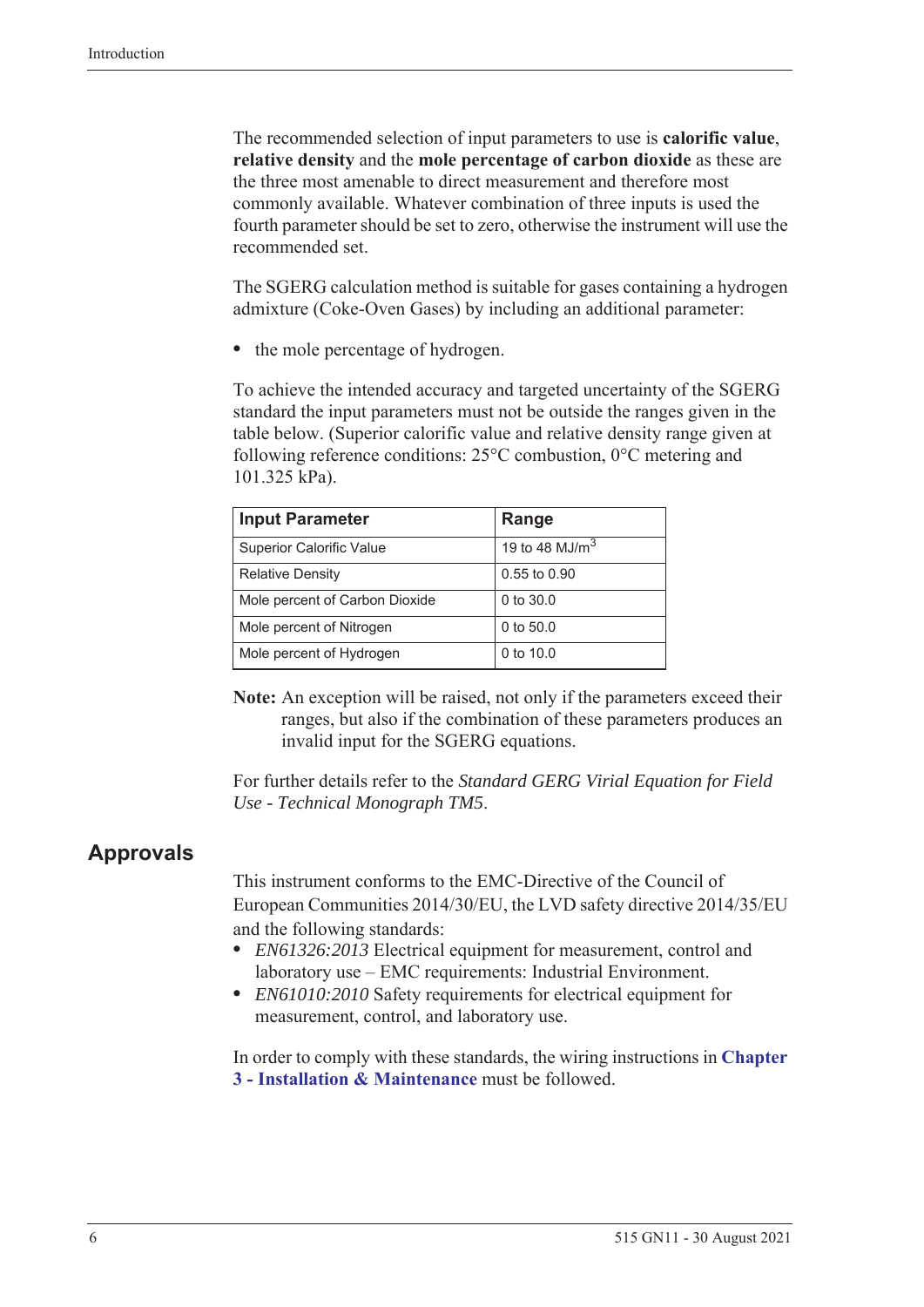### **FCC Declaration**

This equipment has been tested and found to comply with the limits for a Class A digital device, pursuant to Part 15 of the FCC Rules. These limits are designed to provide reasonable protection against harmful interference when the equipment is operated in a commercial environment. This equipment generates, uses, and can radiate radio frequency energy and, if not installed and used in accordance with the instruction manual, might cause harmful interference to radio communications. Operation of this equipment in a residential area is likely to cause harmful interference, in which case the user will be required to correct the interference at his own expense.

Properly shielded and grounded cables and connectors must be used in order to meet FCC emission limits. Contrec Ltd is not responsible for any radio or television interference caused by using other than recommended cables and connectors or by unauthorized changes or modifications to this equipment. Unauthorized changes or modifications could void the user's authority to operate the equipment.

This device complies with Part 15 of the FCC Rules. Operation is subject to the following two conditions: (1) this device might not cause harmful interference, and (2) this device must accept any interference received, including interference that might cause undesired operation.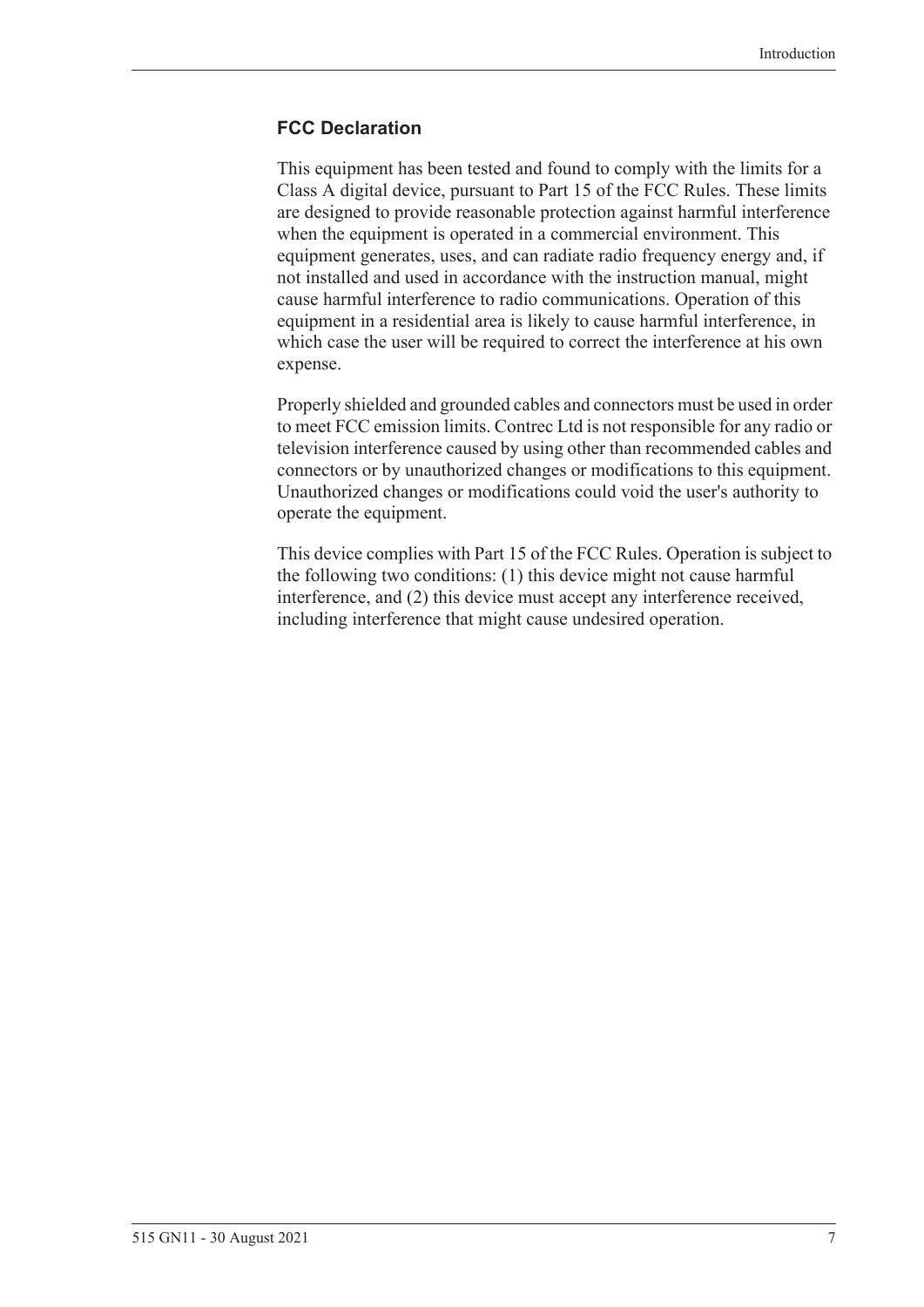Introduction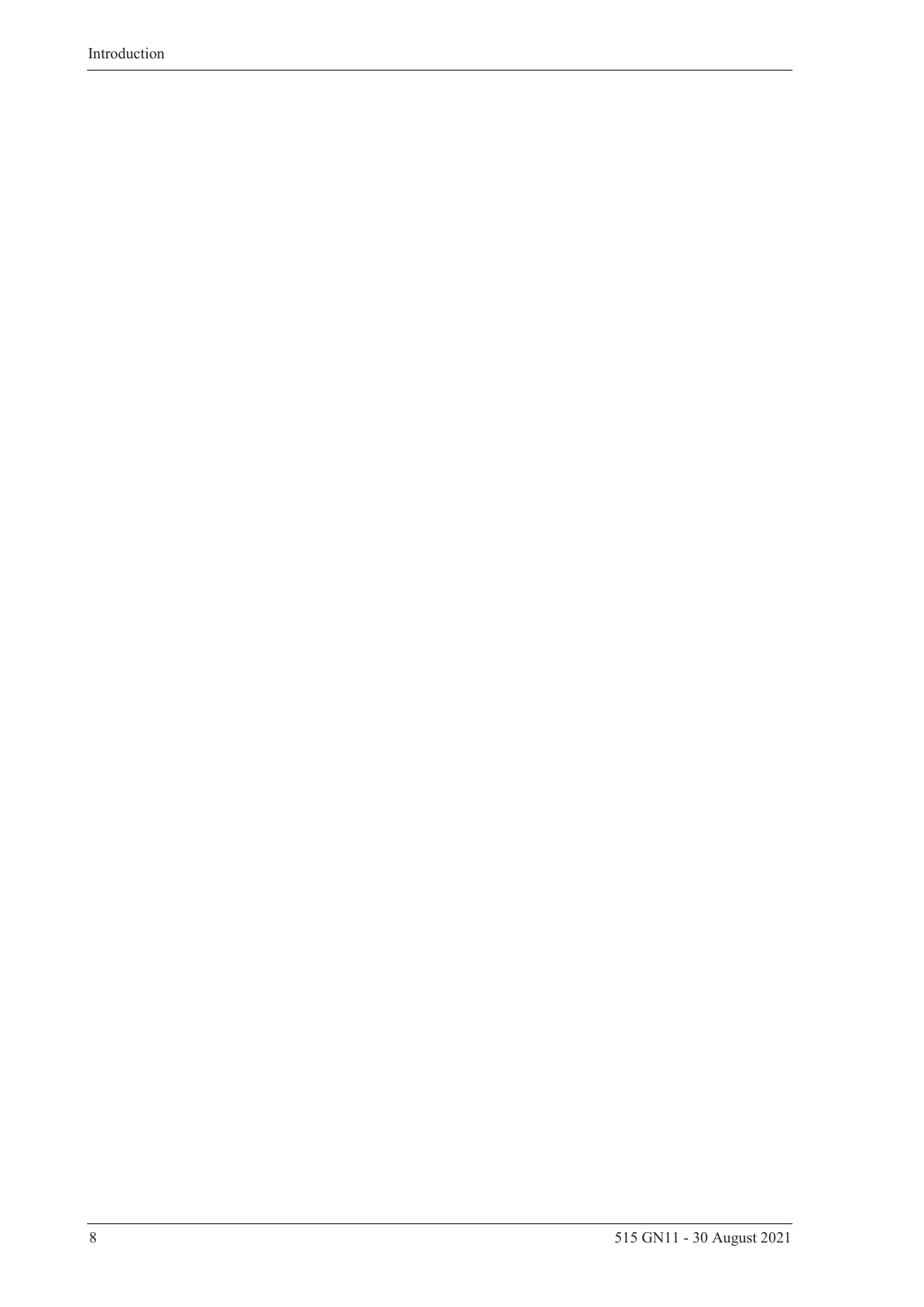# <span id="page-18-0"></span>**Chapter 2 Specifications**

# <span id="page-18-1"></span>**Specification Table**

#### **Operating Environment**

| <b>Temperature</b>                  | +5°C to +40°C (standard - no coating)<br>-20 $\degree$ C to +60 $\degree$ C (with conformal coating)<br>-30°C to +60°C (ExD housing with heater) |
|-------------------------------------|--------------------------------------------------------------------------------------------------------------------------------------------------|
| <b>Humidity</b>                     | 0 to 95% non condensing (conformal<br>coating)<br>5% to 85% non condensing (no coating)                                                          |
| <b>Power Supply</b>                 | 100-240 V AC (+/-10%) 50-60 Hz (+/-<br>10%) or 12-28 V DC                                                                                        |
| <b>Consumption</b>                  | 10W (max) Overvoltage category II                                                                                                                |
| <b>Protection</b>                   | Sealed to IP65 (Nema 4X) when panel<br>mounted                                                                                                   |
| <b>Dimensions</b><br>(panel option) | 147 mm (5.8") width<br>74 mm (2.9") height<br>170mm (6.6") depth (behind the panel)                                                              |

## **Display**

| <b>Type</b>        | Backlit LCD with 7-digit numeric display<br>and 11-character alphanumeric display |
|--------------------|-----------------------------------------------------------------------------------|
| <b>Digits</b>      | $15.5$ mm $(0.6")$ high                                                           |
| <b>Characters</b>  | 6 $mm(0.24")$ high                                                                |
| <b>LCD Backup</b>  | Last data visible for 15 min after power<br>down                                  |
| <b>Update Rate</b> | 0.3 second                                                                        |

#### 0 to 5 kHz for Coil & NPS input types (3kHz for pulse security) **Overvoltage** 30V maximum **Update Time** 0.3 sec **Cutoff frequency** Programmable **Configuration** Pulse, coil or NPS input **Non-linearity** Up to 10 correction points **Pulse Signal Type** CMOS, TTL, open collector, reed switch **Threshold** Signals switch below 1.3 & above 2 volts

**Frequency Input (General)**

**Range** 0 to 10 kHz for Pulse input type

### **Coil Signal Type** Turbine and sine wave **Sensitivity** 15mV minimum amplitude (typical)

## **NPS**

**Signal Type** NPS sensor to Namur standard

## **Analog Input (General)**

| <b>Overcurrent</b>   | 100 mA absolute maximum rating<br>(30mA for 4-20mA inputs) |
|----------------------|------------------------------------------------------------|
| <b>Update Time</b>   | $< 1.0$ sec                                                |
| <b>Configuration</b> | RTD, 4-20 mA, 0-5V and 1-5V input                          |
| Non-linearity        | Up to 20 correction points (some inputs)                   |

# **Data Stored** Setup, Totals and Logs

**Non-volatile Memory Retention** > 30 years

| <b>Approvals</b>    |                                          |
|---------------------|------------------------------------------|
| <b>Interference</b> | $C \in \mathbb{C}$ compliance            |
| <b>Enclosure</b>    | IECEX, ATEX and CSA approved             |
|                     | enclosures available for hazardous areas |

#### **Real Time Clock (Optional) Battery Type** 3 volts Lithium button cell

| <b>Dattery Type</b> | 3 YOILS LITTIUITI DULLOIT CEIL            |
|---------------------|-------------------------------------------|
|                     | - For Issue 7 option card, type CR2450N   |
|                     | manufactured by Renata only               |
|                     | - For conformal coated 'C' version, type  |
|                     | BR2032 manufactured by Panasonic only     |
|                     | - For non-conformal coated versions, type |
|                     | BR2032 and CR2032 manufactured by         |
|                     | Panasonic or Sony                         |
| <b>Battery Life</b> | 5 years (typical)                         |
|                     |                                           |

| <b>RTD Input</b>   |                                                                                                                                                                                                                                                                                                                                                                    |
|--------------------|--------------------------------------------------------------------------------------------------------------------------------------------------------------------------------------------------------------------------------------------------------------------------------------------------------------------------------------------------------------------|
| <b>Sensor Type</b> | PT100 & PT500 to IEC 751                                                                                                                                                                                                                                                                                                                                           |
| <b>Connection</b>  | <b>Four Wire</b>                                                                                                                                                                                                                                                                                                                                                   |
| Range              | $-200\degree$ C to 350 $\degree$ C<br>-200°C to 800°C (PT100 extended range)                                                                                                                                                                                                                                                                                       |
| <b>Accuracy</b>    | $0.1^{\circ}$ C typical<br>0.2°C typical (PT100 extended range)                                                                                                                                                                                                                                                                                                    |
|                    |                                                                                                                                                                                                                                                                                                                                                                    |
| $4-20$ mA Input    |                                                                                                                                                                                                                                                                                                                                                                    |
| .                  | $\overline{100.01}$ $\overline{11}$ $\overline{11}$ $\overline{11}$ $\overline{11}$ $\overline{11}$ $\overline{11}$ $\overline{11}$ $\overline{11}$ $\overline{11}$ $\overline{11}$ $\overline{11}$ $\overline{11}$ $\overline{11}$ $\overline{11}$ $\overline{11}$ $\overline{11}$ $\overline{11}$ $\overline{11}$ $\overline{11}$ $\overline{11}$ $\overline{11$ |

| Impedance       | 100 Ohms (to common signal ground)     |
|-----------------|----------------------------------------|
| <b>Accuracy</b> | 0.05% full scale $(20^{\circ}C)$       |
|                 | 0.1% (full temperature range, typical) |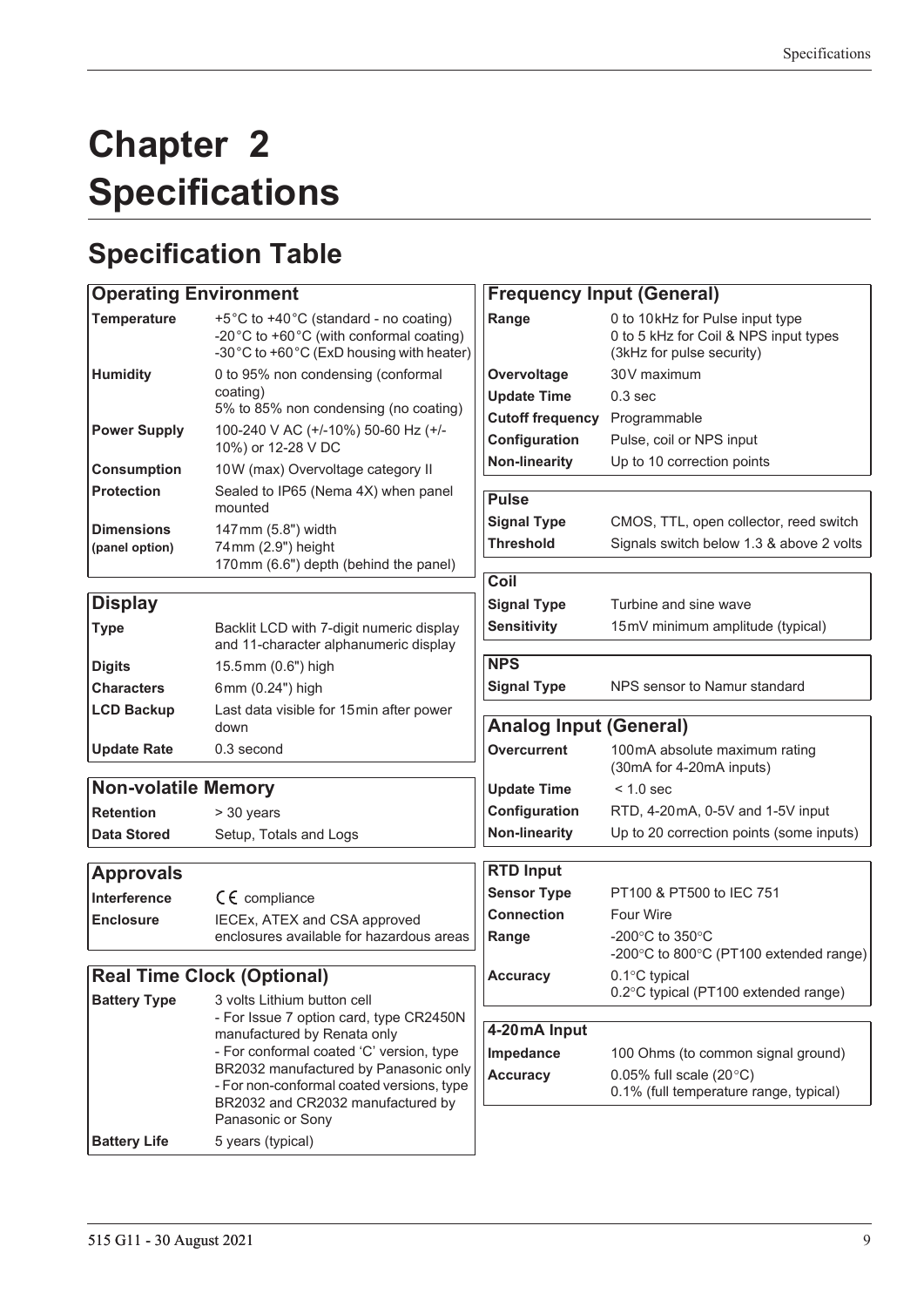| $ 0-5$ or 1-5 Volts Input |                                        |  |  |  |
|---------------------------|----------------------------------------|--|--|--|
| $ Im$ pedance             | 10 MOhms (to common signal ground)     |  |  |  |
| <b>Accuracy</b>           | 0.05% full scale $(20^{\circ}C)$       |  |  |  |
|                           | 0.1% (full temperature range, typical) |  |  |  |

## **Logic Inputs**

| <b>Signal Type</b> | CMOS, TTL, open collector, reed switch |
|--------------------|----------------------------------------|
| Overvoltage        | 30V maximum                            |

## **Relay Output**

| No. of Outputs | 2 relays plus 2 optional relays                                       |  |  |  |
|----------------|-----------------------------------------------------------------------|--|--|--|
| Voltage        | 250 volts AC, 30 volts DC maximum<br>(solid state relays use AC only) |  |  |  |
| <b>Current</b> | 3A maximum - mechanical relays<br>1.5A maximum - solid state relays   |  |  |  |

#### **Communication Ports**

| Ports            | COM-1 RS-232 port<br>COM-2 RS-485 or Ethernet port (optional) |
|------------------|---------------------------------------------------------------|
| <b>Baud Rate</b> | 2400 to 19200 baud                                            |
| Parity           | Odd, even or none                                             |
| <b>Stop Bits</b> | 1 or 2                                                        |
| Data Bits        | 8                                                             |
| <b>Protocols</b> | ASCII, Modbus RTU, Modbus TCP/IP<br>(Ethernet Port), Printer  |

## **Transducer Supply**

| <b>Voltage</b>    | 8 to 24 volts DC, programmable  |
|-------------------|---------------------------------|
| ∣Current∶         | 70mA @ 24V, 120mA @ 12V maximum |
| <b>Protection</b> | Power limited output            |

## **Isolated Output**

| <b>No. of Outputs</b> | 2 configurable outputs         |
|-----------------------|--------------------------------|
| Configuration         | Pulse/Digital or 4-20mA output |

### **Pulse/Digital Output**

| <b>Signal Type</b> | Open collector                                             |  |  |  |  |
|--------------------|------------------------------------------------------------|--|--|--|--|
| <b>Switching</b>   | 200 mA, 30 volts DC maximum                                |  |  |  |  |
| <b>Saturation</b>  | 0.8 volts maximum                                          |  |  |  |  |
| <b>Pulse Width</b> | Programmable: 10, 20, 50, 100, 200 or<br>500 <sub>ms</sub> |  |  |  |  |
|                    |                                                            |  |  |  |  |

## **4-20 mA Output**

| <b>Supply</b>     | 9 to 30 volts DC external                                                       |  |  |  |
|-------------------|---------------------------------------------------------------------------------|--|--|--|
| <b>Resolution</b> | $0.05\%$ full scale                                                             |  |  |  |
| <b>Accuracy</b>   | $0.05\%$ full scale (20 $^{\circ}$ C)<br>0.1% (full temperature range, typical) |  |  |  |
|                   |                                                                                 |  |  |  |

*Important: Specifications are subject to change without notice.*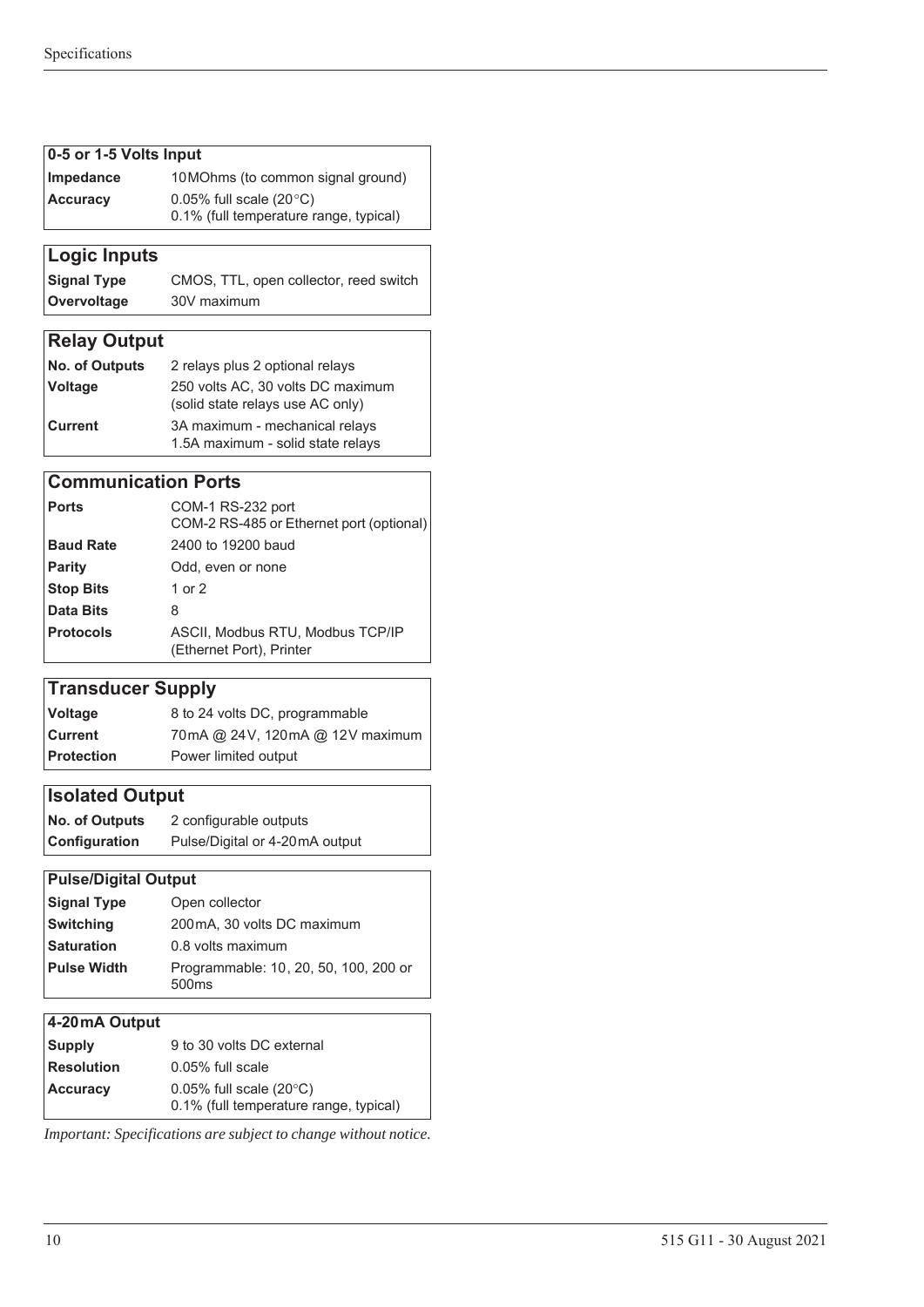# <span id="page-20-5"></span><span id="page-20-0"></span>**Chapter 3 Installation & Maintenance**

# <span id="page-20-1"></span>**Installation Instructions**



The safety of any system incorporating the equipment is the responsibility of the assembler of the system and should be installed such that there is no risk of impact damage.

This instrument is intended for fixed installation only, e.g. within a panel or cabinet, and is not intended for desktop use. It is not suitable for outdoor use unless fitted into an appropriate outdoor enclosure with a minimum type 3, IP54, rating. The instrument has a 'Pollution degree II' rating.

## <span id="page-20-2"></span>**Cleaning and Decontamination**

For general maintenance or to clean an instrument suitable for return to a service centre for repair or inspection, use only a damp cloth and mild detergent. Do not use abrasive cleaners or high pressure water jets. An instrument must be decontaminated before returning.

# <span id="page-20-3"></span>**Panel Mounting**

The instrument should be located in an area with a clean, dry atmosphere that is also relatively free of shock and vibration.

The standard mounting procedure is panel mounting in a cutout that is 139 mm wide by 67 mm high. Two side clips secure the unit into the panel.

[Figure 2](#page-20-4) shows the panel mounting requirements for the 500 Series Instrument.



<span id="page-20-4"></span>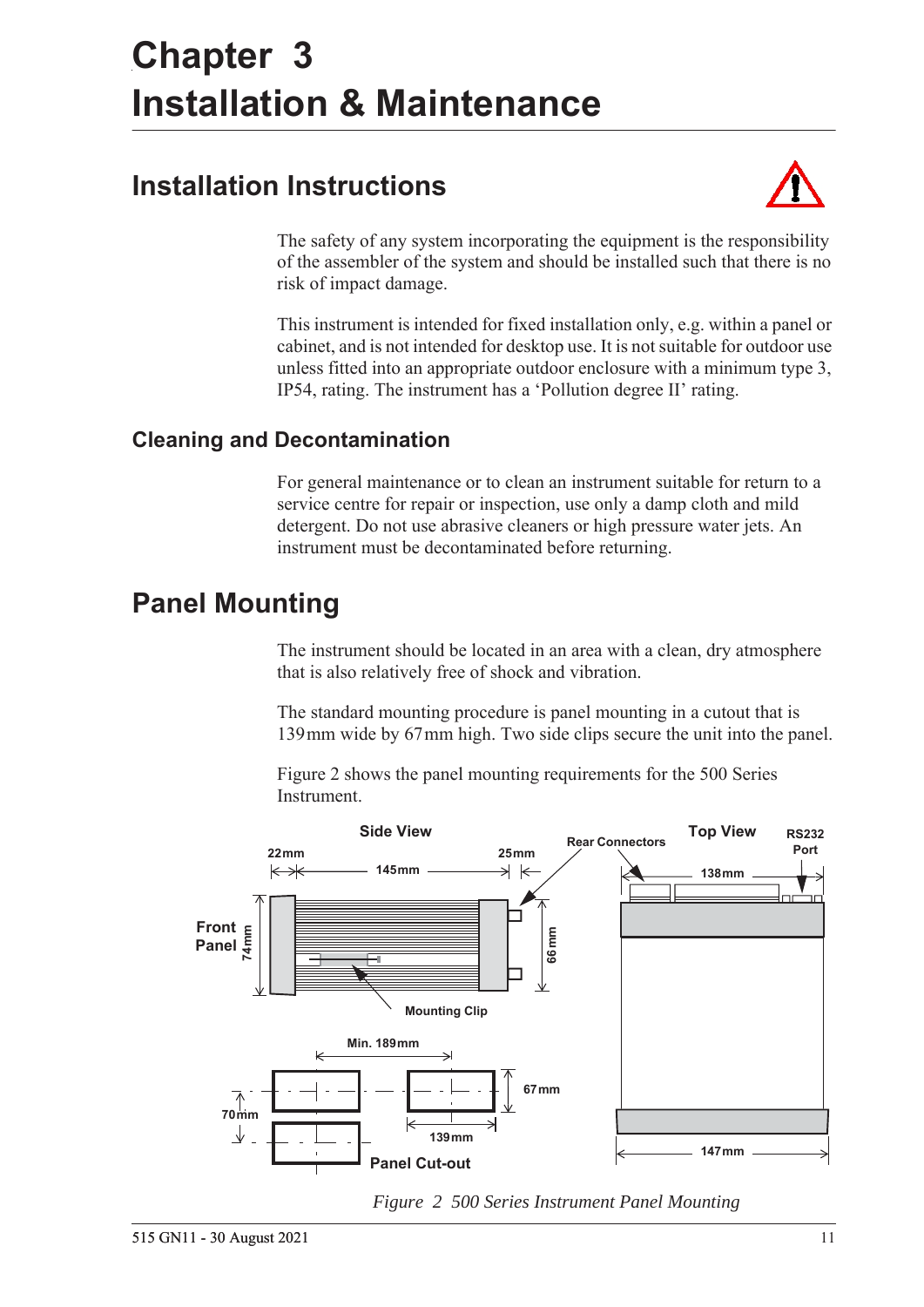# <span id="page-21-0"></span>**Electrical Connection**

## <span id="page-21-1"></span>**Rear Panel Connections**

N.B. Depending on the specification and age of the instrument, there are different versions of the upper output card. Ensure the instrument is wired as per the correct terminal designation printed on the rear of the instrument bezel and below.

[Figure 3](#page-21-2) shows the connections on the rear panel of the instrument where relays 1 to 4 (terminals 32-35) share a single Relay Common (terminal 31).



N.B. The 5 way relay terminal block is GREEN.

*Figure 3 Rear Panel Connections - Original*

<span id="page-21-2"></span>[Figure 4](#page-21-3) shows the connections on the rear panel of the instrument where relays 1 and 2 (terminals 32-33) share Relay Common 1-2 (terminal 31) and relays 3 and 4 (terminals 34-35) share Relay Common 3-4 (terminal 36.

N.B. The 6 way relay terminal block is ORANGE.



<span id="page-21-3"></span>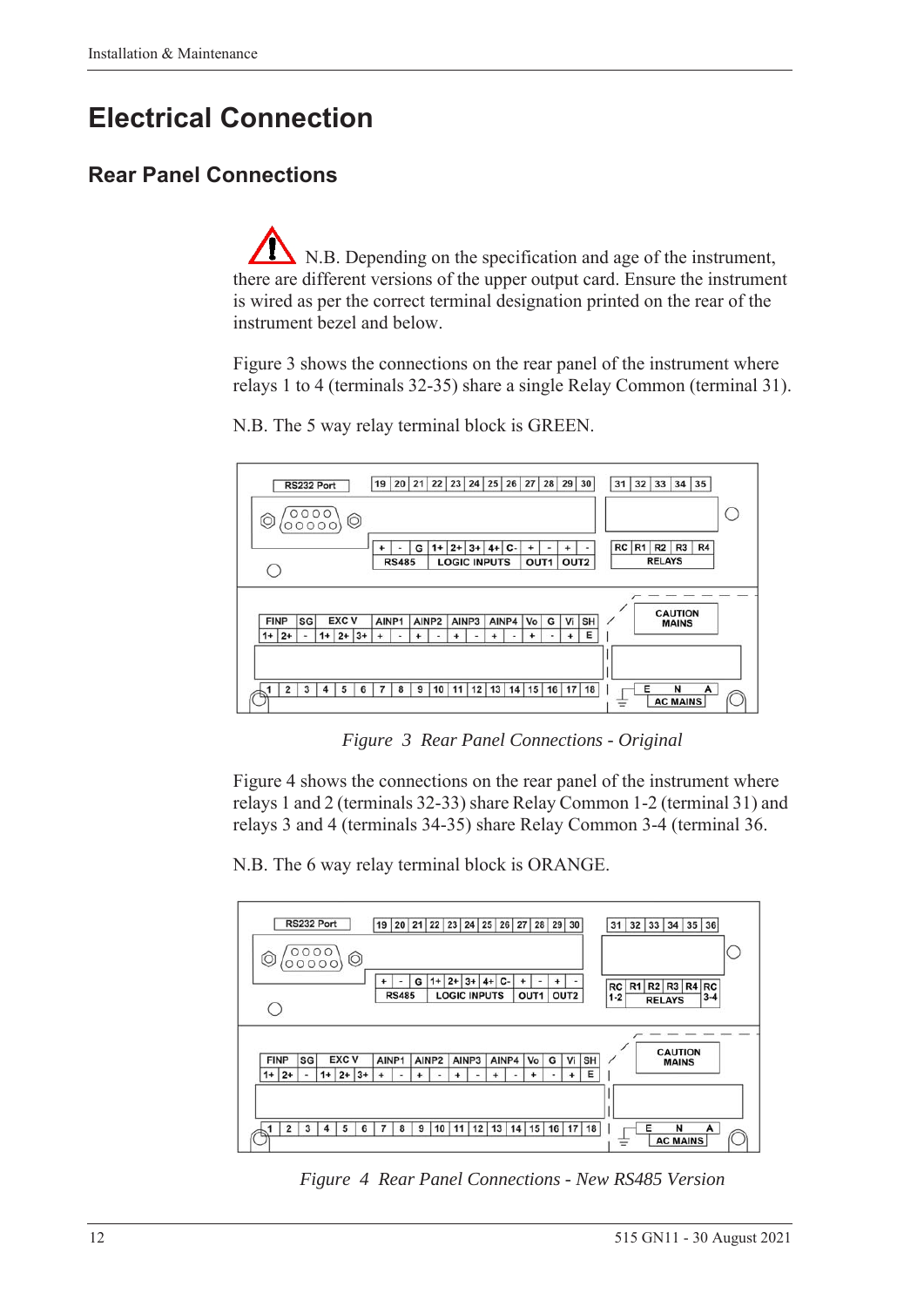[Figure 5](#page-22-1) shows the new option card with the optional Ethernet port in place of RS-485 port (terminals 19-21).



<span id="page-22-1"></span>*Figure 5 Rear Panel Connections - New Ethernet Version*

## <span id="page-22-0"></span>**Terminal Designations**

| <b>Terminal Label</b> |                   |                          | Designation               | <b>Comment</b>          | <b>Terminal Label</b> |                                     |                | <b>Designation</b>                 | <b>Comment</b>            |
|-----------------------|-------------------|--------------------------|---------------------------|-------------------------|-----------------------|-------------------------------------|----------------|------------------------------------|---------------------------|
|                       | <b>FINP</b>       | $1+$                     | Frequency Input 1+        | Volumetric Flow Input 1 | 19                    | <b>RS485</b>                        | $\ddot{}$      | RS485 (+)                          | Optional RS485 port may   |
| 2                     | <b>FINP</b>       | $2+$                     | Frequency Input 2+        | Volumetric Flow Input 2 |                       | 20 COM-2                            |                | RS485 (-)                          | be replaced by Ethernet   |
| 3                     | SG                | $\overline{\phantom{a}}$ | Signal ground             |                         | 21                    | port                                | G              | RS485 ground                       | port.                     |
| 4                     | <b>EXC V</b>      | $1+$                     | <b>Excitation Term 1+</b> | Not used                | 22                    |                                     | $1+$           | Switch 1                           |                           |
| 5                     | EXC V             | $2+$                     | <b>Excitation Term 2+</b> | For AINP1 RTD Input     | 23                    |                                     | $2+$           | Switch 2                           |                           |
| 6                     | EXC V             | $3+$                     | Excitation Term 3+        | Not used                |                       | 24 LOGIC                            | $3+$           | Switch 3                           | <b>Remote Reset</b>       |
| $\overline{7}$        | AINP1             | $\ddot{}$                | Analog Input ch $1 (+)$   | Temperature Input       | 25                    | <b>INPUTS</b>                       | $4+$           | Switch 4                           | CAL Switch - In field     |
| 8                     |                   |                          | Analog Input ch 1 (-)     |                         | 26                    |                                     |                |                                    | access protection         |
| 9                     |                   | $\ddot{}$                | Analog Input ch $2 (+)$   | Pressure Input          |                       |                                     | $C-$           | Signal ground                      |                           |
| 10                    | AINP <sub>2</sub> |                          | Analog Input ch 2 (-)     |                         |                       | $\overline{27}$<br>OUT <sub>1</sub> | $\ddot{}$      | Output ch $1 (+)$                  |                           |
| 11                    |                   | $\ddot{}$                | Analog Input ch $3 (+)$   |                         | 28                    |                                     |                | Output ch 1 (-)                    |                           |
| 12                    | AINP3             |                          | Analog Input ch 3 (-)     | Not used                |                       | 29<br>OUT <sub>2</sub>              | $\ddot{}$      | Output ch $2 (+)$                  |                           |
| 13                    |                   | $\ddot{}$                | Analog Input ch $4 (+)$   |                         | 30                    |                                     |                | Output ch 2 (-)                    |                           |
| 14                    | AINP4             | $\overline{\phantom{a}}$ | Analog Input ch 4 (-)     | Not used                |                       |                                     | <b>RC</b>      | Relay Common 1-2                   | Term 31 - Common 1-4      |
| 15                    | Vo                | $\ddot{}$                | 8-24 volts DC output      | Overload protected      |                       |                                     |                |                                    | on legacy option card     |
| 16                    | G                 | $\overline{\phantom{a}}$ | <b>DC</b> Ground          |                         | 32                    |                                     | R <sub>1</sub> | Relay 1                            |                           |
| 17                    | Vi                | $\ddot{}$                | DC power input            | DC power in 12-28V      | 33<br>$\overline{34}$ | <b>RELAYS</b>                       | R <sub>2</sub> | Relay 2                            |                           |
| 18                    | <b>SH</b>         | Е                        | Shield terminal           |                         |                       |                                     | R3             | Relay 3                            |                           |
|                       |                   |                          |                           |                         | 35                    |                                     | R4             | Relay 4                            |                           |
| Ε                     | AC                | E                        | Mains ground              | AC power in 100-        | 36                    |                                     | RC             | Relay common 3-4                   | Term 36 only available on |
| N                     | <b>MAINS</b>      | Ν                        | Mains neutral             | <b>240VAC</b>           |                       |                                     |                |                                    | new style option card     |
| A                     |                   | Α                        | Mains active              |                         |                       |                                     |                | RS232 COM-1 port 9-pin serial port |                           |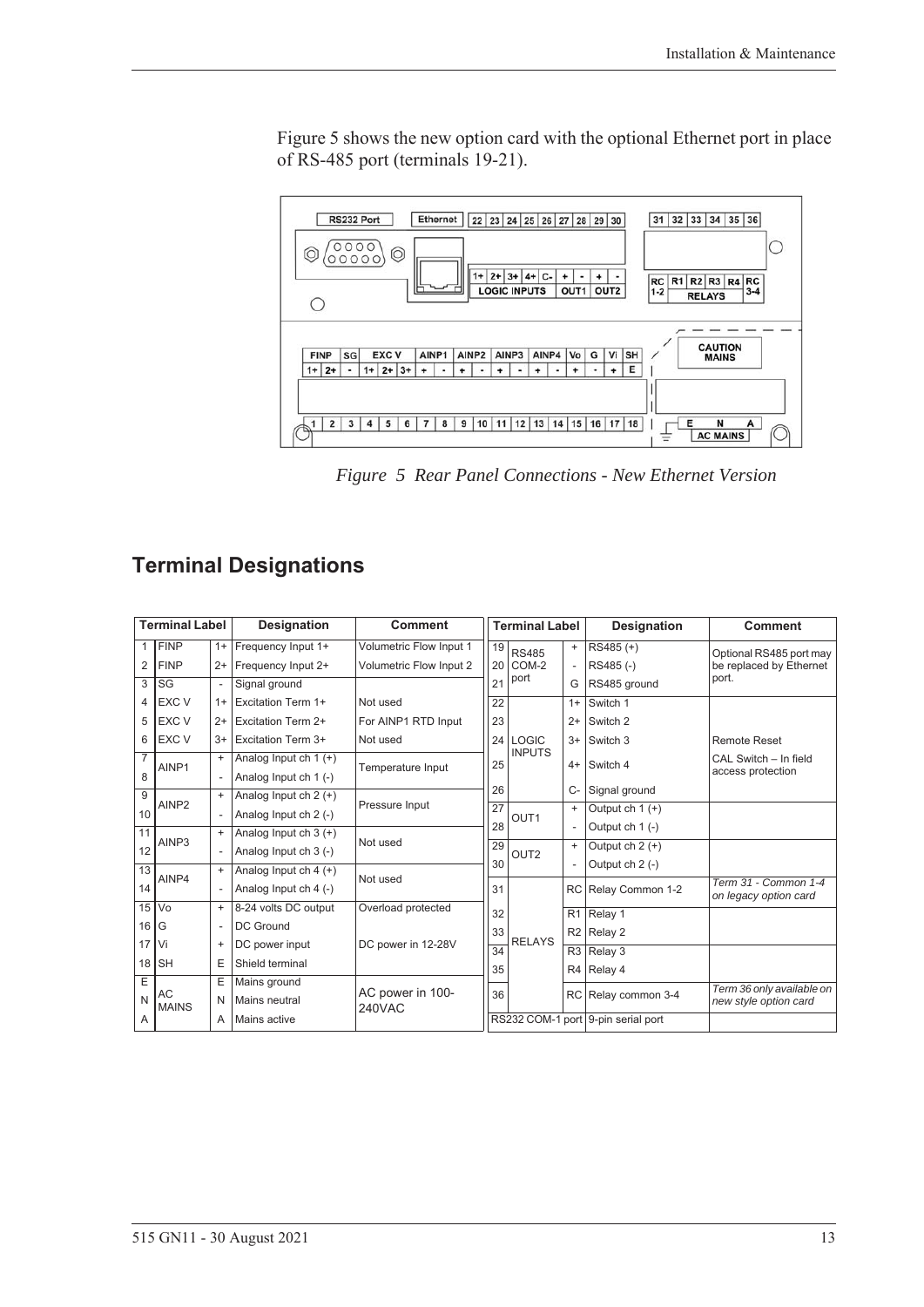## <span id="page-23-0"></span>**Terminal Wiring Insulation**

Terminals 1-30 are all rated at <35Vdc and wiring with basic insulation is adequate.

Use copper conductors only.

## <span id="page-23-1"></span>**Relay Wiring**

Relay terminals are 31-35 or 31-36 depending on the version of option card fitted. When controlling circuits operate at mains voltages, or voltages >35Vdc, it is necessary to use UL/CSA approved cabling with supplementary insulation and a current capacity suitable for the connected circuit. Use copper conductors only. The maximum current must be <5A as stated in sec 2.

Where circuits >35Vdc are connected UL/CSA approved cabling with supplementary insulation. 0.75mm<sup>2</sup>, 6A current capacity is sufficient.

## <span id="page-23-2"></span>**Mains Power Wiring**

Only use UL/CSA approved cabling with supplementary insulation and copper conductors. A minimum cable cross section area of 0.75mm² (18 AWG) is required. However, this must be selected with respect to the installed over-current protection device and in accordance with the local relevant Electrical Code of Practice as dictated by the Authority Having Jurisdiction (AHJ).

The terminal designations (L/N/E) are clearly indicated just above the mains input connector on the rear panel of the instrument.



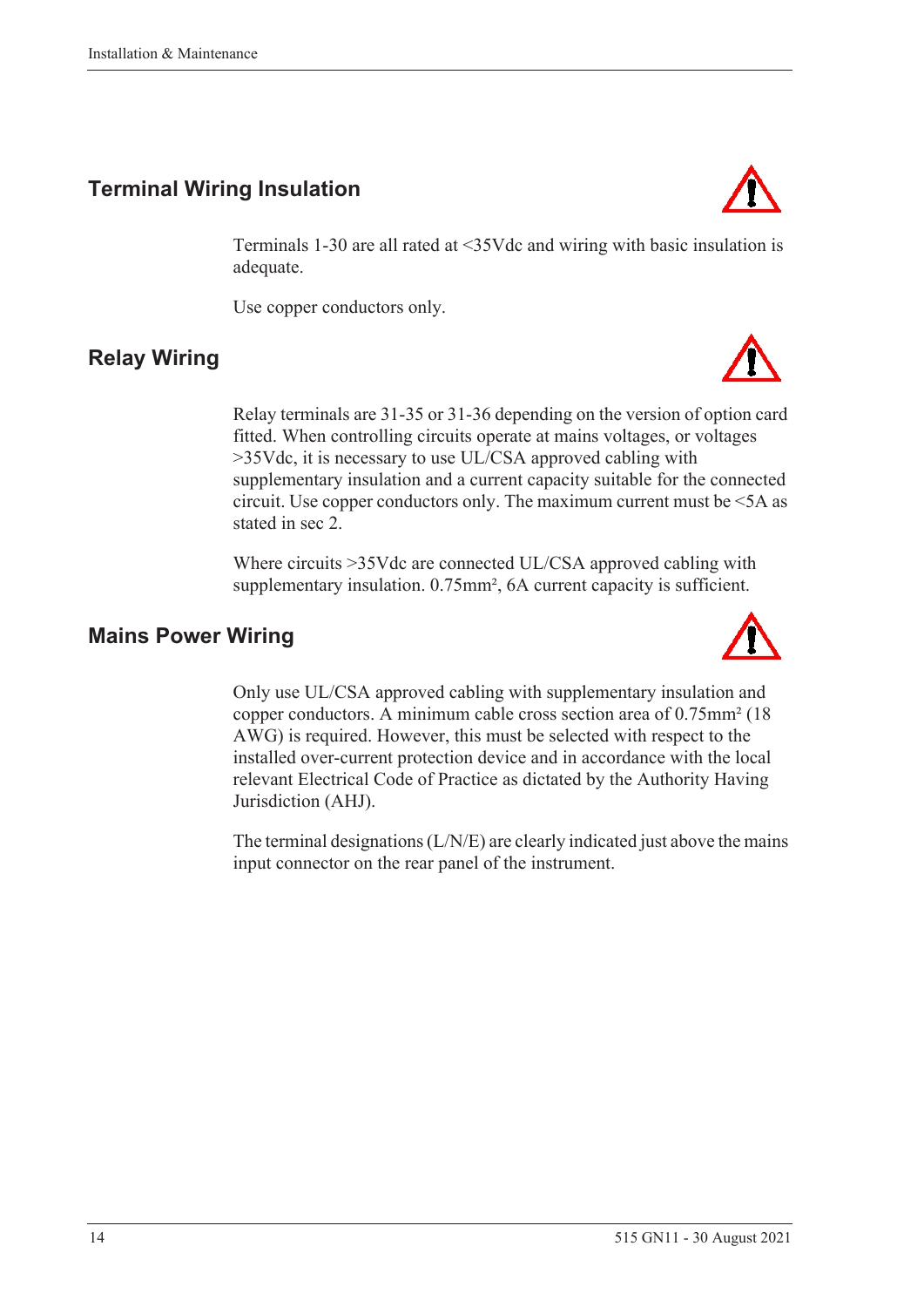# <span id="page-24-0"></span>**Inputs**

## <span id="page-24-1"></span>**Frequency Input Connection**

Connect pulse or frequency input signals from devices such as: TTL, CMOS, open collector, reed relay switch, coil and Namur proximity switch, as shown below. For better signal integrity, it is recommended to use shielded cable. Refer to **[Terminal Designations](#page-22-0)** on page 13 for specific terminal numbers for this application.

Squarewave, CMOS or TTL



Open Collector





Reed Relay Switch



Coils - with 15 mV minimum amplitude (typical).



Namur Proximity Switch

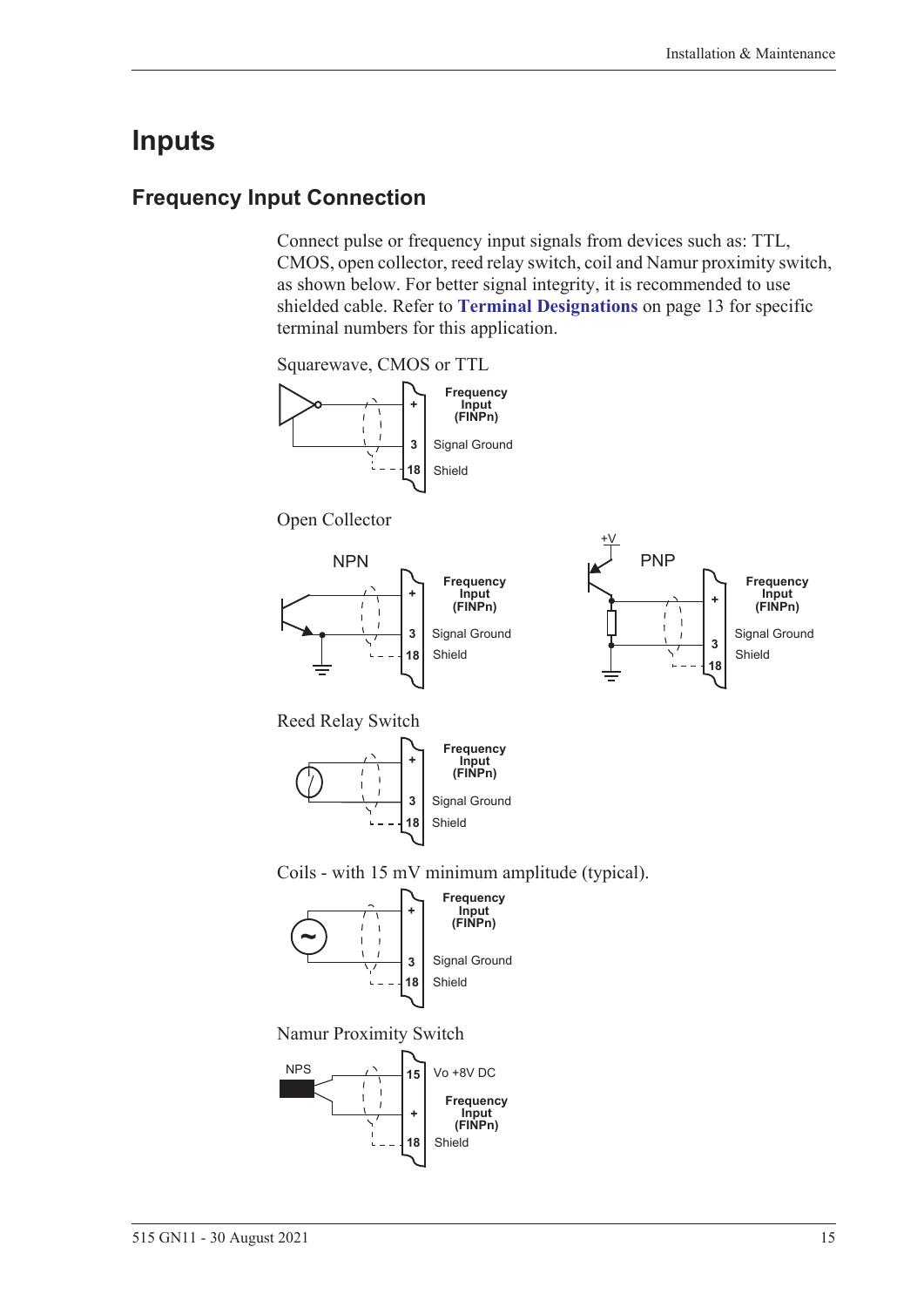## <span id="page-25-0"></span>**Analog Input Connections**

All analog inputs can accept DC signals ranging from 0-5V, 1-5V and current signals from 4 to 20 mA.

Analog Input 1 (AINP1) can also accept an RTD input (PT100 or PT500) as well as the standard  $0-5V$ ,  $1-5V$  and  $4$  to  $20mA$  input.

#### **CAUTION**

Applying levels of input current above the absolute maximum rating (100mA or 30mA for 4-20mA inputs) may cause permanent damage to the input circuitry.

#### **0-5 and 1-5 Volt Inputs**

For externally powered voltage transmitters, connect each transmitter to a pair of input terminals as shown in [Figure 6](#page-25-1). Refer to **[Terminal](#page-22-0)  [Designations](#page-22-0)** on page 13 for specific terminal numbers for this application.





<span id="page-25-1"></span>Connect internally powered voltage transmitters as shown in [Figure 7.](#page-25-2)



<span id="page-25-2"></span>*Figure 7 Internally Powered Voltage Transmitter*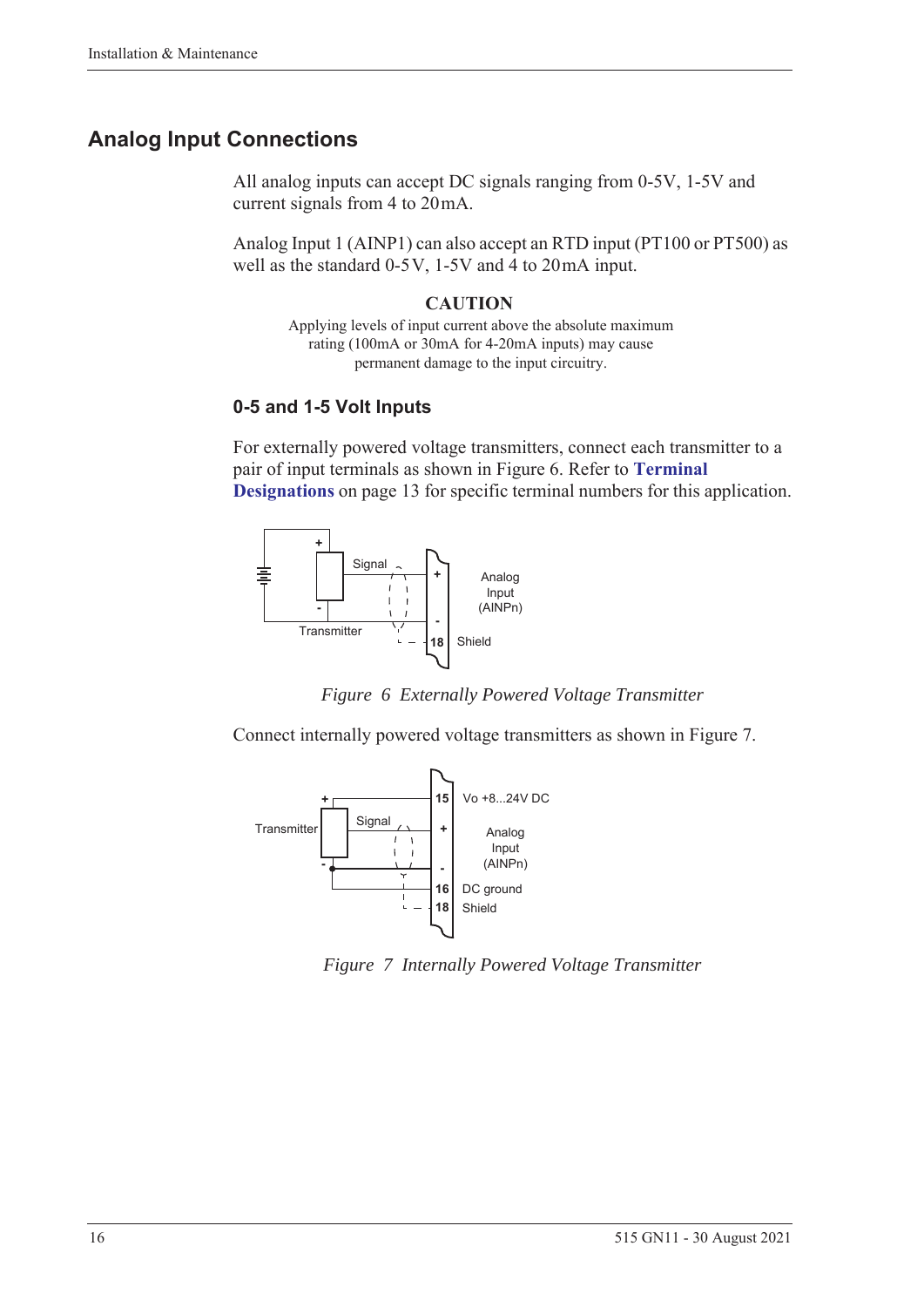#### **4-20 mA Inputs**

For an externally powered current loop, connect the transmitter to the input terminals as shown in [Figure 8.](#page-26-0) Refer to **[Terminal Designations](#page-22-0)** on page 13 for specific terminal numbers for this application.



*Figure 8 Externally Powered Current Loop*

<span id="page-26-0"></span>The internal overload-protected power supply has sufficient power for three current loops at 24 V DC (more current loops can be supplied by using a reduced voltage setting). Connect internally powered current loops as shown in [Figure 9.](#page-26-1)

<span id="page-26-1"></span>

## **RTD Input**

The instrument uses 4-wire RTDs to provide optimum accuracy and stability. It is not necessary to have equal cable lengths for the 4-wire RTDs, but they should be no longer than 50 metres. It is also recommended to use shielded twisted pairs.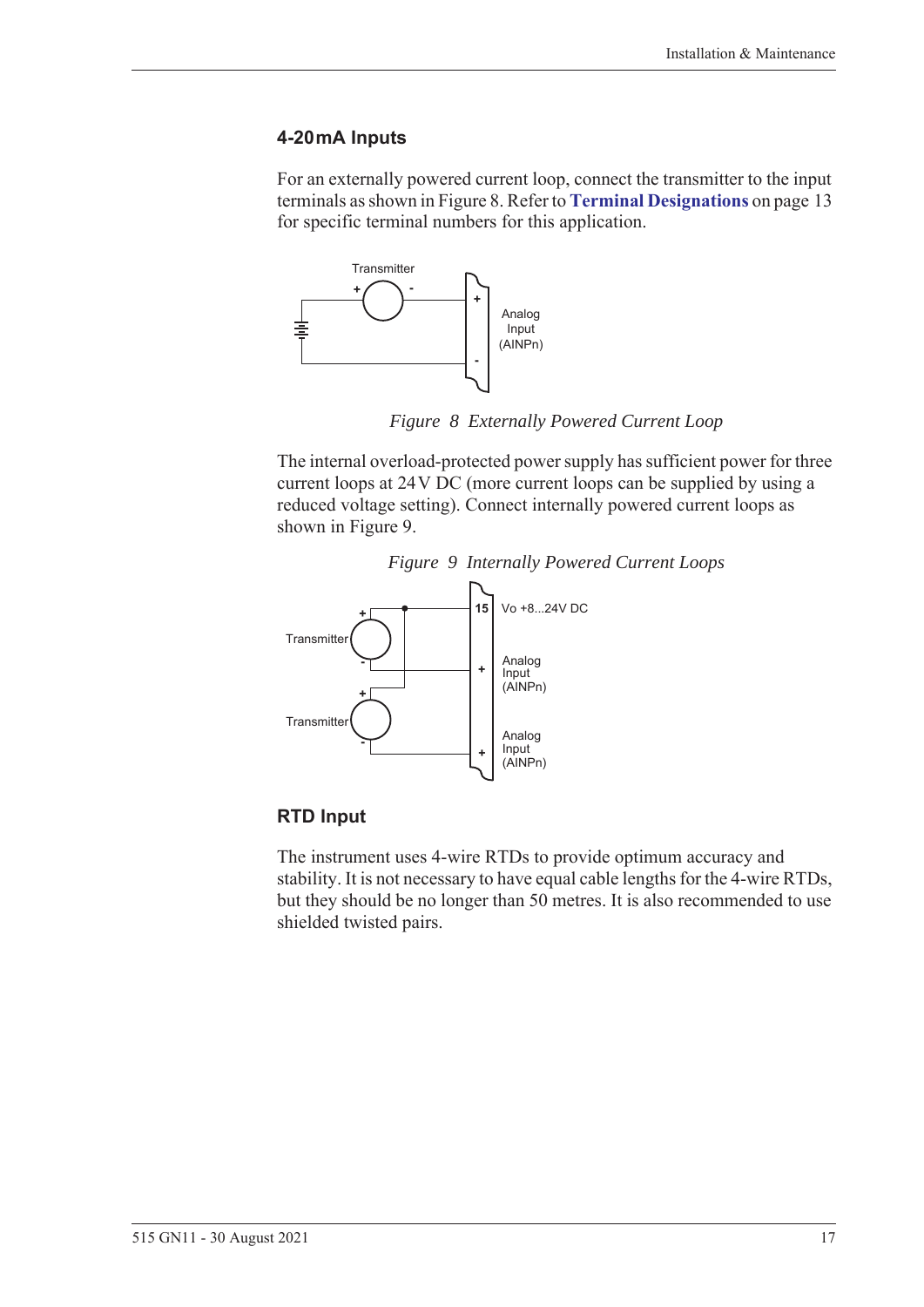

Connect RTD inputs as shown in [Figure 10.](#page-27-1)

*Figure 10 RTD Connection*

<span id="page-27-1"></span>Only Analog Input 1 (AINP1) is available for RTD connection.

Excitation terminal 2 (pin 5) must be used in conjunction with AINP1.

It is possible to use two-wire or three-wire RTDs. However, four wires must be taken to the RTD, with the signal and current wires joined as close to the RTD as possible.

**Note:** The RTD has no polarity and can be connected in either direction. However, the excitation and the positive analog input must be connected to one side of the RTD. Similarly, the Signal Ground and the negative analog input must be connected to the other side of the RTD.

## <span id="page-27-0"></span>**Logic Input Connection**

These input(s) are designed to be connected to CMOS, TTL, open collector signals or a voltage free contact switch. A minimum activation time of 300ms is required to guarantee reading of an input.

It is possible to read the status of all the logic inputs via a Modbus register even if they are not used for a control purpose in the application.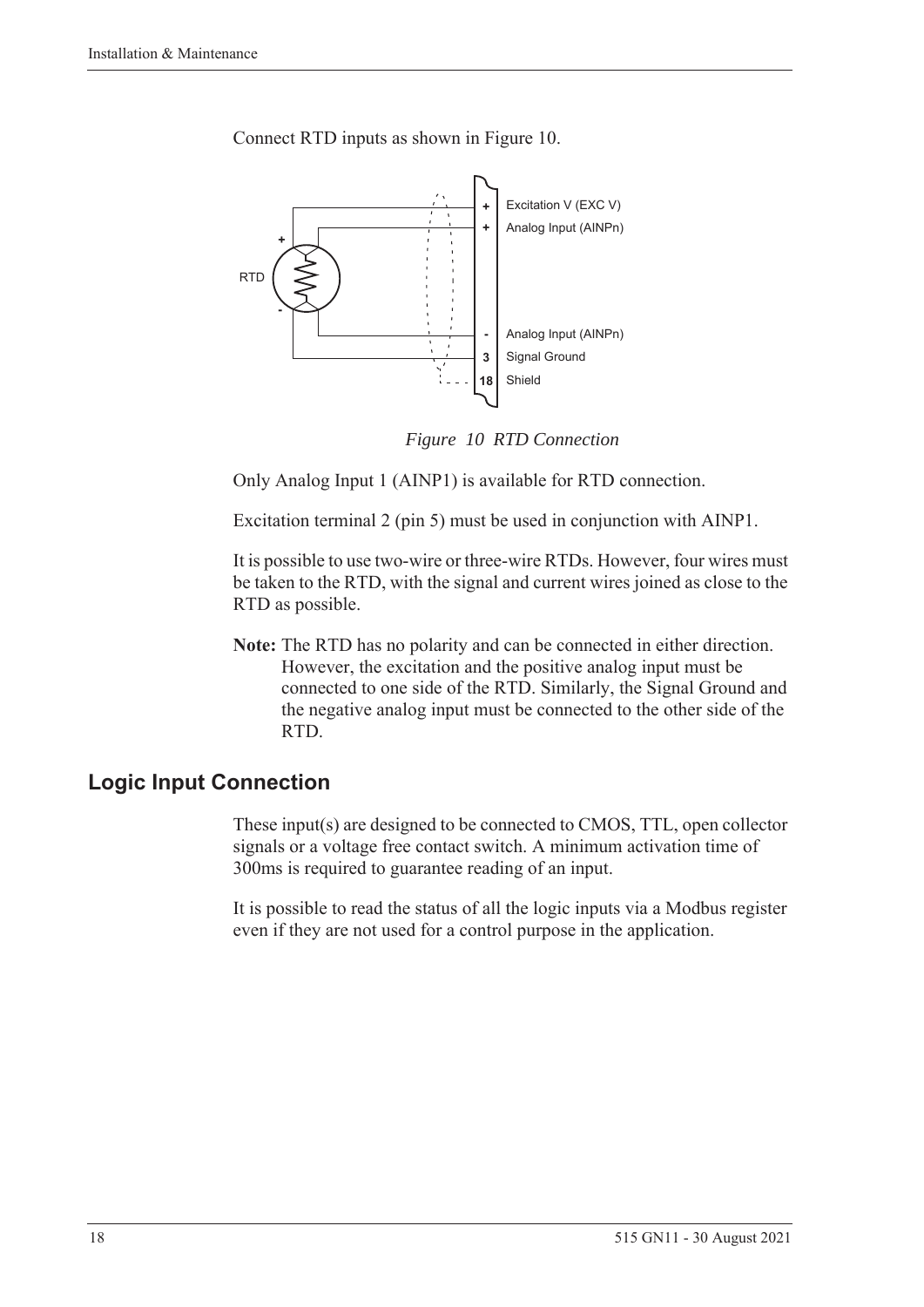A remote push-button key can be connected to the Logic Inputs as shown below in [Figure 11.](#page-28-2)



<span id="page-28-2"></span>*Figure 11 Logic Inputs Connection Diagram*

# <span id="page-28-0"></span>**Outputs**

The advanced option for the instrument provides two opto-isolated output ports. Either or both can be used for 4-20 mA or pulse outputs.

#### **CAUTION**

Due to the dual-purpose nature of the outputs, take care not to set the output as an open collector pulse type signal when connected to a 4-20mA loop circuit.

## <span id="page-28-1"></span>**4-20 mA Output Connection**

[Figure 12](#page-29-1) shows the connections for a 4-20 mA output. Output channel 1 uses terminals  $27 (+)$  and  $28 (-)$ , output channel 2 uses terminals  $29 (+)$  and 30 (-).

Maximum Load Resistance =  $(Supply-9) / 0.02$  ohms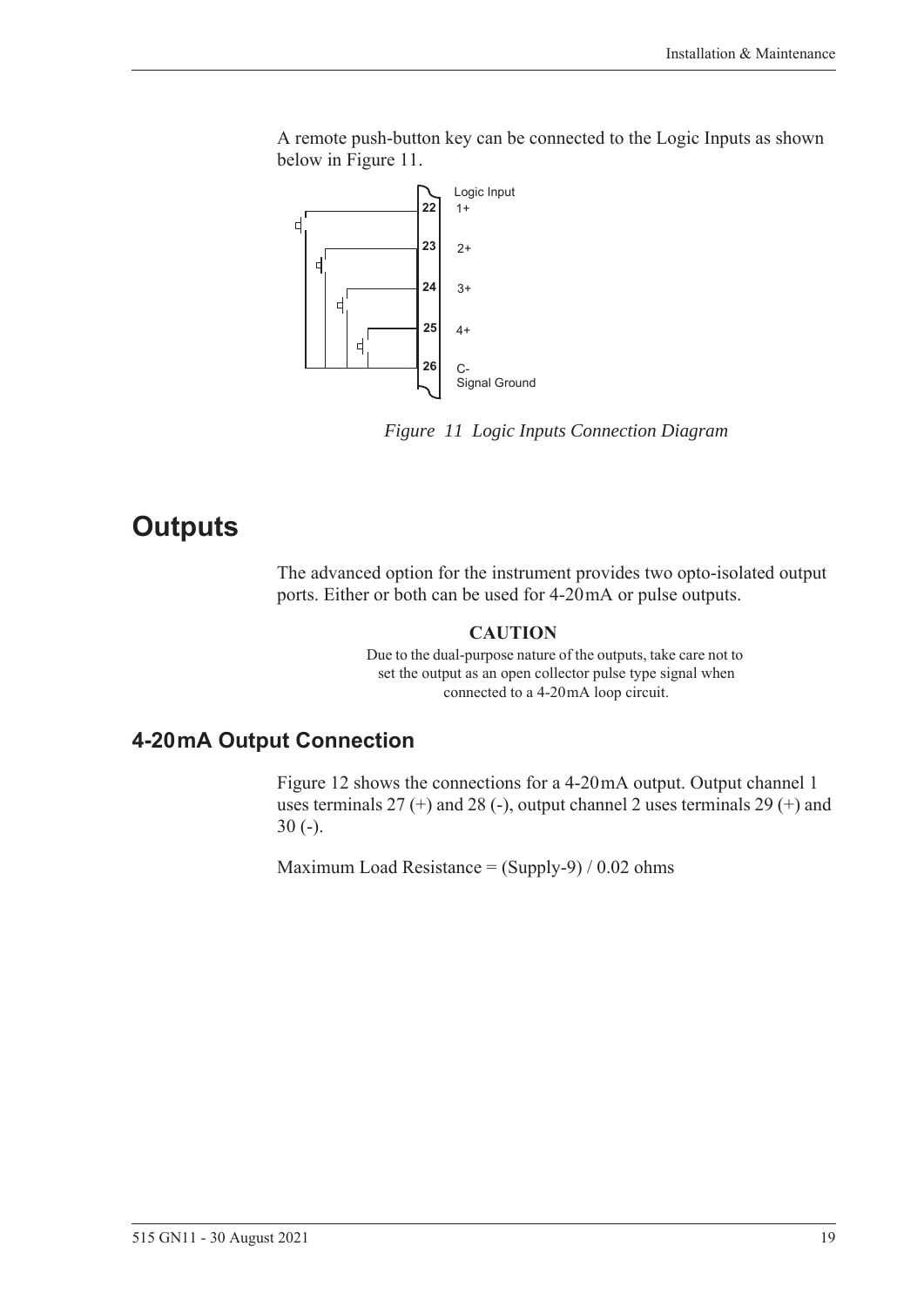

*Figure 12 Output 4-20 mA Connection Diagram*

## <span id="page-29-0"></span>**Pulse Output Connection**

<span id="page-29-1"></span>[Figure 13](#page-29-2) shows a connection example for a pulse output. Output channel 1 uses terminals 27 (+) and 28 (-). Output channel 2 uses terminals 29 (+) and 30 (-).



<span id="page-29-2"></span>*Figure 13 Output Pulse Connection Diagram*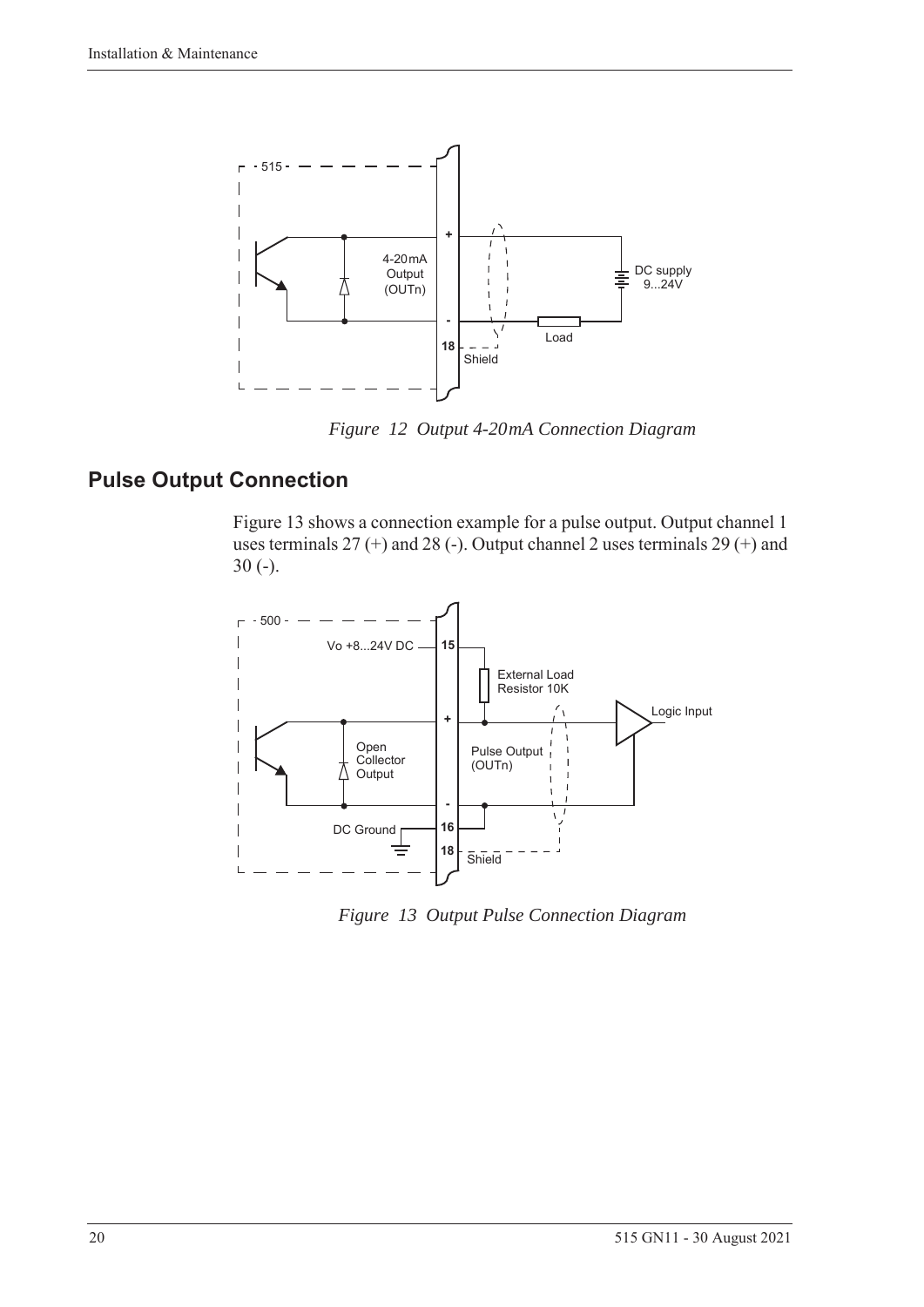## <span id="page-30-0"></span>**Control Relays (Alarms)**

The standard instrument has two alarm relays, which can be used to drive external devices such as external relays, LEDs, and audible alarms. The advanced option has four alarm relays.

The operation of each alarm relay can be set to various modes as described in **Alarms** [on page 52.](#page-61-1) On the newer option card the separate common terminal for relays 1 and 2 and another common terminal for relays 3 and 4 allow for different signal or supply types to be connected to the control or alarm devices, as shown in [Figure 14.](#page-30-1)

There is also an equipment failure alarm option. This alarm can have normally closed (open) contacts which open (close) when the instrument displays any error message as listed in **[Error Messages](#page-72-2)** on page 63, or if there is a loss of power to the instrument.

The output characteristics of the relays are:

| Maximum Voltage | 30 volts DC or 250 volts AC |
|-----------------|-----------------------------|
| Maximum Current | 3A for EMR, 1.5A for SSR    |



**Note:** Solid state relays (SSR) use AC voltage only.

<span id="page-30-1"></span>*Figure 14 Relay Connection Diagram*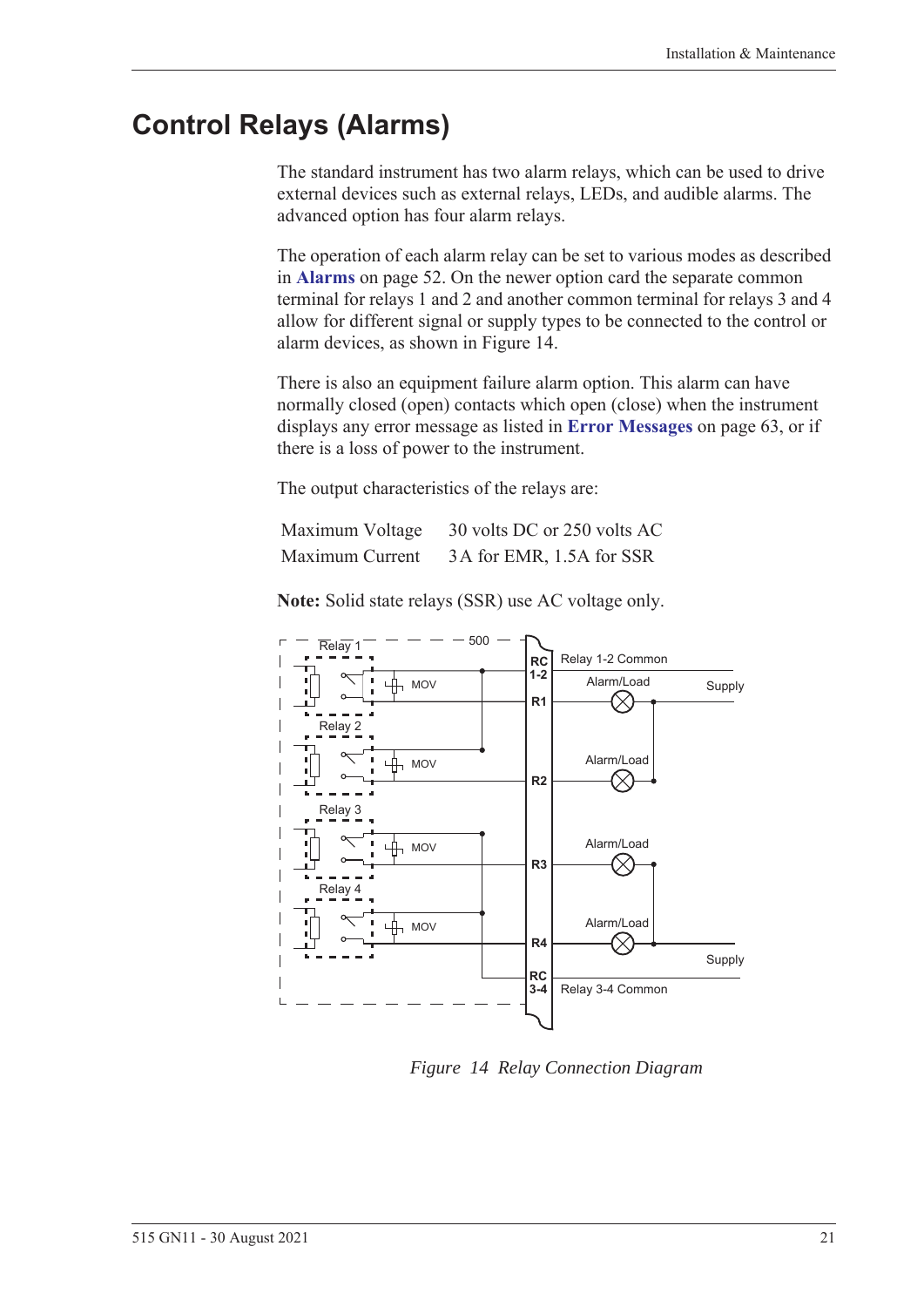## <span id="page-31-0"></span>**RC Network for Interference Suppression**

When driving inductive loads with the relay outputs, it is recommended to use RC suppression networks (often called "Snubbers"), fitted at the load end, for the following reasons:

- **•** To limit the amount of electrical noise caused by arcing across the contacts, which may, in extreme cases, cause the microprocessor to act erratically or cause other unwanted interference with connected signals.
- **•** To protect the relay contacts against premature wear through pitting or SSR (where specified) against premature failure.

RC suppression networks consist of a capacitor and series resistor and are commonly available in the electrical industry. The values of R and C are dependent entirely on the load. However, if the user is unsure of the type of snubber to use, values of  $0.25 \mu$ F and  $100 \Omega$  will usually suffice. Note that only UL and mains approved RC suppression networks should be used.

The basic principle of the operation is that the capacitor prevents a series of sparks arcing across the contact as the contact breaks. The series resistor limits the current through the contact when the contact first makes.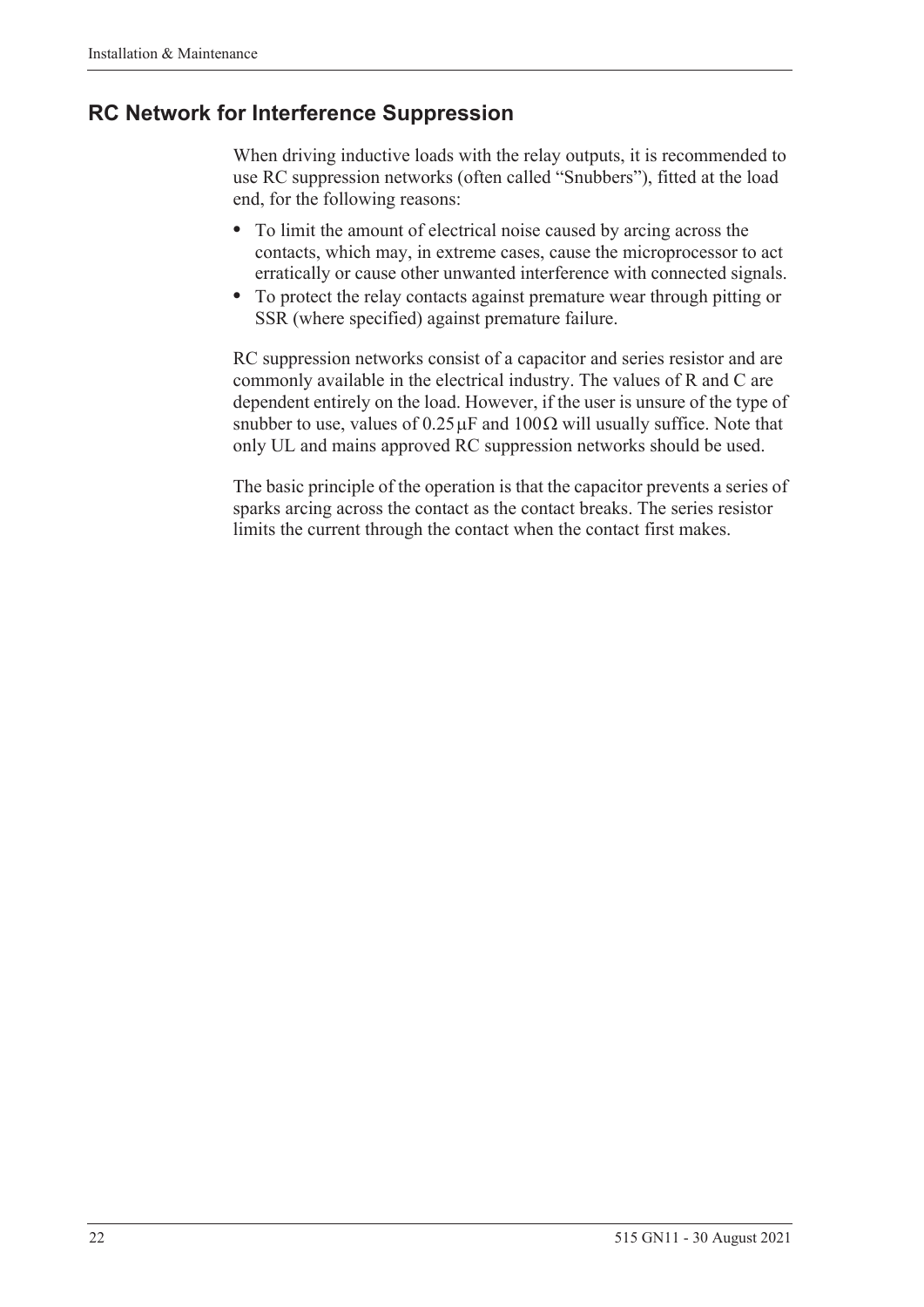## <span id="page-32-0"></span>**Communications**

The communication protocols are described in **Protocols** [on page 69](#page-78-3).

## <span id="page-32-1"></span>**COM-1 RS-232 Port**

The COM-1 RS-232 port has a 9-pin DB female connector and has the following pinout:

| $(6)$ (7) (8) (9)<br>$(2)$ $(3)$ $(4)$ $(5)$<br>T |                      |
|---------------------------------------------------|----------------------|
| Pin 1                                             | Not used             |
| Pin <sub>2</sub>                                  | Transmit (TxD)       |
| Pin <sub>3</sub>                                  | Receive (RxD)        |
| Pin 4                                             | Not used             |
| Pin <sub>5</sub>                                  | Ground               |
| Pin 6                                             | Not used             |
| Pin 7                                             | Handshake line (CTS) |
| Pin 8                                             | RTS Out              |
| Pin <sub>9</sub>                                  | Not used             |

**Note:** The instrument does not require a null-modem cable for connection to a personal computer. Refer to **[Hardware Interconnection](#page-76-4)** on [page 67](#page-76-4) for cable termination requirements.

## <span id="page-32-2"></span>**COM-2 RS-485 Port Option**

Up to 32 units can be connected to a common RS-485 bus. Each unit has a unique address that the host computer uses to identify each instrument. [Figure 15](#page-32-3) shows the connection of several instruments to a computer using the RS-485 port.



<span id="page-32-3"></span>*Figure 15 RS-485 Interface Connections*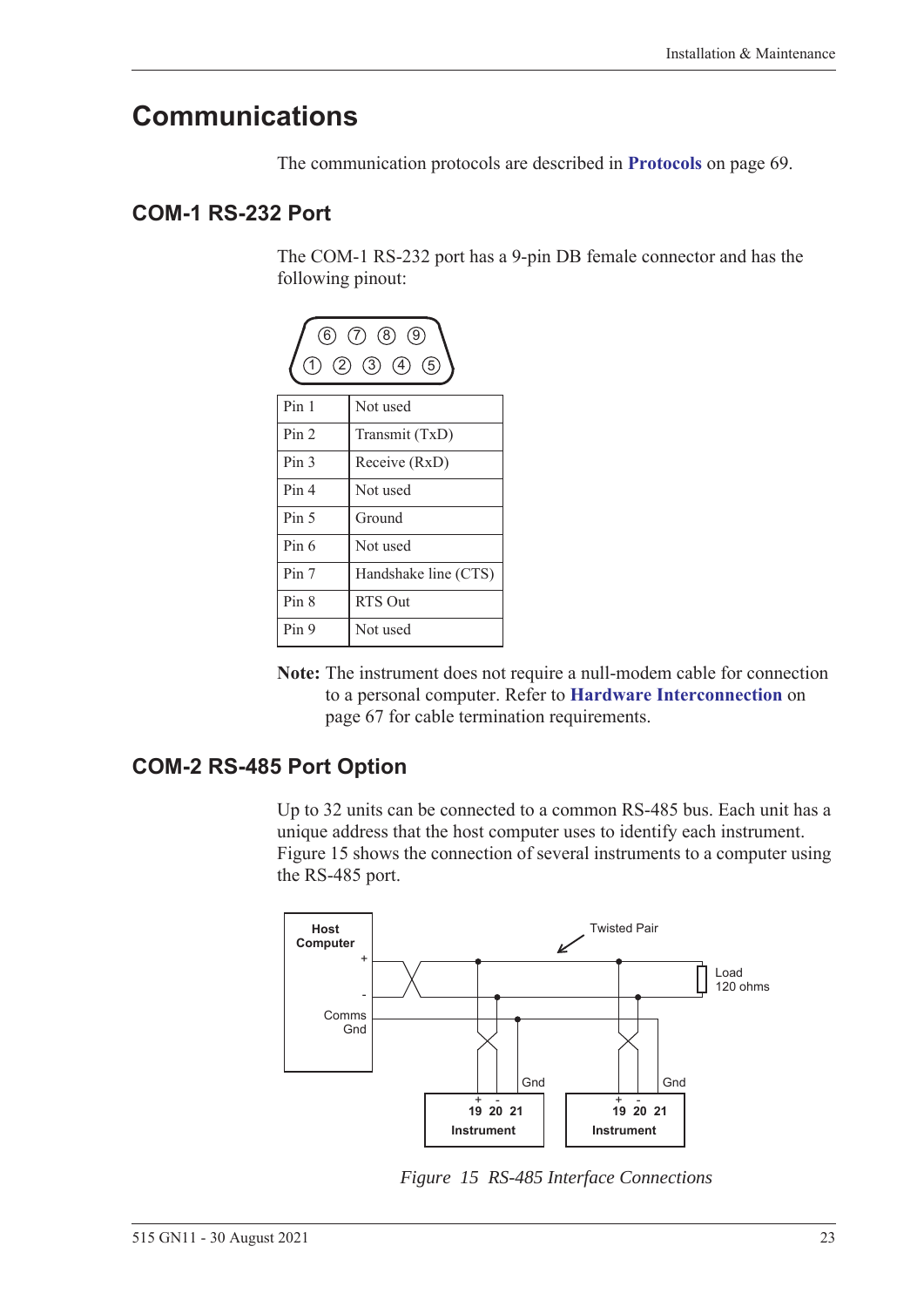## <span id="page-33-0"></span>**COM-2 Ethernet Port Option**

An Ethernet module is an available option, in place of the RS-485 port, if Modbus TCP/IP connection is required. In the programming communication settings, COM-2 should be set to RTU (Modbus), 19200 Baud rate, even parity and 1 stop bit.

# <span id="page-33-1"></span>**Mains Connection**

## <span id="page-33-2"></span>**Earthing and Shielding**

A case earthing point is provided via the mains inlet. Note that this earthing point is for the case only and there is electrical isolation between this point and all electronic circuits. For EMC purposes, or when the instrument is connected to mains, this point must be connected to a good earth.

It is a good practice to use shielded cable for all signal connections to the instrument. Care must be taken to separate signal cables from power cables to minimize interference.

Overall earth should be connected at the instrument end only. This connection should be as short as possible and connected to the earthing point on the rear terminal at pin 18.

## <span id="page-33-3"></span>**Disconnection Device**

When powered from a mains supply this unit requires the provision of a suitable mains isolation device, capable of interrupting both poles of the supply and meeting your local wiring regulations, to be suitably located and easily accessible near to the installed instrument. It must be marked as the disconnecting device for the equipment. It must be suitably rated with respect to the cross sectional area of the supply conductors.

## <span id="page-33-4"></span>**Maintenance Instructions**

Occasionally it may be necessary to open the unit in order to change the Real Time Clock battery. No other service operations are permitted. In order to perform these operations and maintain safety it is essential to follow the instructions below. If mounted in an ExD enclosure, before proceeding, refer to the ExD manual for further information. This work may need to be scheduled and carried out in accordance with the local electrical Code of Practice.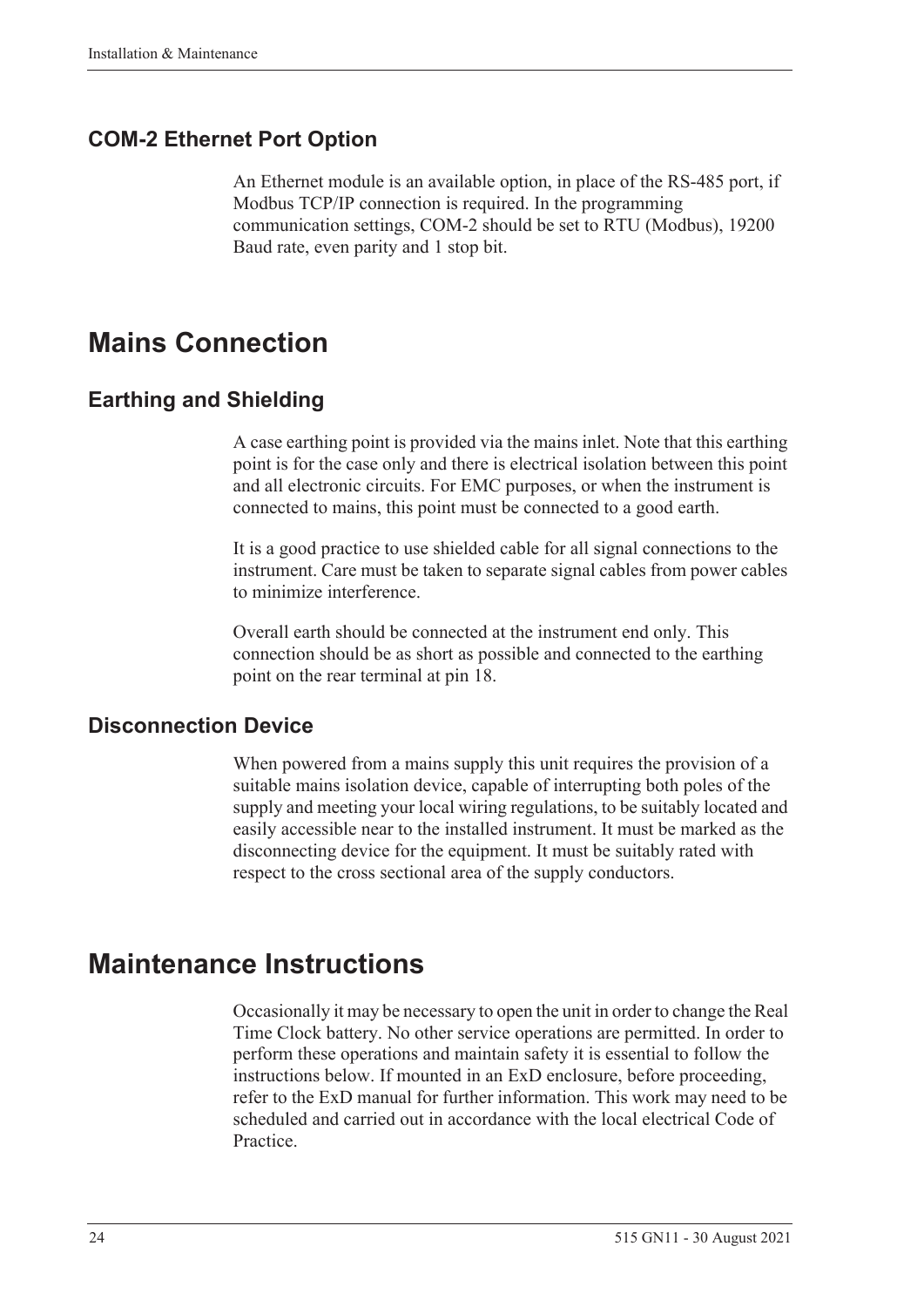## <span id="page-34-0"></span>**Battery Replacement**

#### **INSTRUMENT MUST BE POWERED DOWN**



1. Remove the top row of terminal blocks (19-36) Ethernet and RS232 cables if applicable.

2. Remove the two pan head machine screws on each side of the rear panel.

3. Withdraw the option card from the instrument.

4. Firmly press the battery holder tab to release the coin cell battery.

5. Identify the part number of the coin cell which is clearly marked on one side of the cell.

6. Firmly press the replacement coin cell into the holder

7. Reverse steps 1-3 for re assembly.

## <span id="page-34-1"></span>**Battery Type**

#### **Only the battery type and manufacturer stated below should be used.**



1. Instruments manufactured with issue 7 option card – CR2450N, Manufacturer RENATA ONLY\*

2. Conformal coated "C" version - Type BR2032, manufacturer Panasonic ONLY.

3. Non Conformally coated versions :- BR2032, CR2032, Sony or Panasonic ONLY.

\*Issue 7 option card can be identified with 6 way (31-36) ORANGE relay connector.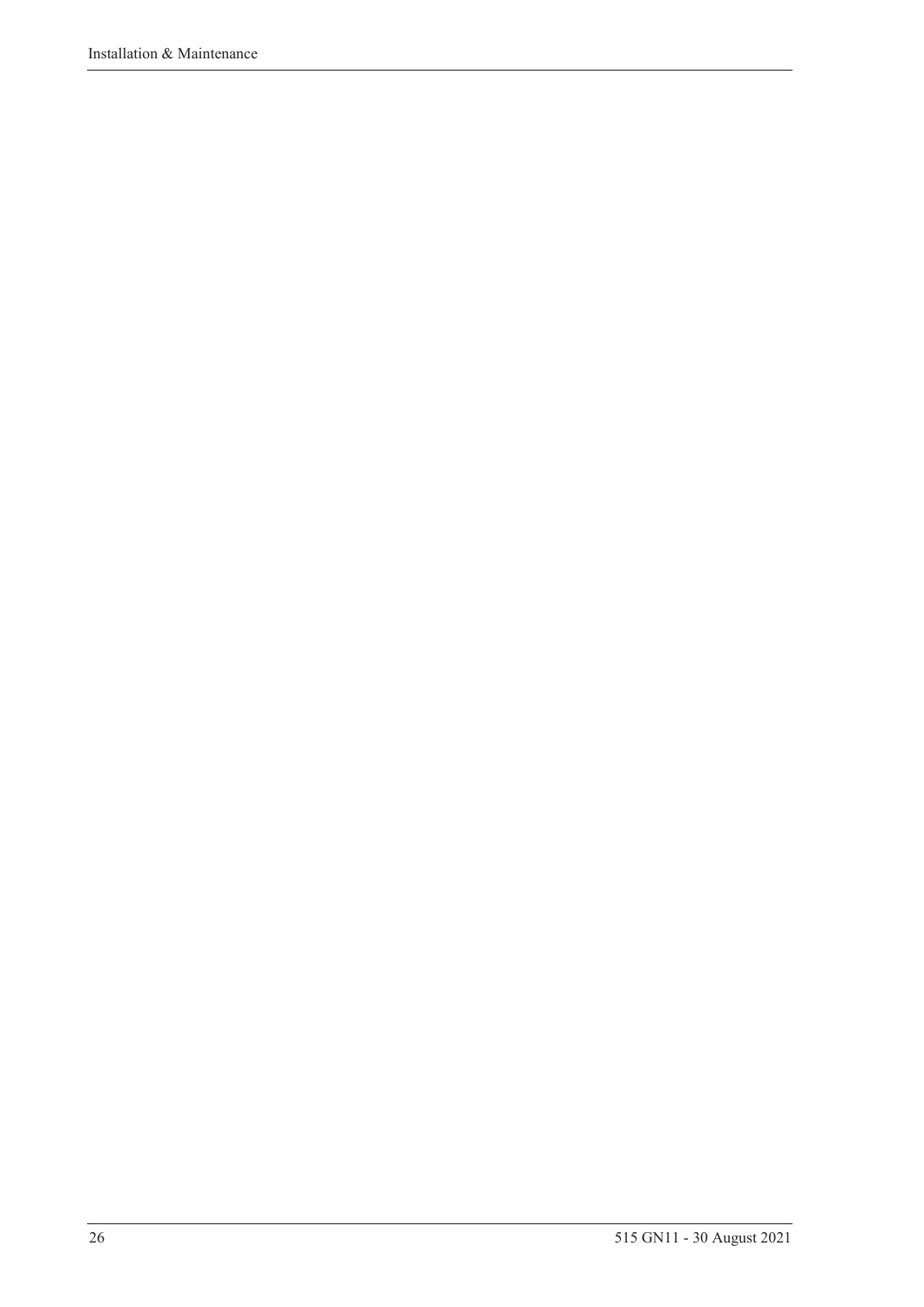# **Chapter 4 Operation**

# **Normal Operation**

In normal operation mode, you press the buttons on the front panel to display the values recorded and calculated by the instrument. There are four categories of information that the instrument can display:

- **•** Totals
- **•** Rates
- **•** Process variables
- **•** Instrument settings

For each total, there is an associated rate as follows:

| Total                       | Rate                                |  |
|-----------------------------|-------------------------------------|--|
| <i><u><b>Nolume</b></u></i> | <b>Volume Flowrate</b>              |  |
|                             | Corrected Volume Corrected Flowrate |  |
| Heat                        | <b>Heat Flowrate</b>                |  |
| Mass                        | <b>Mass Flowrate</b>                |  |

## **Default Total**

In some applications, one set of variables is of more interest than others, and for this reason a default total and its associated rate can be assigned during instrument calibration. This default total can be used in two ways:

- **•** The default variables come first in the sequence of totals and rates that are displayed with the front panel keys.
- **•** If the display timeout option is enabled and no buttons are pressed for the selected period (usually 30 seconds) the display returns to the default total.

### **Status LEDs**

The status LEDs illuminate to show the following conditions:

| Run   |
|-------|
| Set   |
| Alarm |
| Cal   |

- **Run** The host computer is downloading the application software.
- **Set** The instrument is in Calibrate Set mode.
- **Alarm** The instrument has an error, as indicated on the display panel.
	- **Cal** The instrument is in Calibrate View mode.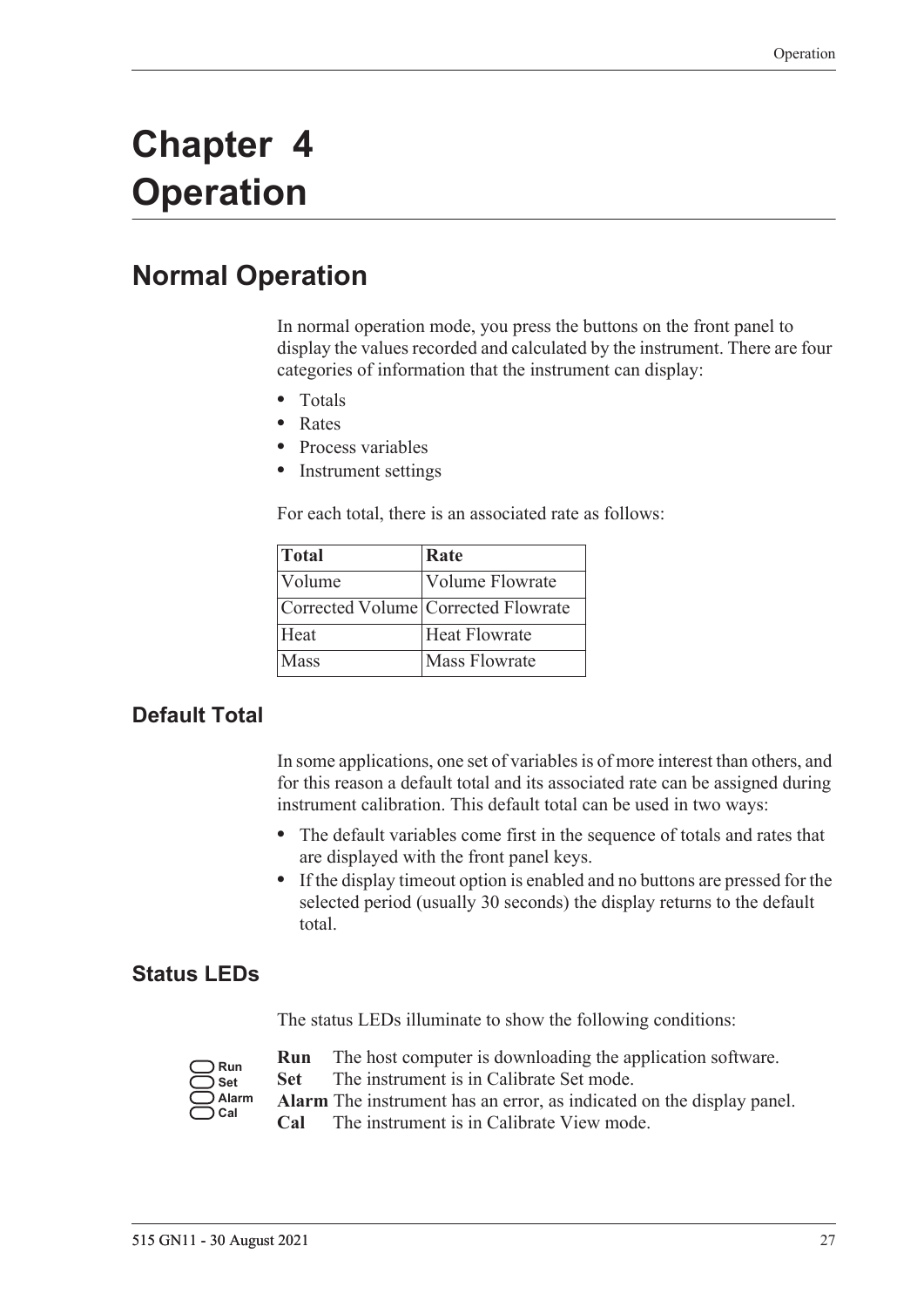### **Front Panel Keys**

For most actions with the front panel keys, you can hold a key to scroll through the values or options, instead of repeatedly pressing the key.

**RATE** Press the **RATE** key to display the rate that is associated with the currently displayed total. If an item other than a rate or total is displayed, press the RATE key to display the "default rate". When a rate is displayed, press or hold the **RATE** key to display the other rate variables in turn.

**TOTAL** Press the TOTAL key to display the total that is associated with the currently displayed rate. If an item other than a rate or total is displayed, press the **TOTAL** key to display the "default total". When a total is displayed, press or hold the **TOTAL** key to display the other total variables in turn.

**RESET** Use the **RESET** key to clear all resettable totals or to initiate a printout if the printer option has been selected. The printout is activated with a single press while the Total Reset function has different operation modes that are selectable during instrument calibration as follows:

- NONE The user cannot reset the non-accumulated totals.
- INSTANT When the user presses the **RESET** key, the instrument resets all non-accumulated totals.
- DELAYED When the user holds the **RESET** key for two seconds, the instrument resets all non-accumulated totals.

The instrument makes three beeps when it resets the totals and two beeps when a printout is started.

Pressing the **RESET** key will also clear a quadrature input exception if the error condition no longer exists.

- **DISPLAY** Press the **DISPLAY** key to step or scroll through the main menu items.
- **ACCUM** Hold the **ACCUM** key to display the accumulated value for the currently displayed total or to display the peak value for the currently displayed flowrate. See below for further details of peak flowrates.

### **Remote Reset**

The Remote Reset on logic input 3 (LINP3) has the same function as the front **RESET** key, as described above.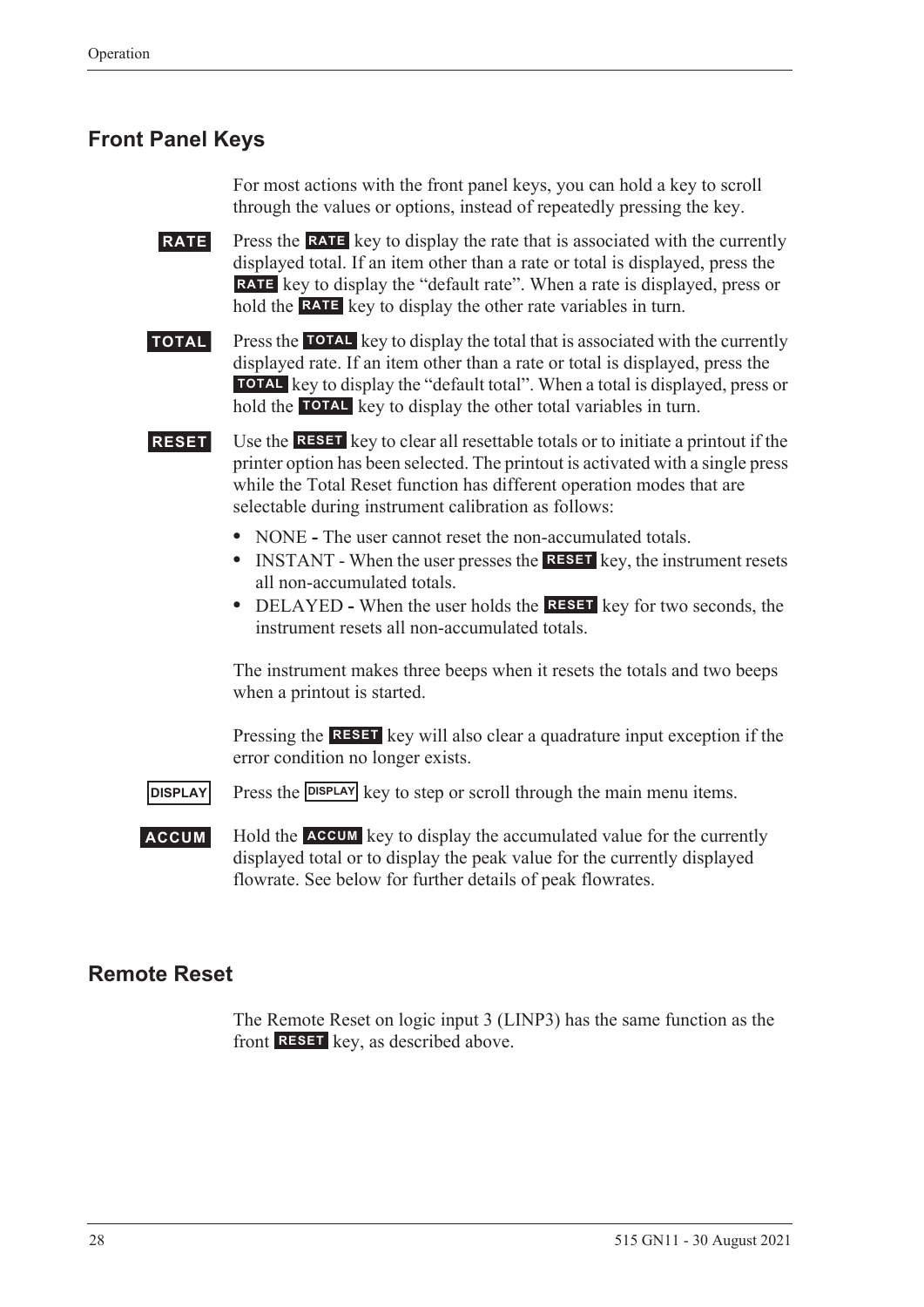# **Main Menu Items**

| The main menu in this instrument consists of the following items. The |
|-----------------------------------------------------------------------|
| DISPLAY key is used to step or scroll through the list.               |

| <b>DISPLAY</b>  | <b>Description</b>                                                     | <b>Options</b>                                                                                               |  |
|-----------------|------------------------------------------------------------------------|--------------------------------------------------------------------------------------------------------------|--|
| VOLUME          | Volume                                                                 | Hold the ACCUM key to display accumulated total                                                              |  |
| $V$ -FLOW       | Volume flowrate                                                        | Hold the ACCUM key to display peak value                                                                     |  |
| $L - VOL$       | Gas corrected volume                                                   | Hold the ACCUM key to display accumulated total                                                              |  |
| $L-FLDW$        | Gas corrected flowrate                                                 | Hold the <b>ACCUM</b> key to display peak value                                                              |  |
| <b>HEAT</b>     | Gas heat content<br>(energy)                                           | Hold the ACCUM key to display accumulated total                                                              |  |
| $H-FLDW$        | Gas heat flowrate<br>(power)                                           | Hold the <b>ACCUM</b> key to display peak value                                                              |  |
| <b>MR55</b>     | Mass                                                                   | Hold the ACCUM key to display accumulated total                                                              |  |
| $M-FLDW$        | Mass flowrate                                                          | Hold the <b>ACCUM</b> key to display peak value                                                              |  |
| TEMP            | Temperature                                                            |                                                                                                              |  |
| <b>PRESS</b>    | Pressure                                                               | Hold the SET) key to view the absolute value if<br>the type of pressure sensor is set to GAUGE.              |  |
| $Z-FHCT$        | <b>Compressibility Factor</b>                                          |                                                                                                              |  |
| REPORT PRINT    | Only shown in Detail<br>Menu if a printer<br>protocol is used          | Hold the $\overline{\text{set}}$ key to print log report as defined in<br>the TM/LOG section of calibration. |  |
| LOGGED DATA     | Only shown in Detail<br>Menu if real-time clock<br>option is installed | Hold the $\boxed{\mathsf{SET}}$ key to display data logs as<br>described in Data Logs on page 30.            |  |
| MODEL INFO      | Only shown in Detail<br>Menu                                           | Hold the <b>SET</b> key to display the Model<br>information as described in Model Information<br>on page 33. |  |
| <b>CAL MENU</b> | Only shown in Detail<br>Menu                                           | Hold the SET) key to enter Calibration View<br>mode as described in Calibration View Mode on<br>page 36.     |  |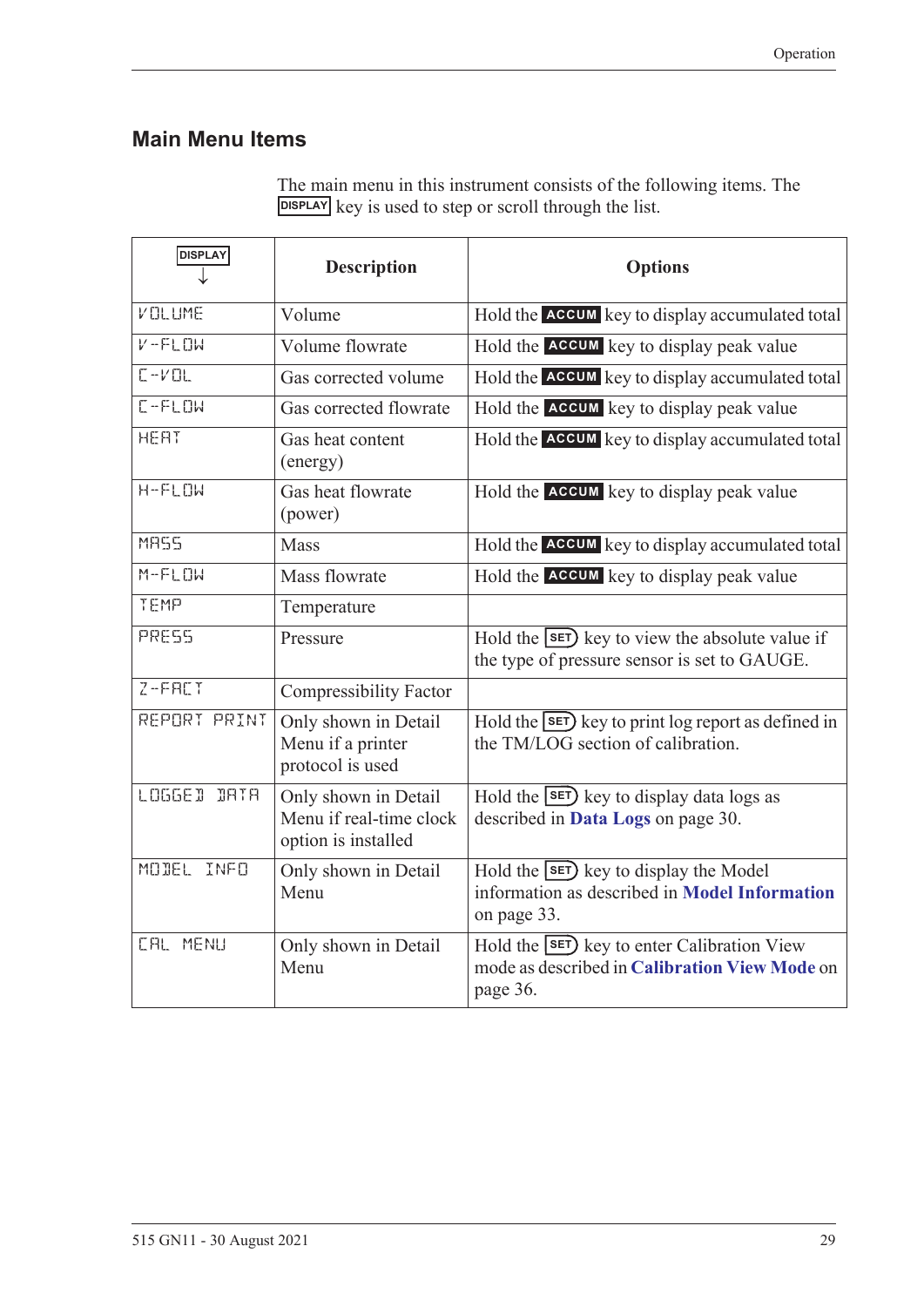### **Detail and Basic Menu**

The 515 instrument has the option to switch the main menu from the full Detail menu to a Basic menu. The Detail menu includes all of the main menu variables and the HOLD SET sub menu items as listed above. In the Basic menu only the application or operator essential main menu variables are shown. The main menu variables to be shown in the basic menu need to be selected in the 500 Series Program Manager (500-PM Software) prior to the application software being downloaded to the instrument. The 500-PM Software is Windows based configuration and resource tool for the 500 Series and is freely available from the www.contrec.co.uk website.

To switch between the Detail and Basic menu, while in the main menu, press and hold the **DISPLAY** and **SET**) keys together for 5 seconds. When switching to the Detail menu the display will briefly show: d 15 PL A Y DETAIL MENU. When switching to the Basic menu the display will briefly show: d 15PLAY BASIC MENU.

When the application software is first installed, the default is the Detail menu. From that point, the menu type is saved and restored on power cycle. The menu type will need to be Detail to access the CAL MENU

### **Peak Flowrates**

The peak value for the currently displayed flowrate can be viewed by holding the **ACCUM** key. The peak value is the average over a 15 minute period since the last reset of totals or powering on of the instrument. Dashes are shown for this value after a reset or power on until the first averaging period has passed.

#### <span id="page-39-0"></span>**Data Logs**

The instrument will log the main-menu variables if real-time clock option is installed. The logs are at fixed intervals of hours, days, weeks, months and years. The instrument can store a total of more than 1000 log entries.

If the number of log entries exceeds the programmed number for a particular time interval, the oldest log entry is overwritten by the newest one for that time interval.

Also note that the totals are saved as accumulated totals.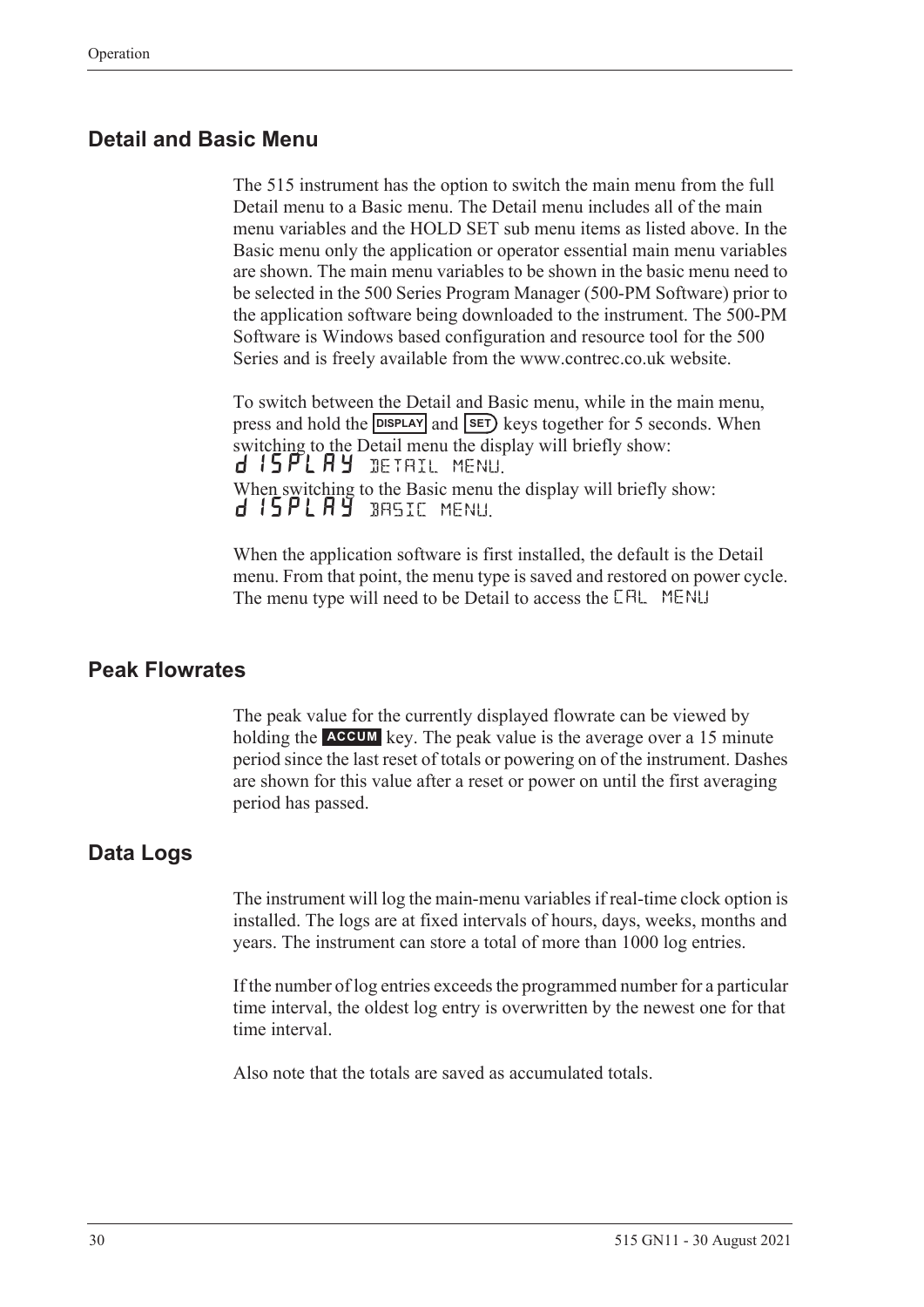The log entries are recorded at the following times:

HOUR 00 minutes each hour DAY 00 hours and 00 minutes each day WEEK 00 hours and 00 minutes each Monday MONTH 00 hours and 00 minutes on the first day of the month YEAR 00 hours and 00 minutes on the first day of the year.

#### **View Data Logs**

Use the following procedure to view the data that has been logged by the instrument:

- **1.** Press the **DISPLAY** key to scroll through the menu to the LOGGE D DATA prompt.
- **2.** Hold the  $\overline{\text{SET}}$  key.

The system displays the hourly log. The timebase and number of the log are shown, for example LH-001.

**3.** While holding the **DISPLAY** key use the **RESET** key to print the data for the displayed log if the printer option has been selected.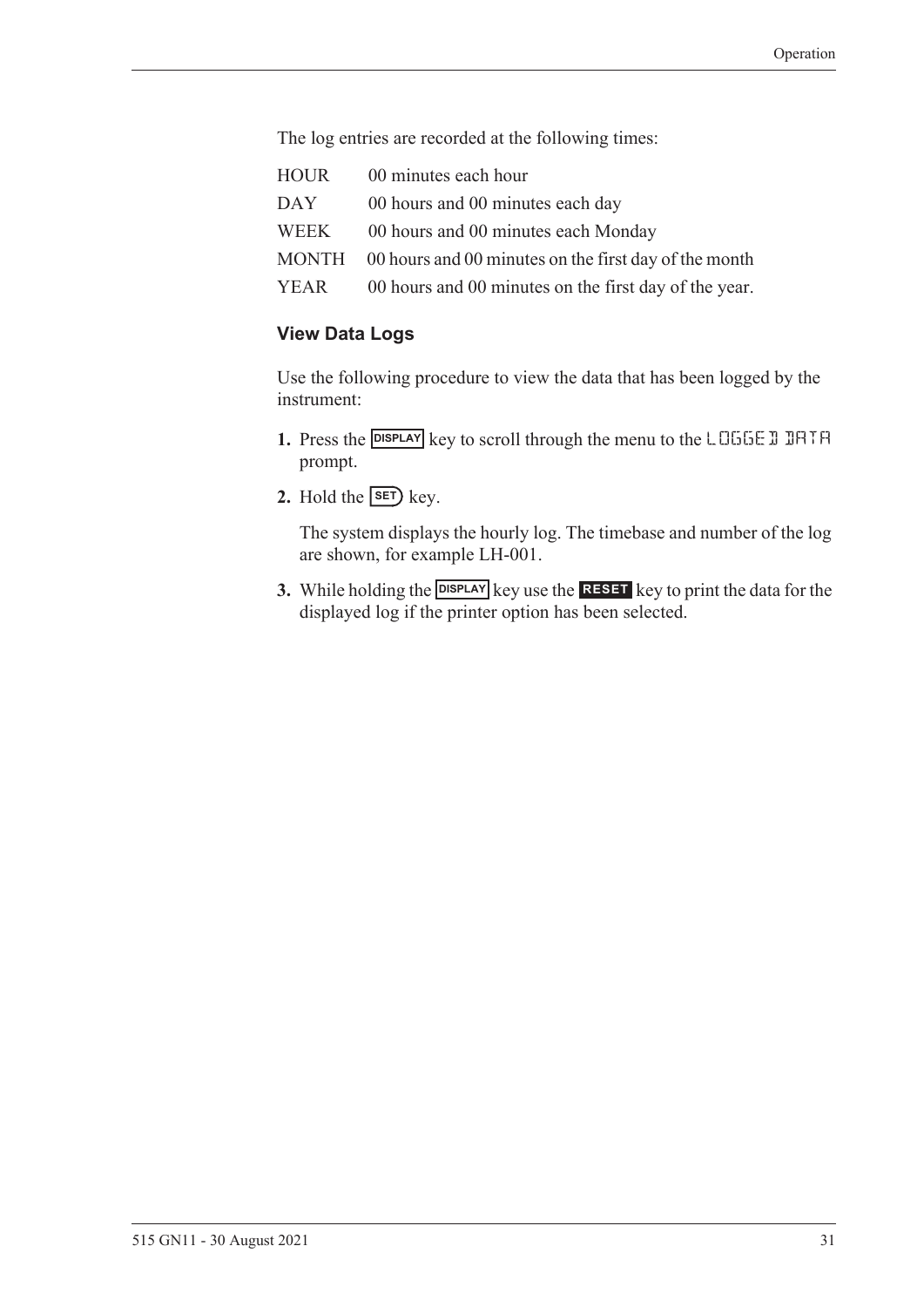The following example shows the hourly log number 006 at 15:00 (3:00 pm) on 16 January 2019. The day and month alternate with the year in the bottom right hand corner.



[Figure 16](#page-41-0) shows how to display the logged data.



<span id="page-41-0"></span>*Figure 16 Logged Data Display Methods*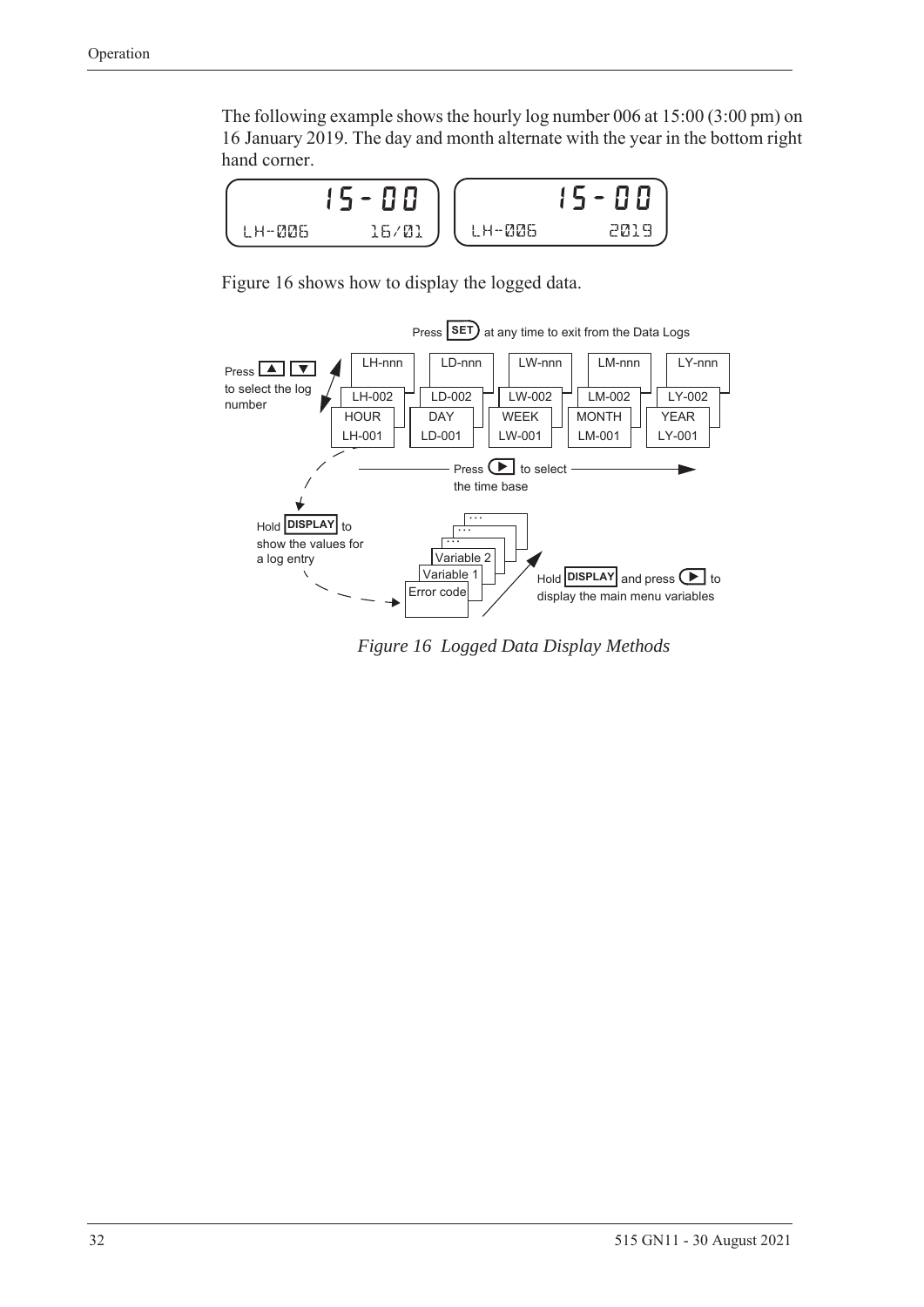# <span id="page-42-1"></span><span id="page-42-0"></span>**Model Information**

The model information items display the hardware, software and application versions of the instrument. This information is mainly for service personnel.

| <b>DISPLAY</b>                     | <b>Description</b>                                                                                                                                                                                                                                                                                                      |  |
|------------------------------------|-------------------------------------------------------------------------------------------------------------------------------------------------------------------------------------------------------------------------------------------------------------------------------------------------------------------------|--|
| $2 - 1 - 5 -$<br>SIS MODEL         | The hardware model code. Refer to Product Codes on<br>page 89 for more information.                                                                                                                                                                                                                                     |  |
| $99 - 9 - -$<br>GN11 INPUT         | The Application number and the assignment of the inputs.<br>Refer to Application Information Code on page 90 for<br>more information.                                                                                                                                                                                   |  |
| $3 - 0 - 000$<br>SØØ-PM VERS       | The version of 500-Series Program Manager from which<br>the application software was compiled.                                                                                                                                                                                                                          |  |
| 026357<br>CUSTOM VERS              | The Customer version code for this installation. Refer to<br>Custom Version Codes on page 90 for more information.                                                                                                                                                                                                      |  |
| 123456<br>RBE123 5/N               | The instrument serial number and unit tag. The serial<br>number is on the top line and unit tag is on the bottom left.<br>Both items are entered when the instrument application<br>software is initially loaded. If the unit tag is not used the<br>default tag, UNIT, will be used.                                   |  |
| $15 - 15$<br>EDITED 27/08<br>2019  | The time and date when the calibration of the instrument<br>was last edited. The format of the time and date is the same<br>as for the data logs. This example shows $16:15$ (4:15pm)<br>on the 27th August 2019. This function is available only if<br>the instrument has the real time clock option.                  |  |
| [LASS-3<br>FLASH V-019             | The instrument Class and Flash (bootloader) version.                                                                                                                                                                                                                                                                    |  |
| 5<br>POWER EYELE                   | The number of power cycles that have occurred since the<br>application software was installed.                                                                                                                                                                                                                          |  |
| WIT<br>RESET                       | The number of 'watchdog timer' (WDT) resets that have<br>occurred since the application software was installed. The<br>WDT Reset count is only shown if a WDT Reset has<br>occurred.                                                                                                                                    |  |
| HOLd.PSE<br><b>CONFIG</b><br>PRINT | If the printer protocol is assigned to one of the<br>communication ports, the prompt to print the full program<br>configuration report will be shown. Hold Reset to start the<br>printing of the configuration report. The report will be in<br>a similar format to the report generated by the 500<br>Program Manager. |  |

Press **SET**) at any time to exit from the Model information.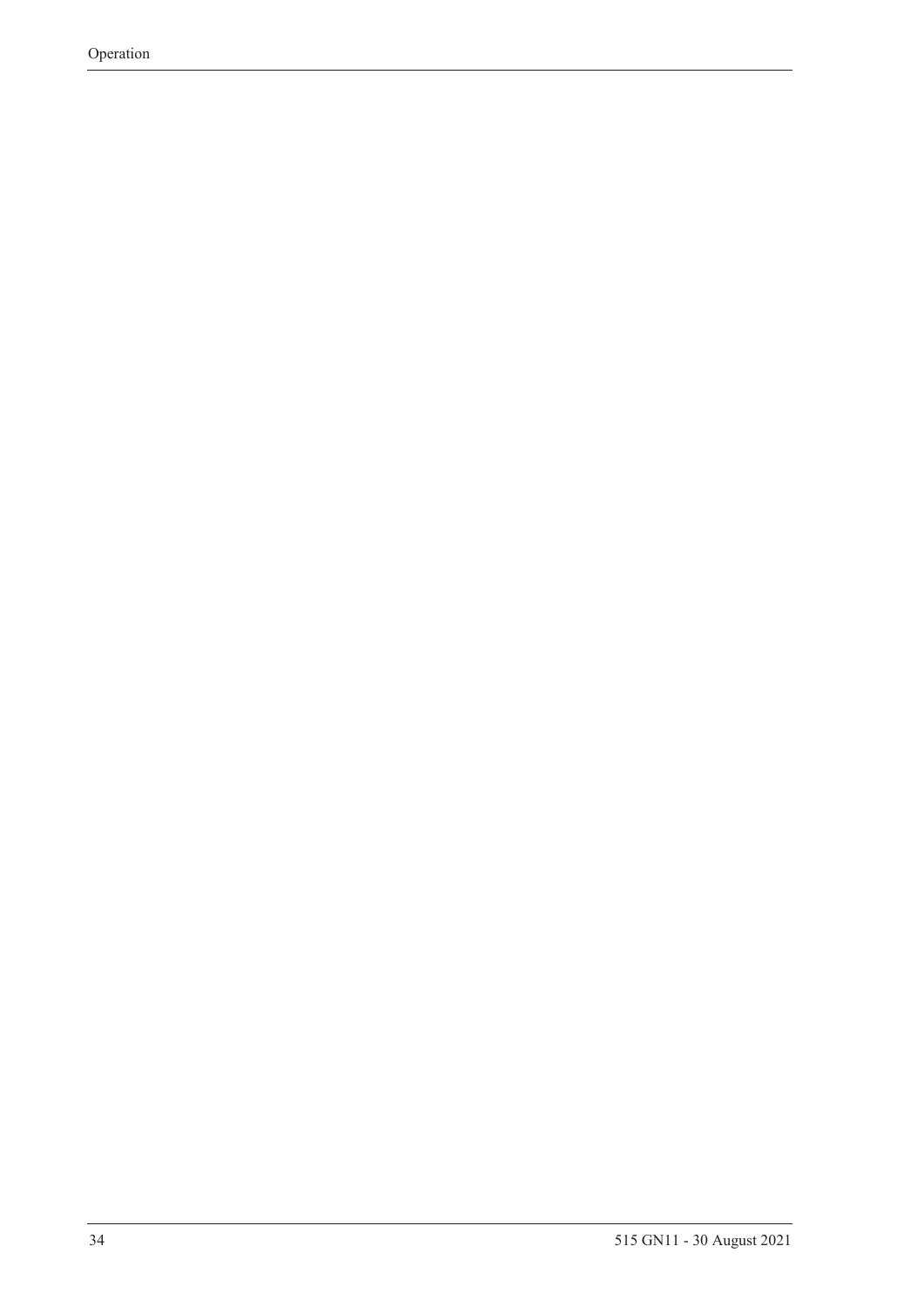# **Chapter 5 Instrument Calibration**

# **Introduction**

The 500 Series instrument calibration settings can be programmed via the front panel, according to program access levels explained below, or via the 500 Series Program Manager - a freely available Windows based configuration and resource tool.

After an instrument has been configured by either means to suit the application requirements, the settings can be recorded or application software backups or instrument clones created as explained further in **[Program Backup & Reports](#page-48-0)** on page 39.

You can view or change the settings of the instrument according to the access level for each parameter, as set by the 500 Series Program Manager. There are five levels of access to the parameters as follows:

- **• Not visible** you cannot display or edit the parameter.
- **• Display only** you can display the parameter, but you cannot change the setting.
- **• Programmable** you can change the setting of the parameter in Calibration Set mode.
- **• Password protected** you can change the setting of the parameter in Calibration Set mode only if you enter the correct password.
- **• CAL switch protected**  you can change the setting of the parameter in Calibration Set mode only if you enter by using the CAL switch on Logic Input 4 to accept the password.
- **Note:** When you enter Calibration Set mode, the instrument prompts to enter a password. Any value will allow to change the settings of the "programmable" parameters, but the correct password must be entered to change the password-protected parameters. Likewise, the CAL switch (Logic Input 4) must be used to accept the password to change the CAL switch protected parameters.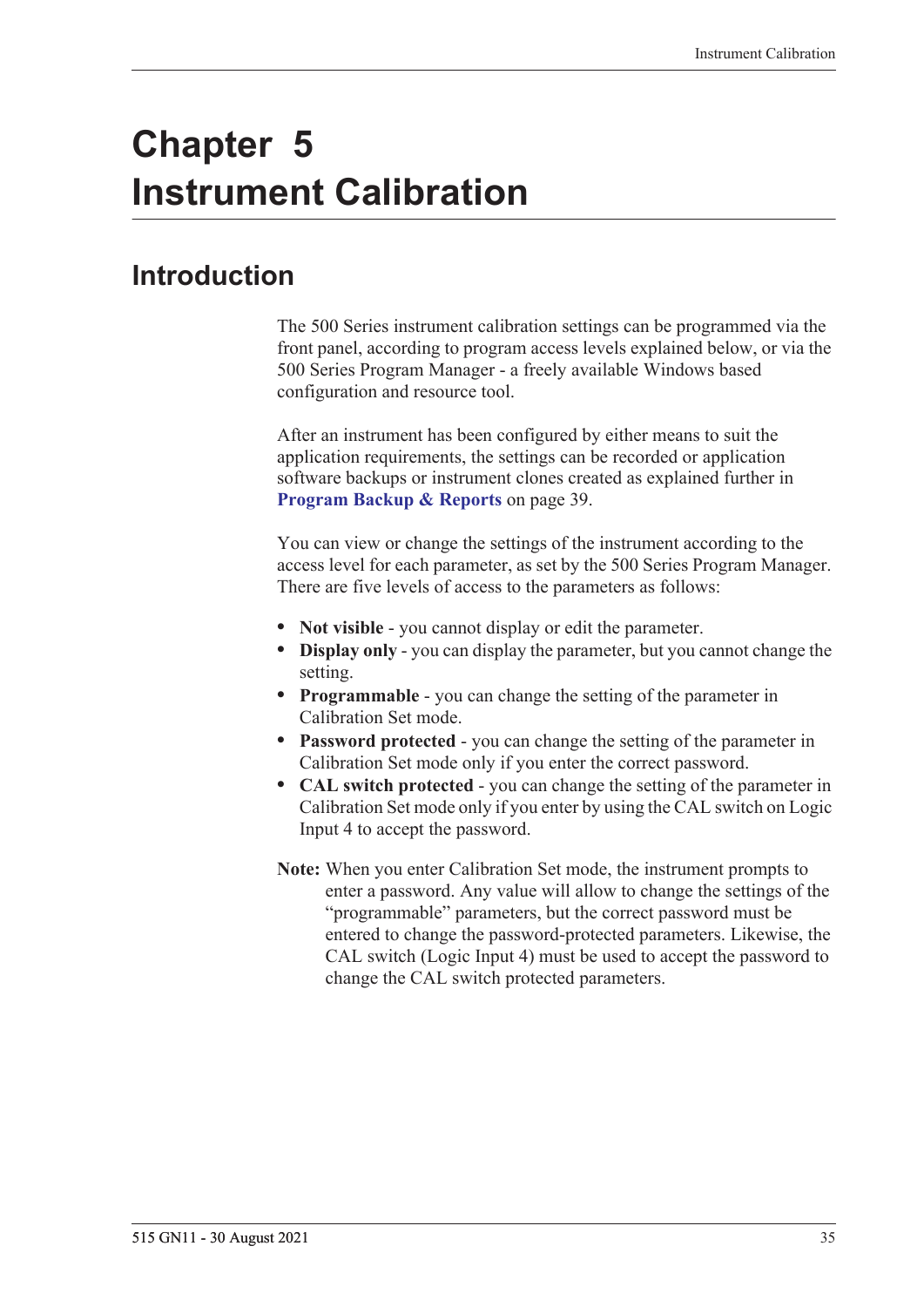# <span id="page-45-0"></span>**Calibration View Mode**

Use the following procedure to view the calibration settings of the instrument:

- 1. Press **DISPLAY** to scroll to the **CAL** MENLI prompt.
- **2.** Hold the  $\overline{\text{SET}}$  key.

| Run   |
|-------|
| Set   |
| Alarm |
| Cal   |

The instrument beeps once, illuminates the **Cal** indicator and shows CAL on the display panel.

- Press  $\left( \triangleright \right)$  to scroll through the flashing menu headings.
- Press **SET**) to scroll through submenu items.
- Hold **DISPLAY** to return to the main calibration menu.
- **3.** To exit from the Calibration View mode, press  $\Box$  to scroll to the END option and press **SET**).

The instrument returns to Normal Operation mode.

# **Calibration Set Mode**

In Calibration Set mode, you can change the settings of the "programmable" parameters. You must enter the system password to change the setting of the "password-protected" parameters and you must use the CAL switch on Logic Input 4 to access the "Cal switch protected" parameters.

Use the following procedure to enter Calibration Set mode:

- **1.** Press **DISPLAY** to scroll to the **CAL** MENLI prompt.
- **2.** Hold the  $\overline{\text{SET}}$  key.



The instrument beeps once, illuminates the **Cal** indicator and shows CAL on the display panel.

- **3.** Press  $\left( \blacktriangleright \right)$  to select any flashing menu heading except END.
- **4.** Hold the **SET** key for two seconds, or if "Cal switch protected" items exist the CAL switch can be closed for two seconds.

The instrument prompts for a password to be entered if the password is non-zero, otherwise the password prompt is skipped.

- **5.** If the password prompt is shown, press  $\boxed{\blacktriangle}$  or  $\boxed{\blacktriangledown}$  to change the value of the current digit. To select the next digit, press  $\left( \blacktriangleright \right)$ .
- **6.** Press **SET** or use the CAL switch on Logic Input 4 (if "Cal switch protected" items exist) to accept the password and proceed.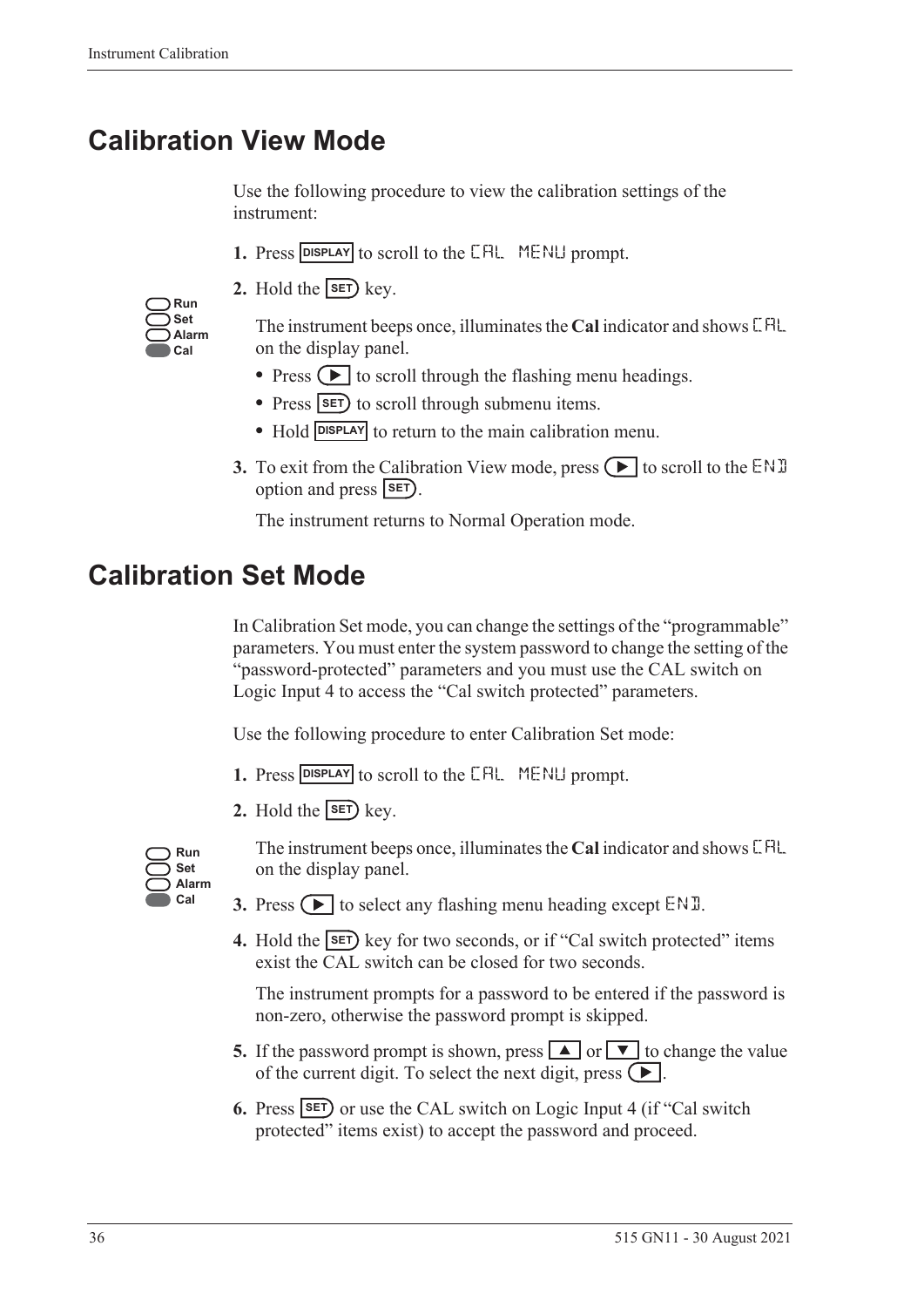- **7.** Proceed and observe the access confirmations.
	- **•** If the CAL switch is used and the password is correct, the instrument makes two beeps and displays message:  $-Ed$  it -  $TS$  pw mode

and enables you to change "programmable", "password protected" and "CAL switch protected" parameters.

**•** If the CAL switch is used but the password has been skipped or is incorrect, the instrument makes one beep and displays message: -EDIT- CAL\_SW MODE

and enables you to change "programmable" and "CAL switch protected" parameters.

• If the **SET**) key is pressed and the password is correct the instrument makes two beeps and displays the message:

 $-Ed$  it - PASSW MODE

and enables you to change the "programmable" and "passwordprotected" parameters.

• If the **SET**) key is pressed but the password has been skipped or is incorrect, the instrument makes one beep and displays the message: -EDIT- PROG MODE

and enables you to change only the "programmable" parameters.



The instrument illuminates both the **Cal** and **Set** indicators.

- **8.** Edit the instrument parameters as required. The programmable values are indicated by the flashing display.
	- To change a numerical value, press **A** to increase a value, or press  $\blacktriangledown$  to decrease a value. Press a key momentarily to change the value one number at a time. Hold a key to scroll through the numbers. To proceed to next digit, press  $( \blacktriangleright ).$
	- To change an option setting, press **A** or **V** to scroll through the options.
- **9.** Press **SET** to accept the currently displayed value and proceed to the next parameter. You can press **DISPLAY** to briefly view the current edit mode:  $\div$  E d I E – XXXXXX MODE, as described in step 6 above. Continue to hold the **DISPLAY** key to return to the main calibration menu.
- **10.**To exit from Calibrate Set mode, press  $\left( \blacktriangleright \right)$  to scroll through the main calibration menu to  $ENI$ , then press  $SET$ . Otherwise, to quick exit from any menu, you can press and hold **SET** for two seconds or, if "Cal switch protected" items exist, the CAL switch can be closed for two seconds.

**Run Set Alarm Cal**

The instrument makes two beeps and cancels the **Cal** and **Set** indicators.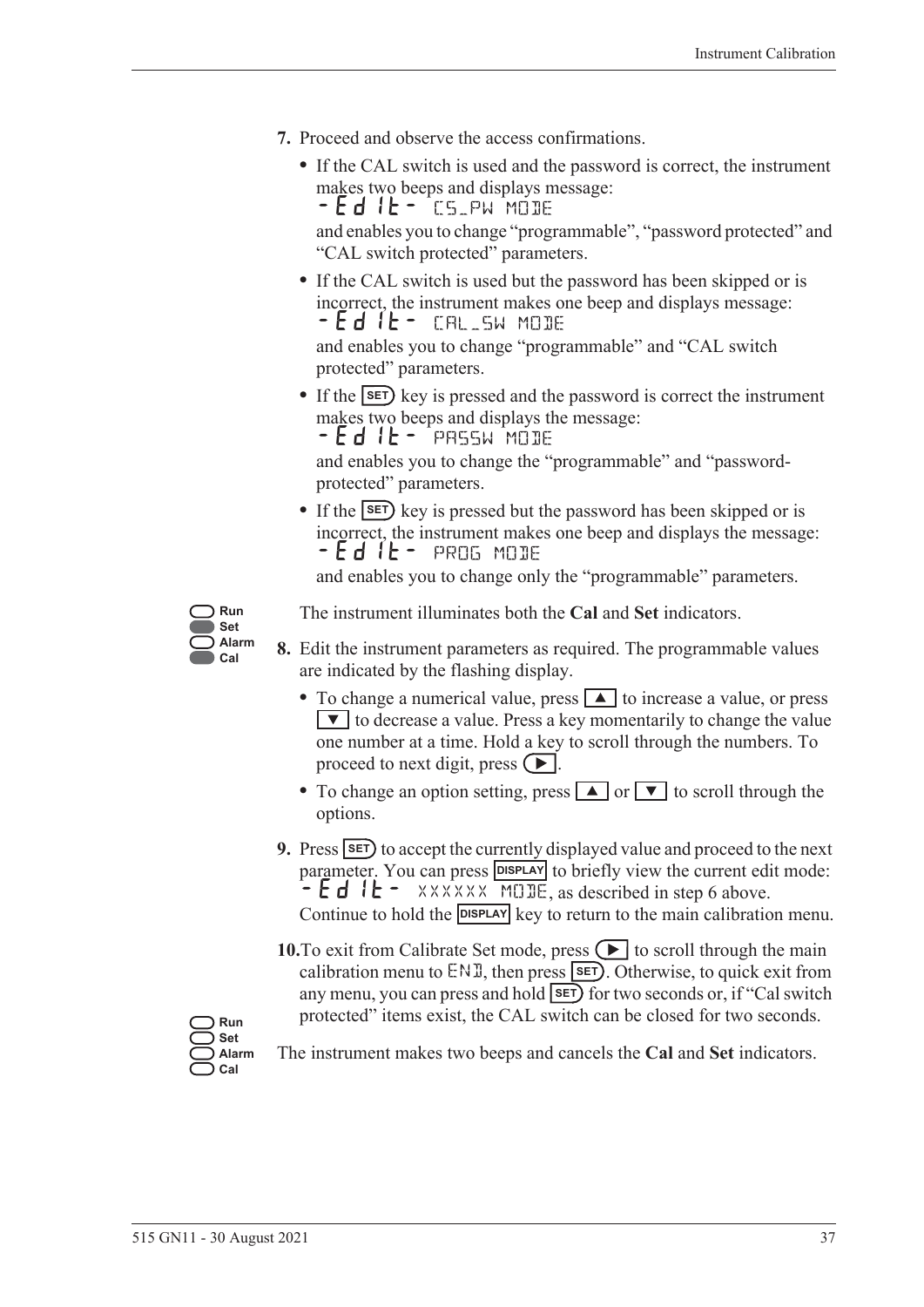## **Changing the Instrument Settings**

In Calibration Set mode, the display flashes the item that can be changed. For option settings, the display flashes the complete option. For a numeric parameter, the display flashes one digit at a time, you can change the value of the flashing digit as required, then move the flashing cursor to change another digit.

**Note:** When you change the setting of a parameter, the instrument records the result as soon as you move to another parameter, or exit from the Calibration Set mode.

### **Changing Option Settings**

When you display an option that can be changed, the entire option flashes on the display, such as the choices of ODD, EVEN or NONE for the communications parity bit checking. Press  $\boxed{\blacktriangle}$  or  $\boxed{\blacktriangledown}$  to change the option. You can "scroll" through the options in either direction to make a selection as shown below.



#### **Changing Numeric Settings**

The display flashes the digit that can be changed.

第第89.123

Press  $\left( \blacktriangleright \right)$  to select the digit that you wish to change.

Press  $\boxed{\blacktriangle}$  or  $\boxed{\blacktriangledown}$  to increase or decrease the value of the selected digit.

#### **Changing the Decimal Point**

To change the position of the decimal point, press  $\Box$  to move the flashing selection until the decimal point flashes. Press  $\boxed{\blacktriangle}$  or  $\boxed{\blacktriangledown}$  to move the decimal point to the right or left as required.

#### **Units of Measurement**

The calibration of some parameters is based on the units that are defined for the relevant variables. These units of measurement can been viewed in the UNITS menu in the Instrument Settings section below.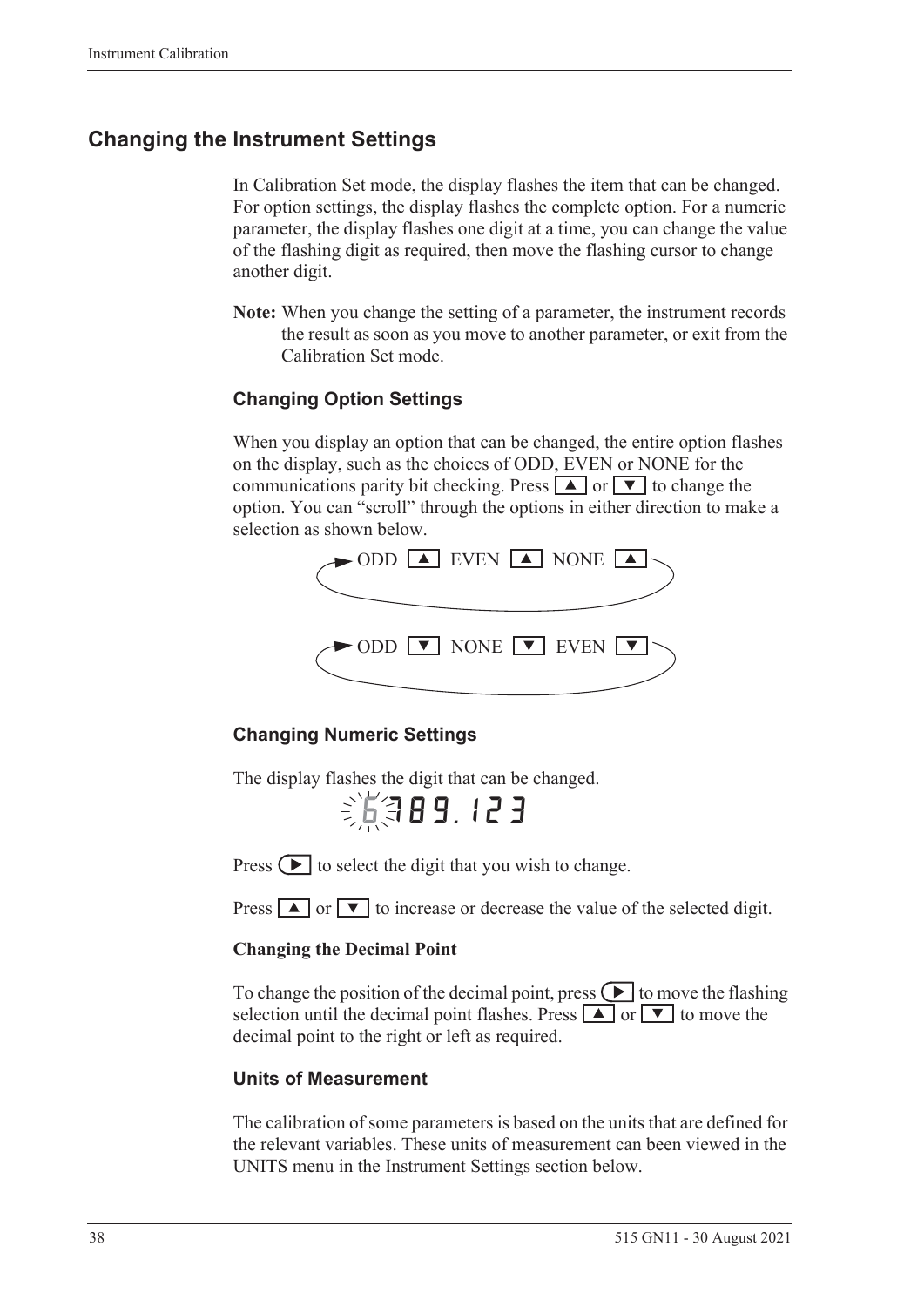# <span id="page-48-0"></span>**Program Backup & Reports**

### **Backup via 500 Series Program Manager**

As well as programming the 500 Series instruments via the front panel (according to program access levels), the 500 Series Program Manager (500- PM) can be used to create a custom version of the application software and program parameters preset prior to downloading the application software. Backups of customised applications can be saved as download-able APX or APL files and the full configuration reports printed or saved as PDF. The 500- PM is a Windows based programming tool and resource centre and is freely available from the Contrec www.contrec.co.uk website.

Instruments are often supplied from the factory with the default application software, but it is by using 500-PM software that program access levels are set, USER text and messages customised and print headers and footers entered.

### **Printing Configuration Report**

To assist in keeping an audit trail of the program settings and changes made via the front panel, the 515 instrument provides the ability to print the configuration to a local printer if one has been connected and assigned to one of the 515 communication ports.

The prompt to hold the Reset key to print the configuration report HOLd:P5E config print is found at the end of the Model Info menu, described in **[Model Information](#page-42-1)** [on page 33](#page-42-1). The report can be lengthy and adequate printer paper must be available (Note: This feature is available starting from version 3.0.377).

### **Upload and Clone of Application Software**

To assist in maintaining a backup for important applications and installations, the 500-Series Program Utility software (500-LT, version 3.0.377 or higher) can be used to upload the instruments application software with all of the current program settings.

The 500-LT (PM Lite) program is a Windows based computer program which can be downloaded for free from the Contrec www.contrec.co.uk website and is part of the package when the Contrec 500 Series Program Manager is installed. The 500-LT provides the option to 'Upload Application' or 'Upload Report Only'. To use either upload functionality, the 515 port being used must have printer (PRN) protocol assigned to it.

Once uploaded to the 500-LT, the report can be viewed or printed. The Upload Application is automatically saved as an APL file. The file can be used then or reopened later to download to another 515 instrument (of the same or higher class) to create a clone of the original instrument.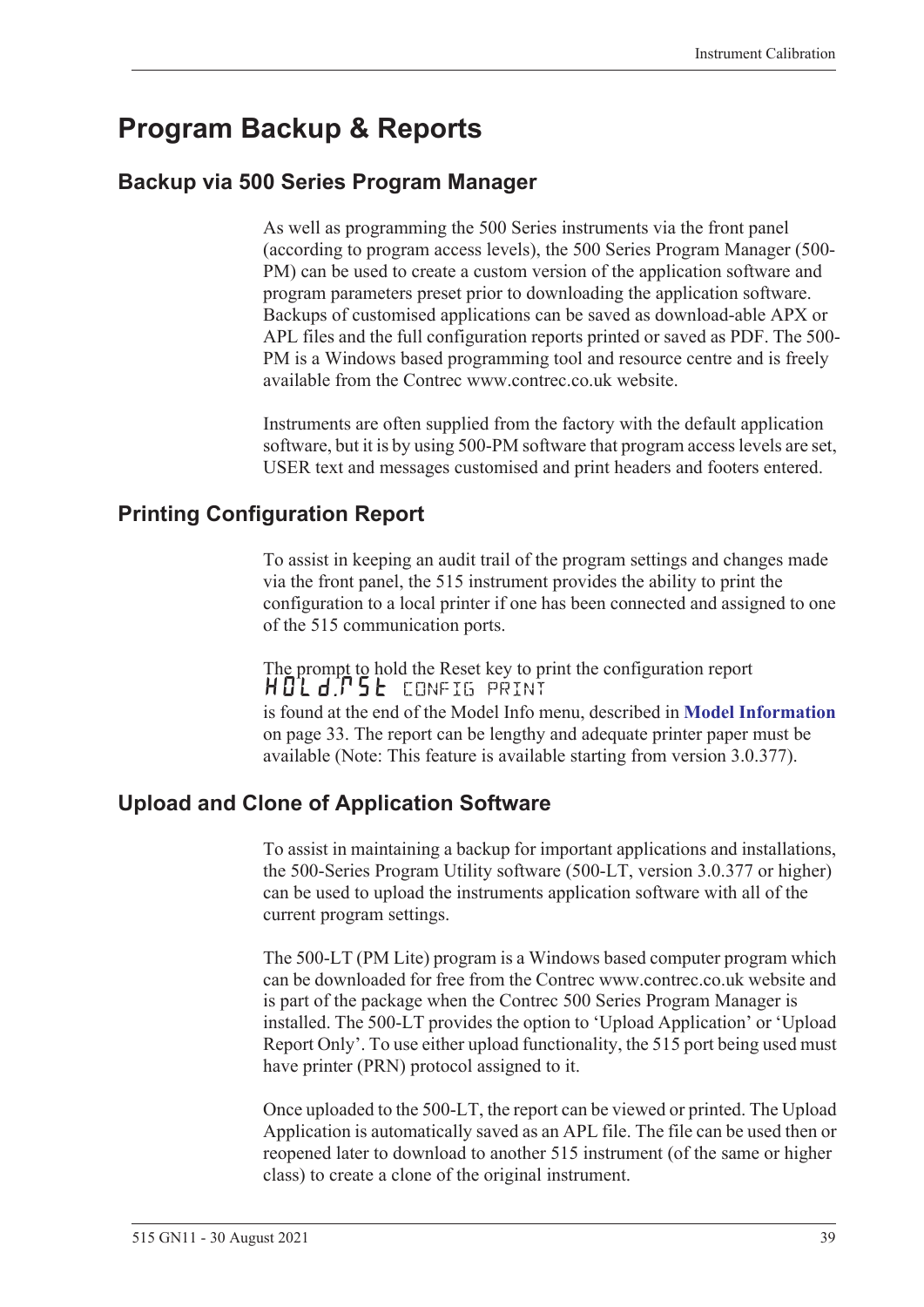# **Calibration Menu Tree**





<span id="page-49-0"></span>*Figure 17 Calibration Menu Tree Sheet 1*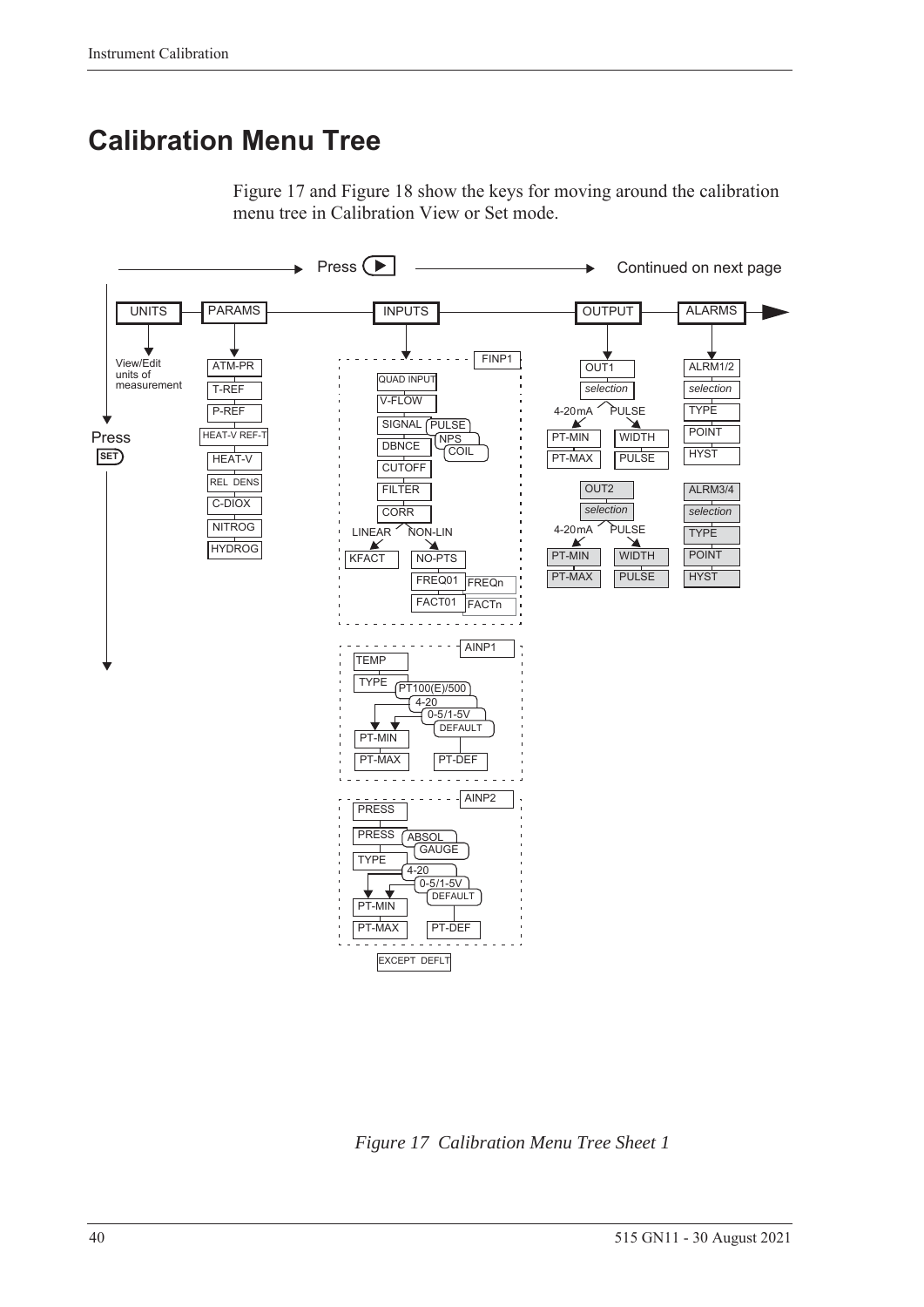

The shaded boxes indicate hardware options

Hold **DISPLAY** at any point to return to the main calibration menu.

Press  $\Box$  at any I/O assignment position to move to the next I/O assignment in the submenu (eg pressing  $\left( \blacktriangleright \right)$  on ALRM1 will move you to ALRM2 if it exists)

<span id="page-50-0"></span>*Figure 18 Calibration Menu Tree Sheet 2*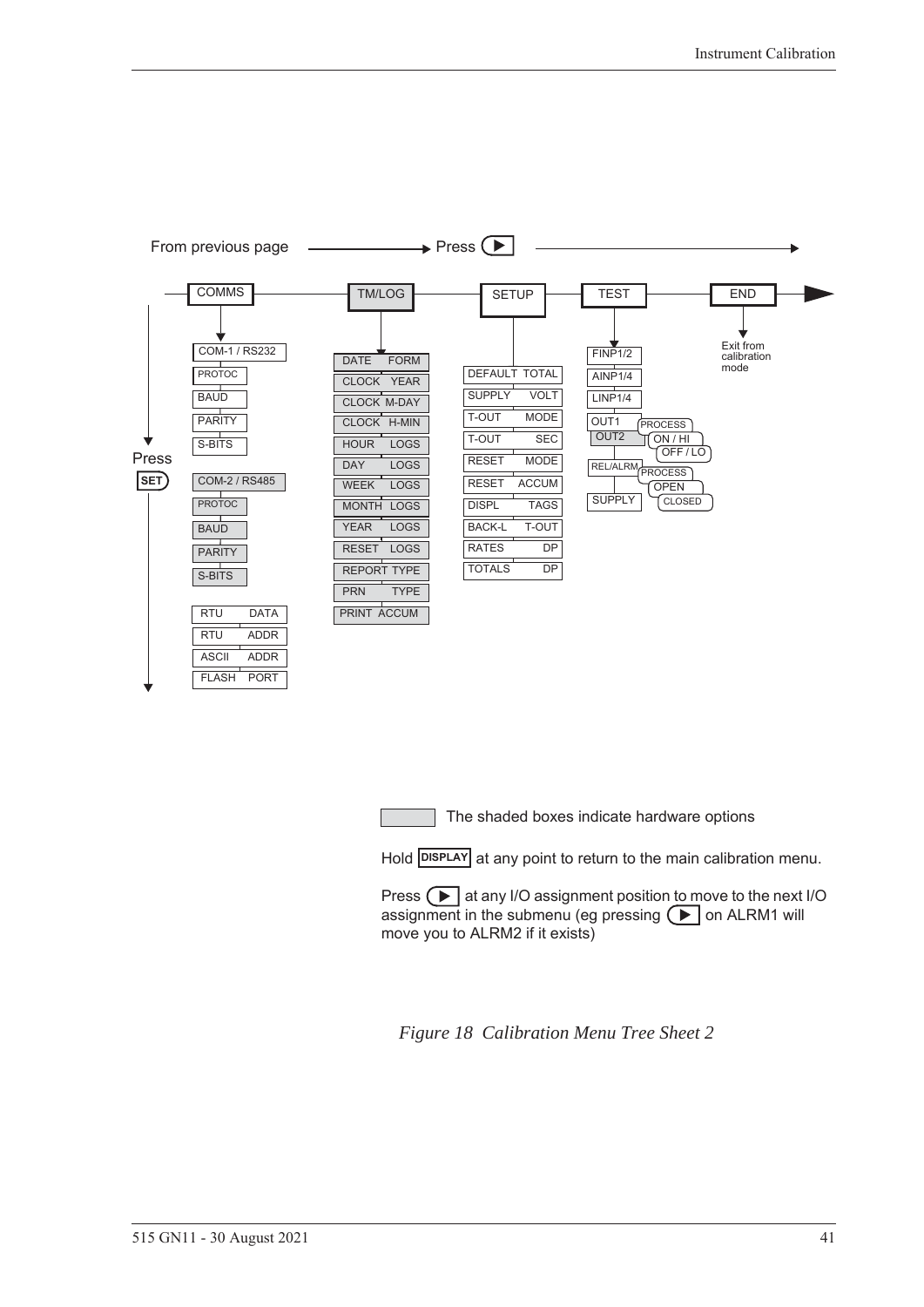# **Instrument Settings**

## **Units of Measurement**

The Units menu allows the units to be viewed and edited, if accessibility has previously been selected/enabled, without the reloading of new application software. Any change in units will result in a full reset to initially downloaded settings. Therefore, any required changes to units of measurement should be made before changing any other settings.

| <b>SET</b>              | $\blacktriangleright$ $\rightarrow$ UNITS params inputs outputs alarms comms tm/log setup test end                                                                                                                                                                              |  |  |
|-------------------------|---------------------------------------------------------------------------------------------------------------------------------------------------------------------------------------------------------------------------------------------------------------------------------|--|--|
| ITEMn<br>unit           | The units for main menu or calibration items can be viewed by pressing<br>the $\left  \text{set} \right $ key.                                                                                                                                                                  |  |  |
|                         | The units of measurement are password protected or will be protected by<br>the CAL switch if any instrument setting has an access level of 'CAL<br>Switch Protected'. To edit the units the correct password must be entered<br>or CAL switch used on entry to EDIT mode.       |  |  |
|                         | Press $\boxed{\blacktriangle}$ or $\boxed{\blacktriangledown}$ to select the required units.                                                                                                                                                                                    |  |  |
| <b>ACCEPT</b><br>LINIT5 | The Accept Units prompt will only appear if one or more of the units<br>have been changed.                                                                                                                                                                                      |  |  |
|                         | <b>IMPORTANT:</b> Accepting the change of units will initiate a master<br>reset. All calibration parameters will revert to their default value (i.e.<br>those values included in the downloaded instrument software). All totals<br>and any logged information will be cleared. |  |  |
|                         | Press $\Box$ or $\nabla$ to select YES, then press the SET key. The instrument<br>makes three beeps to confirm the reset command.                                                                                                                                               |  |  |
|                         | The message -RESET- PLEASE WAIT will be displayed as the<br>instrument exits calibration mode and completes a full re-boot sequence.                                                                                                                                            |  |  |

### **Parameters**

| <b>SET</b> | $\textcolor{blue}{\blacktriangleright} \rightarrow$ units $\textcolor{red}{PARAMS}$ inputs outputs alarms comms tm/log setup test end                                                                                                                                        |
|------------|------------------------------------------------------------------------------------------------------------------------------------------------------------------------------------------------------------------------------------------------------------------------------|
| ATM-PR     | <i>unit</i> If the pressure sensor is configured as a Gauge type sensor, the instrument<br>adds the atmospheric pressure to the measured pressure to determine the<br>absolute pressure. Set the atmospheric pressure (absolute) according to<br>the height above sea level. |
| $T-RFF$    | <i>unit</i> Enter the reference temperature for the calculation of corrected gas<br>volume flow.                                                                                                                                                                             |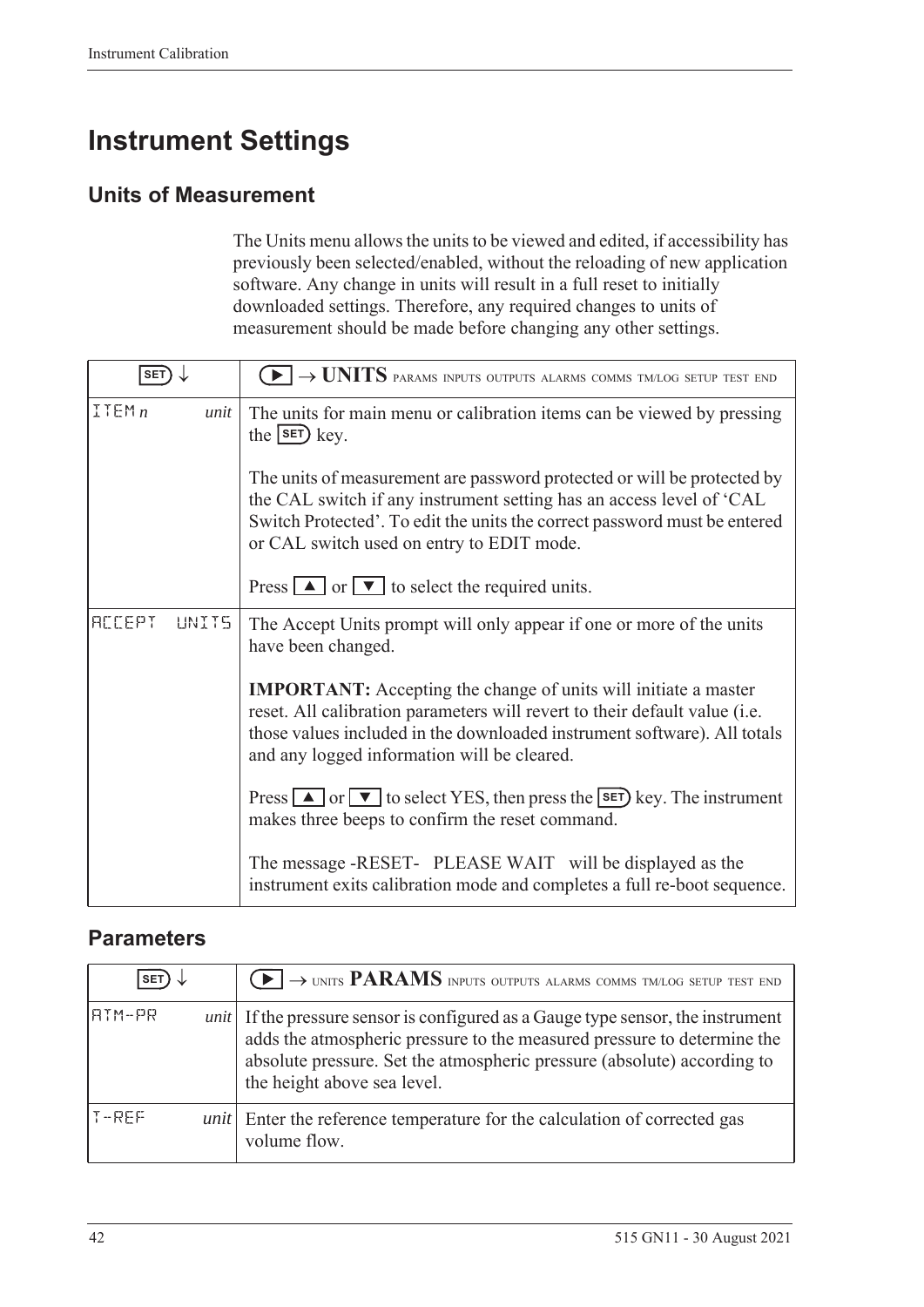| SET)                                | $\blacktriangleright$ $\rightarrow$ units PARAMS inputs outputs alarms comms tm/log setup test end                                                                                                                                                                                                                                                                                                                                                                                                                                          |  |
|-------------------------------------|---------------------------------------------------------------------------------------------------------------------------------------------------------------------------------------------------------------------------------------------------------------------------------------------------------------------------------------------------------------------------------------------------------------------------------------------------------------------------------------------------------------------------------------------|--|
| P-REF<br>unit                       | Enter the reference pressure (absolute) for the calculation of the corrected<br>gas volume flow.                                                                                                                                                                                                                                                                                                                                                                                                                                            |  |
| HERT-V REF-T                        | To calculate the compressibility factor, SGERG requires certain gas<br>properties like the superior calorific heating value and relative density.<br>Care must be taken to ensure that the chosen reference conditions match<br>the conditions for the heating value. Below is a list of reference<br>conditions commonly used in various countries.<br>Select the heating value reference conditions (combustion/metering<br>temperatures) required for the calculation of the gas properties.<br>Press $\Box$ or $\Box$ to select either: |  |
|                                     | $0 - 0$ <sup>o</sup> C Combustion $0$ <sup>o</sup> C and Metering<br>$0^{\circ}$ C<br>15- $0^{\circ}$ C<br>Combustion $15^{\circ}$ C and Metering $0^{\circ}$ C<br>$25 - 0$ °C<br>Combustion $25^{\circ}$ C and Metering $0^{\circ}$ C<br>$15-15$ °C<br>Combustion $15^{\circ}$ C and Metering $15^{\circ}$ C<br>$60-60$ °F<br>Combustion $60^{\circ}$ F and Metering $60^{\circ}$ F<br><b>Note:</b> The above sets of reference conditions are relative to normal<br>pressure (101.325 kPa / 14.696 psia).                                 |  |
| <b>Modbus Accessible Parameters</b> |                                                                                                                                                                                                                                                                                                                                                                                                                                                                                                                                             |  |

The following PARAMS menu items are also accessible via Modbus communications. For Modbus register listing, refer to **[Instrument Configuration Parameters](#page-89-0)** on page 80.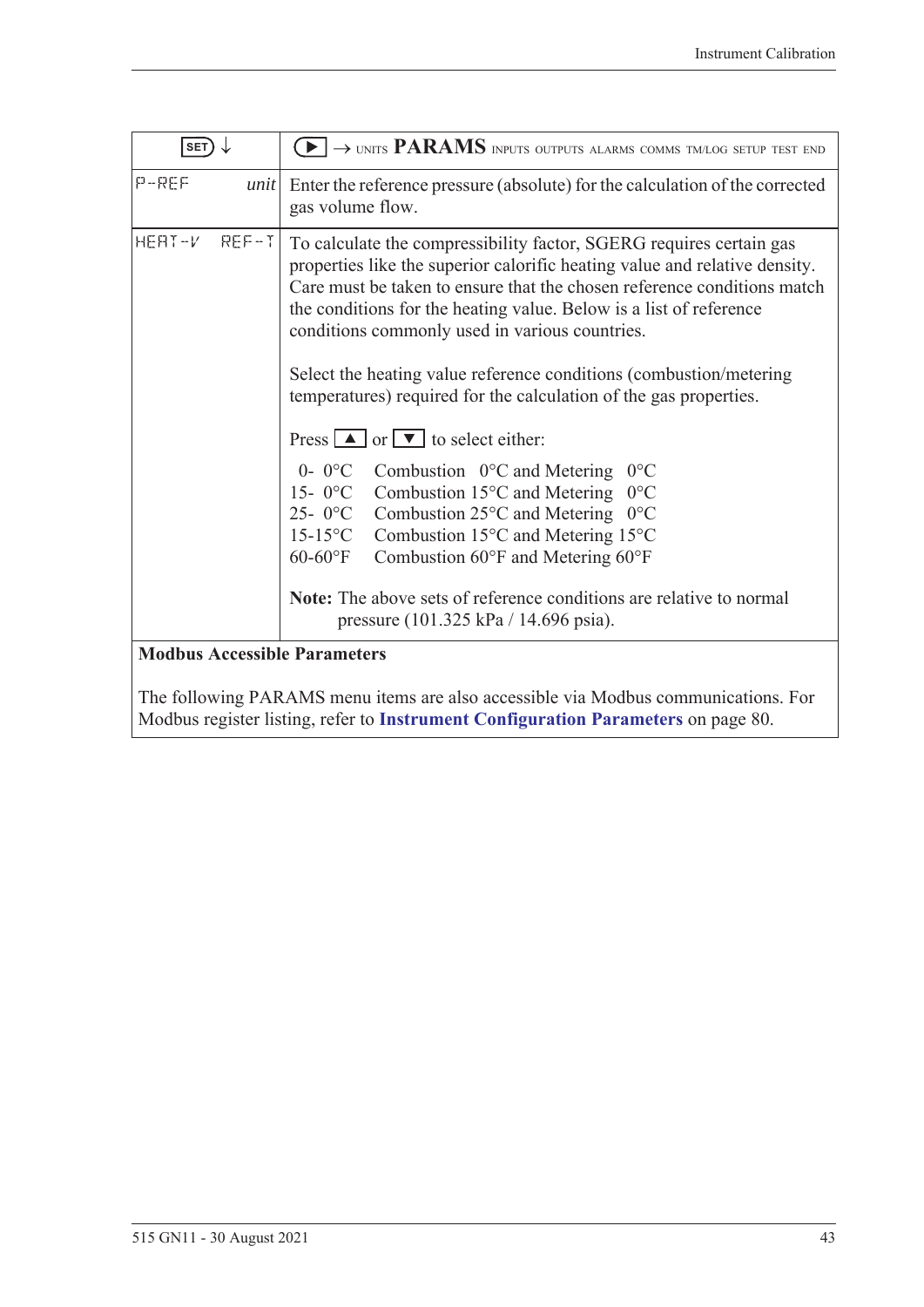| SET)           |             | $\blacktriangleright$ $\rightarrow$ units PARAMS inputs outputs alarms comms tm/log setup test end                                                                                                                                                                                                                                                                                                           |
|----------------|-------------|--------------------------------------------------------------------------------------------------------------------------------------------------------------------------------------------------------------------------------------------------------------------------------------------------------------------------------------------------------------------------------------------------------------|
| HERT-V         | unit        | Enter the gas gross heating (calorific) value at the specified<br>combustion/metering temperatures (as per the selection in "heating value"<br>reference conditions", above) and normal pressure (101.325 kPa / 14.696<br>psia).                                                                                                                                                                             |
|                |             | Note: The instrument uses the compressibility factors for natural gas<br>according to SGERG. Refer to the Standard GERG Virial<br>Equation for Field Use - Technical Monograph TM5 for the<br>applicability to ranges of gas composition, relative density and<br>calorific value.                                                                                                                           |
|                |             | The equation can predict the compressibility factor when three of the<br>following four properties of the gas are known:<br>- the superior (gross heating) calorific value<br>- the relative density (specific gravity)<br>- the mole percentage of carbon dioxide and<br>- the mole percentage of nitrogen.                                                                                                 |
|                |             | The recommended selection of input parameters to use is <b>calorific value</b> ,<br>relative density and the mole percentage of carbon dioxide as these are<br>the three most amenable to direct measurement and therefore most<br>commonly available. Whatever combination of three inputs is used the<br>fourth parameter should be set to zero, otherwise the instrument will use<br>the recommended set. |
|                |             | If the gas properties is set to USER, enter the mole percentage values as<br>00.000% to 99.999%.                                                                                                                                                                                                                                                                                                             |
| RELAT          | <b>JENS</b> | Enter the gas density (relative to air) at the SGERG specified<br>pressure/temperature conditions: 101.325 kPa and 273.15 K.                                                                                                                                                                                                                                                                                 |
| $L - IIOX$     | MOLEX       | Enter the mole percent of Carbon Dioxide in the natural gas.                                                                                                                                                                                                                                                                                                                                                 |
| NITROG         | MOLEX       | Enter the mole percent of Nitrogen.                                                                                                                                                                                                                                                                                                                                                                          |
| <b>HY JROG</b> | MOLEX       | Enter the mole percent of Hydrogen. This parameter is used for gases<br>containing a hydrogen admixture (i.e. Coke-Oven gases). Set to zero if it<br>is not required.                                                                                                                                                                                                                                        |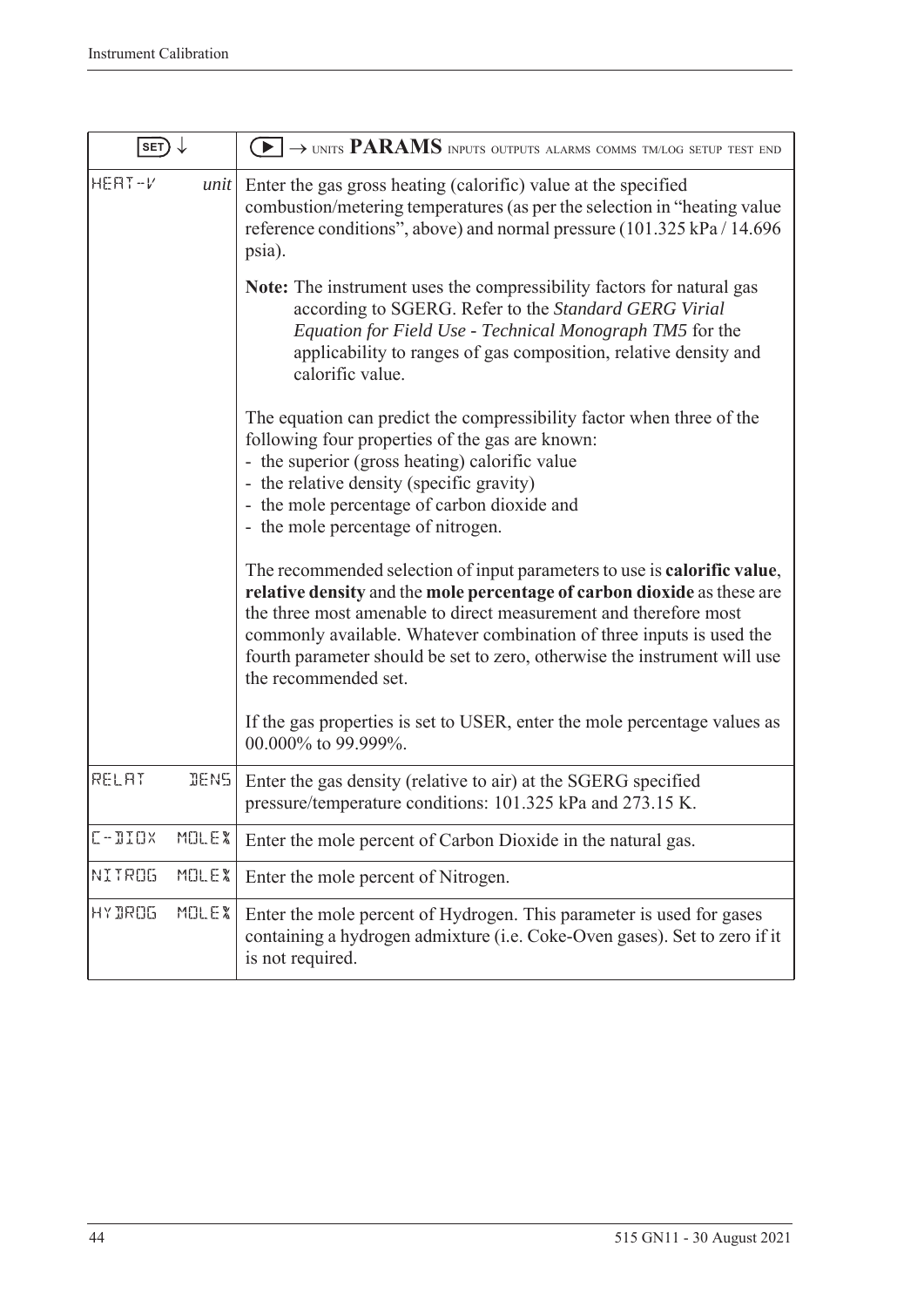# **Inputs**

| SET)          |                          | $\leftarrow$ $\rightarrow$ units params INPUTS outputs alarms comms tm/log setup test end                                                                                                                                                                                                                                                                                                                                                                                                                                                          |  |  |
|---------------|--------------------------|----------------------------------------------------------------------------------------------------------------------------------------------------------------------------------------------------------------------------------------------------------------------------------------------------------------------------------------------------------------------------------------------------------------------------------------------------------------------------------------------------------------------------------------------------|--|--|
|               | <b>Frequency Input 1</b> |                                                                                                                                                                                                                                                                                                                                                                                                                                                                                                                                                    |  |  |
| <b>GURD</b>   | INPUT                    | The quadrature input provides Level B pulse security to ISO 6551<br>standard and can be used in custody transfer applications. If the<br>quadrature input is enabled, the additional flowmeter output should be<br>connected to frequency input 2.<br>Press $\Box$ or $\nabla$ to select ENABLE or DISABLE.                                                                                                                                                                                                                                        |  |  |
|               |                          |                                                                                                                                                                                                                                                                                                                                                                                                                                                                                                                                                    |  |  |
| INPUE<br>FLOW | FINP1                    | For this application, Frequency Input 1 is assigned to flowrate.                                                                                                                                                                                                                                                                                                                                                                                                                                                                                   |  |  |
| <b>SIGNAL</b> | FINP1                    | Frequency input 1 signal type.                                                                                                                                                                                                                                                                                                                                                                                                                                                                                                                     |  |  |
|               |                          | Press $\Box$ or $\nabla$ to select COIL, NPS or PULSE.                                                                                                                                                                                                                                                                                                                                                                                                                                                                                             |  |  |
| <b>JBNCE</b>  | FINP1                    | Switches and relays have metal contacts to make and break circuits. The<br>contact bounce introduces random signals into the circuit. The instrument<br>has a debounce circuit to eliminate this problem.<br>Note: When the debounce circuit is enabled, the maximum input<br>frequency for large amplitude signals is limited to approximately<br>500 Hz. For low amplitude signals, the maximum frequency can be<br>approximately 200Hz.<br>Press $\boxed{\blacktriangle}$ or $\boxed{\blacktriangledown}$ to select ENABLE or DISABLE.          |  |  |
| CUTOFF        | FINP1                    | The Cut-off is the lowest frequency for which the instrument continues<br>to calculate a rate from the flowmeter.<br>The value for the cut-off is specified as the frequency of the flowmeter in<br>Hertz.<br>Be careful when setting low cut-off values because the display update<br>time for the flow rate becomes very long. For example if the cut-off is set<br>to 0.01 Hz, and the measured flow stops, the instrument continues to<br>display the flow rate for 100 seconds before it can determine that the flow<br>has actually stopped. |  |  |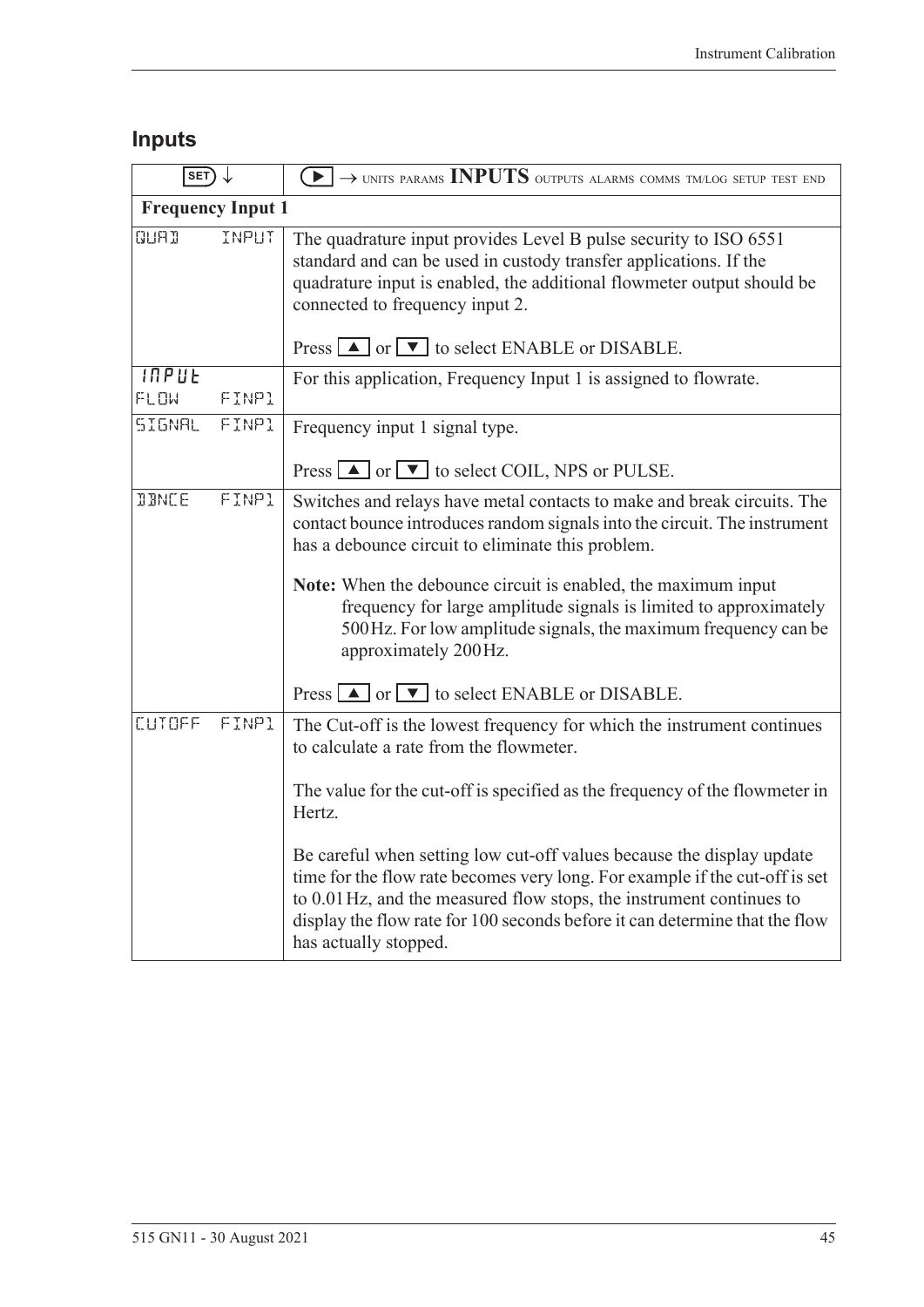| SET)                 |                                                                                                                                  | $\blacktriangleright$ $\rightarrow$ units params INPUTS outputs alarms comms tm/log setup test end                                                                                                                                                                                                                                                                                                          |                                       |  |
|----------------------|----------------------------------------------------------------------------------------------------------------------------------|-------------------------------------------------------------------------------------------------------------------------------------------------------------------------------------------------------------------------------------------------------------------------------------------------------------------------------------------------------------------------------------------------------------|---------------------------------------|--|
| FILTER<br>FINP1      | input.                                                                                                                           | Input fluctuations caused by pulsating flow tend to create distortion in the<br>input readings of the rate. The instrument has a digital filter that averages<br>out these fluctuations.<br>As a guide to the degree of filtering to use, the following table shows the<br>response time (in seconds) to reach 90% and 99% of a step change in<br>The value A is the filter constant that the user can set. |                                       |  |
|                      | Filter setting A                                                                                                                 | Seconds to reach 90%<br>of full swing                                                                                                                                                                                                                                                                                                                                                                       | Seconds to reach 99%<br>of full swing |  |
|                      | $\theta$                                                                                                                         | $\overline{0}$                                                                                                                                                                                                                                                                                                                                                                                              | $\boldsymbol{0}$                      |  |
|                      | $\overline{2}$                                                                                                                   | $\overline{2}$                                                                                                                                                                                                                                                                                                                                                                                              | $\overline{4}$                        |  |
|                      | $\overline{4}$                                                                                                                   | $\overline{4}$                                                                                                                                                                                                                                                                                                                                                                                              | $\overline{8}$                        |  |
|                      | 6                                                                                                                                | $\overline{5}$                                                                                                                                                                                                                                                                                                                                                                                              | 10                                    |  |
|                      | 10                                                                                                                               | 8                                                                                                                                                                                                                                                                                                                                                                                                           | 15                                    |  |
|                      | 15                                                                                                                               | $\overline{12}$                                                                                                                                                                                                                                                                                                                                                                                             | 23                                    |  |
|                      | 20                                                                                                                               | 14                                                                                                                                                                                                                                                                                                                                                                                                          | 27                                    |  |
|                      | $\overline{25}$                                                                                                                  | 18                                                                                                                                                                                                                                                                                                                                                                                                          | 34                                    |  |
|                      | $\overline{35}$                                                                                                                  | $\overline{25}$                                                                                                                                                                                                                                                                                                                                                                                             | 48                                    |  |
|                      | $\overline{45}$                                                                                                                  | $\overline{32}$                                                                                                                                                                                                                                                                                                                                                                                             | 62                                    |  |
|                      | 60                                                                                                                               | 42                                                                                                                                                                                                                                                                                                                                                                                                          | 82                                    |  |
|                      | $\overline{75}$                                                                                                                  | $\overline{52}$                                                                                                                                                                                                                                                                                                                                                                                             | 102                                   |  |
|                      | 90                                                                                                                               | $\overline{62}$                                                                                                                                                                                                                                                                                                                                                                                             | 122                                   |  |
|                      | 99                                                                                                                               | 68                                                                                                                                                                                                                                                                                                                                                                                                          | 134                                   |  |
|                      | there is no filtering.                                                                                                           | The input filter range is from 0 to 99. A setting of $0$ (zero) means that                                                                                                                                                                                                                                                                                                                                  |                                       |  |
| FINP1<br><b>CORR</b> |                                                                                                                                  | If the input sensor has non-linear characteristics, select NON-LINEAR<br>to apply correction factors to the input signal.<br>Use $\Box$ or $\nabla$ to select LINEAR or NON-LINEAR.                                                                                                                                                                                                                         |                                       |  |
| KFRET1               | unit                                                                                                                             | This parameter is available for viewing and editing only when the<br>correction type is set to Linear.                                                                                                                                                                                                                                                                                                      |                                       |  |
|                      | The K-factor of the flowmeter is the number of pulses from the flowmeter<br>per unit of volume. The K-factor cannot be 0 (zero). |                                                                                                                                                                                                                                                                                                                                                                                                             |                                       |  |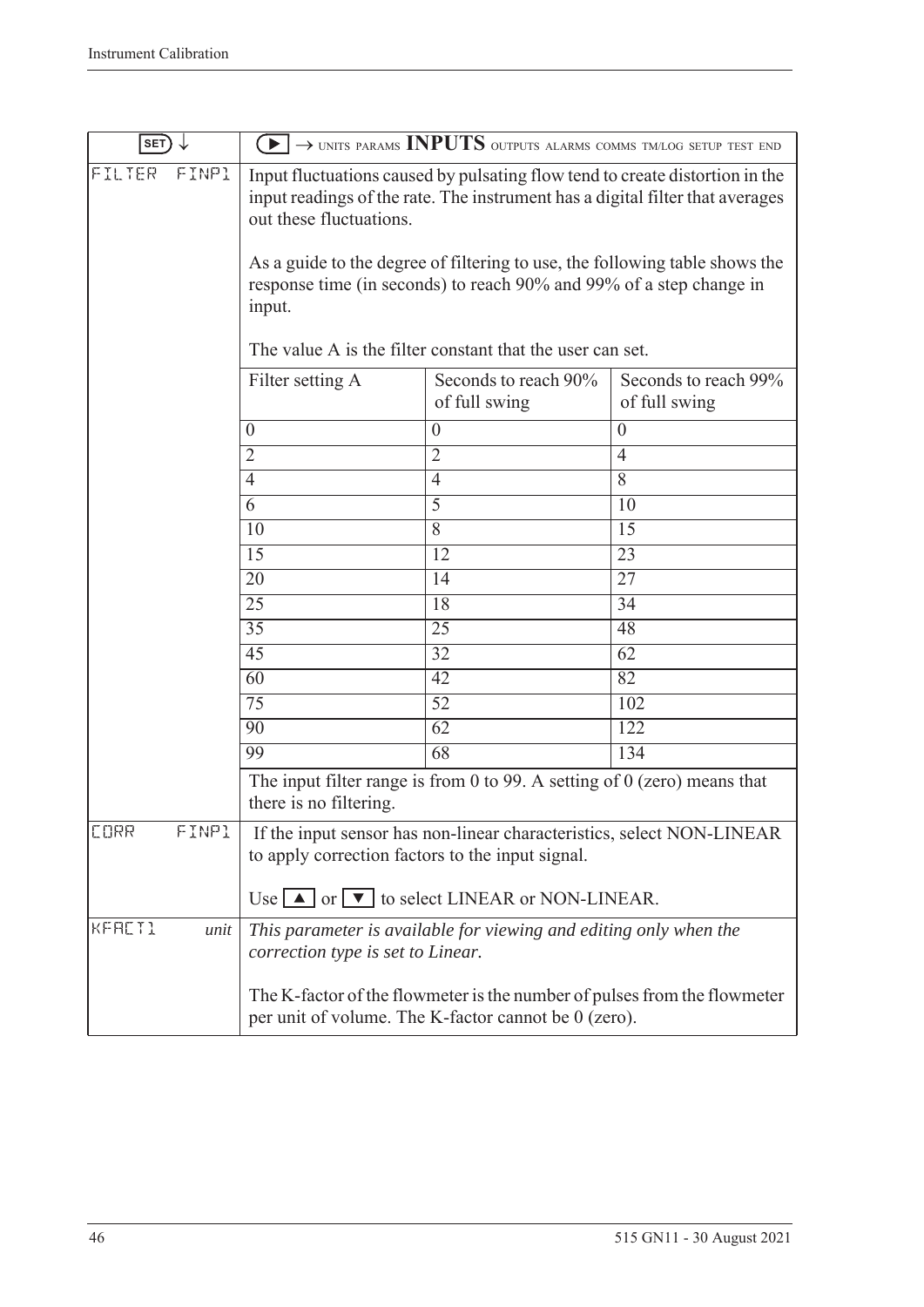| SET)                                          | $\rightarrow$ UNITS PARAMS INPUTS OUTPUTS ALARMS COMMS TM/LOG SETUP TEST END                                                                                                                                                                                                                       |
|-----------------------------------------------|----------------------------------------------------------------------------------------------------------------------------------------------------------------------------------------------------------------------------------------------------------------------------------------------------|
| NO-PIS<br>FINP1                               | This parameter is available for viewing and editing only when the<br>correction type is set to Non-linear.                                                                                                                                                                                         |
|                                               | Enter the number of non-linearity correction points.                                                                                                                                                                                                                                               |
|                                               | Press $\Box$ or $\Box$ to select a number between 1 and 10 for the number<br>of correction points.                                                                                                                                                                                                 |
| FRED01<br>FINP1<br>to<br>$F$ RE $\mathbb{G}n$ | This parameter is available for viewing and editing only when the<br>correction type is set to Non-linear.                                                                                                                                                                                         |
|                                               | Enter the frequency for this correction point.                                                                                                                                                                                                                                                     |
|                                               | The instrument uses linear interpolation between the correction points<br>except that the correction factor for FREQ01 is used from 0Hz up to<br>FREQ01. Similarly, the instrument maintains the correction factor for the<br>highest frequency setting up to the maximum input frequency.         |
|                                               | The following diagram shows the scaling factors at different frequencies<br>for a hypothetical flowmeter. The heavy black line represents the actual<br>scaling factor of the flowmeter. The light black line is the approximation<br>that the instrument uses.<br><b>Scaling</b><br><b>Factor</b> |
|                                               |                                                                                                                                                                                                                                                                                                    |
|                                               | FACT02<br>FACT03                                                                                                                                                                                                                                                                                   |
|                                               | FACT01<br><b>FACT05</b><br>FACT04                                                                                                                                                                                                                                                                  |
|                                               | Frequency                                                                                                                                                                                                                                                                                          |
|                                               | FREQ01<br>FREQ02<br>FREQ03<br>FREQ04<br>FREQ05                                                                                                                                                                                                                                                     |
|                                               | Enter the lowest correction factor frequency as FREQ01 and proceed up<br>to the highest frequency. You can hold the DISPLAY key to skip the<br>non-linear points and go to the next item.                                                                                                          |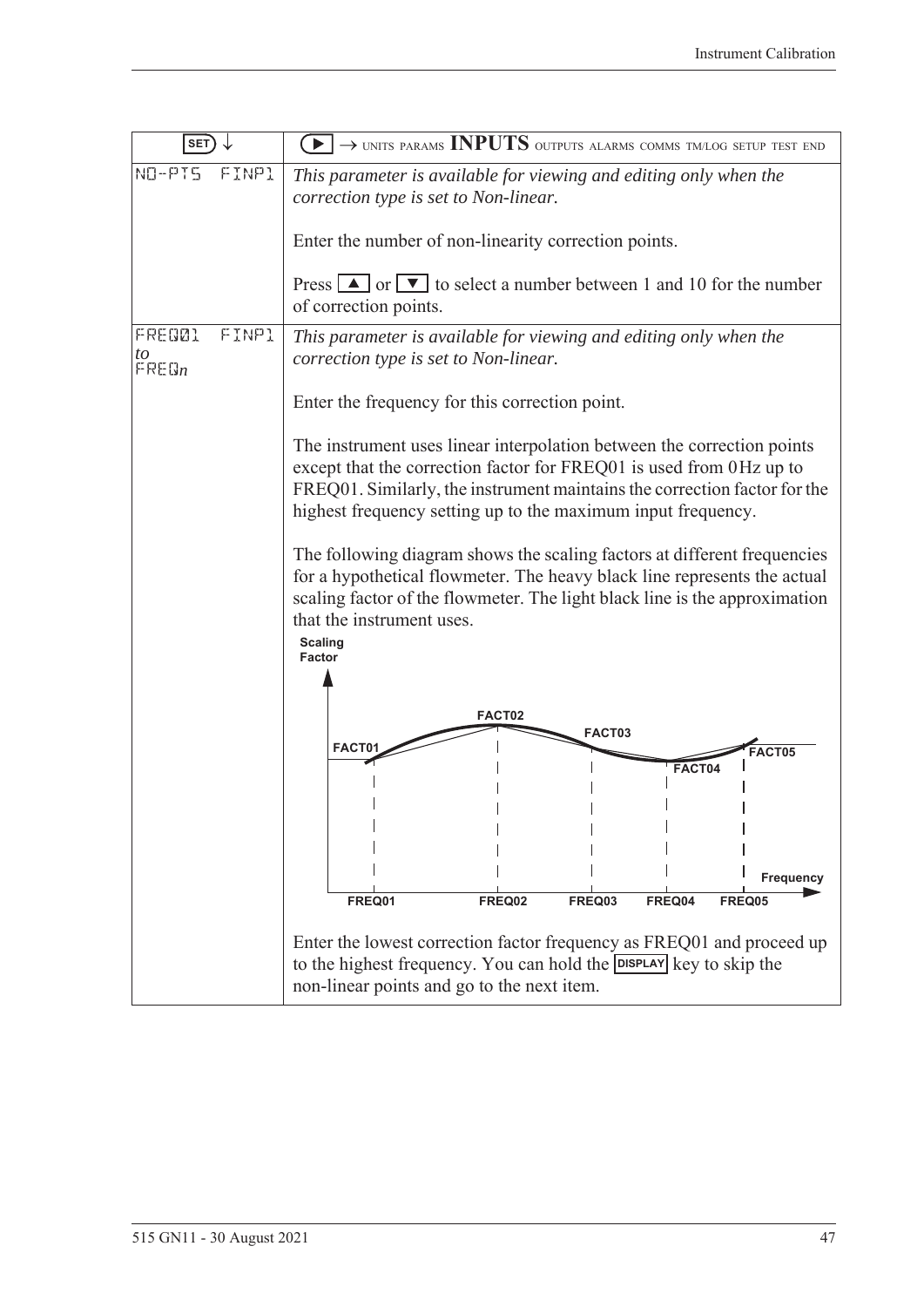| <b>SET</b>                |              | $\blacktriangleright$ $\rightarrow$ units params INPUTS outputs alarms comms tm/log setup test end                                                                                                                                                                   |
|---------------------------|--------------|----------------------------------------------------------------------------------------------------------------------------------------------------------------------------------------------------------------------------------------------------------------------|
| FACT01<br>to<br>F H C T n | FINP1        | This parameter is available for viewing and editing only when the<br>correction type is set to Non-linear.                                                                                                                                                           |
|                           |              | Enter the scaling factor for this correction point in the same units of<br>measure as the single K-factor above.                                                                                                                                                     |
|                           |              | The correction factor cannot be $0$ (zero).                                                                                                                                                                                                                          |
|                           |              |                                                                                                                                                                                                                                                                      |
| <b>Analog Input 1</b>     |              |                                                                                                                                                                                                                                                                      |
| INPUE<br>TEMP             | <b>AINP1</b> | For this application, Analog Input Channel 1 is assigned to Temperature.                                                                                                                                                                                             |
| TYPE                      | <b>AINP1</b> | Select the type of analog input source.                                                                                                                                                                                                                              |
|                           |              | Press $\Box$ or $\Box$ to select 0-5V, 1-5V, 4-20mA, PT100, PT100-E,<br>PT500 or DEFAULT.                                                                                                                                                                            |
|                           |              | Note: PT100-E allows for extended temperature range (-200 to 800°C).                                                                                                                                                                                                 |
| PT-DEF                    | <b>AINP1</b> | The Default Point is a fixed value that the instrument uses when the Input<br>Type is set to DEFAULT or Default Value On Exception has been<br>chosen. You can use the Default value instead of a sensor signal for<br>testing purposes, or if the sensor is faulty. |
|                           |              | You can set the Default value during instrument commissioning so that it<br>is available immediately if you select the Default input type at a later<br>date.                                                                                                        |
|                           |              | Enter the value in the engineering units of assigned variable.                                                                                                                                                                                                       |
| PT-MIN<br>PT-MAX          | <b>AINP1</b> | The Minimum Point and Maximum Point parameters are only for 0-5V,<br>$1-5V$ and 4-20mA inputs.                                                                                                                                                                       |
|                           |              | Enter the value of the measured parameter that corresponds to the<br>minimum input signal level. The minimum point is commonly referred to<br>as the base value.                                                                                                     |
|                           |              | Enter the value of the measured parameter that corresponds to the<br>maximum input signal level. The maximum point is the same as the base<br>value (set at the minimum point) plus the span value.                                                                  |
|                           |              | For example, if the source signal is $4 \text{ mA}$ for a temperature of $10^{\circ}$ C, enter<br>10 for the minimum point. If the source signal is 20 mA for a temperature<br>of $2000^{\circ}$ C, enter 2000 as the maximum point.                                 |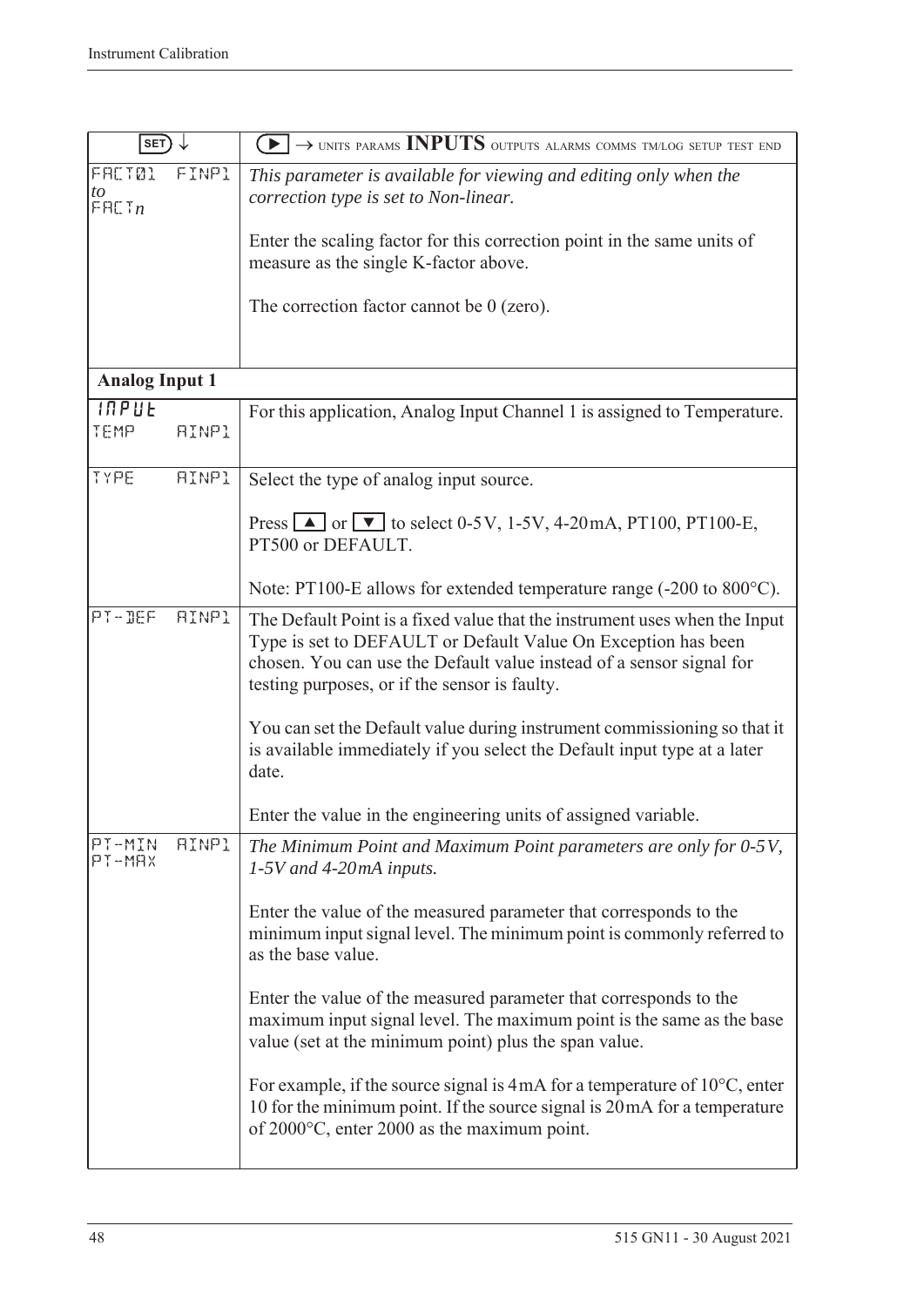| SET)                         |              | $\blacktriangleright$ $\rightarrow$ units params INPUTS outputs alarms comms tm/log setup test end                                                                                                                                                                                                                                                                                                                           |
|------------------------------|--------------|------------------------------------------------------------------------------------------------------------------------------------------------------------------------------------------------------------------------------------------------------------------------------------------------------------------------------------------------------------------------------------------------------------------------------|
| <b>Analog Input 2</b>        |              |                                                                                                                                                                                                                                                                                                                                                                                                                              |
| <b>INPUE</b><br><b>PRESS</b> | <b>AINP2</b> | For this application, Analog Input Channel 2 is assigned to Pressure.                                                                                                                                                                                                                                                                                                                                                        |
| PRESS                        | <b>AINP2</b> | Select the type of analog pressure sensor. For a gauge type sensor, the<br>instrument adds the atmospheric pressure as defined in the Parameters<br>menu.                                                                                                                                                                                                                                                                    |
|                              |              | The pressure will be displayed as absolute or gauge, whichever is<br>selected and indicated with an 'A' or 'G' at the end of the pressure units.<br>However the pressure value when logged or read via serial<br>communications will always be absolute.                                                                                                                                                                     |
|                              |              | Press $\boxed{\blacktriangle}$ or $\boxed{\blacktriangledown}$ to select ABSOL or GAUGE.                                                                                                                                                                                                                                                                                                                                     |
| TYPE                         | <b>AINP2</b> | Select the type of analog input source.<br>Press $\Box$ or $\Box$ to select 0-5V, 1-5V, 4-20mA or DEFAULT.                                                                                                                                                                                                                                                                                                                   |
| PT-DEF                       | <b>AINP2</b> | The Default Point is a fixed value that the instrument uses when the Input<br>Type is set to DEFAULT or Default Value On Exception has been<br>chosen. You can use the Default value instead of a sensor signal for<br>testing purposes, or if the sensor is faulty.<br>You can set the Default value during instrument commissioning so that it<br>is available immediately if you select the Default input type at a later |
|                              |              | date.<br>Enter the value in the engineering units of assigned variable.                                                                                                                                                                                                                                                                                                                                                      |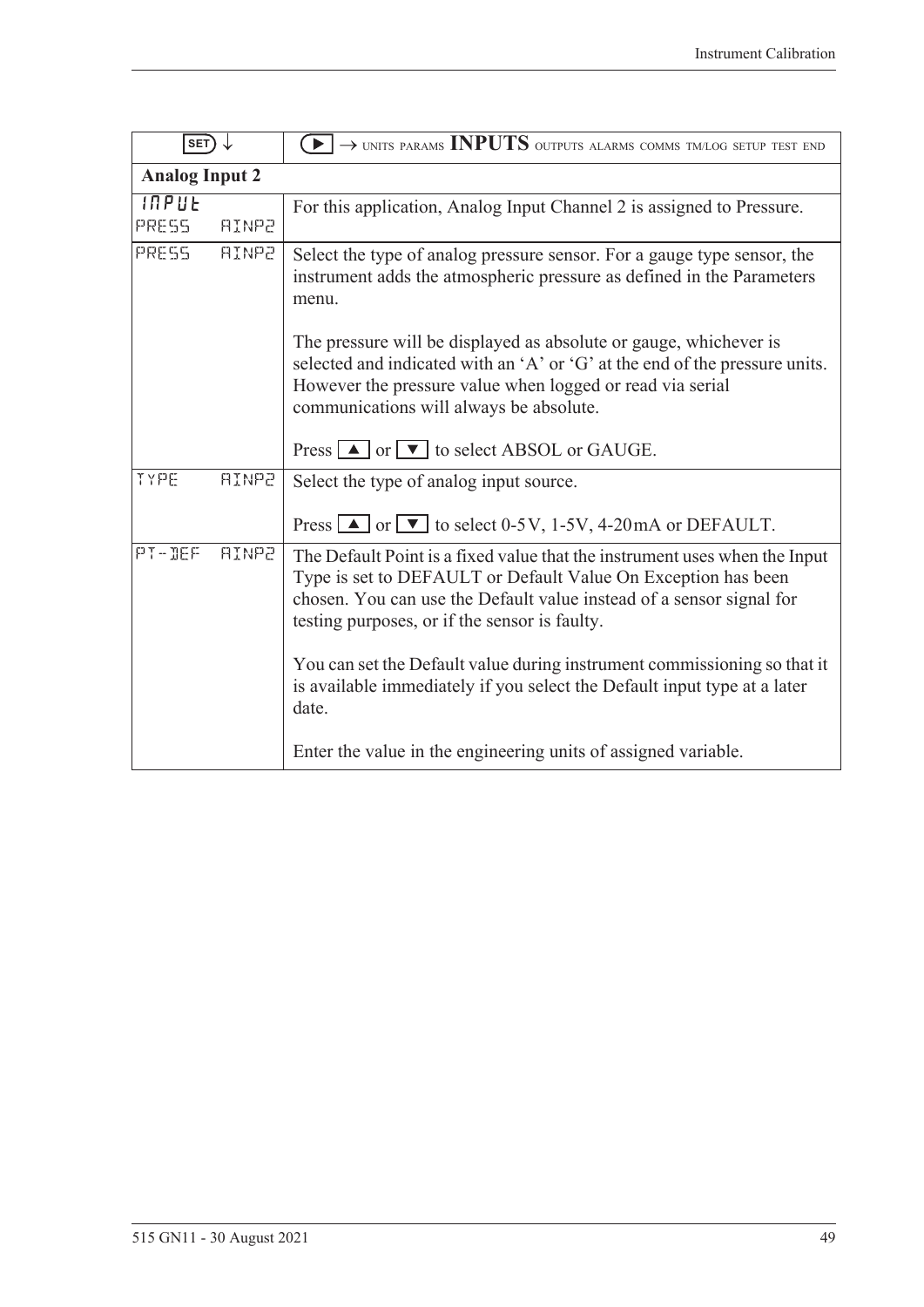| <b>SET</b>                       | $\blacktriangleright$ $\rightarrow$ units params INPUTS outputs alarms comms tm/log setup test end                                                                                                                                                                                                                                              |
|----------------------------------|-------------------------------------------------------------------------------------------------------------------------------------------------------------------------------------------------------------------------------------------------------------------------------------------------------------------------------------------------|
| PT-MIN<br><b>AINP2</b><br>PT-MAX | The Minimum Point and Maximum Point parameters are only for 0-5V,<br>$1-5V$ and 4-20mA inputs.                                                                                                                                                                                                                                                  |
|                                  | Enter the value of the measured parameter that corresponds to the<br>minimum input signal level. The minimum point is commonly referred to<br>as the base value.                                                                                                                                                                                |
|                                  | Enter the value of the measured parameter that corresponds to the<br>maximum input signal level. The maximum point is the same as the base<br>value (set at the minimum point) plus the span value.                                                                                                                                             |
|                                  | For example, if the source signal is 4mA for a pressure of 1.00<br>megaPascals, enter 1.00 as the minimum point. If the source signal is<br>20 mA for a pressure of 5.00 megaPascals, enter 5.00 as the maximum<br>point.                                                                                                                       |
| EXCEPT<br><b>DEFLT</b>           | If Default Value On Exception is enabled, the instrument will use the<br>default value for the analog input that raised the exception. This will<br>allow calculations to continue, however the exception message will<br>continue to be displayed until the error is rectified or the input type is set<br>to DEFAULT in calibration set mode. |
|                                  | Press $\Box$ or $\nabla$ to select ENABLE or DISABLE.                                                                                                                                                                                                                                                                                           |

# **Outputs**

| <b>SET</b>                                    | $\rightarrow$ units params inputs OUTPUTS alarms comms tm/log setup test end                                                                                                                                |
|-----------------------------------------------|-------------------------------------------------------------------------------------------------------------------------------------------------------------------------------------------------------------|
| <b>PULSE</b><br>$[[] \cup [n]$<br>or<br> 4-근M | You can assign any of the "main menu" variables to an output. The nature<br>of the output depends on the assigned variable. Totals are output as pulses<br>and rates are output as 4-20 mA passive signals. |
|                                               | Press $\Box$ or $\nabla$ to select the variable that is required as an output. The<br>top of the display shows the type of output signal that is assigned to the<br>variable.                               |
|                                               | <b>CAUTION</b><br>Due to the dual-purpose nature of the outputs, take care not to<br>set the output as an open collector pulse type signal when<br>connected to a 4-20mA loop circuit.                      |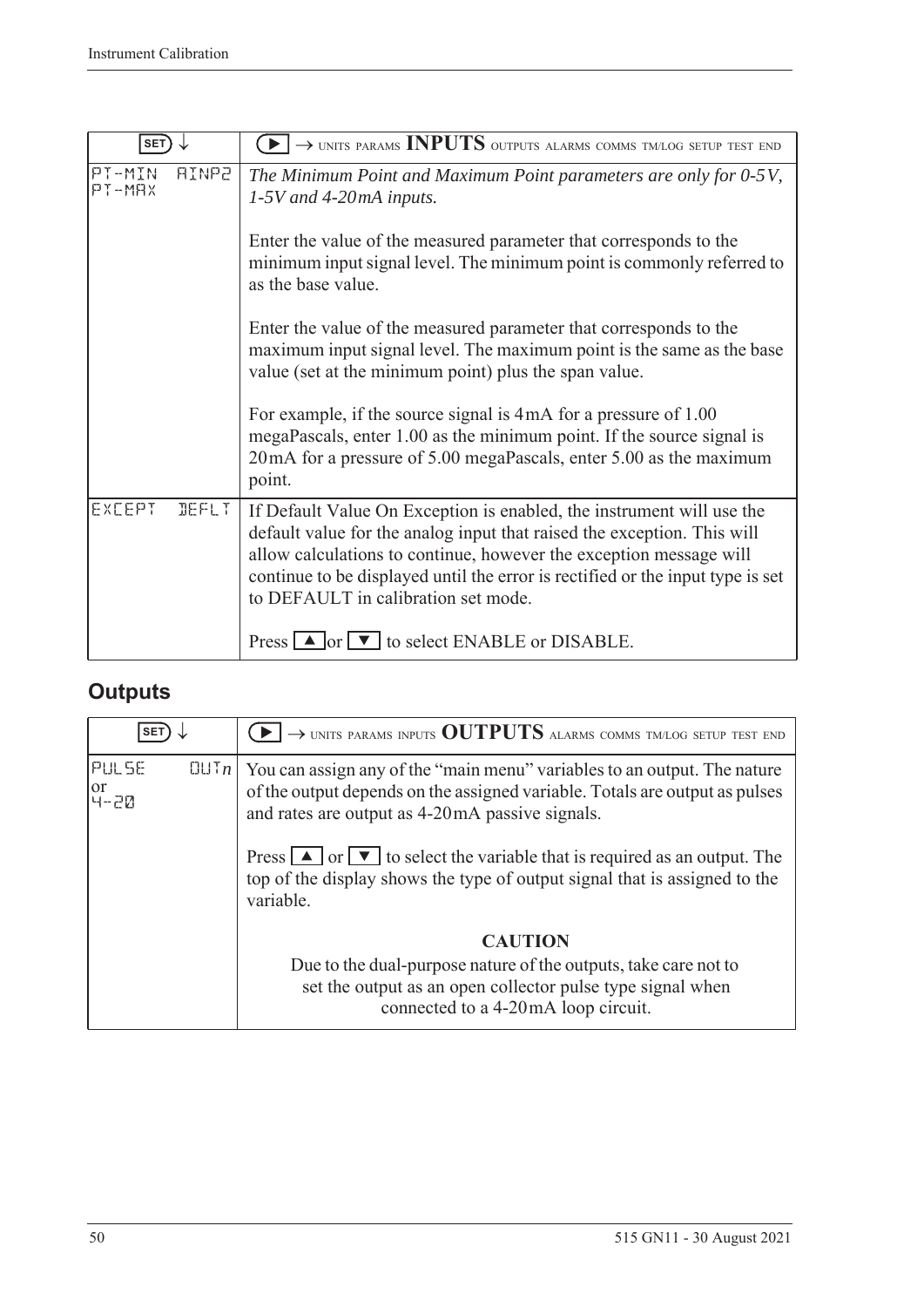| SET)             |              | $\blacktriangleright$ $\rightarrow$ units params inputs <b>OUTPUTS</b> alarms comms tm/log setup test end                                                                                                                                                                                                                                                                                     |
|------------------|--------------|-----------------------------------------------------------------------------------------------------------------------------------------------------------------------------------------------------------------------------------------------------------------------------------------------------------------------------------------------------------------------------------------------|
| WIJTH            | QUTn         | The Output Pulse Width is available for viewing and editing only when<br>the assigned variable is a total (pulse output) type.                                                                                                                                                                                                                                                                |
|                  |              | Pulse output is usually used to drive remote counters. Set the pulse width<br>(in milliseconds) as required by the remote counter.                                                                                                                                                                                                                                                            |
|                  |              | Press $\boxed{\triangle}$ or $\boxed{\triangledown}$ to set to: 10, 20, 50, 100, 200 or 500 ms.                                                                                                                                                                                                                                                                                               |
| PULSE            | QUTn         | The Output Pulse Factor is available for viewing and editing only when<br>the assigned variable is a total (pulse output) type.                                                                                                                                                                                                                                                               |
|                  |              | The Output Pulse Factor is the scaling factor for the retransmission of the<br>measured total quantity.                                                                                                                                                                                                                                                                                       |
|                  |              | For example, if "volume" is chosen as an output variable and engineering<br>unit is cubic metres, then a pulse factor of 1.000 generates one pulse for<br>$1 m3$ . Similarly, a pulse factor of 3.000 generates one pulse for $3 m3$ .                                                                                                                                                        |
|                  |              | For more information, see Output Pulse Factor on page 52.                                                                                                                                                                                                                                                                                                                                     |
|                  |              | The output pulse factor cannot be $0$ (zero).                                                                                                                                                                                                                                                                                                                                                 |
| PT-MIN<br>PT-MRX | QUTn<br>QUTn | The Output Minimum Point and Maximum Point are available for<br>viewing and editing only when the assigned variable is a rate (4-20mA<br>output) type.                                                                                                                                                                                                                                        |
|                  |              | The output minimum value corresponds to the 4mA point and the output<br>maximum value corresponds to the 20mA point.                                                                                                                                                                                                                                                                          |
|                  |              | Setting the output range differently from the input range enables the<br>instrument to amplify the input signal. You can drive a chart recorder that<br>"zooms in" on a specified range of values instead of displaying the full<br>operating range of the transducer.                                                                                                                        |
|                  |              | For example, if "volume flow" is chosen as an output variable and<br>engineering unit is cubic metres per minute, then setting the minimum<br>point to 30 and the maximum point to 100 would reflect the volumetric<br>flow rate range of 30 to $100 \text{m}^3/\text{min}$ . At rates above the maximum and<br>below the minimum points, the output remains at 20mA and 4mA<br>respectively. |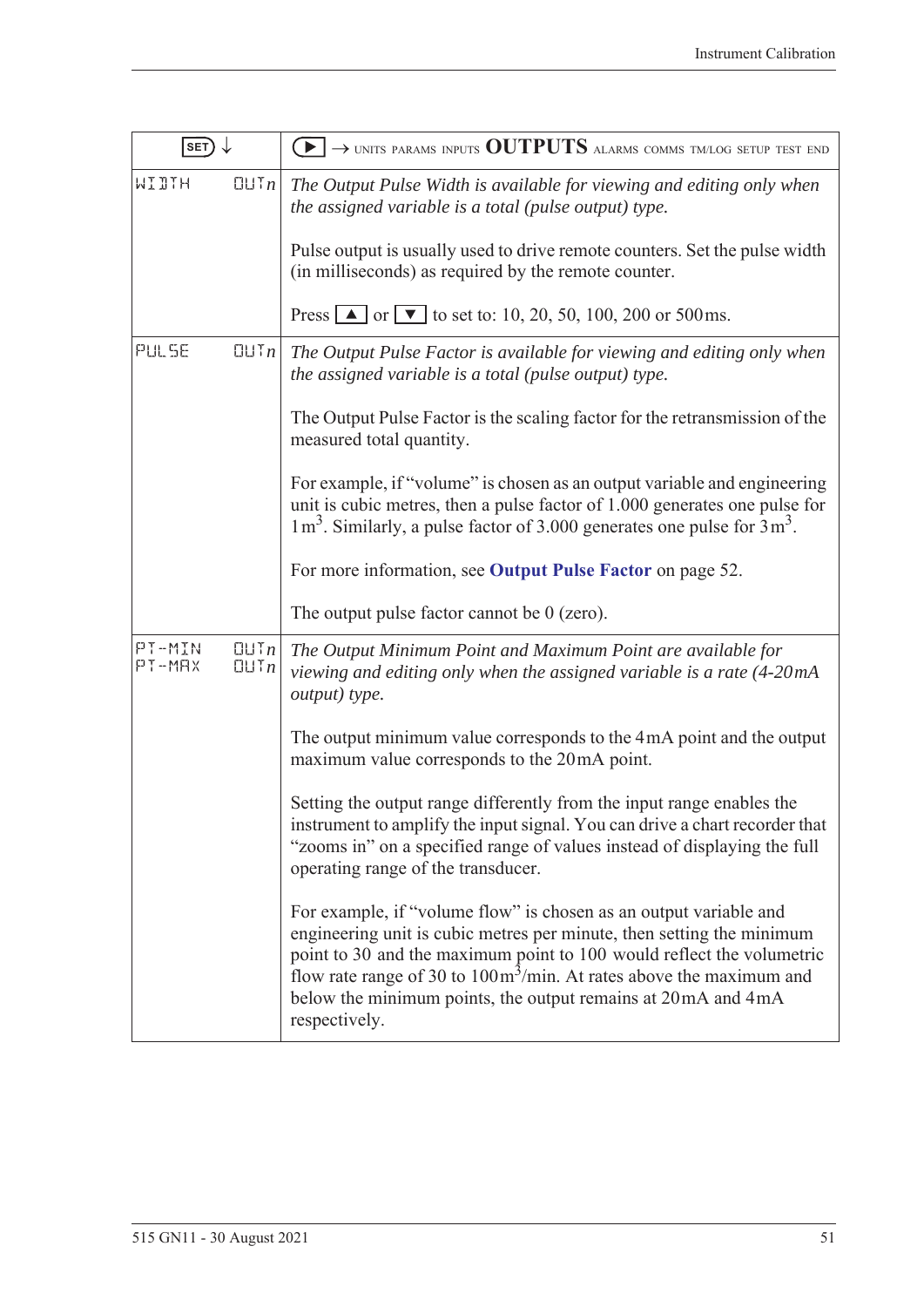#### <span id="page-61-0"></span>**Output Pulse Factor**

Increasing the output pulse width reduces the maximum frequency at which a total variable can be retransmitted. Pulses will be missed if the output cannot "keep up" with the rate of total counts. You can use the output pulse factor to ensure that this maximum is not reached.

The maximum pulse output frequency is determined by:

 $\frac{1000}{(2 \times \text{pulse width in ms})} \text{Hz}$ 

The minimum pulse factor required is determined by:

max rate of total max pulse output frequency ------------------------------------------------------------------

For example: To calculate the required pulse factor to avoid losing counts in retransmission if a total counts at a maximum rate of 75 units/sec (Hz) and the required pulse width of a remote counter is at least 50 ms:

The maximum pulse output frequency is:  $\frac{1000}{2 \times 50}$  = 10Hz The minimum pulse factor for that frequency is:  $\frac{75}{10}$  $\frac{73}{10}$  = 7.5

#### **Alarms**

The alarm relay(s) can be assigned to rate variables such as flowrate, or set as an equipment failure alarm.

The alarm switches "on" whenever an alarm condition exists. The alarm switches "off" when the alarm condition no longer exists. However, you may need to configure external alarm devices that require acknowledgement for cancelling an alarm.

#### **Equipment Failure Alarm**

Any alarm relay can be assigned as an equipment failure alarm. This alarm setting can have normally closed (open) contacts that open (close) when the instrument displays any error message as listed in **[Error Messages](#page-72-0)** on page [63](#page-72-0).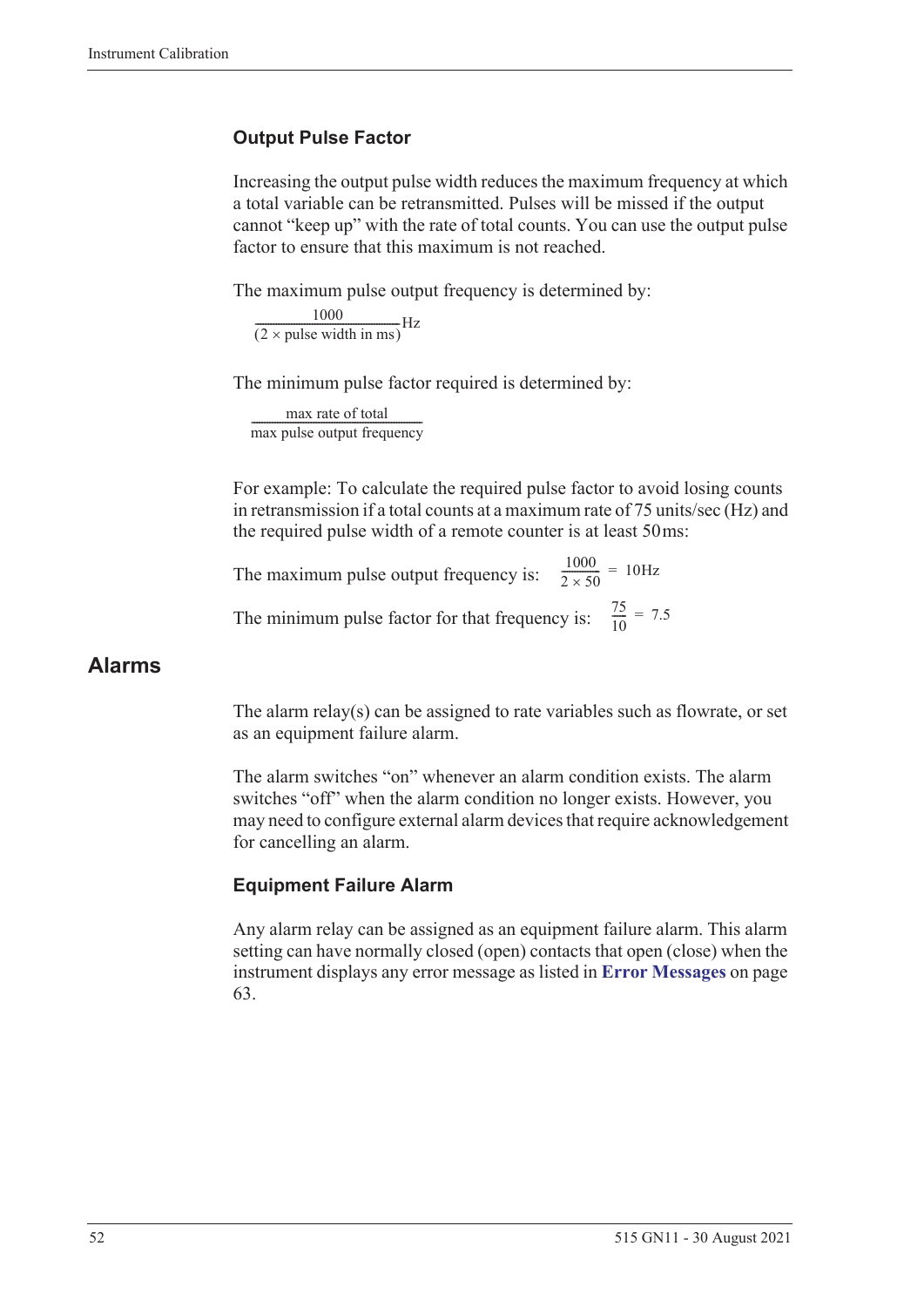| SET)  |       | $\rightarrow$ units params inputs outputs $ALARMS$ comms tm/log setup test end                                                                                                                                                                                                                                                                                                                                                                                                                                                                                                         |
|-------|-------|----------------------------------------------------------------------------------------------------------------------------------------------------------------------------------------------------------------------------------------------------------------------------------------------------------------------------------------------------------------------------------------------------------------------------------------------------------------------------------------------------------------------------------------------------------------------------------------|
| RELAY | HLRMn | Select a rate variable to assign to the alarm relay.<br>Note: If the alarm type is set to "equipment alarm", this relay assignment<br>setting is ignored.                                                                                                                                                                                                                                                                                                                                                                                                                              |
|       |       | Press $\Box$ or $\nabla$ to select the variable that is required as an alarm.                                                                                                                                                                                                                                                                                                                                                                                                                                                                                                          |
| TYPE  | HLRMn | The options available for alarm types are as follows:<br>HI-NO - High Alarm, Normally Open contacts<br>$\bullet$<br>HI-NC — High Alarm, Normally Closed contacts<br>$\bullet$<br>LO-NO — Low Alarm, Normally Open contacts<br>$\bullet$<br>LO-NC — Low Alarm, Normally Closed contacts<br>BD-NO — Band Alarm, Normally Open contacts<br>$\bullet$<br>BD-NC - Band Alarm, Normally Closed contacts<br>$\bullet$<br>AL-NO — Equipment Alarm, Normally Open contacts<br>AL-NC — Equipment Alarm, Normally Closed contacts<br>Press $\Box$ or $\Box$ to select the type of alarm required. |
| POINT | HLRMn | The Alarm Setpoint is available for viewing and editing for any alarm<br>type except 'equipment alarms'.<br>The Alarm Setpoint is the value (in engineering units of assigned<br>variable) at which the alarm condition occurs and therefore the alarm is<br>on.<br>Each alarm is completely independent, e.g. a High alarm does NOT need<br>to have a higher setpoint than the a Low alarm.                                                                                                                                                                                           |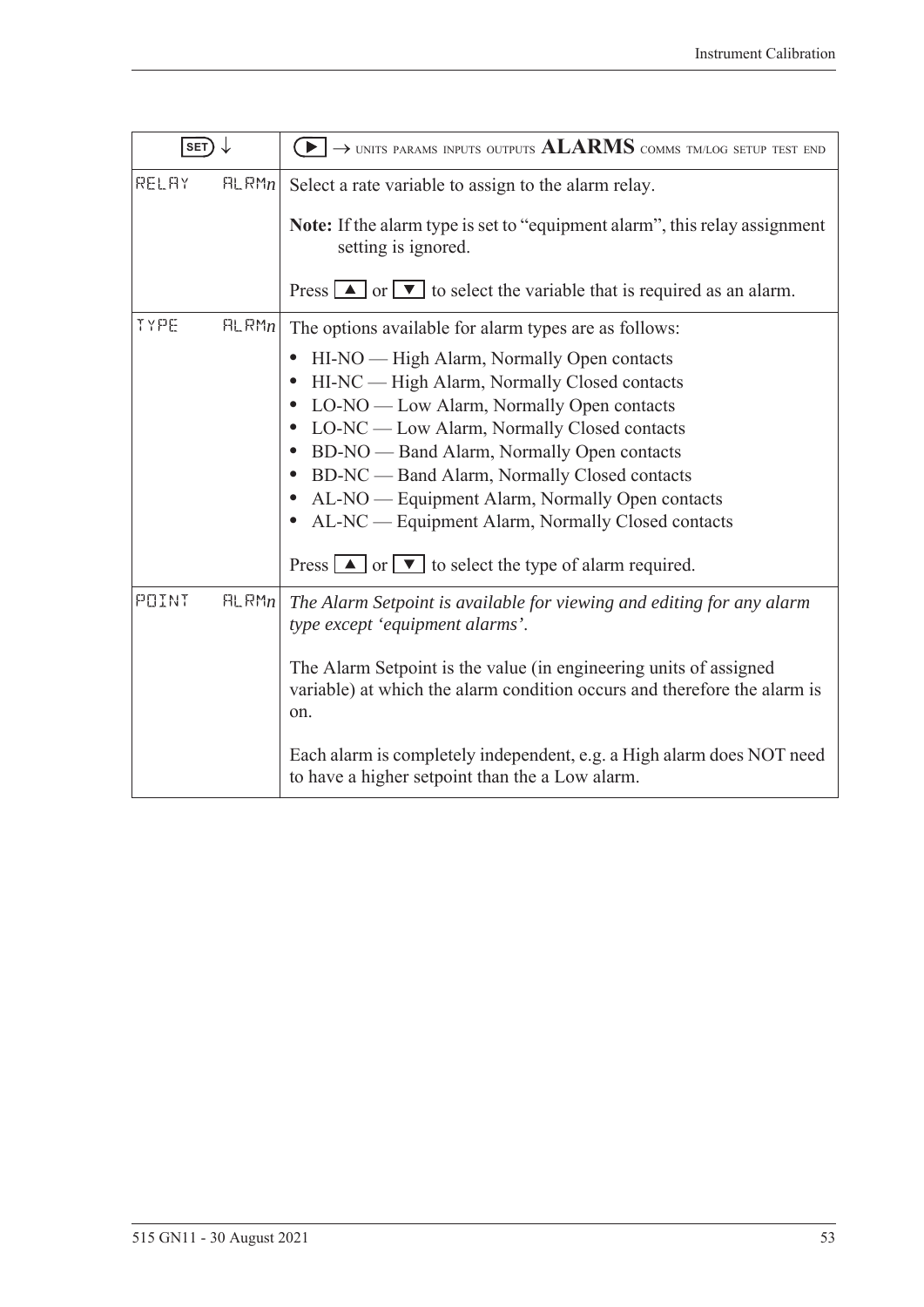| SET                  | $\rightarrow$ units params inputs outputs $ALARMS$ comms tm/log setup test end                                                                                                                                                                                                                                                                                                           |
|----------------------|------------------------------------------------------------------------------------------------------------------------------------------------------------------------------------------------------------------------------------------------------------------------------------------------------------------------------------------------------------------------------------------|
| <b>HY5T</b><br>FLRMn | The Alarm Hysteresis is available for viewing and editing for any alarm<br>type except 'equipment alarms'.                                                                                                                                                                                                                                                                               |
|                      | Alarm hysteresis loops occur when the alarm toggles continuously on and<br>off when the process variable is close to the setpoint.                                                                                                                                                                                                                                                       |
|                      | For a high alarm, the alarm activates when the value of the variable rises<br>above the alarm setpoint and deactivates when the value falls below the<br>alarm setpoint minus the amount of the hysteresis setting (if any).                                                                                                                                                             |
|                      | For a low alarm, the alarm activates when the value of the variable falls<br>below the alarm setpoint and deactivates when the value rises above the<br>alarm setpoint plus the amount of the hysteresis setting (if any).                                                                                                                                                               |
|                      | For a band alarm, the alarm activates whenever the value of the variable<br>is outside the setpoint plus or minus the amount of the hysteresis.                                                                                                                                                                                                                                          |
|                      | For example, with a high alarm setpoint of 200, and a hysteresis setting<br>of zero, a value oscillating between 197 and 202 will cause the alarm to<br>toggle on at 200 and toggle off below 200. However, if the hysteresis is<br>set to 5, the value of the variable must fall below 195 to cancel the alarm.<br>The alarm will reactivate only when the value again rises above 200. |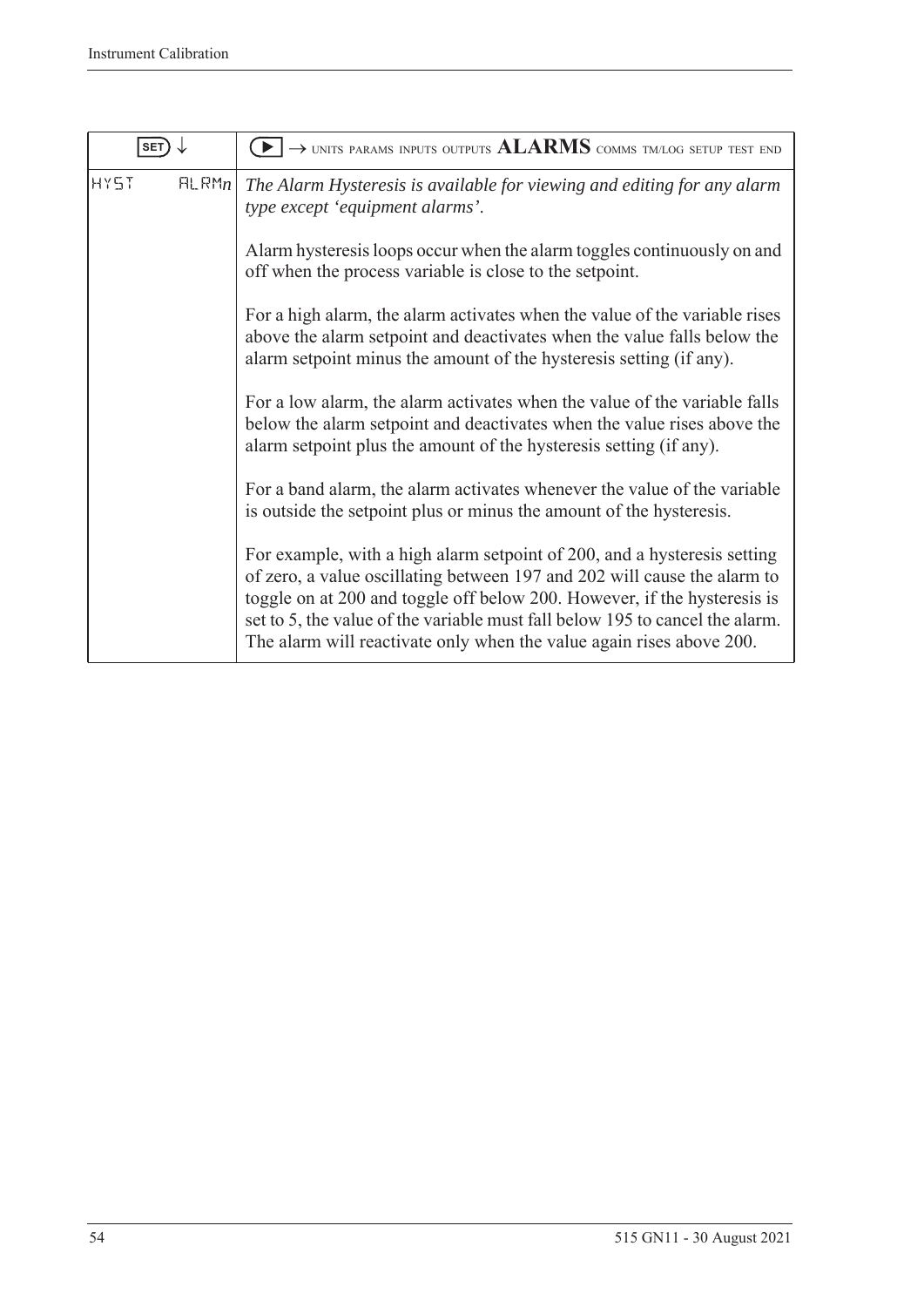### **Communications**

The instrument has the following communication ports:

- **• COM-1 RS-232 Port** A 9-pin female connector on the rear panel of the instrument.
- **• COM-2 RS-485 or Ethernet Port** (optional) Terminals or socket on the rear panel. Ethernet connection requires COM-2 setting to be: RTU (Modbus), 19200 Baud rate, even parity and 1 stop bit.
- **• COM-3 Port** A special communications port that is only applicable to some applications.

| $\ket{\texttt{SET}} \downarrow$ |           | $\textcolor{blue}{\blacktriangleright} \rightarrow$ units params inputs outputs alarms $\textcolor{blue}{\mathbf{COMMS}}$ tmlog setup test end                                                                                                    |
|---------------------------------|-----------|---------------------------------------------------------------------------------------------------------------------------------------------------------------------------------------------------------------------------------------------------|
| PROTOC                          | $CDM - n$ | The Communications Protocols can be assigned to the communication<br>ports as follows (a protocol cannot be assigned to more than one port at<br>a time):                                                                                         |
|                                 |           | <b>ASCII</b><br>- Simple ASCII<br>- Modbus RTU<br><b>RTU</b>                                                                                                                                                                                      |
|                                 |           | - Printer Protocol<br><b>PRN</b>                                                                                                                                                                                                                  |
|                                 |           | <b>NONE</b><br>- If a port is not being used, set the protocol to NONE.                                                                                                                                                                           |
|                                 |           | Printer Protocol (PRN) is only available if the option with Real Time<br>Clock is installed.                                                                                                                                                      |
|                                 |           | For the selected port, press $\boxed{\blacktriangle}$ or $\boxed{\blacktriangledown}$ to select the desired protocol.                                                                                                                             |
| <b>BRUD</b>                     | $CDM - n$ | The Baud setting is the speed of the communication port in data bits per<br>second.                                                                                                                                                               |
|                                 |           | The baud rate of the instrument must match the baud rate of the<br>communication device that the instrument is connected to.                                                                                                                      |
|                                 |           | Use $\blacksquare$ or $\blacksquare$ to select 2400, 4800, 9600 or 19200 baud.                                                                                                                                                                    |
| PARITY                          | $CDM - n$ | The Parity bit helps to detect data corruption that might occur during<br>transmission.                                                                                                                                                           |
|                                 |           | The parity bit setting of the instrument must match the parity bit setting<br>of the communication device that the instrument is connected to.                                                                                                    |
|                                 |           | Press $\Box$ or $\nabla$ to select EVEN, ODD, or NONE.                                                                                                                                                                                            |
| $5 - B1T5$                      | $CDM - n$ | The Stop bit indicates the end of a transmission. Stop bits can be 1 or 2<br>bit periods in length. The stop bit setting of the instrument must match<br>the stop bit setting of the communication device that the instrument is<br>connected to. |
|                                 |           | Press $\boxed{\blacktriangle}$ or $\boxed{\blacktriangledown}$ to select 1 or 2 stop bits.                                                                                                                                                        |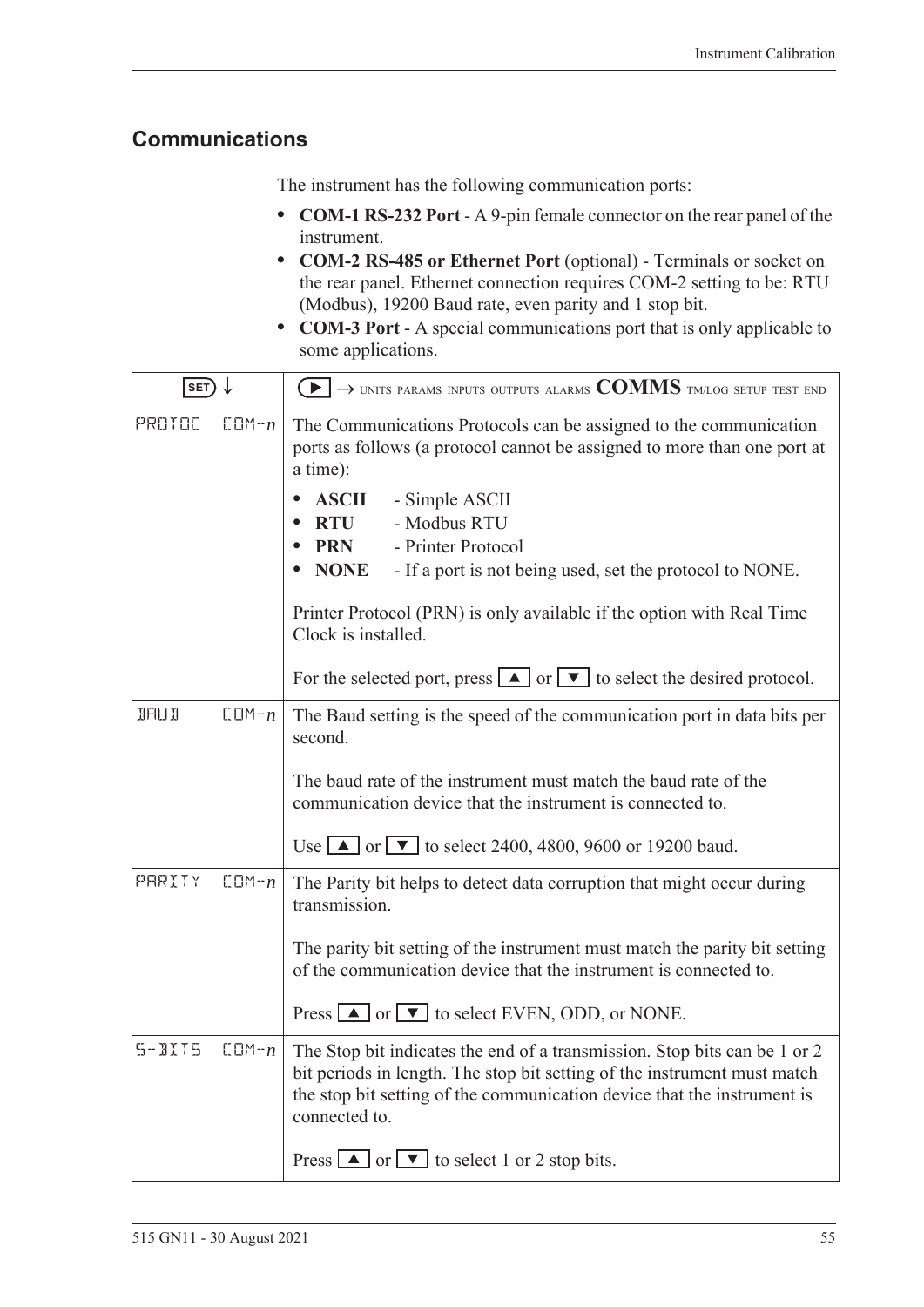| SET)         |             | $\rightarrow$ units params inputs outputs alarms $\text{COMMS}$ tm/log setup test end                                                                                                                |
|--------------|-------------|------------------------------------------------------------------------------------------------------------------------------------------------------------------------------------------------------|
| RTU          | <b>IRTR</b> | The Modbus RTU data format for the 2-register (4-byte) values can be<br>set as either floating point or long integer values.                                                                         |
|              |             | Use $\Box$ or $\nabla$ to select FLOAT or INTEGER.                                                                                                                                                   |
| RTU          | AIIR        | The Modbus RTU protocol address must be in the range of 1 to 247.<br>When multiple instruments (slaves) are connected to one communication<br>device (master), each assigned address must be unique. |
|              |             | <b>Note:</b> The master device uses the RTU address $0$ (zero) for broadcasting<br>to all connected slave units.                                                                                     |
| <b>RSCII</b> | <b>ATTR</b> | The ASCII protocol address identifies each communicating device.                                                                                                                                     |
|              |             | The address must be in the range of 1 to 255. When multiple instruments<br>(slaves) are connected to one computer (master), each assigned address<br>must be unique.                                 |
| FLASH        | PORT        | The Flash Driver Port assignment defines the communication port for<br>downloading software into the instrument.                                                                                     |
|              |             | The default setting of this assignment is the RS-232 port. The Ethernet<br>port, if fitted, can not be used as the Flash port.                                                                       |
|              |             | Press $\Box$ or $\nabla$ to select RS-232 (COM-1), RS-485 (COM-2) or<br>NONE.                                                                                                                        |

## **Time Settings and Data Logging**

#### **Instrument Clock**

**Note:** The real-time clock is part of the advanced option package.

The instrument has a real-time clock for recording logged events. The clock displays the time and the date. The date format can be set to European format (day/month/year) or American format (month/day/year). The time clock uses the 24-hour format.

The clock will continue to operate for up to 5 years (typically) on the internal battery if there is no power connected to the instrument. Therefore, after an interruption to the power supply, the instrument recommences normal operation although there will be no data recorded during the period without a power supply.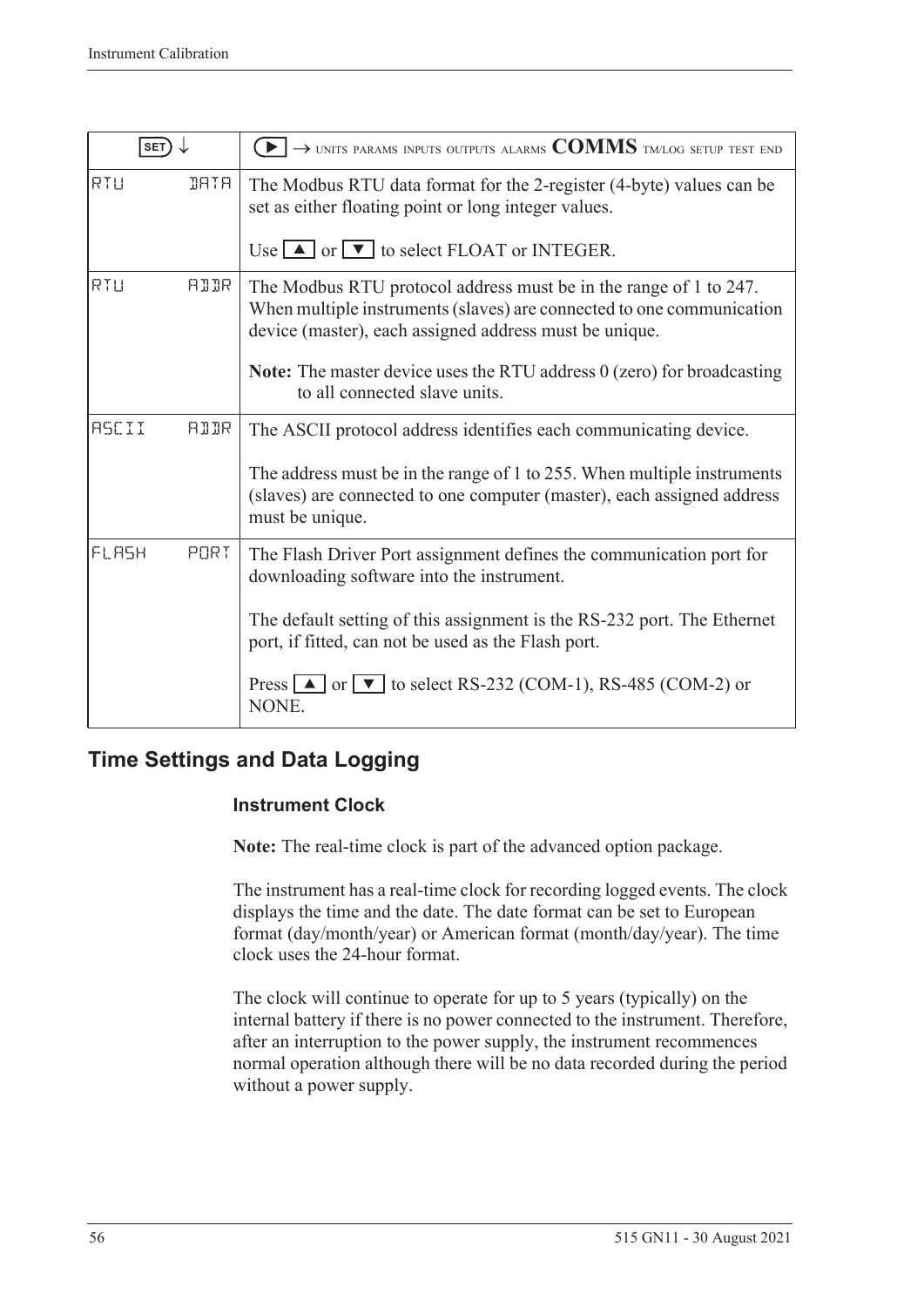**Note:** If there is an interruption to the power supply and the battery has failed, the instrument displays an error message when the power supply is restored. In this case, you should set the current time and date so that the instrument continues to log data at the correct times.

#### **Data Logging**

The instrument will log the main-menu variables if real-time clock option is installed. The logs are at fixed intervals of hours, days, weeks, months and years. The instrument can store a total of 1530 log entries which are distributed over the log intervals as follows:

- **•** 800 hourly logs
- 400 daily logs
- **•** 200 weekly logs
- 100 monthly logs
- **•** 30 yearly logs

If the number of log entries exceeds the programmed number for a particular time interval, the oldest log entry is overwritten by the newest one for that time interval.

Also note that the totals are saved as accumulated totals.

The log parameters (below) also determine the number of records to be included in a report printout if the printing option is used.

| <b>SET</b>   |           | $\rightarrow$ units params inputs outputs alarms comms $\text{TM/LOG}$ setup test end                                                                                                   |
|--------------|-----------|-----------------------------------------------------------------------------------------------------------------------------------------------------------------------------------------|
| <b>JRTE</b>  | FORM      | <b>Clock Date Format</b>                                                                                                                                                                |
|              |           | The European date format is: dd/mm/yyyy or (Day-Month).                                                                                                                                 |
|              |           | The American date format is: mm/dd/yyyy or (Month-Day).                                                                                                                                 |
|              |           | Press $\boxed{\blacktriangle}$ or $\boxed{\blacktriangledown}$ to select DAY-M or M-DAY                                                                                                 |
| <b>CLOCK</b> | YEAR      | The Clock Year defines the current year for the real-time clock.                                                                                                                        |
| <b>CLOCK</b> | $M - JHY$ | The Clock M-DAY setting defines the current month and date for the<br>real-time clock. This parameter is programmed in Month-Day format for<br>both European and American date formats. |
| <b>CLOCK</b> | H-MIN     | The Clock H-MIN setting is the current time in hours and minutes for the<br>real-time clock.                                                                                            |
| HOUR         | LOGS.     | Set the number of Hourly Logs to appear on the printed log report.                                                                                                                      |
|              |           | The hourly log entry occurs at 00 minutes each hour.                                                                                                                                    |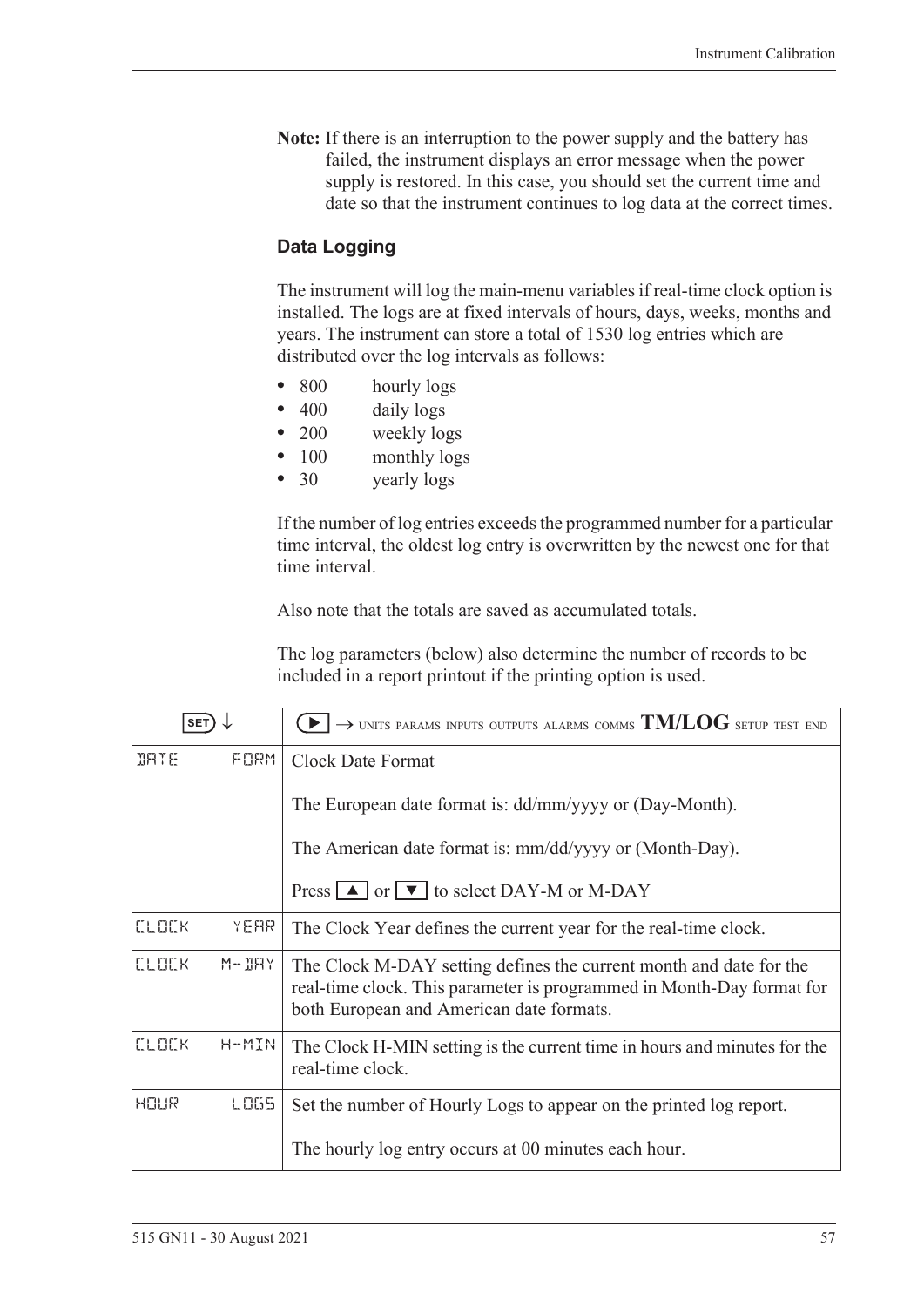| SET) $\downarrow$ |             | $\rightarrow$ units params inputs outputs alarms comms $TM/LOG$ setup test end<br>$\blacktriangleright$                                                                                                                                                                                                                            |
|-------------------|-------------|------------------------------------------------------------------------------------------------------------------------------------------------------------------------------------------------------------------------------------------------------------------------------------------------------------------------------------|
| <b>IRY</b>        | <b>LOGS</b> | Set the number of Daily Logs to appear on the printed log report.                                                                                                                                                                                                                                                                  |
|                   |             | The daily log entry occurs at 00 hours and 00 minutes each day.                                                                                                                                                                                                                                                                    |
| MEEK              | <b>LOGS</b> | Set the number of Weekly Logs to appear on the printed log report.                                                                                                                                                                                                                                                                 |
|                   |             | The weekly log entry occurs at 00 hours and 00 minutes each Monday.                                                                                                                                                                                                                                                                |
| <b>MONTH</b>      | <b>LOGS</b> | Set the number of Monthly Logs to appear on the printed log report.                                                                                                                                                                                                                                                                |
|                   |             | The monthly log entry occurs at 00 hours and 00 minutes on the first day<br>of the month.                                                                                                                                                                                                                                          |
| YEAR              | <b>LOGS</b> | Set the number of Yearly Logs to appear on the printed log report.                                                                                                                                                                                                                                                                 |
|                   |             | The yearly log entry occurs at 00 hours and 00 minutes on the first day of<br>the year.                                                                                                                                                                                                                                            |
| RESET             | <b>LOGS</b> | Reset the logged data. You may need to reset (clear) the logged data if<br>you change the time/log settings.                                                                                                                                                                                                                       |
|                   |             | Press $\Box$ or $\nabla$ to select YES, then press the <b>SET</b> ) key. The instrument<br>makes three beeps to confirm the reset command.                                                                                                                                                                                         |
| REPORT            | TYPE        | The Printer Protocol Report Type determines the nature of the printout<br>from the REPORT PRINT - HOLD.SET prompt in the main menu. The<br>following report types available in this instrument are:                                                                                                                                |
|                   |             | <b>REP-01</b><br>Hourly Logs Report<br>Daily Logs Report<br>$REP-02$<br><b>REP-03</b><br><b>Weekly Logs Report</b><br><b>REP-04</b><br>Monthly Logs Report<br><b>REP-05</b><br><b>Yearly Logs Report</b><br>$\bullet$<br><b>REP-06</b><br>Previous Day's 24 Hour Report $(0Hr - 23Hr, \text{minimum})$<br>48 hourly logs required) |
|                   |             | Press $\boxed{\blacktriangle}$ or $\boxed{\blacktriangledown}$ to select Report Type.                                                                                                                                                                                                                                              |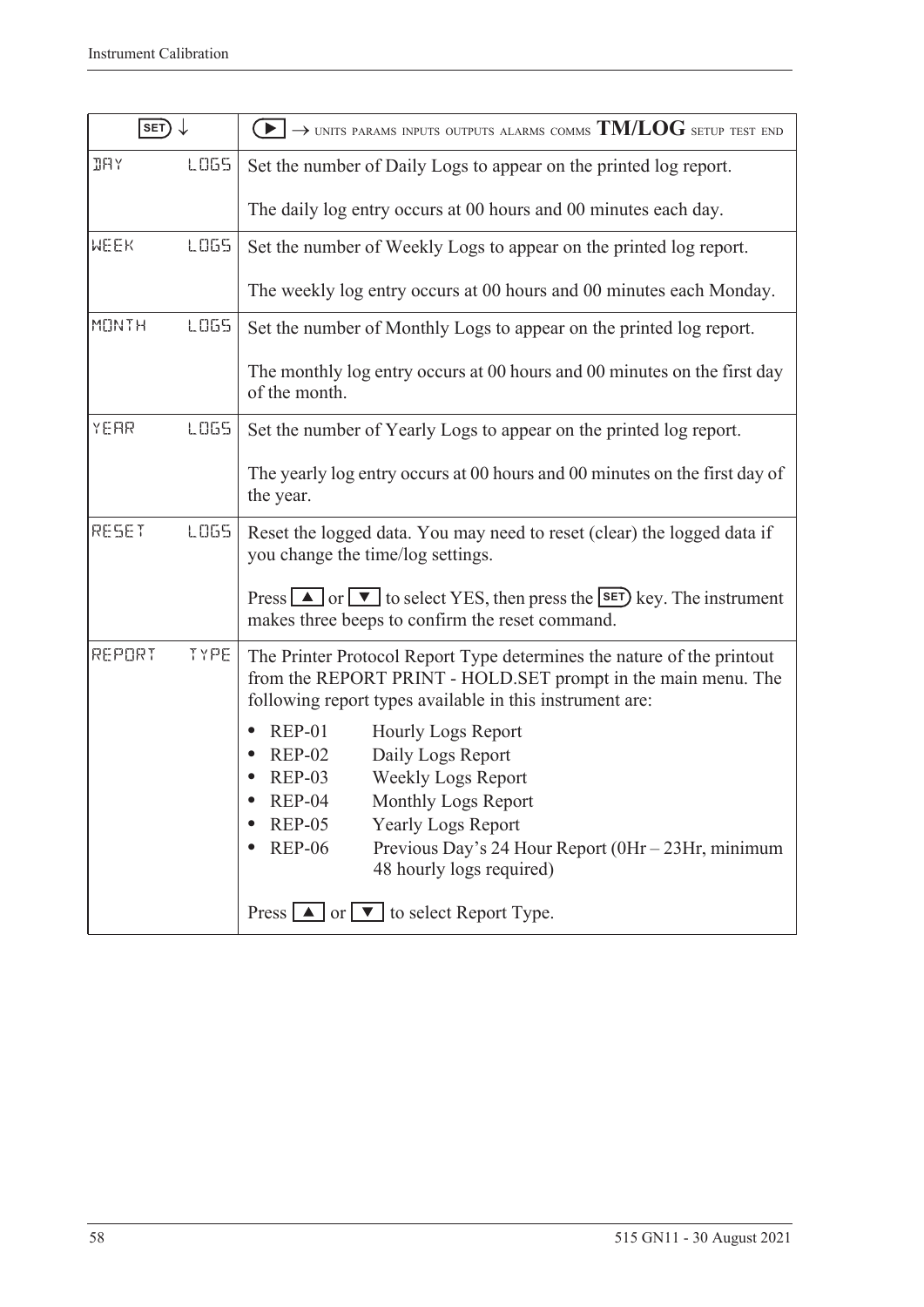| <b>SET</b> |                   | $\rightarrow$ units params inputs outputs alarms comms $\mathrm{TM/LOG}$ setup test end                                                                            |
|------------|-------------------|--------------------------------------------------------------------------------------------------------------------------------------------------------------------|
| PRN        | TYPE <sup>1</sup> | The Printer Protocol Printer Type allows the nature of the printer being<br>used to be specified. The following printer types available in this<br>instrument are: |
|            |                   | <b>PRN-01</b><br>Generic computer printer                                                                                                                          |
|            |                   | <b>PRN-02</b><br>Generic roll printer (prints first line first)                                                                                                    |
|            |                   | Slip printer TM295<br><b>PRN-03</b><br>$\bullet$                                                                                                                   |
|            |                   | <b>PRN-04</b><br>Label (roll) printer - Citizen CMP30L<br>٠                                                                                                        |
|            |                   | Press $\boxed{\blacktriangle}$ or $\boxed{\blacktriangledown}$ to select Printer Type.                                                                             |
| PRINT      | <b>REEUM</b>      | Select whether the accumulated totals are printed in addition to the non-<br>accumulated totals for printer protocol.                                              |

# <span id="page-68-0"></span>**General Setup Parameters**

| <b>SET</b>                   | $\rightarrow$ UNITS PARAMS INPUTS OUTPUTS ALARMS COMMS TM/LOG SETUP TEST END                                                                                 |
|------------------------------|--------------------------------------------------------------------------------------------------------------------------------------------------------------|
| DEFAULT TOTAL                | The instrument displays the default Total when the user presses the<br>TOTAL key.                                                                            |
|                              | If the display time out is enabled, the instrument displays the default Total<br>when there is no user action for the period of the display time out period. |
|                              | Press $\Box$ or $\Box$ to select the default total display.                                                                                                  |
| <b>SUPPLY</b><br><b>VOLT</b> | The instrument provides a power-limited supply for external transducers.                                                                                     |
|                              | Press $\boxed{\blacktriangle}$ or $\boxed{\blacktriangledown}$ to set the transducer supply voltage between 8 and 24<br>volts DC as required.                |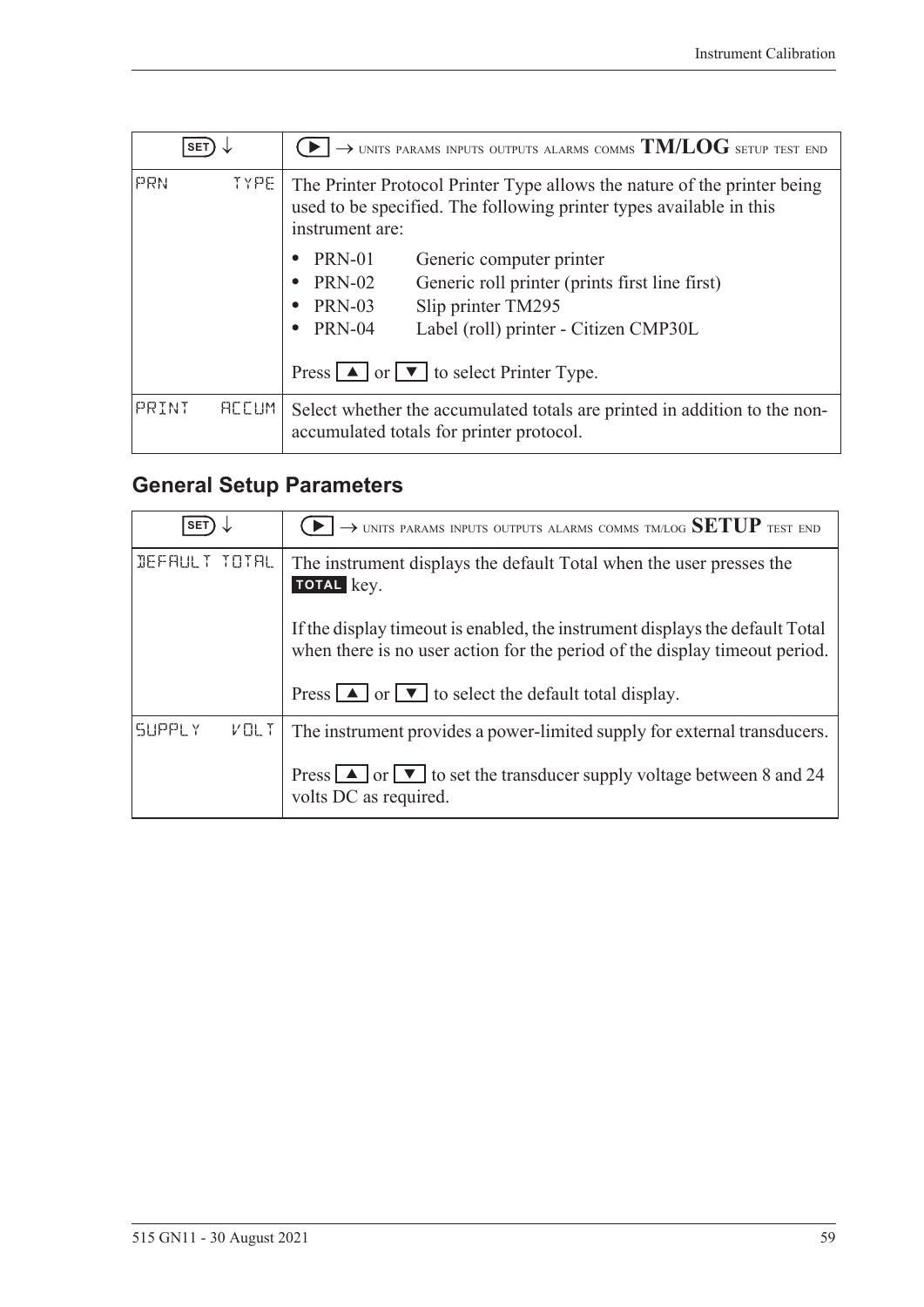| SET)                    | $\rightarrow$ units params inputs outputs alarms comms tm/log SETUP test end                                                                                                                                                                                                                                                                              |
|-------------------------|-----------------------------------------------------------------------------------------------------------------------------------------------------------------------------------------------------------------------------------------------------------------------------------------------------------------------------------------------------------|
| $T - 11T$<br>MODE       | If the Display Timeout mode is enabled, and there is no user activity for<br>the defined timeout period, the display panel returns to the default<br>display.                                                                                                                                                                                             |
|                         | This function is useful for the following reasons:                                                                                                                                                                                                                                                                                                        |
|                         | to return the display to a preferred variable after the user has finished<br>$\bullet$<br>reading other information,                                                                                                                                                                                                                                      |
|                         | to cancel the calibration mode and return to the default display if the<br>$\bullet$<br>user does not exit from the calibration mode for any reason.                                                                                                                                                                                                      |
|                         | Press $\boxed{\blacktriangle}$ or $\boxed{\blacktriangledown}$ to select the display timeout function as follows:                                                                                                                                                                                                                                         |
|                         | <b>DISABLE</b> - Timeout is completely disabled.<br>$\bullet$<br><b>EN DISP</b> - Timeout is enabled during Normal mode and Calibration<br>$\bullet$<br>View mode.                                                                                                                                                                                        |
|                         | EN EDIT - Timeout is enabled during Calibration Set mode.<br>$\bullet$<br><b>EN ALL</b> - Timeout is enabled for all modes.<br>$\bullet$                                                                                                                                                                                                                  |
| $T - 11T$<br><b>SEC</b> | The Display Timeout period defines the delay for the Display Timeout<br>mode if it is enabled.                                                                                                                                                                                                                                                            |
|                         | The display timeout period can be from 5 to 99 seconds.                                                                                                                                                                                                                                                                                                   |
| RESET<br>MODE           | The Totals Reset mode can be configured to reset the non-accumulated<br>totals to zero.                                                                                                                                                                                                                                                                   |
|                         | Press $\boxed{\blacktriangle}$ or $\boxed{\blacktriangledown}$ to select the reset mode as follows:                                                                                                                                                                                                                                                       |
|                         | NONE - The user cannot reset the non-accumulated totals.<br>$\bullet$<br><b>INSTANT</b> - When the user presses the <b>RESET</b> key, the instrument<br>$\bullet$<br>resets all non-accumulated totals.<br><b>DELAYED</b> - When the user presses the <b>RESET</b> key and holds it for<br>two seconds, the instrument resets all non-accumulated totals. |
| <b>REEUM</b>            |                                                                                                                                                                                                                                                                                                                                                           |
| RESET                   | The Reset Accumulated Totals function clears all of the accumulated<br>totals and the non-accumulated totals.                                                                                                                                                                                                                                             |
|                         | Press $\Box$ or $\nabla$ to select YES, then press the <b>SET</b> ) key. The instrument<br>makes three beeps to confirm the reset command.                                                                                                                                                                                                                |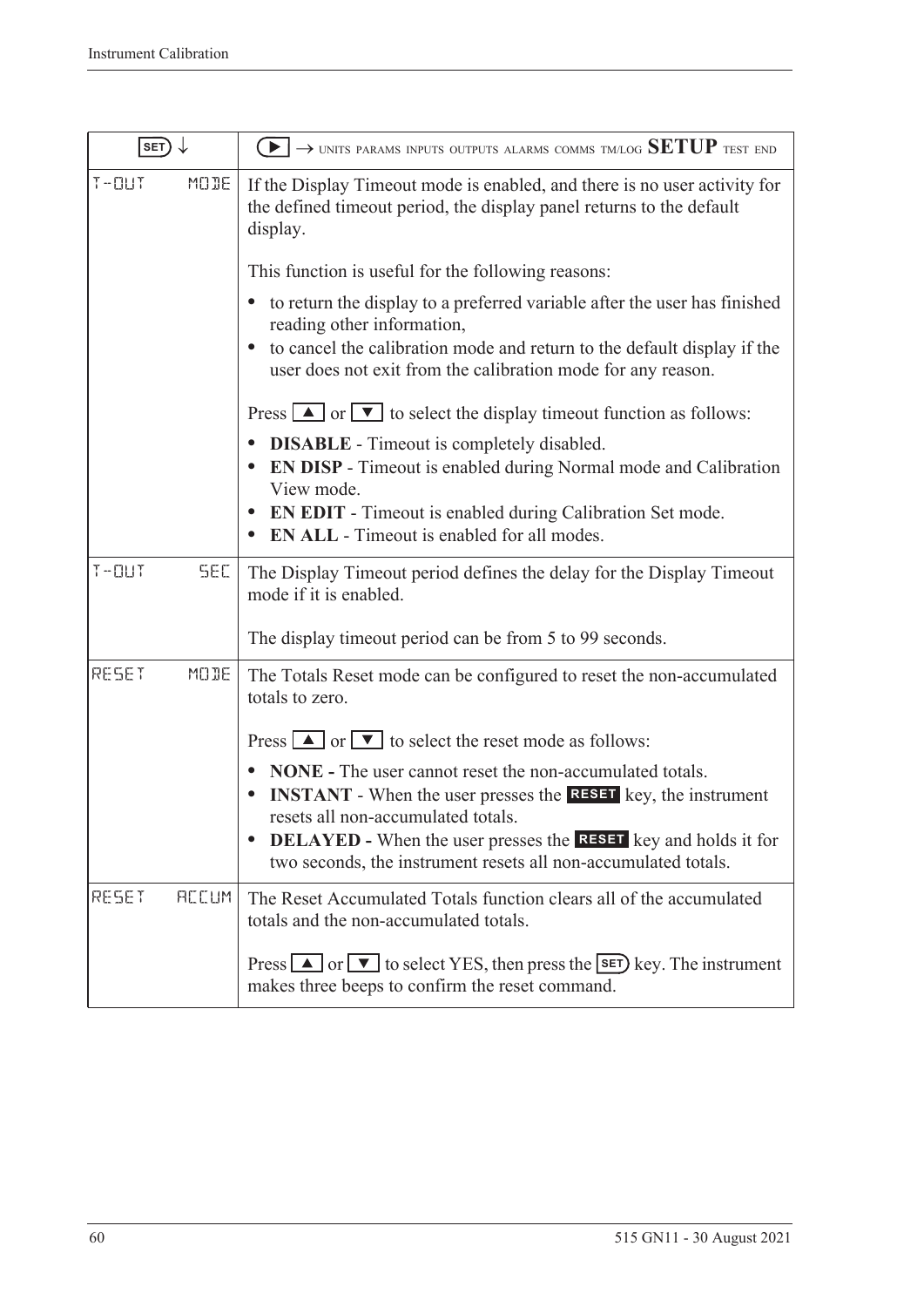| <b>SET</b>   |             | $\rightarrow$ units params inputs outputs alarms comms tm/log SETUP test end                                                                                                                                                                                                                                                                                                                       |
|--------------|-------------|----------------------------------------------------------------------------------------------------------------------------------------------------------------------------------------------------------------------------------------------------------------------------------------------------------------------------------------------------------------------------------------------------|
| <b>IISPL</b> | <b>TRGS</b> | The Display Tags option determines whether the instrument displays the<br>default display tags or the user-defined tags. The display tag setting also<br>defines whether the instrument displays the default error and warning<br>messages, or the user-defined messages.<br><b>Note:</b> The user-defined tags can be entered into the instrument only by<br>the manufacturer or the distributor. |
|              |             | Press $\boxed{\blacktriangle}$ or $\boxed{\blacktriangledown}$ to select the Display Tags option as follows:                                                                                                                                                                                                                                                                                       |
|              |             | <b>DEFAULT</b> - the instrument displays the default (English) tags<br><b>USER</b> - the instrument displays the user-defined tags.                                                                                                                                                                                                                                                                |
| BACK-L T-OUT |             | If the backlight timeout is enabled, and there is no user activity (any keys<br>pressed) for a period of 10 seconds, the display backlight switches off to<br>save power. The backlight switches on when a key is pressed. Select the<br>backlight timeout mode as required.<br>Press $\Box$ or $\nabla$ to select ENABLE or DISABLE.                                                              |
|              |             |                                                                                                                                                                                                                                                                                                                                                                                                    |
| RATES        | ηp          | This parameter sets the maximum number of decimal places for<br>displaying or printing main menu rates.                                                                                                                                                                                                                                                                                            |
| TOTALS       | ηp          | This parameter sets the maximum number of decimal places for<br>displaying or printing main menu totals.                                                                                                                                                                                                                                                                                           |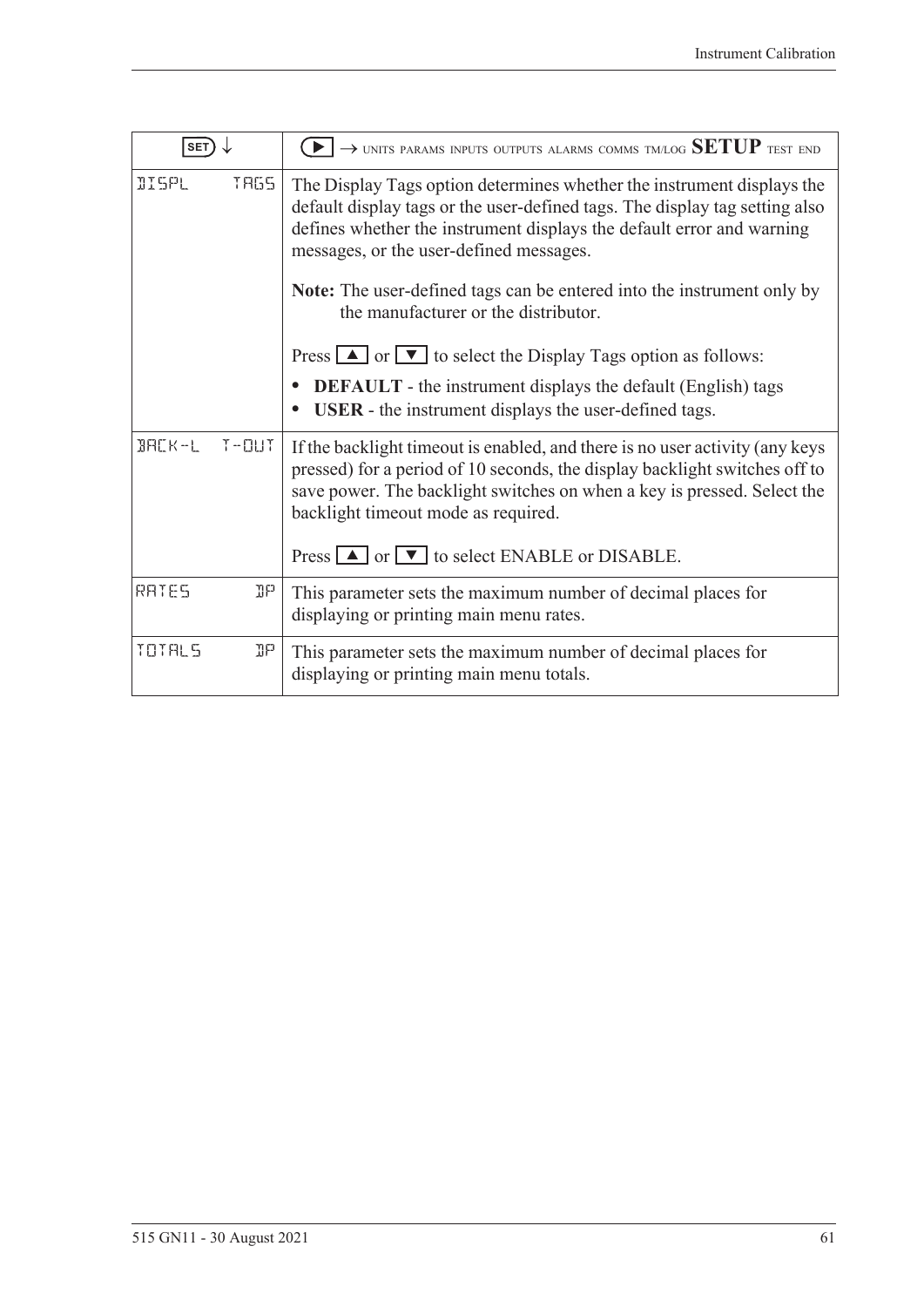# **Test Menu**

The Test menu enables you to view the inputs and outputs to and from the instrument.

In Calibration Set mode, (by entering the system password) you can control the outputs and the alarms as described in the table below.

| SET)                     |              | $\rightarrow$ units params inputs outputs alarms comms tm/log setup $\mathrm{TEST}$ end                                                                                                                                                                                                           |
|--------------------------|--------------|---------------------------------------------------------------------------------------------------------------------------------------------------------------------------------------------------------------------------------------------------------------------------------------------------|
| FINPn                    | Hz           | The frequency of the input to $FINPn$ is displayed in Hertz.                                                                                                                                                                                                                                      |
| $\text{HIMP}_n$          | units        | The units are displayed according to the calibration setup for the analog<br>input. If unused or set to Default the input is 4-20mA and displayed in<br>mA.                                                                                                                                       |
| $L$ INP $n$              | STATE        | You can view the state of the logic inputs. If the input is an open contact<br>or inactive it will display HI. If the input is a closed contact or active it<br>will display LO.                                                                                                                  |
| $Q$ $U$ $T$ $n$          | <b>STRTE</b> | You can control the state of the outputs. Press the $\Box$ or $\neg$ keys to set<br>the output state as follows:                                                                                                                                                                                  |
|                          |              | <b>PROCESS</b> - the output depends on the current values of the inputs<br>and the calculations that the instrument performs.                                                                                                                                                                     |
|                          |              | For a pulse output, such as a total, the output produces a pulse train as<br>follows:                                                                                                                                                                                                             |
|                          |              | ON - a pulse train with a pulse width as set in the Outputs menu.<br>OFF - no output.                                                                                                                                                                                                             |
|                          |              | For a 4-20 mA output, such as a rate, the output is as follows:                                                                                                                                                                                                                                   |
|                          |              | $HI$ - the output is set to $20mA$ .                                                                                                                                                                                                                                                              |
|                          |              | $LO$ - the output is set to 4mA.                                                                                                                                                                                                                                                                  |
| HLRMn<br>or<br>$REL - n$ | <b>STATE</b> | You can control the state of the relays (alarms). Press the $\Box$ or $\nabla$<br>keys to set the selected relay as follows:                                                                                                                                                                      |
|                          |              | <b>PROCESS</b> - the relay operates according to the current values of the<br>$\bullet$<br>inputs and the relay settings as programmed.<br><b>OPEN</b> - the relay output contacts are set to "open".<br>$\bullet$<br><b>CLOSED</b> - the relay output contacts are set to "closed".<br>$\bullet$ |
| <b>SUPPLY</b>            | V            | You can display the actual DC output supply voltage, which may help<br>with troubleshooting.                                                                                                                                                                                                      |
|                          |              | If the actual supply voltage is lower than the preset value (refer to<br>General Setup Parameters on page 59) it may indicate that the output is<br>overloaded.                                                                                                                                   |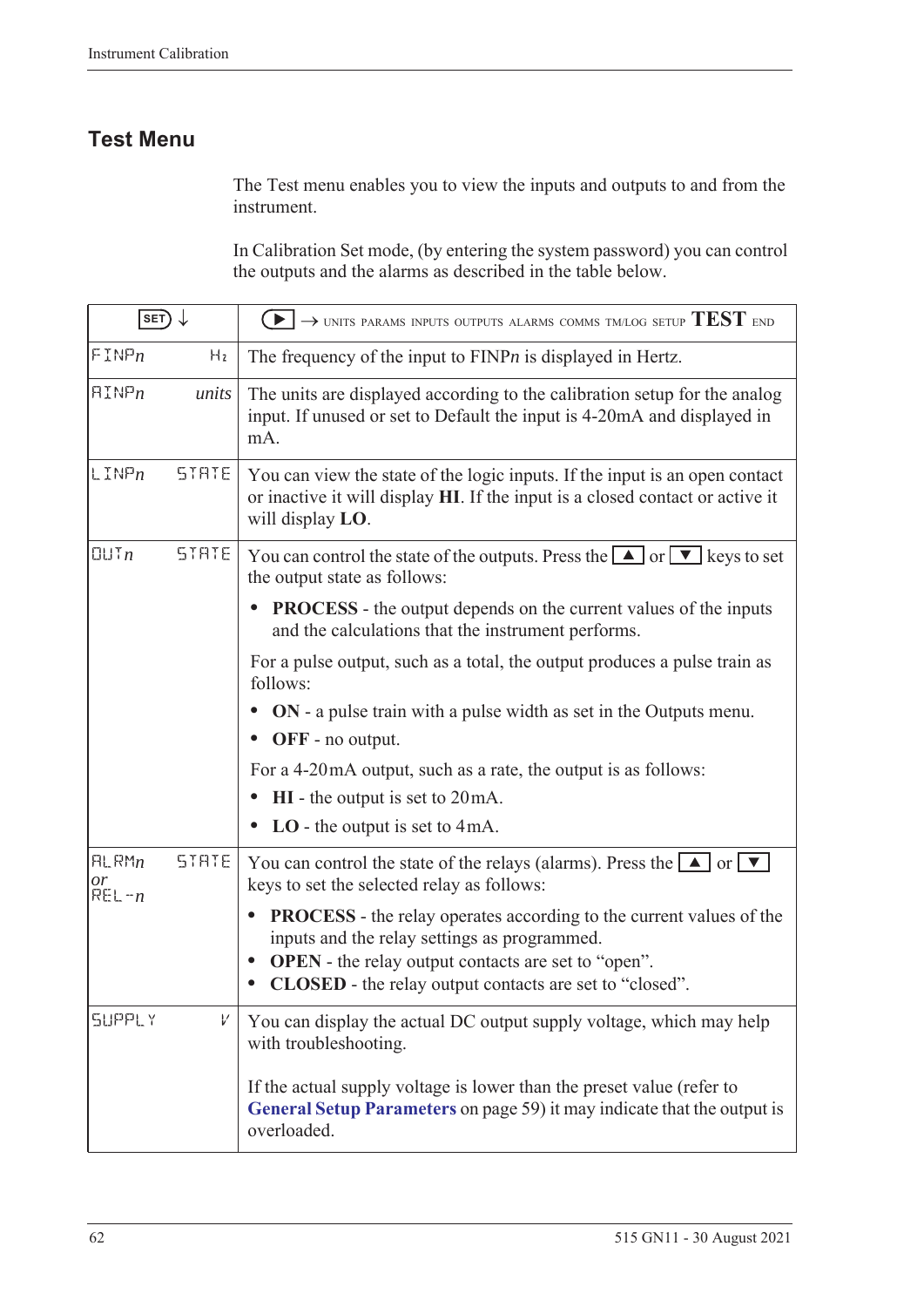# **System Messages**

<span id="page-72-4"></span>The instrument displays messages for defined events and fault conditions.

The manufacturer or distributor can enter user-defined text for the messages. This user-defined text is displayed, instead of the default (English) messages, when the Display Tags option in the Setup menu is set to USER.

## <span id="page-72-3"></span>**Error Messages**

#### <span id="page-72-0"></span>**Failure of Analog Input Sensor**

If there is a failure of an analog input sensor for a process parameter such as temperature or pressure etc, the instrument sets the value of that parameter to 0 and displays the relevant error message. The input sensor and connections need to be inspected and may require replacement.

The instrument also sets the results of calculations that depend on the failed input(s) to 0. For example, if the temperature sensor fails, the instrument displays a temperature reading of 0 and the calculated energy flow as 0.

#### <span id="page-72-1"></span>**Default Value on Exception**

If Default Value On Exception has been enabled in the INPUTS section of calibration, the default value will automatically be used so that all calculations can continue. The error message will still continue to scroll across the display until the fault is corrected at which point the calculations will revert to using the live input.

#### <span id="page-72-2"></span>**Override Error Condition**

While a fault is being rectified on an analog input for a process parameter, an operator with calibration access can set the Analog Input Signal Type to DEFAULT and the Analog Input Default Point to a typical process value. If there are no other faults, the instrument continues to operate by using the default value.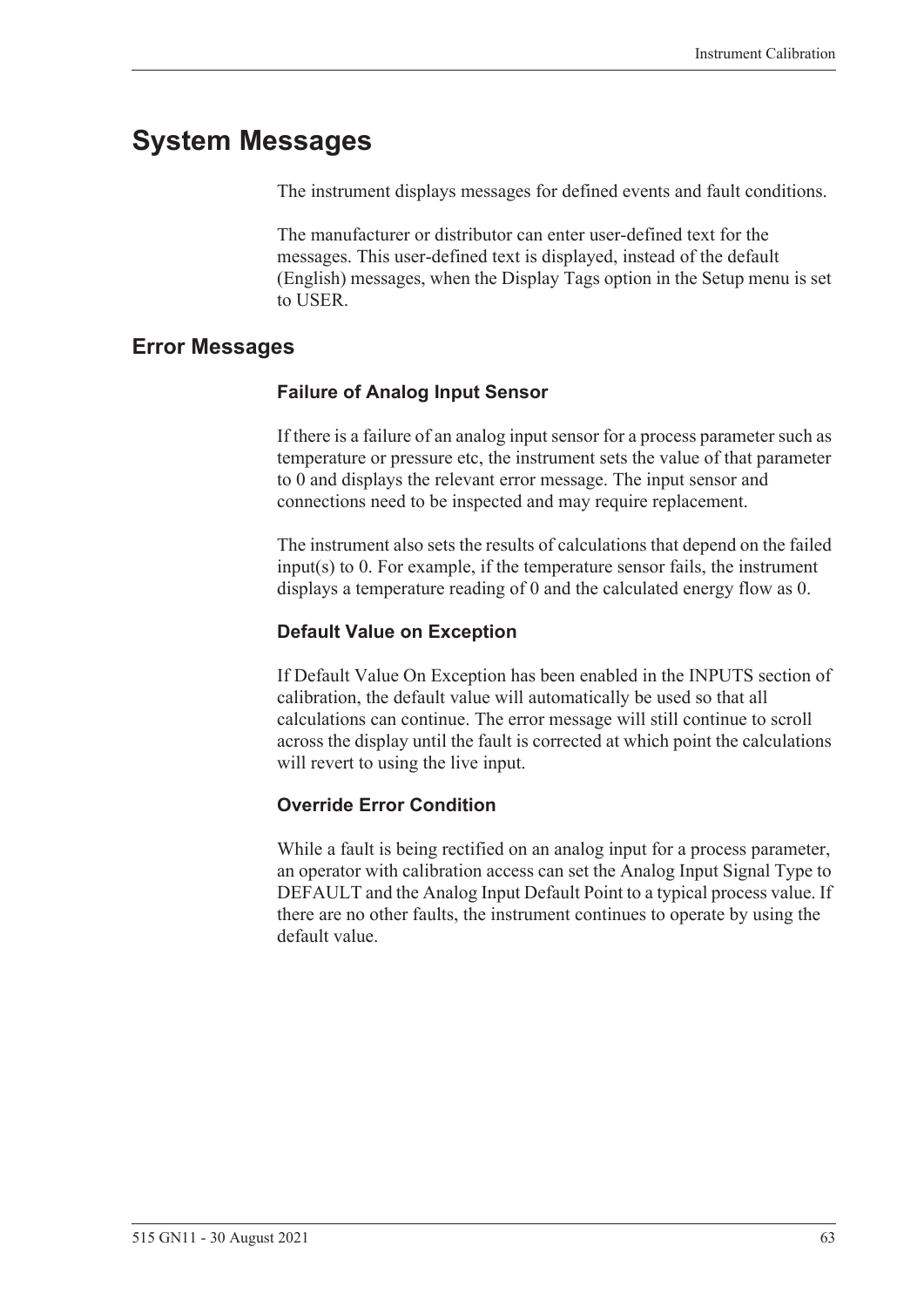<span id="page-73-0"></span>

| <b>Error</b><br><b>Messages</b>      | <b>Status</b><br>Code | <b>Description</b>                                                                                                                                                                                                                                                                                                                                                                          |
|--------------------------------------|-----------------------|---------------------------------------------------------------------------------------------------------------------------------------------------------------------------------------------------------------------------------------------------------------------------------------------------------------------------------------------------------------------------------------------|
| CPU Card<br>Failure                  | 20                    | There are failed components on the CPU card and technical support<br>is required.                                                                                                                                                                                                                                                                                                           |
| Power Supply<br>is Low               | 21                    | The input and/or output power supply voltage is too low, ensure<br>that:<br>(a) input power supply voltage is within the specified range<br>(b) output power supply is not overloaded.                                                                                                                                                                                                      |
| New/Failed<br>Battery - Set<br>Time  | 22                    | The real-time clock has lost the correct time because the battery has<br>failed, or there is a new battery. Set the current time and date (in the<br>TM/LOG menu) to clear the error message and to continue data<br>logging at the correct times.<br>Note: The instrument can continue operating with a failed battery,<br>but the correct time will be lost if there are interruptions to |
|                                      |                       | the power supply.                                                                                                                                                                                                                                                                                                                                                                           |
| Temperature<br><b>Sensor Failure</b> | 01                    | The temperature sensor (analog input 1) has failed. To deactivate<br>the error, the Analog Input Signal Type can be set to DEFAULT to<br>use a programmed default value instead of the sensor signal.                                                                                                                                                                                       |
| Pressure<br><b>Sensor Failure</b>    | 02                    | The pressure sensor (analog input 2) has failed. To deactivate the<br>error, the Analog Input Signal Type can be set to DEFAULT to use<br>a programmed default value instead of the sensor signal.                                                                                                                                                                                          |
| Invalid<br>Reference<br>Parameter    | 06                    | The reference parameter is outside of the allowed range. Reference<br>temperature and pressure (specified in the Parameters menu) should<br>be within the SGERG limits.                                                                                                                                                                                                                     |
| <b>Invalid Gas</b><br>Property       | 07                    | The gas property is outside of the allowed range. The gas properties<br>(specified in the Parameters menu) should be within the SGERG<br>limits. Refer to "note" in SGERG (AGA-8 Gross) Limits on page<br>5.                                                                                                                                                                                |
| Temp/Pressure<br>is Out of<br>Range  | 10                    | The temperature and/or pressure inputs are outside of the allowed<br>calculation range.                                                                                                                                                                                                                                                                                                     |
| Quad Input<br><b>Error Detected</b>  | 12                    | Pulse security checking has detected a quadrature input error.<br>Pressing the RESET key will clear the exception if the error<br>condition no longer exists. The exception is only raised if the<br>quadrature input has been enabled.                                                                                                                                                     |
| Quad<br>Frequency<br>Over Limit      | 11                    | The quadrature input frequency is over the limit (no pulse security<br>checking is performed). The exception is only raised if the<br>quadrature input has been enabled.                                                                                                                                                                                                                    |

The system displays error messages as described in the following table: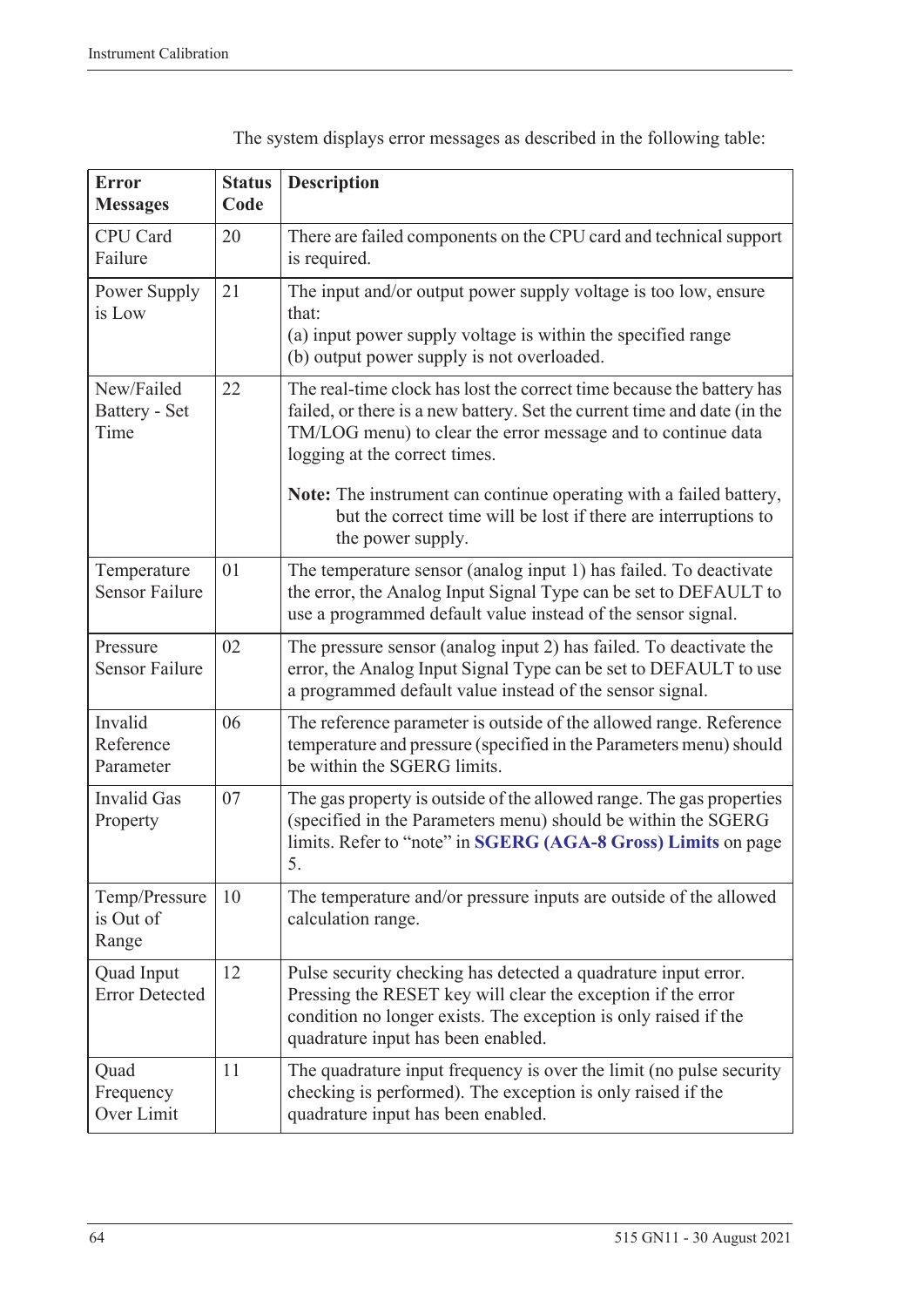# <span id="page-74-0"></span>**Warning Messages**

| <b>Warning Messages</b>           | <b>Description</b>                                                                                                                                                         |
|-----------------------------------|----------------------------------------------------------------------------------------------------------------------------------------------------------------------------|
| Value Has Been Set to<br>Default  | You have entered an invalid value for a parameter. Therefore, the<br>instrument has set the default value.                                                                 |
| Over Total Limit -<br>Maximum Set | You have exceeded the maximum number of logging entries for the<br>combined time bases. The instrument has set the current log setting to<br>the remaining maximum number. |
| Already Assigned to<br>Other Port | You have tried to assign a particular protocol type to more than one<br>serial communication port. The instrument has set the protocol to<br>NONE.                         |

The system displays warning messages as described in the following table: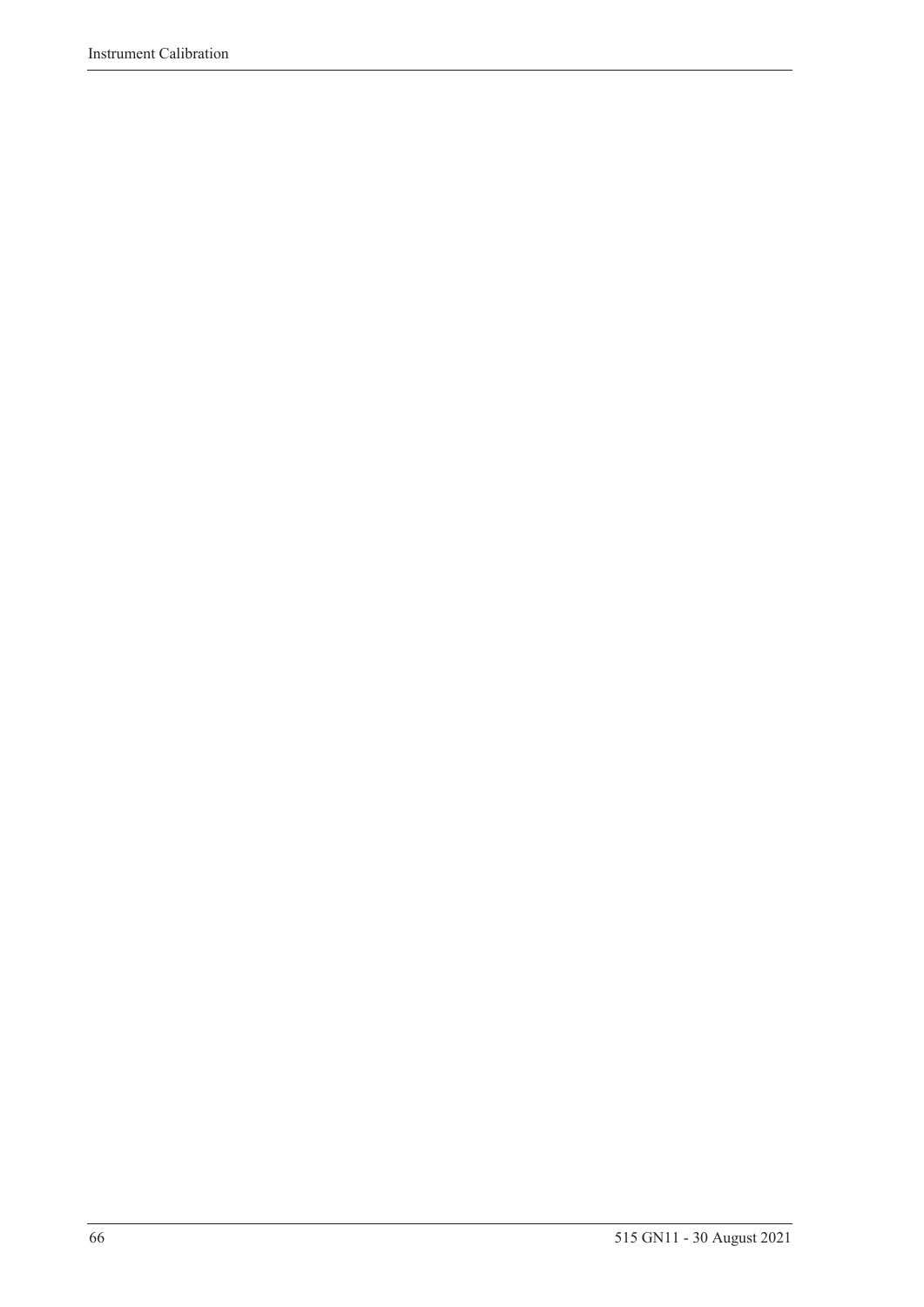# **Chapter 6 Communications**

# **Overview**

<span id="page-76-2"></span>This chapter describes the communications between the instrument and another communicating device such as a computer or a printer. You should have relevant information about the devices to which the instrument will be connected. Some connection examples are included in this manual, however, the operation and connection of other devices is outside the scope of this manual.

#### **Hardware Interconnection**

<span id="page-76-3"></span>The instrument has two communication ports:

- **•** COM-1 RS-232 port on the rear panel (DB9 female connector)
- **•** COM-2 RS-485 port on the rear panel (optional) or Ethernet (optional)

The appropriate interface and protocols are selected during calibration.

#### <span id="page-76-1"></span>**COM-1 RS-232 Port**

The COM-1 RS-232 port provides communication between the instrument and one other device such as a host computer or a printer.

**Note:** A printer must have a serial port to be able to be directly connected to the flow computer. It is not possible to communicate directly with a printer via a parallel port.

Computers use either a DB9 or a DB25 connector, and the connections to each type are shown in [Figure 19.](#page-76-0)



<span id="page-76-0"></span>*Figure 19 RS-232 Cable Connections to a Computer*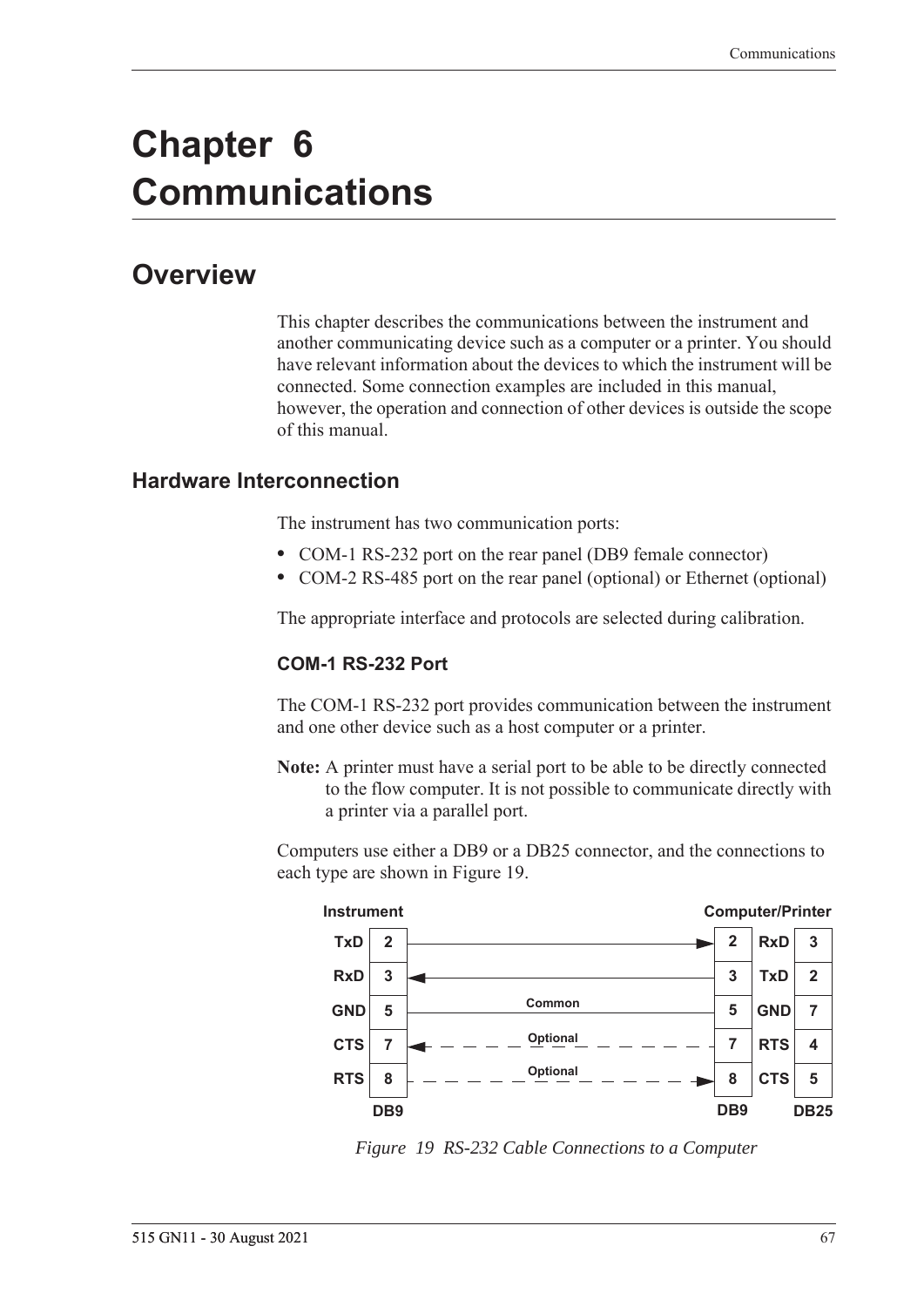**Note:** The instrument requires a cable with straight-through connections. Do not use a null modem cable for RS-232 connection to a computer.

#### <span id="page-77-1"></span>**COM-2 RS-485 Port Option**

The COM-2 RS-485 port enables communication with multiple devices. Each device has a unique address so that the "master" device can communicate with specific "slave" devices.

On RS-485 links, an external terminating resistor must be connected at the furthest end of the cable. When multiple instruments are connected, they should be "daisy chained" in a multidrop configuration as shown in Figure [20](#page-77-0). Up to 32 units can be connected to the interface at a maximum distance of 1200 metres.



<span id="page-77-2"></span>*Figure 20 RS-485 Connections*

#### <span id="page-77-0"></span>**COM-2 Ethernet Port Option**

An Ethernet module is an available option, in place of the RS-485 port, if Modbus TCP/IP connection is required. In the programming communication settings, COM-2 should be set to RTU (Modbus), 19200 Baud rate, even parity and 1 stop bit.

For further advice and example of Ethernet port usage and setup, refer to **[Ethernet Port & Setup](#page-101-0)** on page 92 in the Appendix.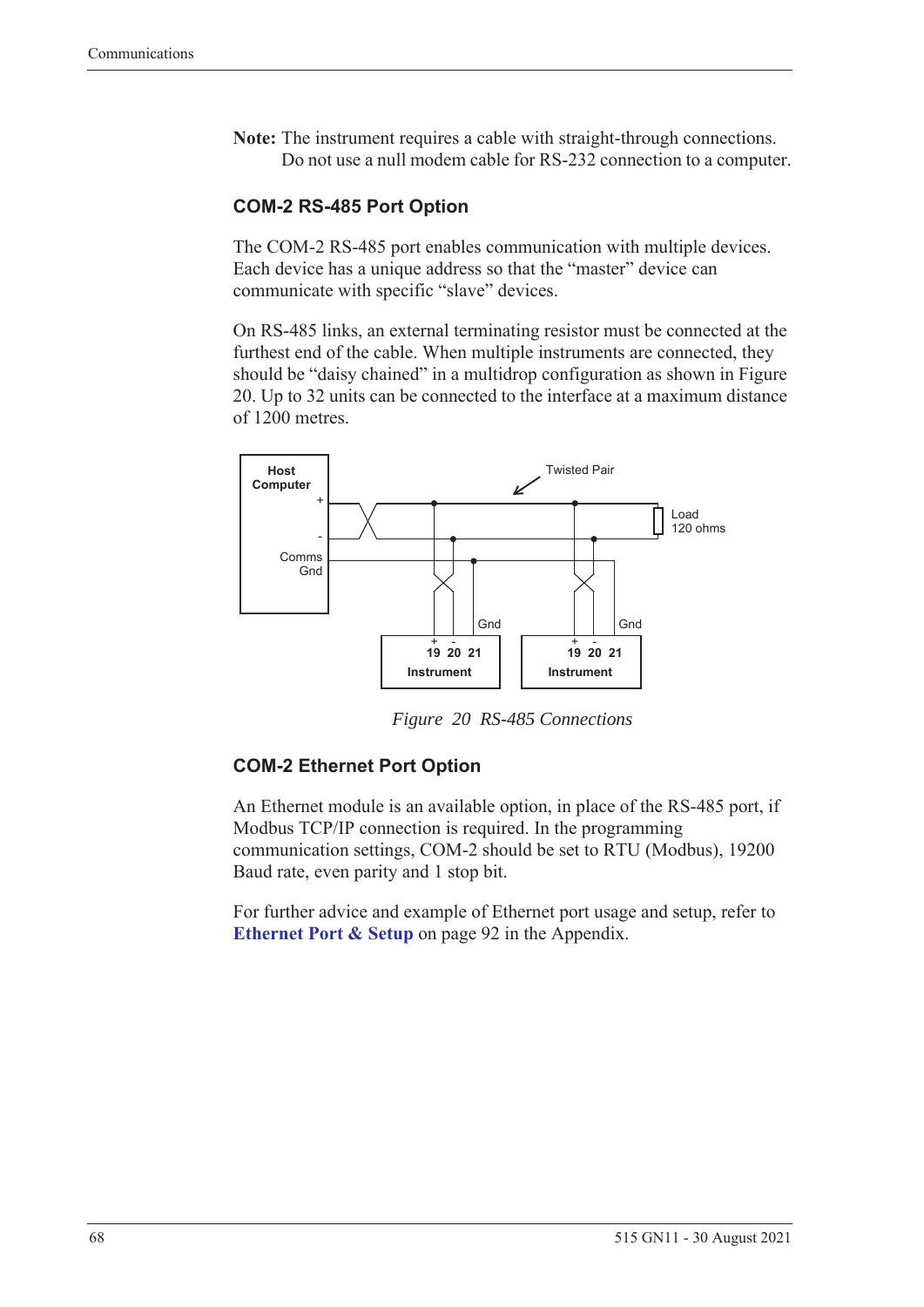# **Protocols**

<span id="page-78-1"></span>The communications protocols can be assigned to the communication ports on the instrument as follows:

- **• ASCII** Simple ASCII
- **• RTU** Modbus RTU
- **• PRN** Printer Protocol
- **• NONE** If a port is not being used, set the protocol to NONE.
- **Note:** The Printer Protocol is only available if the option with Real Time Clock is installed. Also a protocol cannot be assigned to more than one port at a time as described in **[Communications](#page-64-0)** on page 55.
- **• ASCII** In this ASCII protocol each command and response is a string of ASCII characters. This proprietary protocol is developed by Contrec to allow for simple information interchange. The main advantages of this mode are that it allows extended time intervals to occur between characters without causing a timeout error and that messages can be sent and monitored easily with a simple ASCII terminal.
- **• Modbus RTU** Modbus RTU is an industry-standard protocol which allows the instrument to be easily connected to computers running supervisory software systems. The main advantage of this mode is that its greater character density allows better data throughput than ASCII mode, however each message must be transmitted in a continuous stream.
- <span id="page-78-0"></span>**• Printer** - In the Printer protocol there is a selection of printer types. Please refer to the **[Printer Protocol](#page-90-0)** on page 81 for full details.

# **Simple ASCII Protocol**

This simple ASCII protocol requires that all requests are initiated with a colon (:) and terminated with a carriage return  $\binom{C_R}{R}$ . The message termination can include a linefeed before the carriage-return  $(\mathsf{L}_\mathsf{F}^\mathsf{C}_{\mathsf{R}})$ , but it is the carriage-return that acts as the message termination.

<span id="page-78-2"></span>All responses by the instrument are terminated with a linefeed and a carriage-return  $(L_F^C_R)$ .

## **Requests Format**

The format of a request to the instrument is as follows:

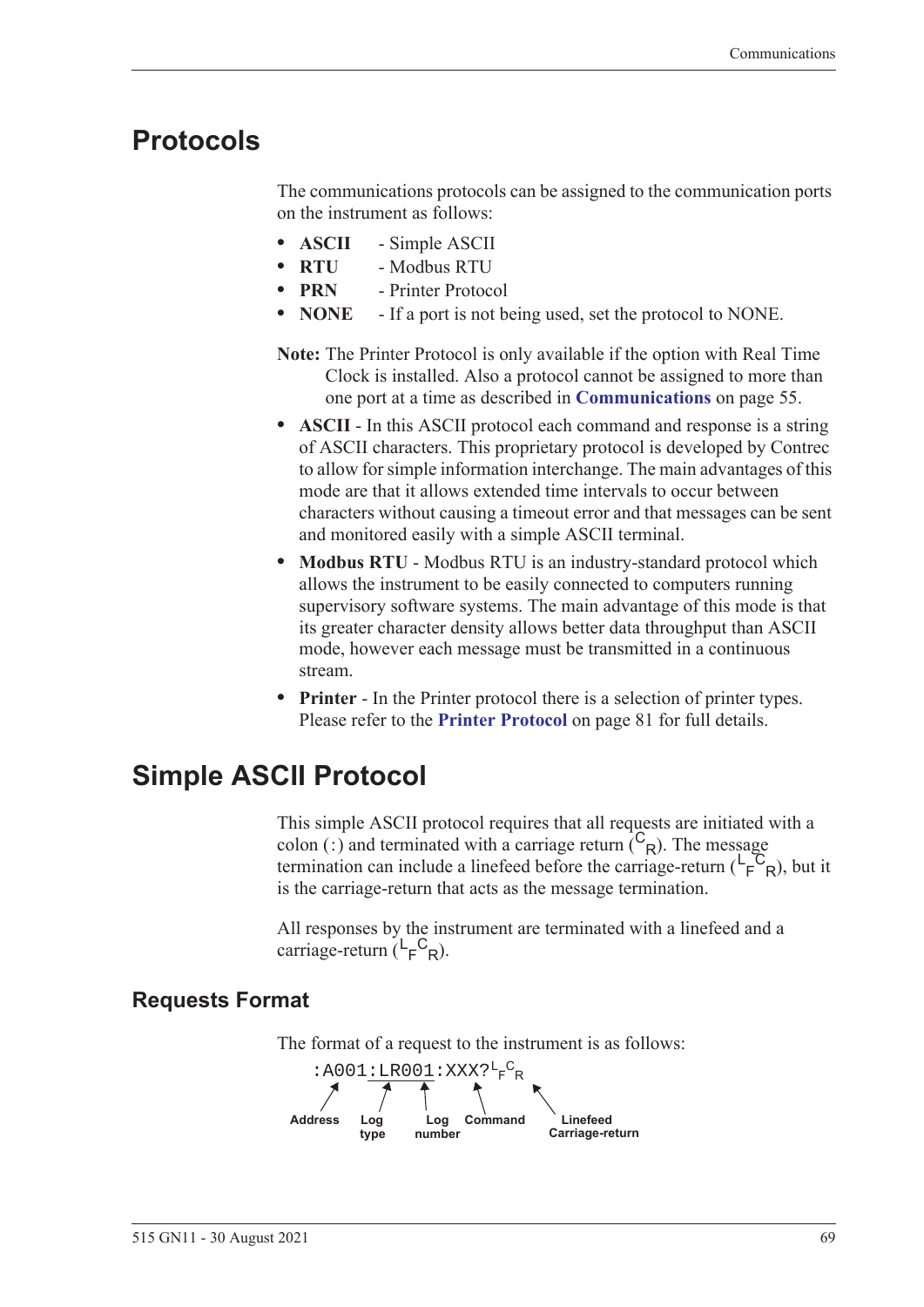Each request must include the address and command portions. The underlined section is an optional part of the request string.

#### <span id="page-79-0"></span>**Address**

In multipoint communications, each instrument must have a unique address and it is essential in the request for identifying a particular instrument. However, it may be set to 000, for special broadcast commands.

For single-instrument communications, the address can also be set to 000 in the request.

Refer to **[Communications](#page-64-0)** on page 55 for setting the instrument address.

**Note:** The instrument always responds with its address in the header regardless of the type of request.

#### **Log Type and Number**

The log type and number enables a communicating device to retrieve data from the instrument. The data can be from timebased and/or event-based logs. Data can also be from the current process variables with the either accumulated or non-accumulated (resettable) totals.

All logged records of the process variables contain the accumulated totals.

The log request is optional. If the log request is not included, or the log number is set to 000, the instrument returns the current process variables. If the log request is included, the log number defines the specific log entry by counting backwards. The most recent log entry for a timebase is 001.

The "last edit" log records the process variables at the time of the last exit from the calibration edit mode. There is only one "last edit" log, therefore, if a number is included in the request, the instrument ignores the number and returns the data at the time of the last edit. Likewise, there is only one set of current process variables with "non-accumulated totals", therefore it also ignores any log number included in the request.

The types of logs applicable to this instrument are as follows:

| Log Type                                         |
|--------------------------------------------------|
| LH - hourly log                                  |
| LD - daily log                                   |
| LW - weekly log                                  |
| LM - monthly log                                 |
| $LY$ - yearly log                                |
| LE - last edit log                               |
| LN - current totals displayed as Non-accumulated |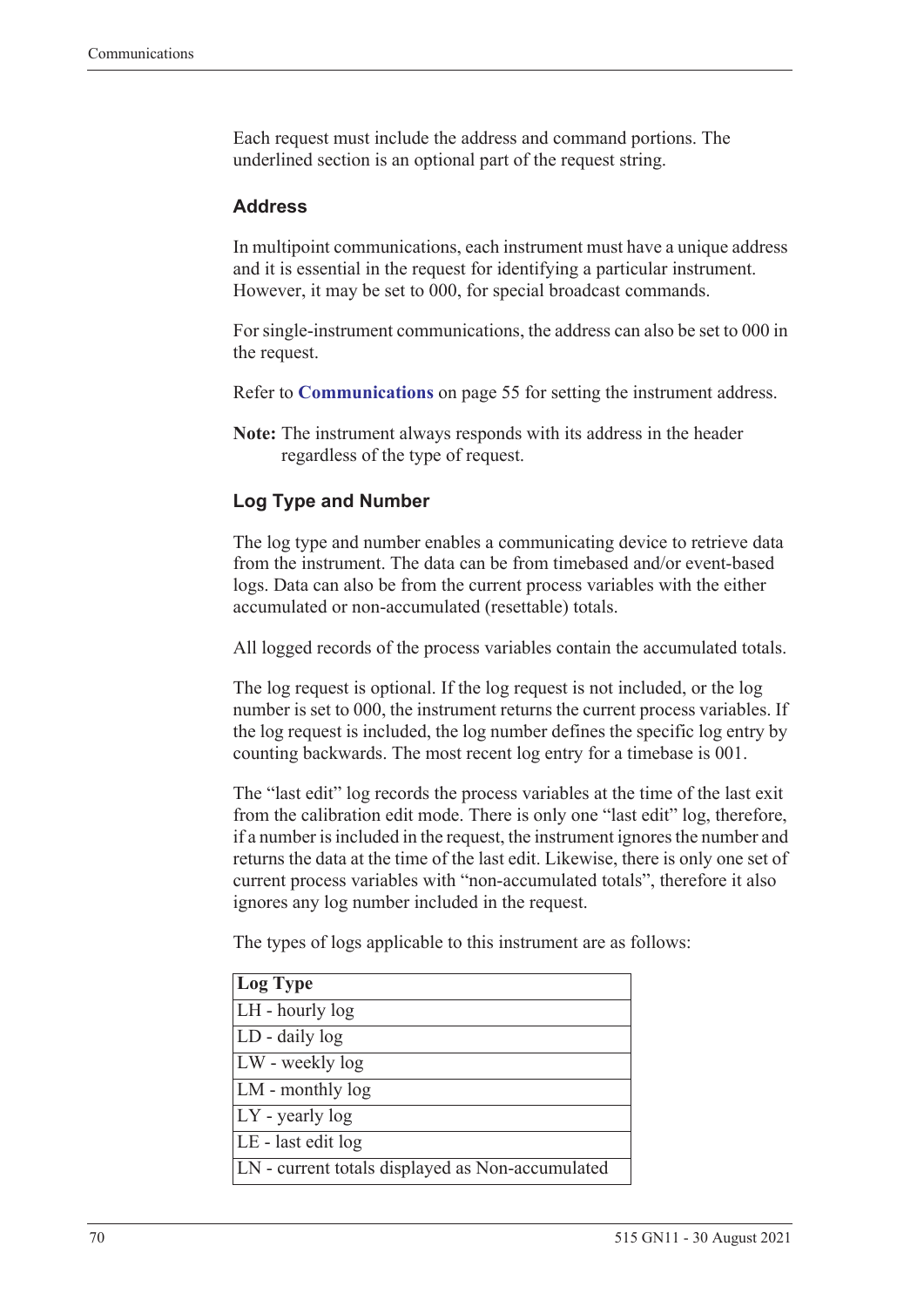The number of the log entry is the same as shown on the front panel of the instrument. For example, a request for LH003 would return the data for the log entry two hours prior to the most recent hourly log entry. If the current time is between 9:00 am and 10:00 am, the most recent hourly log LH001 was recorded at 9:00. Therefore, LH002 is for 8:00 and LH003 is for 7:00. After 10:00 am in this example, LH003 becomes the 8:00 log.

#### **Instrument Responses**

<span id="page-80-1"></span>The instrument response time to any enquiry is not more than 300 ms. The responses from the instrument are in the following format:

```
HEADER<sup>L</sup>F<sup>C</sup>R
DATA<sup>L</sup>F<sup>C</sup>R
DATA<sup>L</sup>F<sup>C</sup>R
.
.
.
DATA<sup>L</sup>F<sup>C</sup>R
L_F^CR
```
The components of the response message are as follows:

#### **Header**

The format of the response header from the instrument is as follows:



<span id="page-80-0"></span>The instrument **Exception Status** codes that the instrument returns for the ASCII protocol are the same as those described for the Modbus RTU protocol in **[Instrument Exception Status](#page-88-0)** on page 79.

#### **Data**

The format of the data variables from the instrument is as follows:

|                       |  |  |  |  | 89123.456 |  |  |  |                                                                                                                                                               | M W h |  |  |  |  | E N E R G Y |  |  |
|-----------------------|--|--|--|--|-----------|--|--|--|---------------------------------------------------------------------------------------------------------------------------------------------------------------|-------|--|--|--|--|-------------|--|--|
|                       |  |  |  |  |           |  |  |  |                                                                                                                                                               |       |  |  |  |  |             |  |  |
| Value (aligned right) |  |  |  |  |           |  |  |  | $\begin{bmatrix} \frac{8}{9} \\ \frac{8}{9} \end{bmatrix}$ Unit (aligned left) $\begin{bmatrix} \frac{8}{9} \\ \frac{8}{9} \end{bmatrix}$ Item (aligned left) |       |  |  |  |  |             |  |  |

**Note:** The decimal point in the Value is always at character position 8. Therefore whole numbers are aligned right at the decimal point, with trailing zeroes.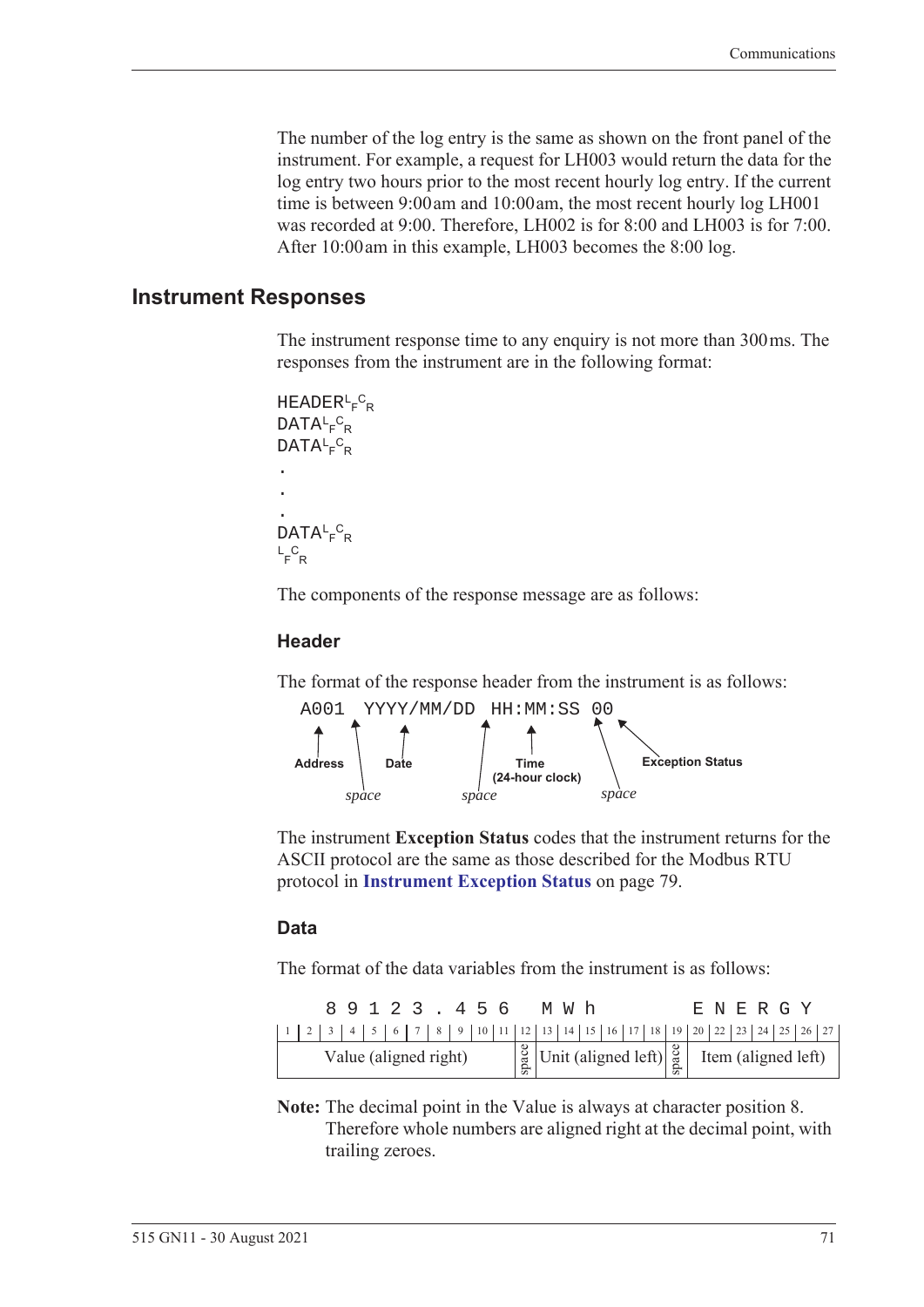#### **Variables Request**

The variables request asks the instrument to return the value of one or more requested variables. All totals are transmitted as accumulated totals.

|                  | <b>Command</b> Description                                                                                                                      |
|------------------|-------------------------------------------------------------------------------------------------------------------------------------------------|
| :RVA?            | Return all variables                                                                                                                            |
| :RVD?            | Return the default Total and Rate                                                                                                               |
| $:RV0?$<br>:RV9? | Return the specific variable. The numbers relate to the<br>position in the variables menu. For example, V0 is Energy,<br>V1 is Power and so on. |

#### **Variables Request and Response Example**

The following request is for the only instrument that is connected to the communication port to return the values of all main menu variables.

:  $A 0 0 1 : R V A ? \frac{c}{r} c_R$ 

The following is an example of a hypothetical instrument response. Refer to [on page 3](#page-12-0) for the list of variables that would be returned for this application.

|             |  |  |  |          |  |                  |  |       | $A\;0\;0\;1\;2\;0\;0\;2\;/\;0\;3\;/\;1\;4\;1\;8:2\;5:0\;0\;0\;0\;{}^{\phantom{1}}\!\!\!1^{\phantom{1}}\!\!\!\!8^{\phantom{1}}\!\!\!8^{\phantom{1}}\!\!\!8^{\phantom{1}}\!\!\!8^{\phantom{1}}\!\!\!8^{\phantom{1}}\!\!\!8^{\phantom{1}}\!\!\!8^{\phantom{1}}\!\!\!8^{\phantom{1}}\!\!\!8^{\phantom{1}}\!\!\!8^{\phantom{1}}\!\!\!8^{\phantom{1}}\!\!\!8$ |  |         |  |               |                                                       |                                   |  |
|-------------|--|--|--|----------|--|------------------|--|-------|---------------------------------------------------------------------------------------------------------------------------------------------------------------------------------------------------------------------------------------------------------------------------------------------------------------------------------------------------------|--|---------|--|---------------|-------------------------------------------------------|-----------------------------------|--|
|             |  |  |  |          |  | 6.116 MWh        |  |       |                                                                                                                                                                                                                                                                                                                                                         |  |         |  |               | $E$ N E R G Y $\begin{bmatrix} 1 & c_R \end{bmatrix}$ |                                   |  |
|             |  |  |  |          |  | 16.573 MW        |  |       |                                                                                                                                                                                                                                                                                                                                                         |  |         |  |               | POWER                                                 | $L_{F}$ $C_{R}$                   |  |
|             |  |  |  |          |  | 1320.530 m 3     |  |       |                                                                                                                                                                                                                                                                                                                                                         |  |         |  |               | VOLUME                                                | $L$ <sub>F</sub> $C$ <sub>R</sub> |  |
|             |  |  |  |          |  |                  |  |       | 58.300 m 3/M                                                                                                                                                                                                                                                                                                                                            |  |         |  |               | $V - F L O W$ $F c_R$                                 |                                   |  |
|             |  |  |  | 7627.117 |  | КG               |  |       |                                                                                                                                                                                                                                                                                                                                                         |  |         |  | MASS          |                                                       | $L_F$ $C_R$                       |  |
|             |  |  |  | 344.460  |  |                  |  |       | K G / M                                                                                                                                                                                                                                                                                                                                                 |  |         |  |               | M – F L O W                                           | $L$ <sub>F</sub> $C$ <sub>R</sub> |  |
|             |  |  |  | 230.000  |  |                  |  | DEG C |                                                                                                                                                                                                                                                                                                                                                         |  | T E M P |  |               |                                                       | $L_F$ $C_R$                       |  |
|             |  |  |  | 1.260    |  | МРА              |  |       |                                                                                                                                                                                                                                                                                                                                                         |  |         |  | PRESS         |                                                       | $L_F$ $C_R$                       |  |
|             |  |  |  |          |  | $0.174$ m $3/KG$ |  |       |                                                                                                                                                                                                                                                                                                                                                         |  |         |  | $S P - V O L$ |                                                       | $L_{F}$ $C_{R}$                   |  |
|             |  |  |  |          |  |                  |  |       | 2886.760 KJ/KG                                                                                                                                                                                                                                                                                                                                          |  |         |  |               | $S$ $P$ – $E$ $N$ $T$                                 | $L$ <sub>F</sub> $C$ <sub>R</sub> |  |
| $L_F$ $C_R$ |  |  |  |          |  |                  |  |       |                                                                                                                                                                                                                                                                                                                                                         |  |         |  |               |                                                       |                                   |  |

The following message to an instrument, requests the current values for the default rate and total:

: A 0 0 1 : R V D ?  $L_F$   $C_R$ 

The instrument response would be similar to the following:

A001 2002/03/14 18:25:00  $F$   $\circ$ <sub>R</sub>  $126.455 m3$ <sup>F</sup> <sup>C</sup> R  $20.437$  m  $3/M$  $F$   $\circ$ <sub>R</sub> L <sup>F</sup> <sup>C</sup> R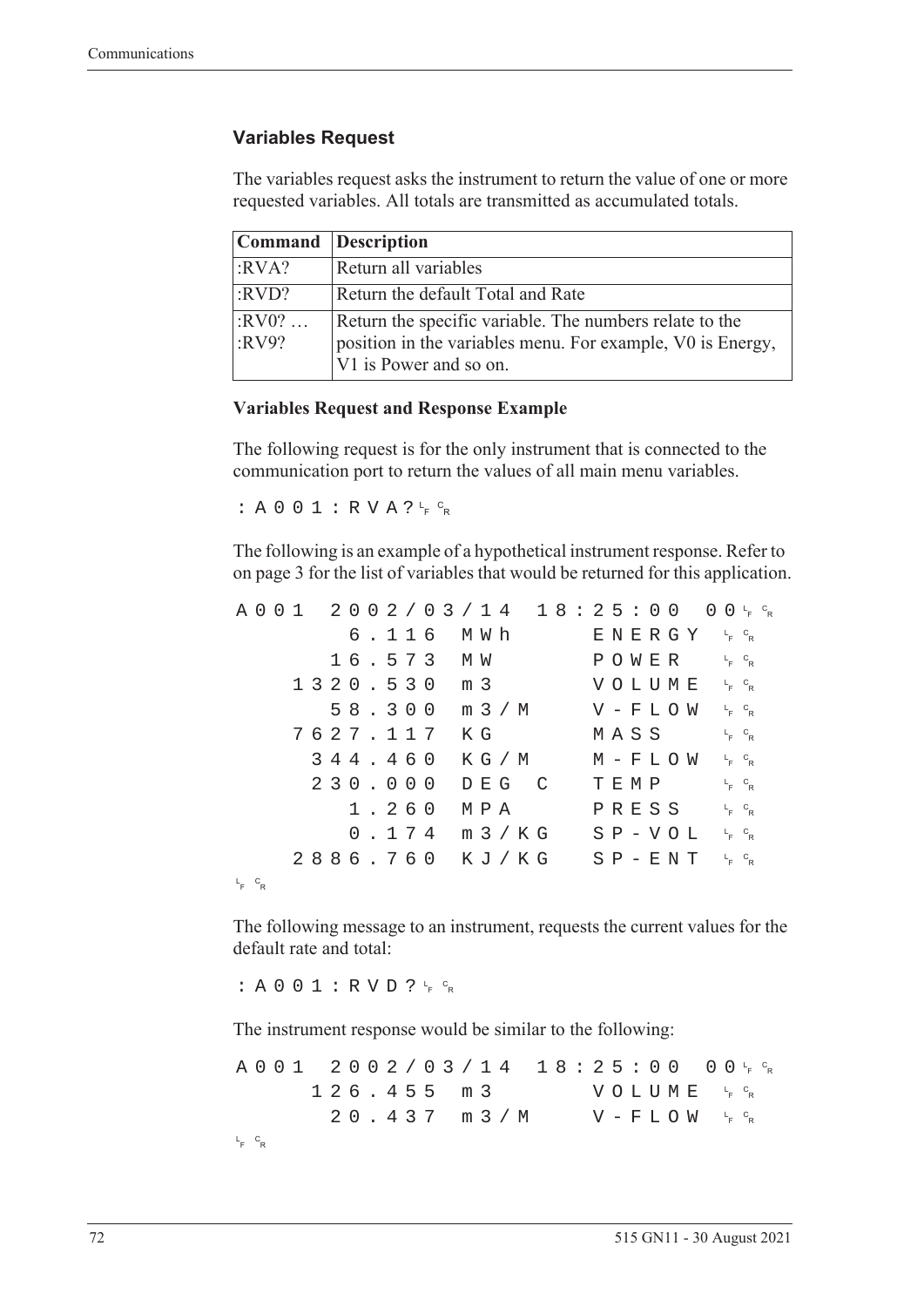#### **Log Request**

The log request asks the instrument how many logs it stores in the particular timebase. These are the values described in **[Time Settings and Data](#page-65-0)  Logging** [on page 56](#page-65-0).

|       | Command Description                                      |
|-------|----------------------------------------------------------|
| :RLH? | Return the number of hourly logs                         |
| :RLD? | Return the number of daily logs                          |
| :RLW? | Return the number of weekly logs                         |
| :RLM? | Return the number of monthly logs                        |
| :RLY? | Return the number of yearly logs                         |
| :RLR? | Return the number of log records (non-timebased logging) |

#### **Log Response Example**

The following message asks the instrument with address 001 to return the number of logs that the instrument stores:

 $: A 0 0 1 : R L R ? \nmid R$ 

The instrument response would be similar to the following:

A001 2002/03/14 18:25:00  $F$   $\circ$ R  $24r$ <sub>F</sub>  $c_R$ L <sup>F</sup> <sup>C</sup> R

#### **Clear Data Request**

The clear data request asks the instrument to clear the data in the selected registers.

| Command Description |                                                 |
|---------------------|-------------------------------------------------|
| :RCN?               | Clear the non-accumulated (resettable) totals   |
| :RCA?               | Clear the accumulated totals                    |
| :RCL?               | Clear the logs except for the "last edited" log |

#### **Clear Data Request Example**

The following message asks the instrument with address 001 to clear the logged data that the instrument stores:

: A 0 0 1 : R C L ?  $L_F$   $c_R$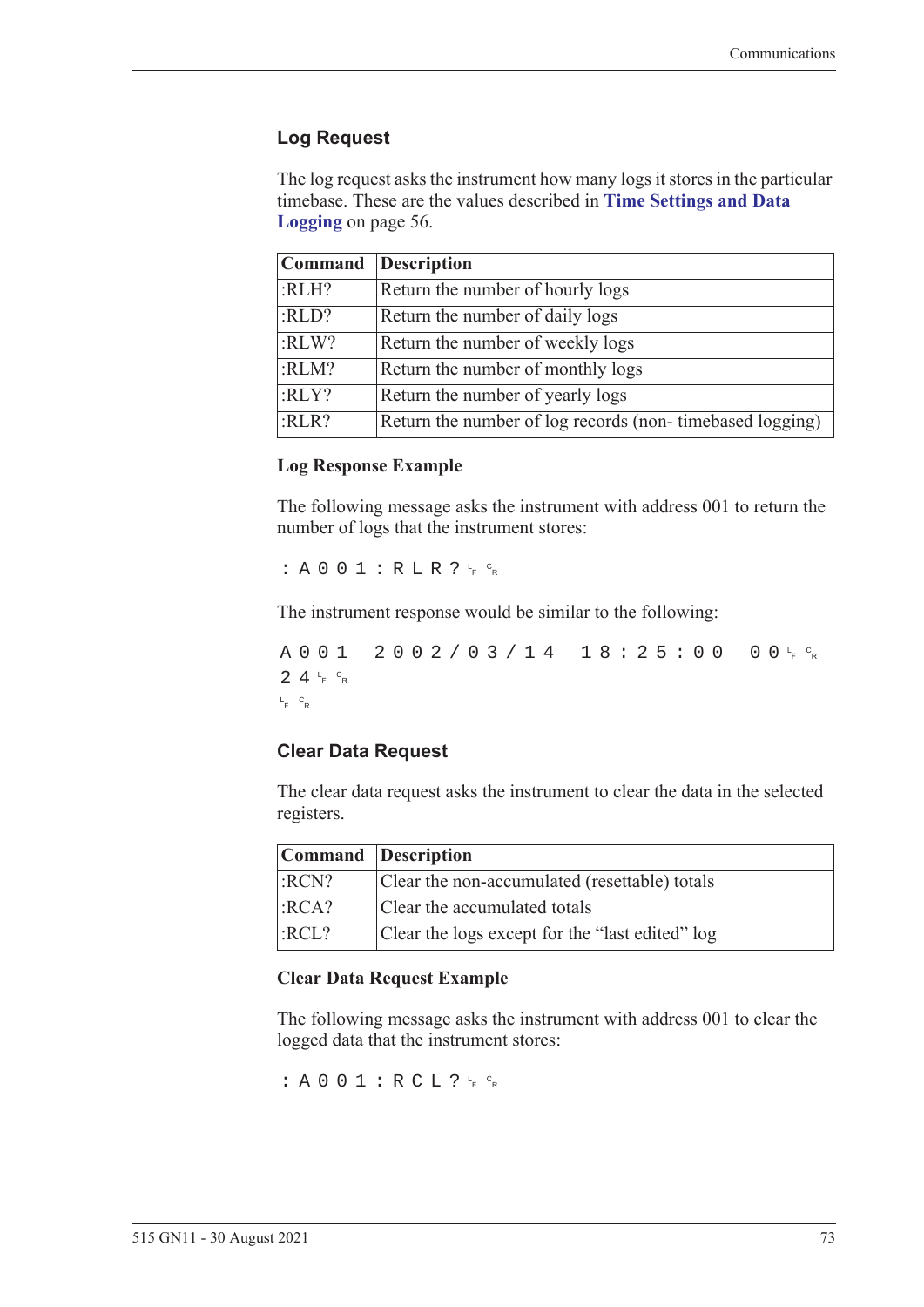The instrument response would be similar to the following:

A001 2002/03/14 18:25:00  $F$   $\circ$ <sub>R</sub> L <sup>F</sup> <sup>C</sup> R

#### **Instrument Information Request**

The Instrument Information request asks the instrument to return the general information about the model and version codes. The instrument exception status is returned as a part of the header as it is with the header for all command responses.

|      | Command Description                                                                                                      |
|------|--------------------------------------------------------------------------------------------------------------------------|
| RIG? | Return the general information about the instrument such as                                                              |
|      | Model number, Application number, Version and Serial                                                                     |
|      | numbers etc. These items are returned as a block in the same<br>format as shown on the display in the "Model Info" menu. |

#### **Instrument Information Response Example**

The following message asks the instrument with address 001 to return the general information about the instrument:

: A 0 0 1 : R I G ?  $L_F$   $C_R$ 

The following is an example of a hypothetical instrument response:

A001 2002/03/14 18:25:00 <sup>F</sup> <sup>C</sup> R  $515$   $MODEL$   $-11-F-F_{R}^{c}$  $S$  C O  $1$  I N P U T F - T P - - <sup>L</sup><sub>F</sub> <sup>C</sup>R  $S$  C O  $1$  V E R S O  $1$  O  $1$  J  $1$  , O  $0$   $1$   $1$   $1$   $6$   $8$ CUSTOM VERS 000001<sup>t</sup>F<sup>c</sup>r  $\texttt{UNIT}$  S/N 123456<sup>L</sup><sub>F</sub>  $\texttt{C}_{\texttt{R}}$ L <sup>F</sup> <sup>C</sup> R 1 2 3 4 5 6 7 8 9 10 11 12 13 14 15 16 17 18 19 20 21 22 23 24 25 26 27 28 29

#### **Corrupted or Invalid Requests**

If the instrument receives a corrupted or incomplete request, there is no response. The instrument discards any partial request and waits for the next enquiry.

If the instrument receives a request message in the correct format, but for a non-existent option, it returns only the message header. For example, if the instrument received the following request variables message :A001:RVT? it will return only the header because there is no T option for the 'Variables Request' message.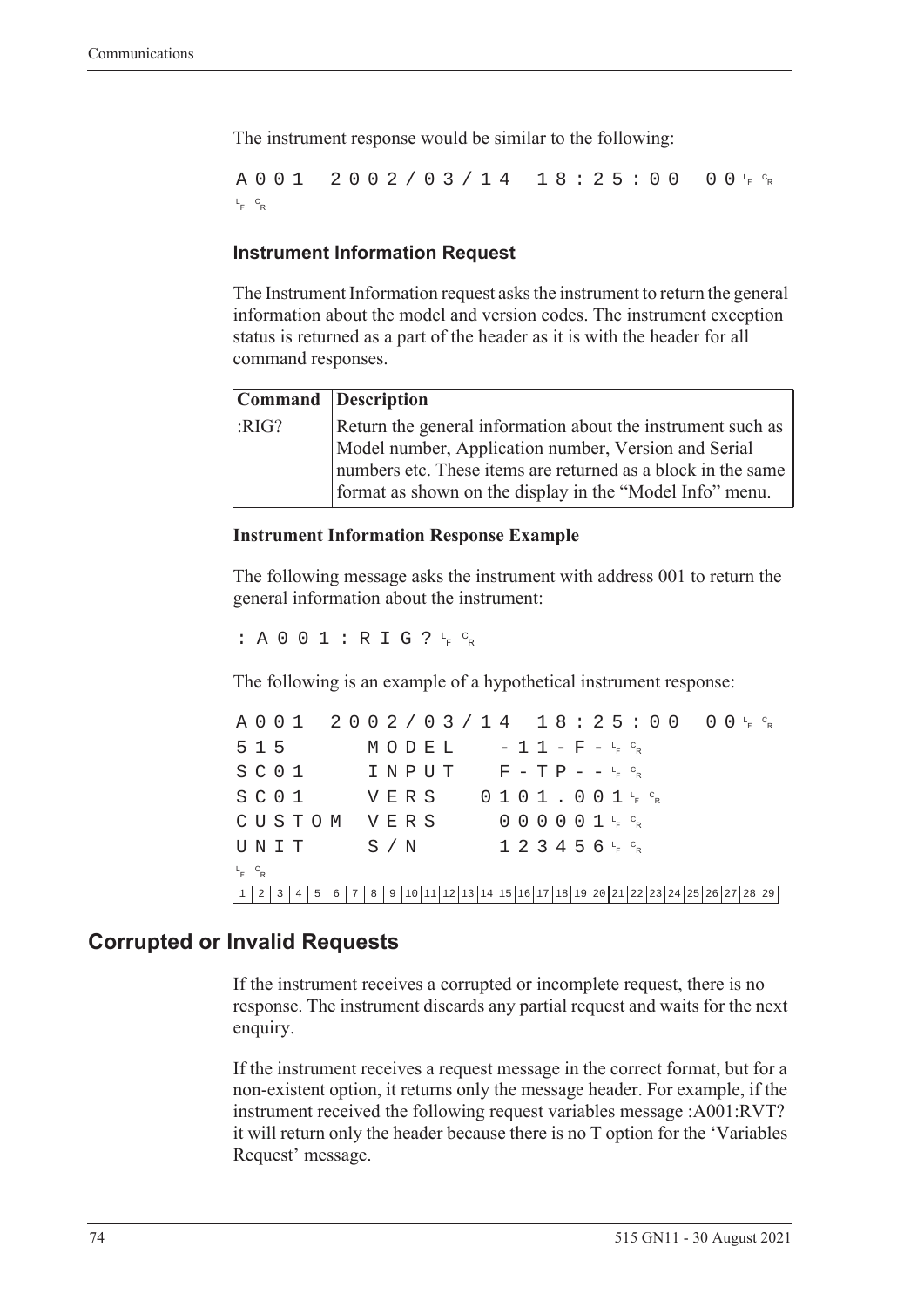# **Modbus RTU Protocol**

<span id="page-84-0"></span>Modbus RTU (remote terminal unit) is an industry standard protocol that allows the instrument to be easily interfaced to other communication devices.

The instrument implements the Modbus protocol as detailed in the *Modicon Modbus Protocol Reference Guide* PI-MBUS-300 Rev J (June 1996).

#### **Message Format**

In RTU mode, messages start with a silent interval of at least 3.5 character times. The first field transmitted is the device address. Following the last transmitted character, a similar interval of at least 3.5 character times marks the end of the message. A new message can begin after this interval. The entire message frame must be transmitted as a continuous stream. A typical message frame is shown below:

| <b>Address</b> | <b>Function</b> | Data    | <b>CRC</b> Check |
|----------------|-----------------|---------|------------------|
| $ 1$ byte      | 1 byte          | n bytes | 2 bytes          |

Except for broadcast messages, when a master device sends a query to a slave device, it expects a normal response. One of four possible events can occur from the master's query:

- **•** If the slave device receives the query without a communication error, and can handle the query normally, it returns a normal response.
- **•** If the slave does not receive the query due to a communication error, no response is returned. The master program has to process a timeout condition for the query.
- **•** If the slave receives the query, but detects a communications error (parity or CRC), no response is returned. The master program has to process a timeout condition for the query.
- **•** If the slave receives the query without a communication error, but cannot handle it (for example, if the request is to read a nonexistent register), the slave will return an exception response informing the master of the nature of the error.

#### **Instrument Address**

The address of the instrument is programmable in the range from 1 to 247. Some addresses are reserved according to PI-MBUS-300 and have a special meaning:

- 0 = Broadcast, no response required from slave devices
- **•** 248 to 255 Reserved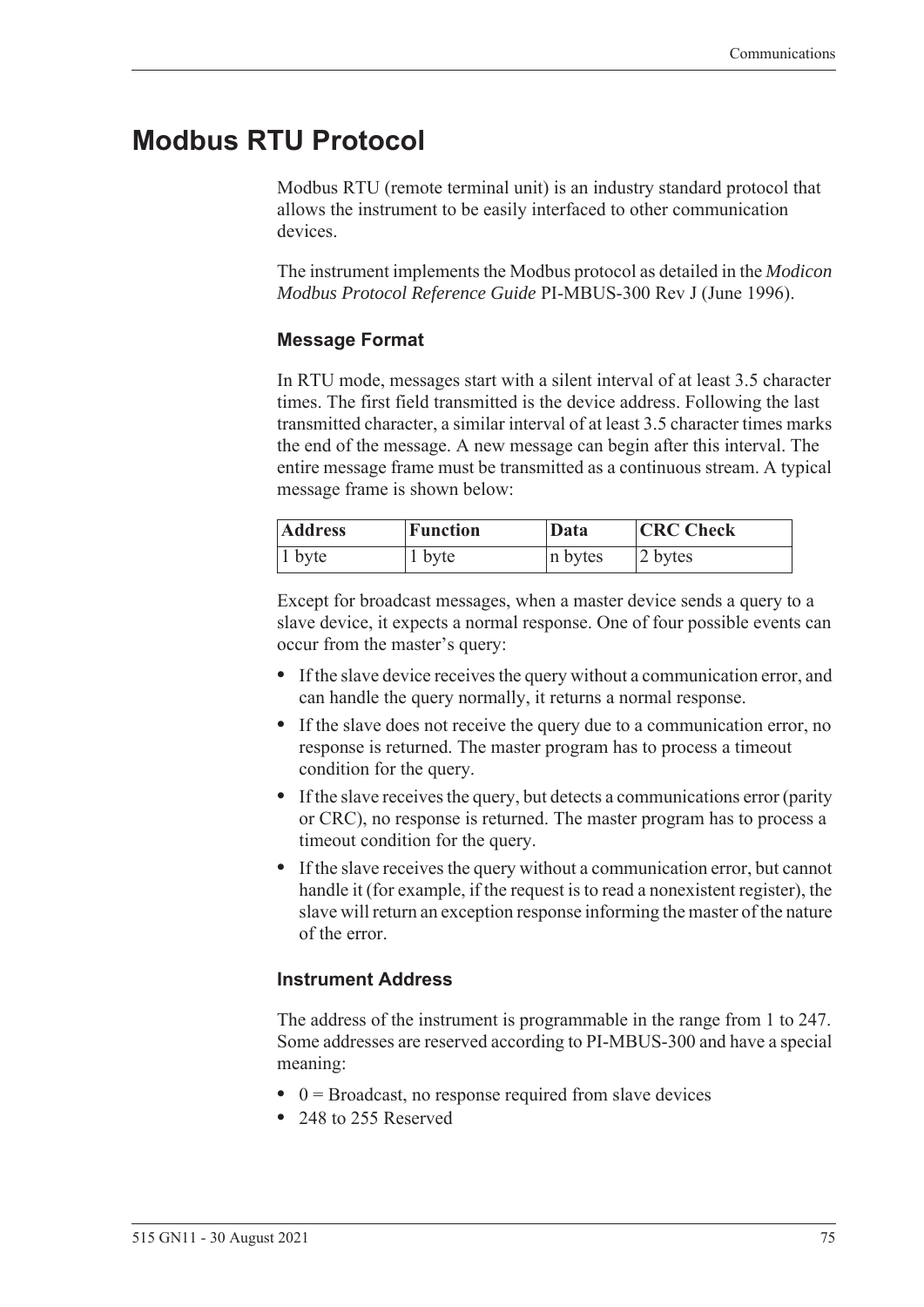#### **Function Codes**

| Code            | <b>Name</b>           | <b>Description</b>                                                    |
|-----------------|-----------------------|-----------------------------------------------------------------------|
| 03              | Read data register(s) | Obtain the content of one or more 2-byte<br>data registers.           |
| 06              | Preset data register  | Preset one 2-byte data register.                                      |
| $\overline{07}$ | Read status register  | Obtain the content of 1-byte status register.                         |
| 16              |                       | $ $ Preset data register(s) Preset one or more 2-byte data registers. |

The instrument accepts the following function codes:

#### **Exception Response**

The instrument forms an exception response by adding 80H to the function code and using an exception code as the 1-byte data field in the returned frame. Implemented exception codes are as follows:

| Code | <b>Name</b>             | <b>Description</b>                                                                                                                                   |
|------|-------------------------|------------------------------------------------------------------------------------------------------------------------------------------------------|
| 01   | <b>Illegal</b> function | The function code is not a legal action for<br>the slave.                                                                                            |
| 02   | Illegal data address    | The data address is not a legal address for<br>the slave.                                                                                            |
| 03   | Illegal data value      | The data value is not a legal value for the<br>slave.                                                                                                |
| 05   | Acknowledge             | The slave has accepted the request and is<br>processing it, but a long duration of time<br>will be required to do so.                                |
| 06   | Slave device busy       | The slave is engaged in processing a long<br>duration program command. The master<br>should re-transmit the message later when<br>the slave is free. |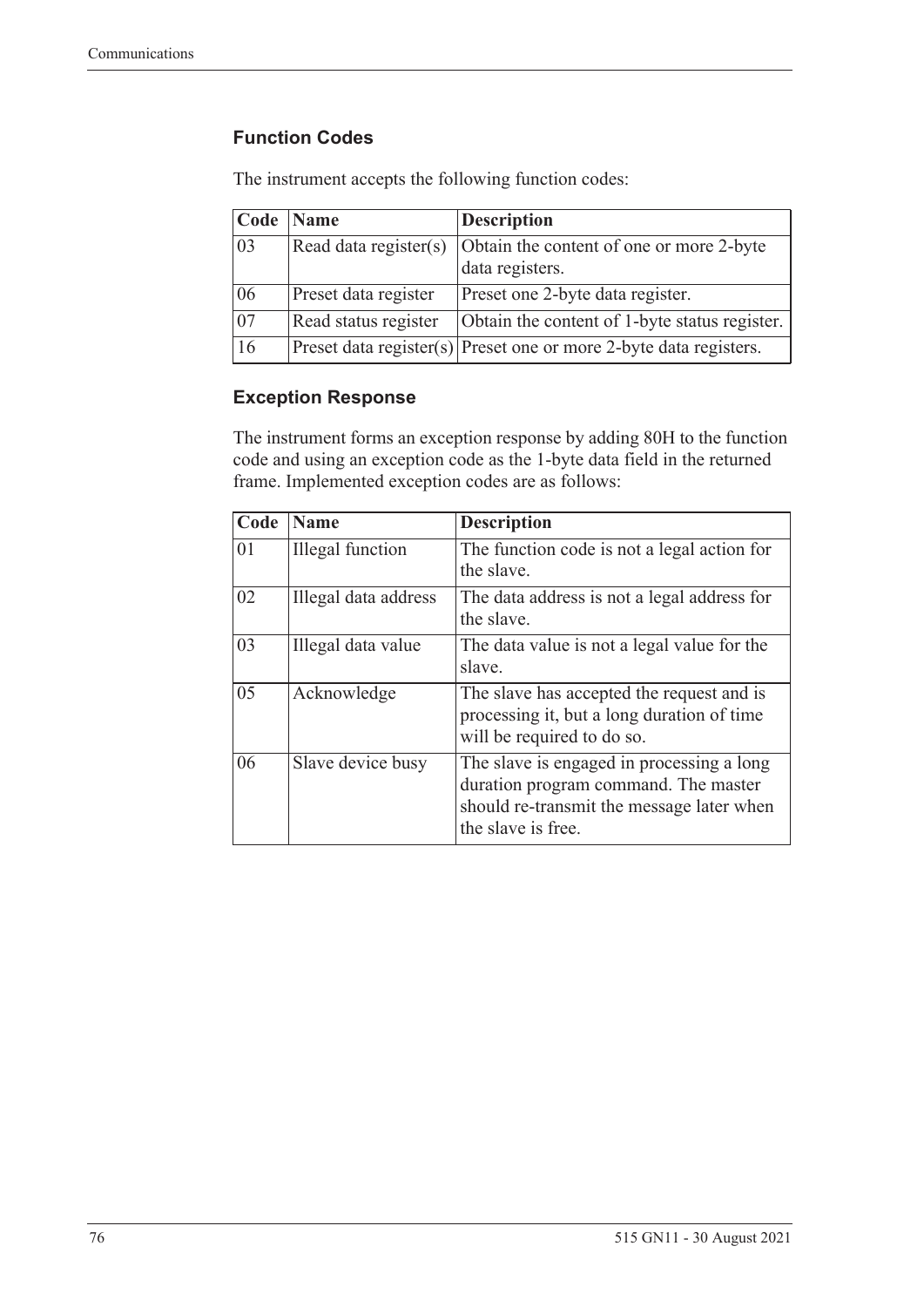### **List of Data Registers**

The following tables describe the addresses and meaning of the data registers in the instrument. The registers are grouped in blocks that relate to a particular function of the instrument. The data values are expressed in the engineering units that were selected for the variables when the instrument settings were configured.

**Note:** Conventional numbering of registers often starts from 1, therefore be aware that "register 1" in this case has "address 0" and so on.

The data registers represent different data types as specified in the tables:

- I Integer, 2 bytes (Holding Register)
- L Long Integer, 4 bytes (2 registers)
- P Programmable Format, 4 bytes (2 registers)

The "Programmable Format" data type for 4-byte (2 registers) data values can be set as either Floating Point or Long Integer via the "Data Type" program item as described in **[Communications](#page-64-0)** on page 55.

The Floating Point variable is represented in IEEE-754 Floating Point 4-byte format and requires two 2-byte data registers:

| <b>IEEE-754</b> | <b>Modicon Registers</b>                       |
|-----------------|------------------------------------------------|
| 1st byte        | low byte (register $X$ )                       |
| 2nd byte        | $\left  \text{high byte (register X)} \right $ |
| 3rd byte        | low byte (register $X+1$ )                     |
| 4th byte        | high byte (register $X+1$ )                    |

This means that two data registers must be read or written to obtain, or preset, one data value.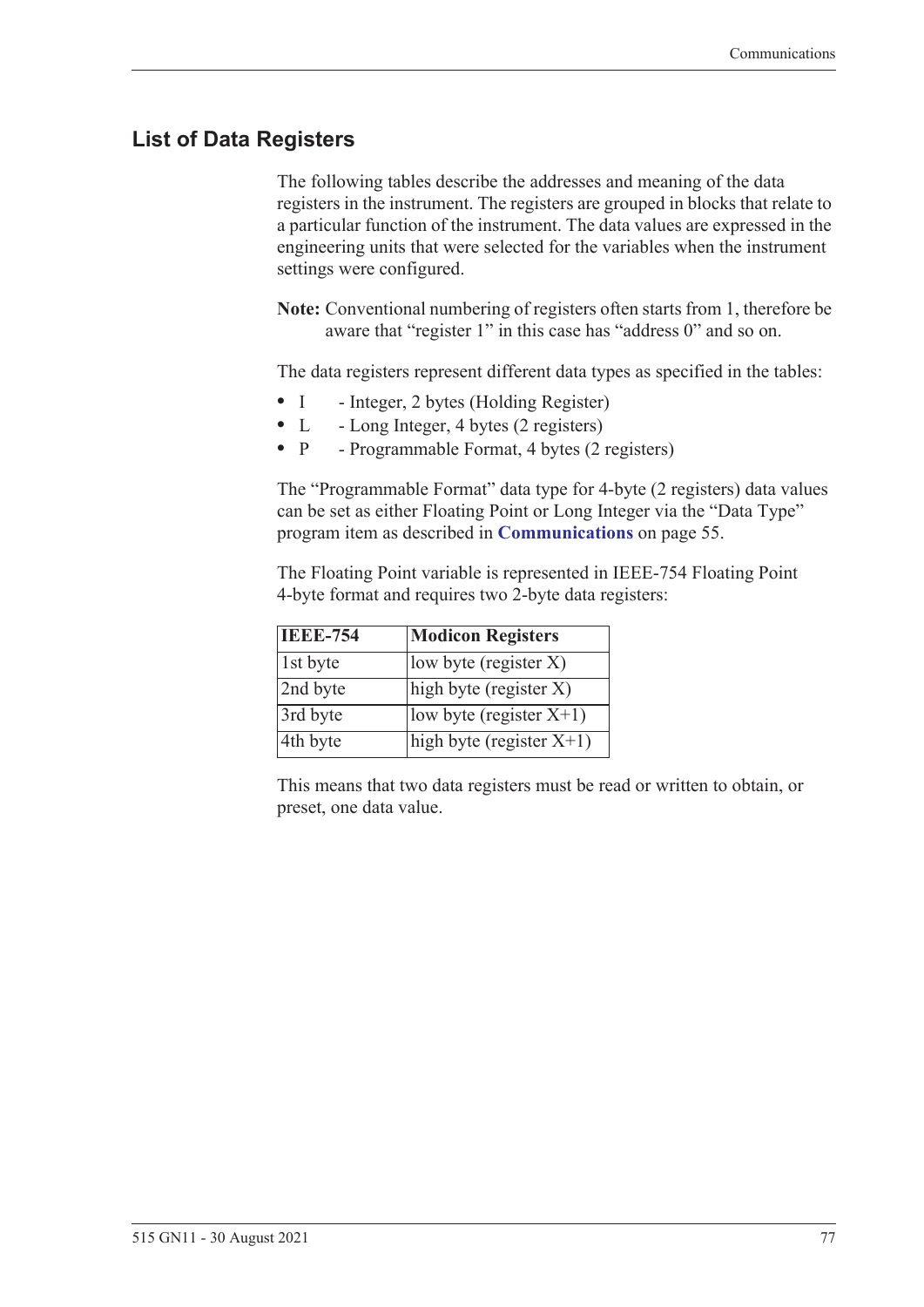#### **Current and Logged Process Data**

This block of registers is available for the retrieval of current or logged process data with its matching time and date information.

Use the log type and log number to retrieve the logged information from the appropriate register. If a particular log number does not exist, or the instrument does not have the optional real-time clock, the time and date stamp and associated variables are set to zero.

| Register         | <b>Name</b>                   | <b>Comments</b>                                                                                                                                                                                       | <b>Read Only or</b><br><b>Read/Write</b> | <b>Type</b>             |
|------------------|-------------------------------|-------------------------------------------------------------------------------------------------------------------------------------------------------------------------------------------------------|------------------------------------------|-------------------------|
| $\overline{1}$   | Volume                        |                                                                                                                                                                                                       | R                                        | $\overline{P}$          |
| $\overline{3}$   | <b>Volume Flowrate</b>        |                                                                                                                                                                                                       | R                                        | P                       |
| $\overline{5}$   | <b>Corrected Volume</b>       |                                                                                                                                                                                                       | R                                        | P                       |
| $\overline{7}$   | <b>Corrected Flowrate</b>     |                                                                                                                                                                                                       | R                                        | P                       |
| $\boldsymbol{9}$ | Heat                          |                                                                                                                                                                                                       | R                                        | P                       |
| $\overline{11}$  | <b>Heat Flowrate</b>          | <b>Process Variables</b>                                                                                                                                                                              | $\mathsf{R}$                             | $\overline{P}$          |
| $\overline{13}$  | Mass                          |                                                                                                                                                                                                       | R                                        | $\overline{\mathsf{P}}$ |
| 15               | <b>Mass Flowrate</b>          | By default totals are the Accumulated values. If<br>current Non-accumulated (resettable) totals are                                                                                                   | $\overline{R}$                           | P                       |
| $\overline{17}$  | Temperature                   | required, set register 37 to 06. All logged totals                                                                                                                                                    | $\overline{\mathsf{R}}$                  | $\overline{\mathsf{P}}$ |
| 19               | Pressure (absolute)           | are the Accumulated values.                                                                                                                                                                           | R                                        | P                       |
| 21               | <b>Compressibility Factor</b> |                                                                                                                                                                                                       | $\overline{R}$                           | P                       |
| 23               |                               |                                                                                                                                                                                                       | $\overline{\mathsf{R}}$                  | $\overline{\mathsf{P}}$ |
| $\overline{25}$  |                               |                                                                                                                                                                                                       | R                                        | $\overline{\mathsf{P}}$ |
| $\overline{27}$  |                               |                                                                                                                                                                                                       | $\overline{R}$                           | $\overline{\mathsf{P}}$ |
| $\overline{29}$  |                               |                                                                                                                                                                                                       | R.                                       | P                       |
| $\overline{31}$  | Year                          |                                                                                                                                                                                                       | R/W                                      | L                       |
| $\overline{32}$  | Month                         | Current Date/Time or                                                                                                                                                                                  | $\overline{R/W}$                         | $\mathbf{I}$            |
| $\overline{33}$  | Date                          | Logged Date/Time Stamp                                                                                                                                                                                | $\overline{R/W}$                         | L                       |
| $\overline{34}$  | Hour                          | (see register 38 Log Number).                                                                                                                                                                         | R/W                                      | $\overline{1}$          |
| $\overline{35}$  | Minute                        | Only current Date/Time can be edited                                                                                                                                                                  | $\overline{R/W}$                         | $\mathsf{I}$            |
| $\overline{36}$  | Second                        |                                                                                                                                                                                                       | $\overline{\mathsf{R}}$                  | $\mathsf{I}$            |
| $\overline{37}$  | Log Type                      | 00 - hourly or log records<br>01 - daily<br>02 - weekly<br>03 - monthly<br>04 - yearly<br>05 - last edit of calibration<br>06 - current totals are non-accumulated values,<br>register 38 is ignored. | R/W                                      | T                       |
| 38               | Log Number                    | If set to 0, current variables and Date/Time are<br>retrieved                                                                                                                                         | R/W                                      | $\overline{1}$          |
| 39               | <b>Clear Data</b>             | 01 - clear logs<br>02 - clear accumulated totals<br>03 - clear non-accumulated totals                                                                                                                 | $\overline{W}$                           | I                       |
| $\sqrt{40}$      | Reserved                      |                                                                                                                                                                                                       |                                          |                         |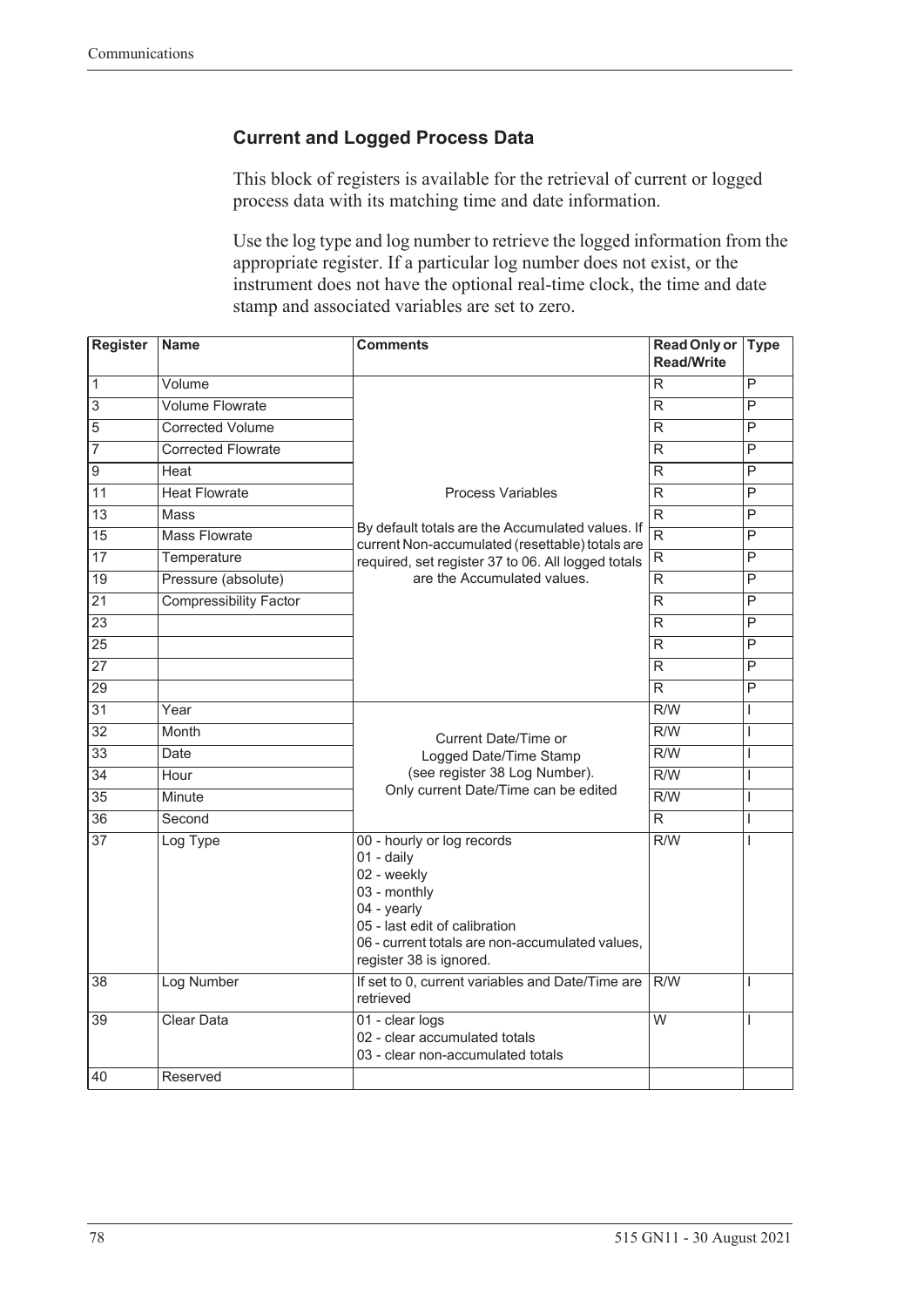#### <span id="page-88-1"></span><span id="page-88-0"></span>**Instrument Exception Status**

This register is available to verify the status of the instrument.

| <b>Register</b> | <b>Name</b> | <b>Comments</b>                        | <b>Read Only or</b><br><b>Read/Write</b> | <b>Type</b> |
|-----------------|-------------|----------------------------------------|------------------------------------------|-------------|
| 41              | Exception   | $00 = no error$                        | R                                        |             |
|                 | Status      | $01$ = analog input 1 failure          |                                          |             |
|                 |             | 02 = analog input 2 failure            |                                          |             |
|                 |             | 03 = analog input 3 failure            |                                          |             |
|                 |             | $04$ = analog input 4 failure          |                                          |             |
|                 |             | 05 = invalid calibration parameter     |                                          |             |
|                 |             | 06 = invalid reference parameter       |                                          |             |
|                 |             | $07$ = invalid property                |                                          |             |
|                 |             | 08 to 09 reserved                      |                                          |             |
|                 |             | $10$ = process parameters out of range |                                          |             |
|                 |             | $11 =$ input is over limit             |                                          |             |
|                 |             | $12$ = flow error detected             |                                          |             |
|                 |             | $20 =$ system failure                  |                                          |             |
|                 |             | $21$ = power supply is low             |                                          |             |
|                 |             | $22$ = new or failed clock battery     |                                          |             |
|                 |             | 23 to 29 reserved                      |                                          |             |
|                 |             | $30 =$ alarm 1 active                  |                                          |             |
|                 |             | $31$ = alarm 2 active                  |                                          |             |
|                 |             | $32$ = alarm 3 active                  |                                          |             |
|                 |             | $33$ = alarm 4 active                  |                                          |             |

#### **Instrument Control and I/O**

This block of registers is available in some applications to give access to monitor and/or control some of the instrument.

| <b>Register</b> | <b>Name</b>        | <b>Comments</b>                                                                                                                                                                                | <b>Read Only or</b><br><b>Read/Write</b> | <b>Type</b> |
|-----------------|--------------------|------------------------------------------------------------------------------------------------------------------------------------------------------------------------------------------------|------------------------------------------|-------------|
| 42              | Reserved           |                                                                                                                                                                                                |                                          |             |
| 43              | Logic Inputs       | 0 to 15 Binary representation of logic inputs                                                                                                                                                  | R                                        |             |
|                 |                    | $B0 = 0/1$ (LSB)<br>input 1 activated/deactivated<br>$B1 = 0/1$<br>input 2 activated/deactivated<br>$B2 = 0/1$<br>input 3 activated/deactivated<br>$B3 = 0/1$<br>input 4 activated/deactivated |                                          |             |
| 44              |                    | Operation Mode   Representation of operation mode<br>$0 =$ Idle/Local<br>Idle state                                                                                                            | R                                        |             |
| 45              | <b>Relay State</b> | 0 to 15 Binary representation of relay state.<br>$0 =$ open; $1 =$ closed.<br>$B0 =$ relay 1 (LSB)<br>$B1 =$ relay 2<br>$B2 =$ relay 3<br>$B3 =$ relay 4                                       | R                                        |             |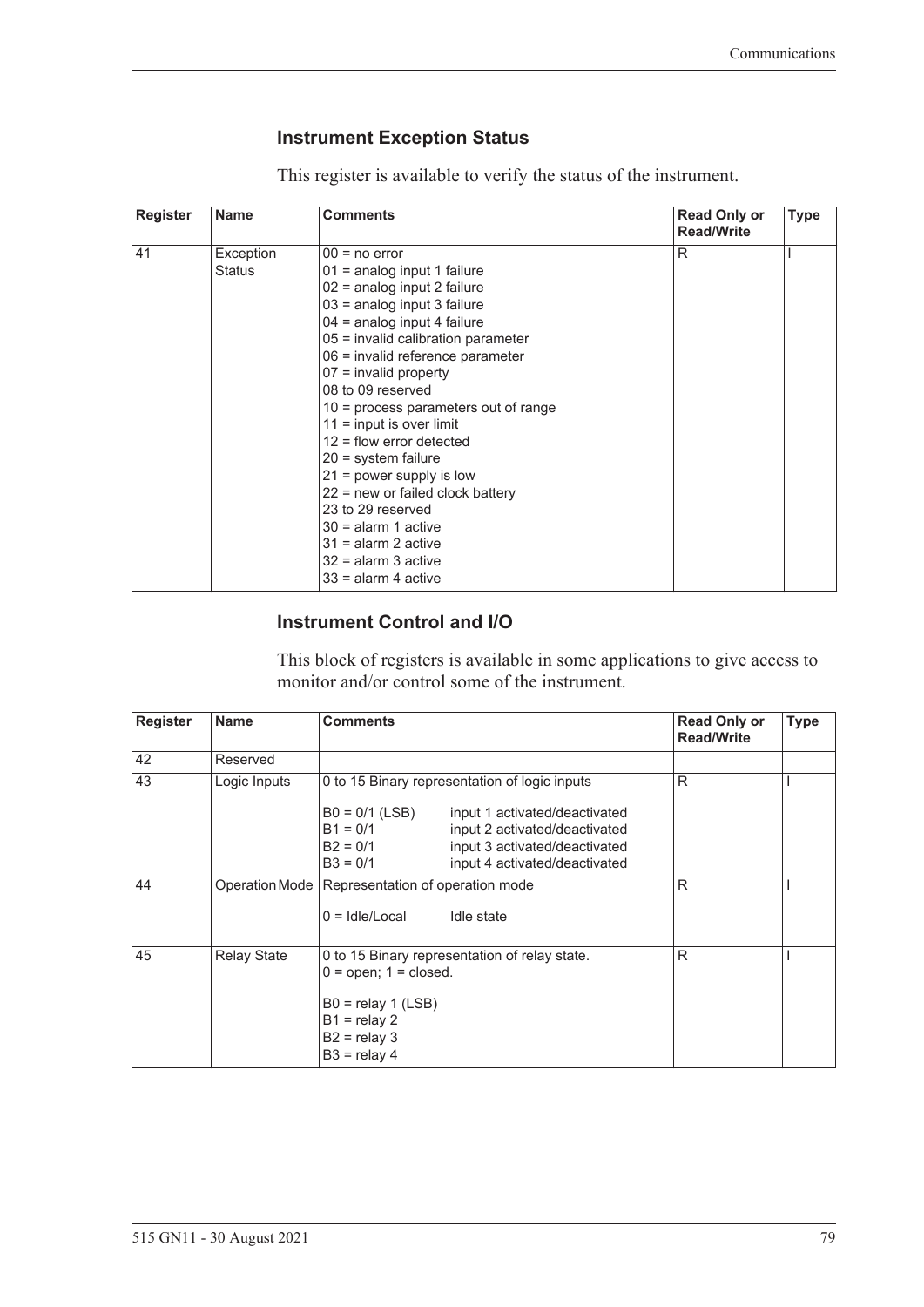| <b>Register</b> | <b>Name</b>              | <b>Comments</b>                                                                                                                                                                                                                           | <b>Read Only or</b><br><b>Read/Write</b> | <b>Type</b> |
|-----------------|--------------------------|-------------------------------------------------------------------------------------------------------------------------------------------------------------------------------------------------------------------------------------------|------------------------------------------|-------------|
| 46              | Relay Control            | 0 to 15 Binary representation of relay control.<br>$0 =$ open; $1 =$ close.<br>$B0 =$ relay 1 (LSB)<br>$B1 =$ relay 2<br>$B2 =$ relay 3<br>$B3 =$ relay 4                                                                                 | R/W                                      |             |
| 47              | Relay Control<br>Source  | 0 to 15 Binary representation of relay control source.<br>$0 =$ Local (controlled by instrument operation) $1 = RTU$<br>(controlled by Modbus register 46).<br>$B0 =$ relay 1 (LSB)<br>$B1 =$ relay 2<br>$B2 =$ relay 3<br>$B3 =$ relay 4 | R/W                                      |             |
| 48              | Reserved                 |                                                                                                                                                                                                                                           | R                                        | L           |
| 51 to 99        | Instrument<br>Parameters | See next table for details.                                                                                                                                                                                                               | R/W                                      | P           |
| 101             | Analog Inp.1             | Raw analog input data.                                                                                                                                                                                                                    | R                                        | P           |
| 103             | Analog Inp.2             | 4-20mA inputs are read in Amperes.<br>0-5V or 1-5V inputs are read in Volts                                                                                                                                                               | R                                        | P           |
| 105             | Analog Inp.3             | RTD inputs are read in degrees Kelvin.                                                                                                                                                                                                    | R                                        | P           |
| 107             | Analog Inp.4             | Unused inputs are configured as 4-20mA.                                                                                                                                                                                                   | R                                        | P           |

#### **Instrument Configuration Parameters**

This block of registers is available in applications to give access to some important instrument parameters (i.e. fluid properties etc).

The usage of these parameters can be dependent on other instrument settings. For full description, please refer to the "Modbus Accessible Parameters" in **[Parameters](#page-51-0)** on page 42.

| <b>Register</b> | <b>Name</b>                 | <b>Comments</b> | <b>Read Only or Type</b><br><b>Read/Write</b> |   |
|-----------------|-----------------------------|-----------------|-----------------------------------------------|---|
| 51              | Gas Heating Value           |                 | R/W                                           | P |
| 53              | <b>Gas Relative Density</b> |                 | R/W                                           | P |
| 55              | Gas Carbon Dioxide Mole %   |                 | R/W                                           | P |
| 57              | Gas Nitrogen Mole %         |                 | R/W                                           | P |
| 59              | Gas Hydrogen Mole %         |                 | R/W                                           | P |
| 61 to 99        | Reserved                    |                 | R/W                                           | P |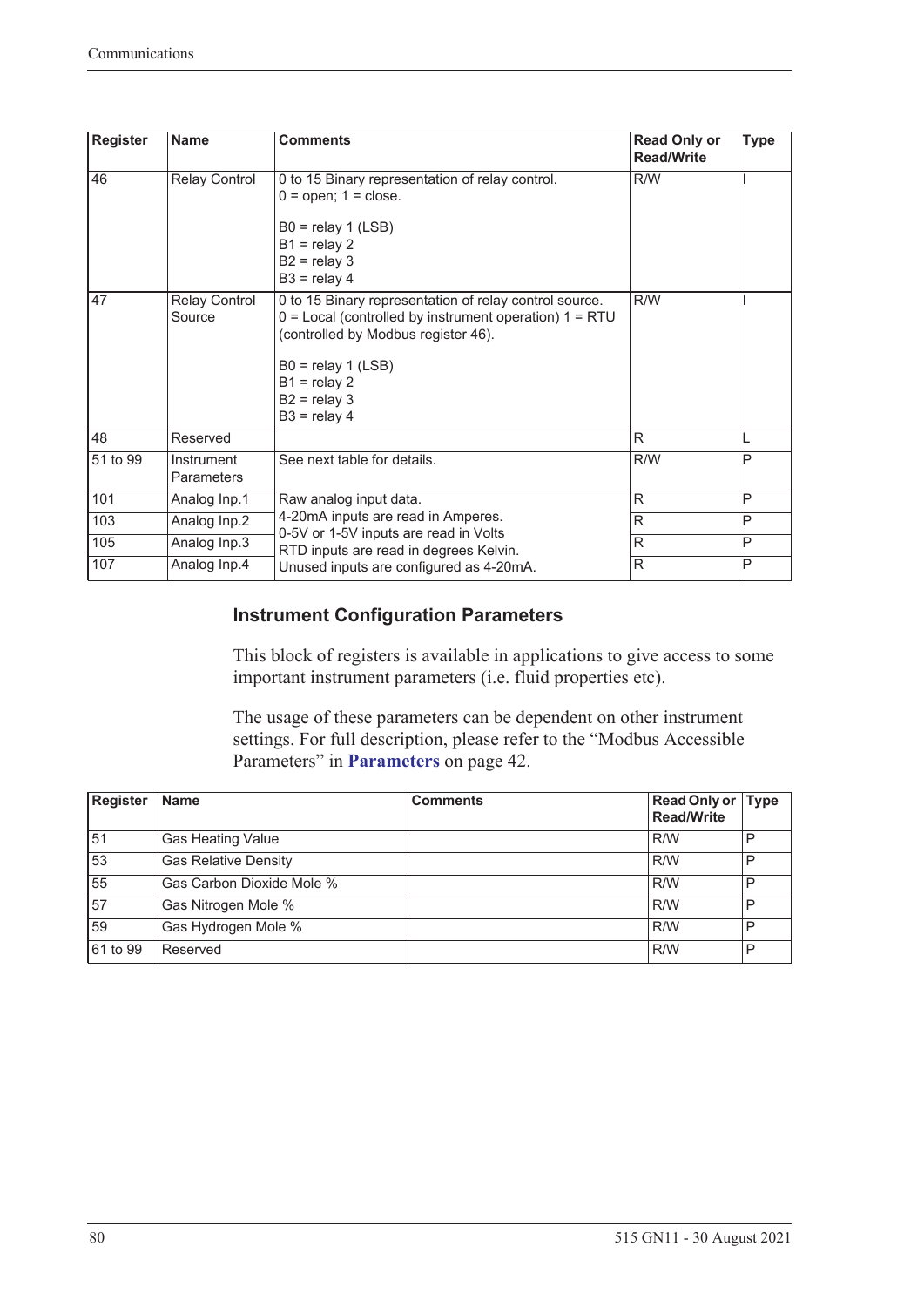# <span id="page-90-0"></span>**Printer Protocol**

<span id="page-90-2"></span>A printer protocol is available in the 500 Series. It provides the ability to print out live data, individual logged data and to do some report-style printing of logged data. The method of printing these and the format of the printouts is described below.

**Note:** Printer output is only available if the Real Time Clock option is fitted.

The selection of Printer Protocol can be made for the Communications Protocol options for the COM-1 RS232 or COM-2 RS485 port. A list of log report types and printer types available at the end of the TM-LOG calibration menu.

#### <span id="page-90-3"></span>**Report Types**

The list of report types is as follows:

- REP-01 Hourly Logs Report
- **•** REP-02 Daily Logs Report
- **•** REP-03 Weekly Logs Report
- **•** REP-04 Monthly Logs Report
- **•** REP-05 Yearly Logs Report
- REP-06 Previous Day Hourly Logs (0Hr 23Hr, minimum 48 hourly logs required)

The number of logs printed in each report is determined by the values programmed in the TM-LOG menu.

#### <span id="page-90-4"></span>**Printer Types**

The list of available printers is as follows:

- PRN-01 Generic computer printer
- PRN-02 Generic roll printer (printing first line first)
- **•** PRN-03 Slip Printer TM295
- **•** PRN-04 Label (roll) printer Citizen CMP30L

#### <span id="page-90-1"></span>**Customizing a Printout**

A customized printout can be provided which can have up to 6 header lines and 6 footer lines. It is also possible to include or exclude each main menu item on the printout. If any customizing of the printout is required discuss this with the distributor.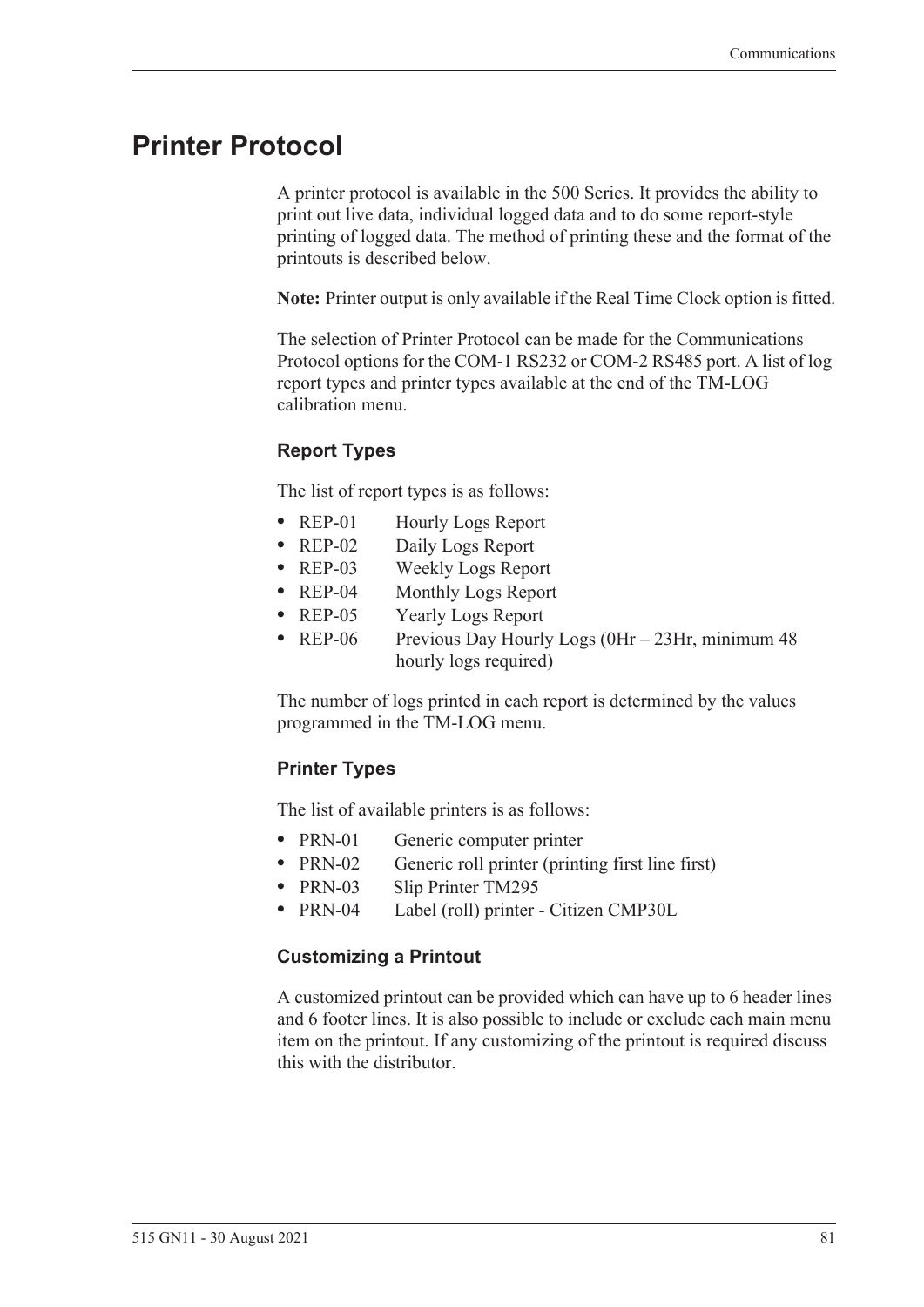## <span id="page-91-1"></span>**Types of Printouts**

#### <span id="page-91-0"></span>**Live Data**

The RESET key, when in main menu, is shared as the PRINT key if the printer protocol has been selected. A printout will be initiated whenever this key is pressed. If printing is not required, do not select printer protocol.

The format of this printout will be:

*Custom Header Lines*

*Current Docket No.* 

*Instrument Serial No. & Tag*

| Current Date & Time & Status                 |                      |                               |                                                                                   |
|----------------------------------------------|----------------------|-------------------------------|-----------------------------------------------------------------------------------|
| Total Variable<br>Total Variable<br>Variable | unit<br>unit<br>unit | value<br>value (acc)<br>value | $\langle$ Resettable total first $\rangle$<br>$\leq$ Accumulated total second $>$ |
| Variable<br>etc.                             | unit                 | value                         |                                                                                   |
| <b>Custom Footer Lines</b>                   |                      |                               | $\leq$ separation line $>$                                                        |

(Note that blank header and footer lines are not printed).

#### **Docket Number**

The docket number that appears on the live data printout indicates the print number. This number is cleared when the Accumulated totals are reset. If the Reset Mode is set for Delayed, where a print can be generated without resetting the non-accumulated totals, an additional number in brackets will be shown that indicates the number of prints since the last reset. i.e.

*DOCKET No. 000256 (000036)*

#### **Instrument Serial Number and Unit Tag**

The instrument serial number and unit tag is the same as the information shown in the Model Info menu. For more details refer to **[Model](#page-42-0)  [Information](#page-42-0)** on page 33.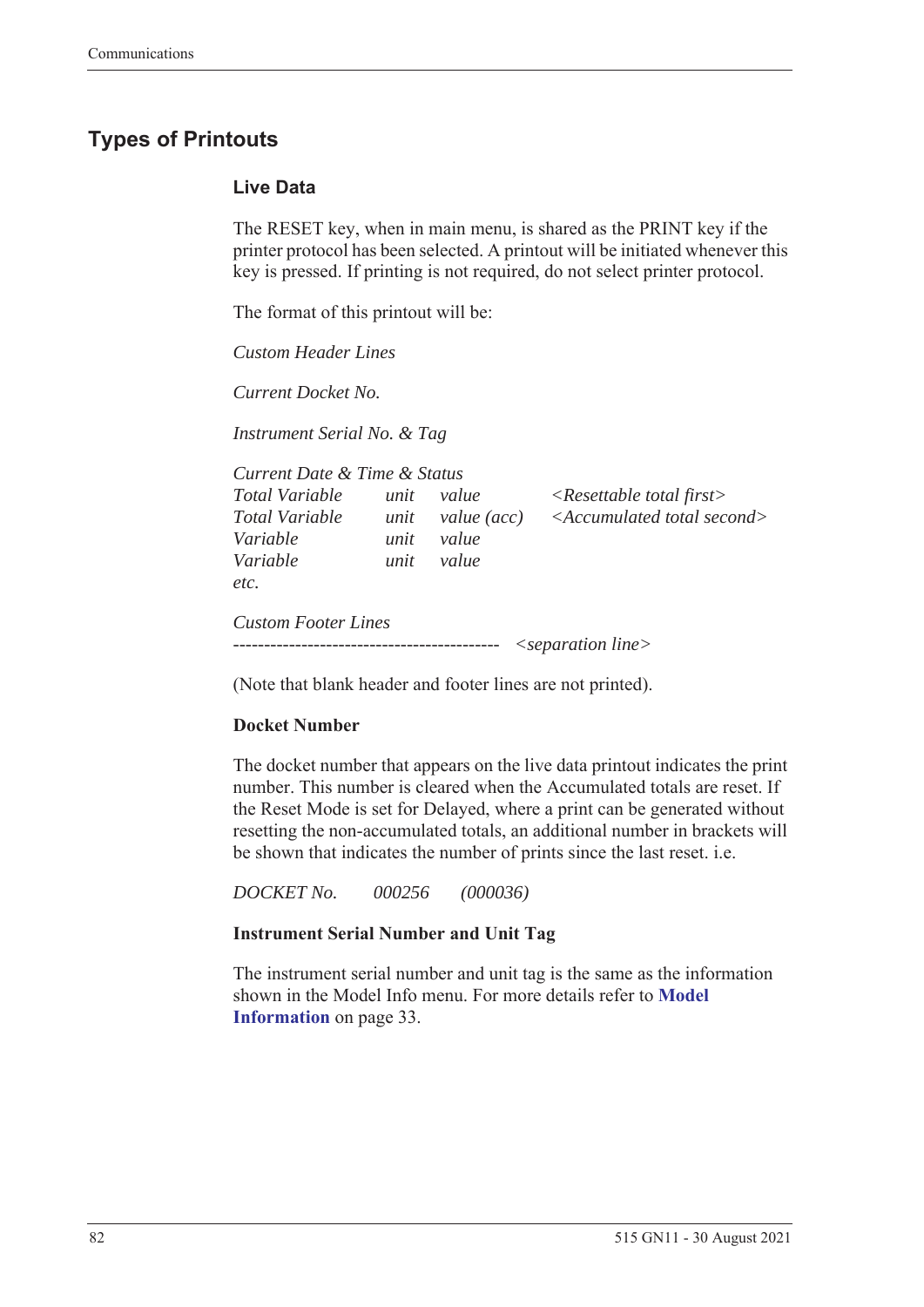#### <span id="page-92-0"></span>**Individual Log Data**

When in the Log Menu and while holding the DISPLAY key to view the data of the log of interest the RESET key can be pressed to initiate a printout of that log entry. The printout will have the time and date stamp corresponding to when the log was taken. After the print has been initiated there will be the opportunity to scroll to view another log entry and print again.

Since in each log entry all totals are stored as the Accumulated value, the printout will not have any resettable totals. The format of the printout with this exception is the same as the LIVE DATA printout:

*Custom Header Lines*

*Instrument Serial No. & Tag*

*Log Date & Time & Status Variable unit value <example: total as Accum only> Variable unit value etc.*

*Custom Footer Lines -------------------------------------------- <separation line>*

#### <span id="page-92-1"></span>**Log Report Printing**

As there is the likelihood that the reports can be of a considerable length it is strongly recommended that only the 80 Column printer with Z fold (tractor feed) paper be used. This is just as much for the memory storage of printer as it is for the reliable paper supply.

There is a HOLD.SET REPORT PRINT prompt under the main menu with the ability to print the pre-selected type of report. Pressing and holding the SET key for two seconds will initiate the printout. Any of the Log Reports will have the following format:

*Custom Header Lines*

*Title of Report*  $\langle$  *internally set, indicates report type>* 

*Current Date & Time Instrument Serial No. & Tag*

*-------------------------------------------- <separation line>*

*Log No. Date & Time & Status Variable unit value <example: total as Accum only> Variable unit value etc.*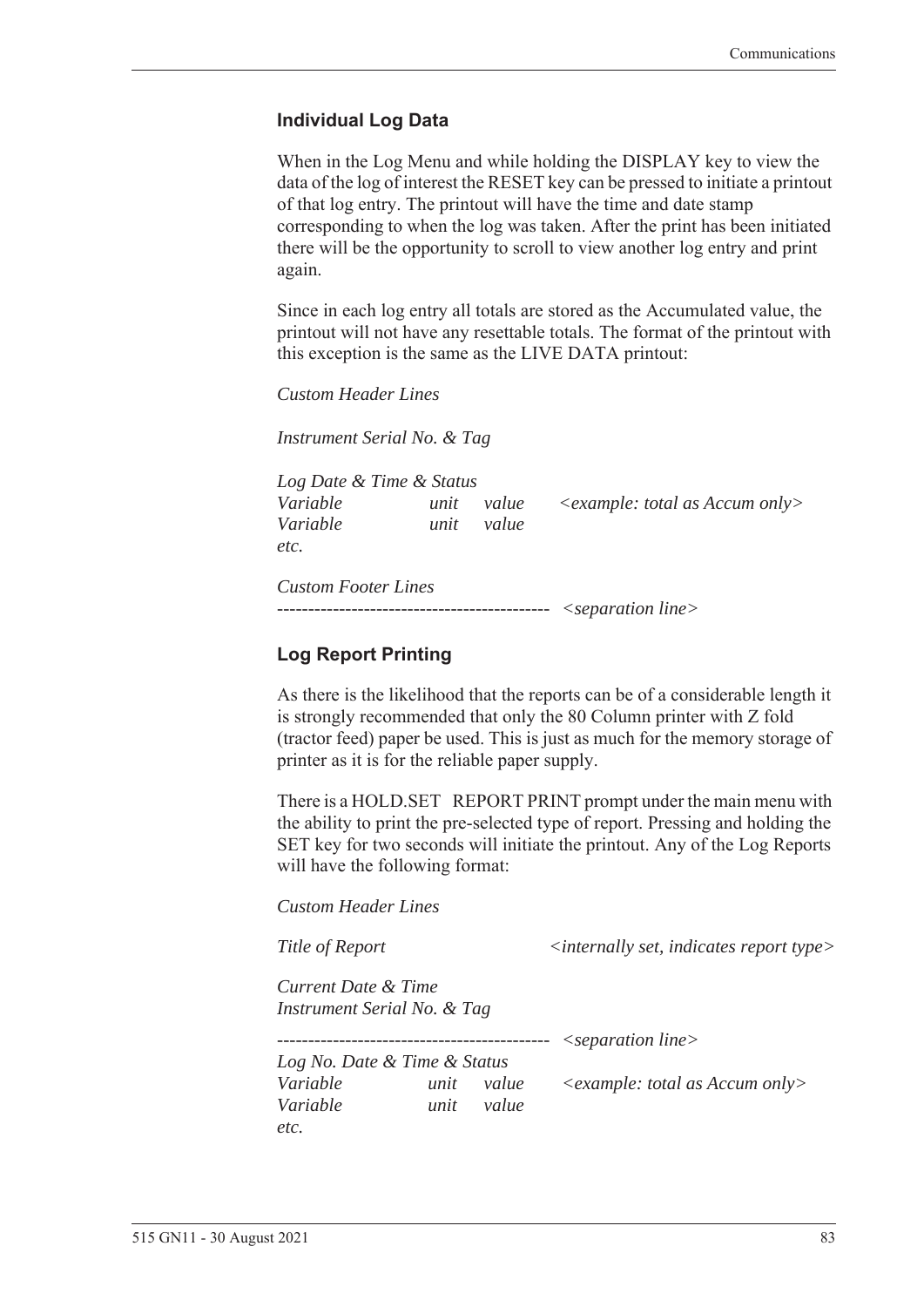|                              |      |       | $\leq$ separation line $>$              |
|------------------------------|------|-------|-----------------------------------------|
| Log No. Date & Time & Status |      |       |                                         |
| Variable                     | unit | value | $\leq$ example: total as Accum only $>$ |
| Variable                     | unit | value |                                         |
| etc.                         |      |       |                                         |
|                              |      |       | $\leq$ separation line $>$              |
| Log No. Date & Time & Status |      |       |                                         |
| Variable                     | unit | value | $\leq$ example: total as Accum only>    |
| Variable                     | unit | value |                                         |
| etc.                         |      |       |                                         |
| <b>Custom Footer Lines</b>   |      |       |                                         |

```
-------------------------------------------- <separation line>
```
Reports will print in the historical order, and for those logs that have no data (e.g. unit was powered off at the time) the print will show "Data not available", i.e.

| Log No. Date & Time & Status |      |           |                                                  |
|------------------------------|------|-----------|--------------------------------------------------|
| Variable                     | unit | value     | $\langle$ example: total as Accum only $\rangle$ |
| Variable                     | unit | value     |                                                  |
| etc.                         |      |           |                                                  |
|                              |      |           | $\leq$ separation line $>$                       |
| Log No. Data Not Available   |      |           |                                                  |
|                              |      | --------- | $\leq$ separation line $>$                       |
| Log No. Date & Time & Status |      |           |                                                  |
| Variable                     | unit | value     | $\leq$ example: total as Accum only $>$          |
| Variable                     | unit | value     |                                                  |
| etc.                         |      |           |                                                  |

If the unit is programmed for 0 logs for a particular time base then the report for that time base will only consist of the header and ID information and a "Data Not Available" message. Likewise for the 0Hr to 23Hr report to print the complete report there must be a minimum of 48 hourly logs programmed otherwise "Data Not Available" will be printed for the missing logs.

*Custom Header Lines*

*Title of Report*

*Current Date & Time Instrument Serial No. & Tag*

*Data Not Available*

*Custom Footer Lines* 

*-------------------------------------------- <separation line>*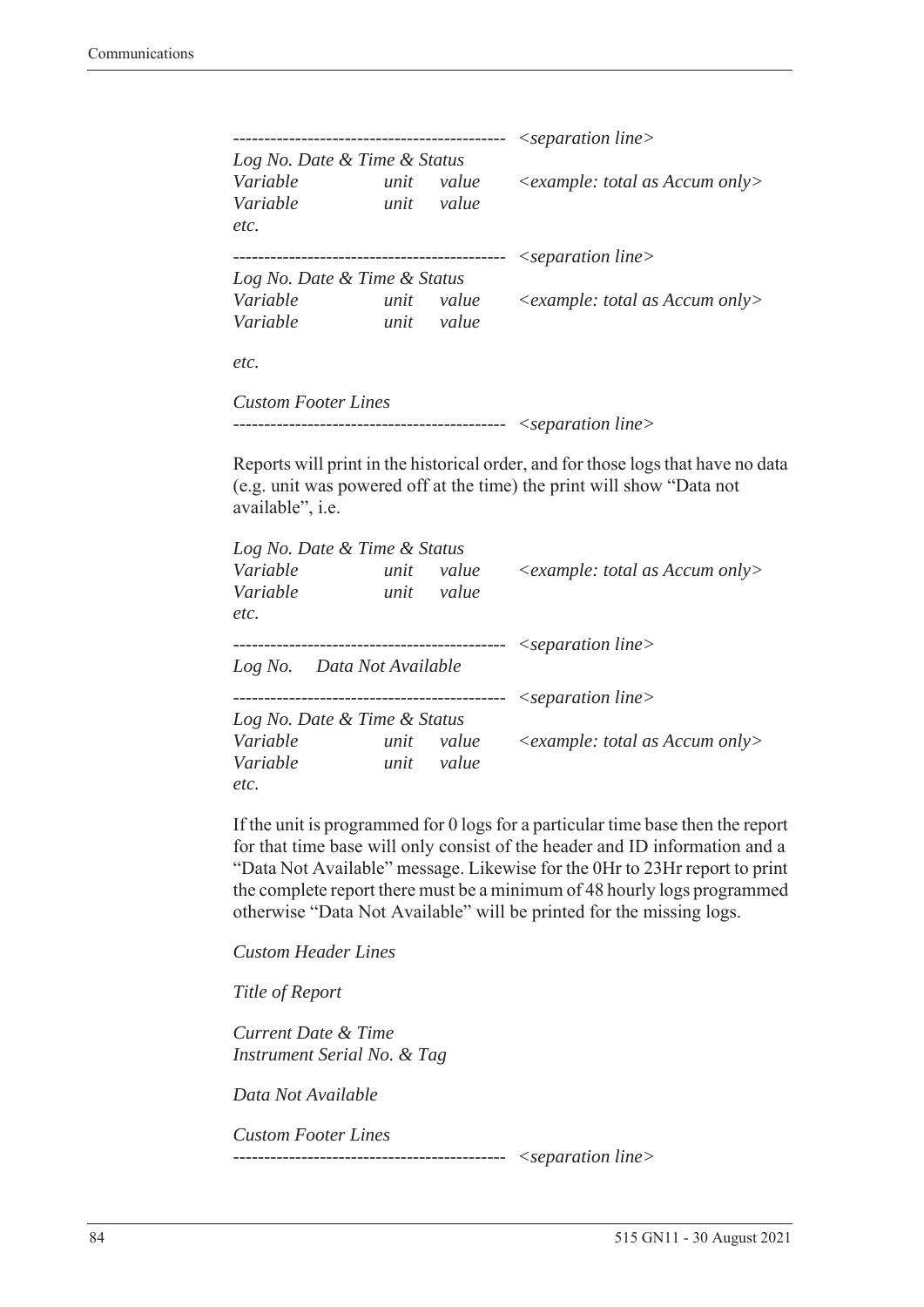#### <span id="page-94-0"></span>**Printer Data Control**

Some printers have limited data buffers and are therefore unable to collect all the print data being transmitted. The 500 Series has the capability of software handshaking. The Xon/Xoff characters can be used by any of the printer types to control the flow of data to ensure that data is not lost.

Some printers will also transmit an Xoff character in response to other events such as printer being off-line, print head not engaged or power being removed. The specific behaviour of the printer being used should be noted.

#### <span id="page-94-1"></span>**Error Messages**

There are two printer error messages that can be displayed.

#### **PAPER OUT**

This message is related to the Printer Type PRN-03 TM295 Slip printer. It is standard procedure with this printer to check for paper status before printing. If a print is attempted but there is no paper the PAPER OUT message will be scrolled. The instrument will continue to poll the printer for paper and if paper is detected before a communications timeout expires the print will commence.

#### **COMMS TIMEOUT**

This message is relevant for all printer types and will be activated for the following conditions.

1. If the flow of data is stopped due to software or hardware handshaking and is not allowed to resume before the communications timeout.

2. If Printer Type is PRN-03 Slip printer and a paper status is requested but no response is received within the timeout period.

3. Paper Out has been detected for Printer Type PRN-03 but no paper is inserted within the timeout period.

When a communications timeout error has been activated the message COMMS TIMEOUT will be scrolled once, the request to print will be cleared and the instrument will return to its normal mode.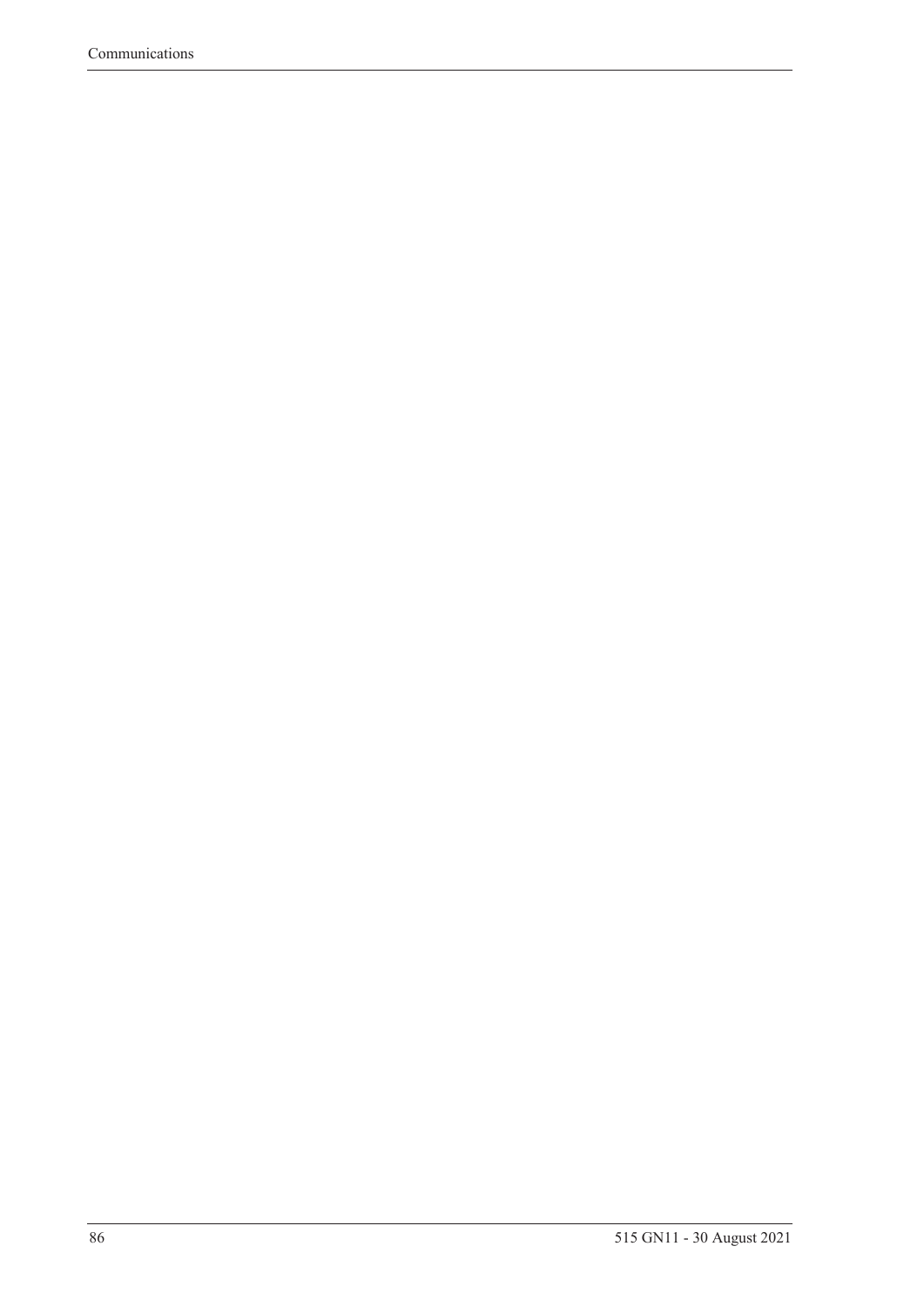# <span id="page-96-1"></span>**Appendix A Glossary**

<span id="page-96-0"></span>

| 500-PM<br><b>Software</b>                 | The 500 Series Program Manager (500-PM software) is a Windows based<br>program that is freely available from the download section of the Contrec<br>website. The program is a comprehensive configuration tool and resource<br>centre that can be used to tailor an instrument to suit specific application<br>needs including program settings, units of measurement, custom tags/text,<br>access levels and more. Custom versions can be saved and configuration<br>reports generated as a PDF. |
|-------------------------------------------|---------------------------------------------------------------------------------------------------------------------------------------------------------------------------------------------------------------------------------------------------------------------------------------------------------------------------------------------------------------------------------------------------------------------------------------------------------------------------------------------------|
| <b>SGERG</b>                              | Standard GERG Virial Equation for field use. It provides simplification of<br>the input data requirements for the GERG virial equation - an alternative<br>means of compressibility factor calculation for Natural Gases and similar<br>mixtures.                                                                                                                                                                                                                                                 |
| <b>ASCII</b>                              | American Standard Code for Information Interchange. For the ASCII<br>protocol, the instrument receives and transmits messages in ASCII, with all<br>command strings to the instrument terminated by a carriage return. Replies<br>from the instrument are terminated with a line-feed and a carriage-return.                                                                                                                                                                                      |
| <b>Absolute</b>                           | Absolute Pressure = Atmospheric Pressure + Gauge Pressure.                                                                                                                                                                                                                                                                                                                                                                                                                                        |
| <b>Pressure</b>                           | It is the combined local atmospheric pressure and the gauge pressure. All<br>calculations are based on absolute values for pressure. Some sensors can<br>directly measure the absolute pressure value while others measure gauge<br>pressure. Pressure can be displayed as absolute or gauge and is indicated<br>with an 'A' or 'G' appended to the pressure units of measure.                                                                                                                    |
| Atmospheric<br>& Gauge<br><b>Pressure</b> | Some sensors only measure gauge pressure, in this case the atmospheric<br>pressure must be programmed to determine the absolute value. The<br>atmospheric value is affected by the altitude of the installation. The<br>atmospheric pressure default is 101.325 kPa (14.696 psia) which is the<br>standard value at sea level.                                                                                                                                                                    |
| K-factor                                  | The K-factor is a constant value associated with frequency type flowmeters.<br>It is a scaling factor used in calculations to determine flow rate.                                                                                                                                                                                                                                                                                                                                                |
| <b>Modbus RTU</b>                         | The Modbus protocol is a message structure for communications between<br>controllers and devices regardless of the type of network. In RTU (remote<br>terminal unit) mode, each 8-bit byte in a message contains two 4-bit<br>hexadecimal characters. This mode has greater character density than<br>ASCII and allows better data throughput than ASCII for the same baud rate.                                                                                                                  |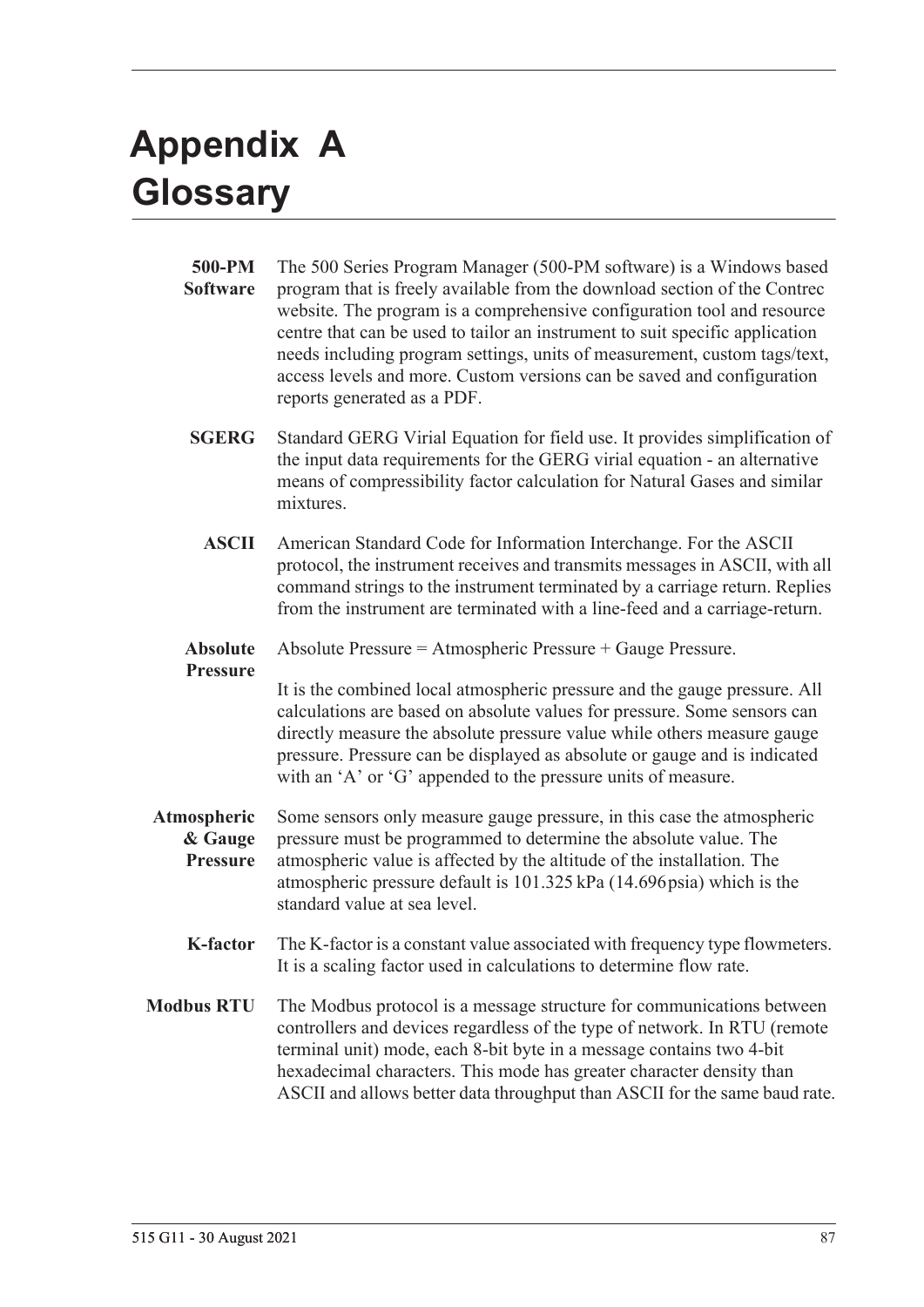| <b>Normal</b>                          | Normal conditions are defined as:                                                                                                                                                              |  |  |  |  |  |
|----------------------------------------|------------------------------------------------------------------------------------------------------------------------------------------------------------------------------------------------|--|--|--|--|--|
| <b>Conditions</b>                      | • 0°C (273.15K) and 101.325kPa<br>• 32°F (491.67°R) and 14.696 psia.                                                                                                                           |  |  |  |  |  |
|                                        | A flow rate at normal conditions is indicated with an 'N' in the front of the<br>corrected volume units of measure. Compare with Standard conditions.                                          |  |  |  |  |  |
| <b>Normalised</b><br>Input             | A normalised input ranges from 0 to 1.000. For $4-20$ mA input, the signal is<br>set to 0 at 4mA and the signal is set to 1.000 at 20mA.                                                       |  |  |  |  |  |
| <b>NPS</b>                             | Namur Proximity Switch.                                                                                                                                                                        |  |  |  |  |  |
| <b>Passive Output</b><br><b>Signal</b> | Requires an external power supply.                                                                                                                                                             |  |  |  |  |  |
| <b>RTD</b>                             | Resistance Temperature Device                                                                                                                                                                  |  |  |  |  |  |
| <b>Standard</b>                        | Standard conditions are defined as:                                                                                                                                                            |  |  |  |  |  |
| <b>Conditions</b>                      | • 15°C (288.15K) and 101.325 kPa, or<br>• 59°F (518.67°R) and 14.696 psia.                                                                                                                     |  |  |  |  |  |
|                                        | A flow rate at standard conditions is indicated with an 'S' in the front of the<br>corrected volume units of measure. Compare with Normal conditions.                                          |  |  |  |  |  |
| Watchdog<br>Timer (WTD)                | The WDT is used to monitor the activity of the micro processor and will<br>force a reboot if the micro processor stops, while power is applied, due to<br>any internal or external influences. |  |  |  |  |  |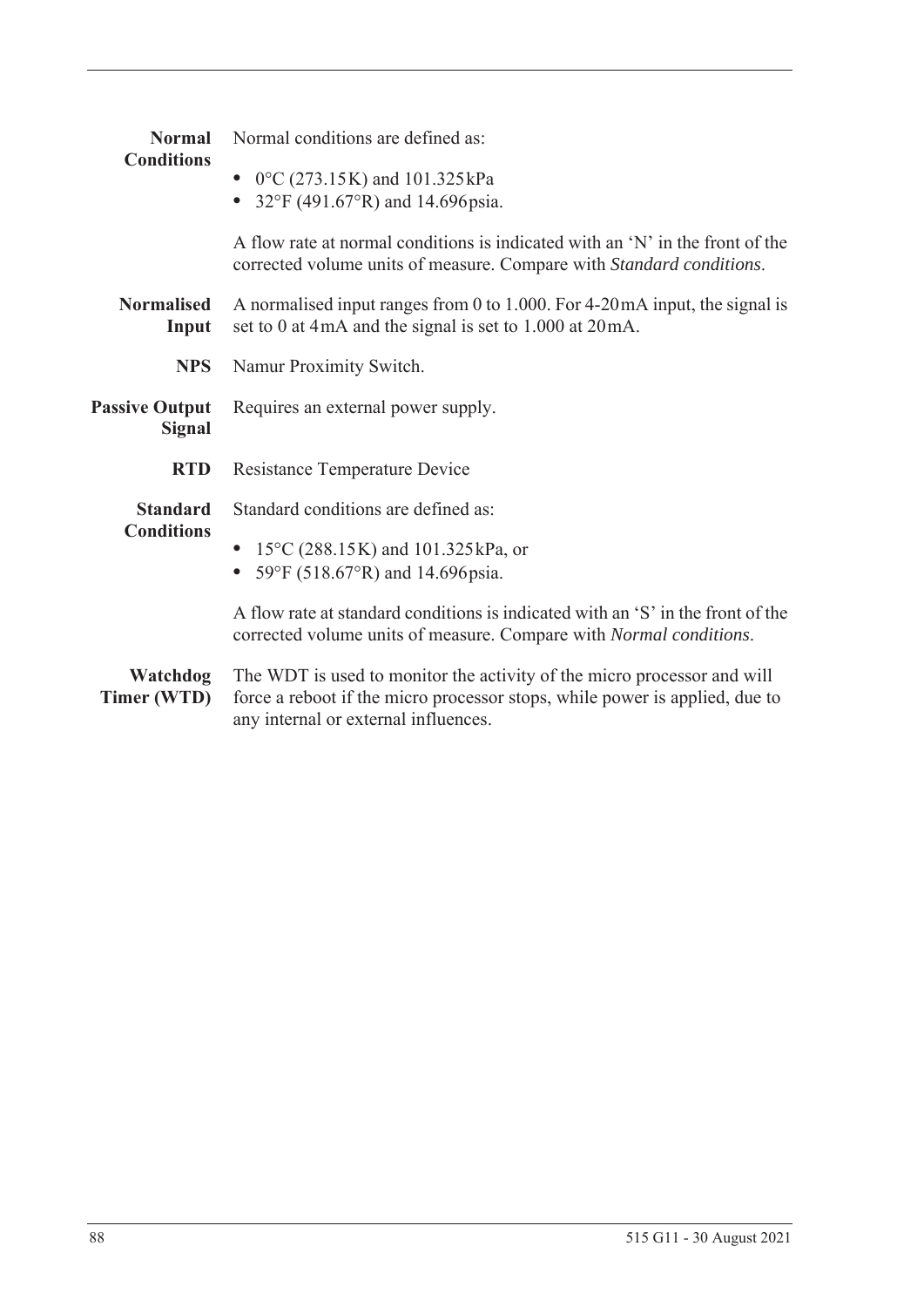# <span id="page-98-1"></span>**Appendix B Model Numbers**

# <span id="page-98-0"></span>**Product Codes**

| <b>Model</b>                                                                                                                                                                          | <b>Supplementary Code</b> |              |                                                                                                                        |   |                                                                      | <b>Description</b> |                        |                                                                                                                                        |  |  |  |  |  |  |  |  |  |  |  |  |  |  |  |  |  |  |  |  |                                                                                                                 |
|---------------------------------------------------------------------------------------------------------------------------------------------------------------------------------------|---------------------------|--------------|------------------------------------------------------------------------------------------------------------------------|---|----------------------------------------------------------------------|--------------------|------------------------|----------------------------------------------------------------------------------------------------------------------------------------|--|--|--|--|--|--|--|--|--|--|--|--|--|--|--|--|--|--|--|--|-----------------------------------------------------------------------------------------------------------------|
| 515                                                                                                                                                                                   |                           |              |                                                                                                                        |   |                                                                      |                    | - GN11                 |                                                                                                                                        |  |  |  |  |  |  |  |  |  |  |  |  |  |  |  |  |  |  |  |  |                                                                                                                 |
|                                                                                                                                                                                       | $\mathbf{1}$              |              |                                                                                                                        |   |                                                                      |                    |                        | Panel mount enclosure                                                                                                                  |  |  |  |  |  |  |  |  |  |  |  |  |  |  |  |  |  |  |  |  |                                                                                                                 |
|                                                                                                                                                                                       | $\overline{2}$            |              |                                                                                                                        |   |                                                                      |                    |                        | Field mount enclosure (NEMA 4X / IP66)                                                                                                 |  |  |  |  |  |  |  |  |  |  |  |  |  |  |  |  |  |  |  |  |                                                                                                                 |
| <b>Enclosure</b>                                                                                                                                                                      | 3/5                       |              |                                                                                                                        |   |                                                                      |                    |                        | Explosion proof Ex d (IECEx/ATEX), metric glands<br>(5 specifies heater)                                                               |  |  |  |  |  |  |  |  |  |  |  |  |  |  |  |  |  |  |  |  |                                                                                                                 |
|                                                                                                                                                                                       | 4/6                       |              |                                                                                                                        |   |                                                                      |                    |                        | Explosion proof Ex d (CSA), NPT glands<br>(6 specifies heater)                                                                         |  |  |  |  |  |  |  |  |  |  |  |  |  |  |  |  |  |  |  |  |                                                                                                                 |
|                                                                                                                                                                                       |                           | 0            |                                                                                                                        |   |                                                                      |                    |                        |                                                                                                                                        |  |  |  |  |  |  |  |  |  |  |  |  |  |  |  |  |  |  |  |  | 4 logic inputs, 1 isolated output, 2 relays (only relay type 1 is<br>available), RS232 (DB9) communication port |
| <b>Output Options</b>                                                                                                                                                                 |                           | $\mathbf{1}$ |                                                                                                                        |   |                                                                      |                    |                        | 4 logic inputs, 2 isolated outputs, 4 relays, real-time clock data<br>logging, RS232 (DB9) and RS485 communication ports               |  |  |  |  |  |  |  |  |  |  |  |  |  |  |  |  |  |  |  |  |                                                                                                                 |
|                                                                                                                                                                                       |                           | 2/3          |                                                                                                                        |   |                                                                      |                    |                        | 4 logic inputs, 2 isolated outputs, 4 relays, real-time clock data<br>logging, RS232 (DB9) and Ethernet communication ports            |  |  |  |  |  |  |  |  |  |  |  |  |  |  |  |  |  |  |  |  |                                                                                                                 |
|                                                                                                                                                                                       |                           |              | 1                                                                                                                      |   |                                                                      |                    |                        | Electromechanical relays only                                                                                                          |  |  |  |  |  |  |  |  |  |  |  |  |  |  |  |  |  |  |  |  |                                                                                                                 |
| <b>Relay Type</b>                                                                                                                                                                     |                           |              | $\overline{2}$                                                                                                         |   |                                                                      |                    |                        | 2 electromechanical and 2 solid state relays                                                                                           |  |  |  |  |  |  |  |  |  |  |  |  |  |  |  |  |  |  |  |  |                                                                                                                 |
|                                                                                                                                                                                       |                           |              | $\overline{3}$                                                                                                         |   |                                                                      |                    |                        | Solid state relays only                                                                                                                |  |  |  |  |  |  |  |  |  |  |  |  |  |  |  |  |  |  |  |  |                                                                                                                 |
| <b>Power Supply</b>                                                                                                                                                                   |                           |              |                                                                                                                        | U |                                                                      |                    |                        | Inputs for 12-28VDC and 100-240 VAC, 50-60Hz<br>(Previous Models: $A = 110/120$ VAC, $E = 220/240$ VAC)                                |  |  |  |  |  |  |  |  |  |  |  |  |  |  |  |  |  |  |  |  |                                                                                                                 |
|                                                                                                                                                                                       |                           |              |                                                                                                                        | D |                                                                      |                    |                        | Input for 12-28VDC power only                                                                                                          |  |  |  |  |  |  |  |  |  |  |  |  |  |  |  |  |  |  |  |  |                                                                                                                 |
| <b>Display Panel Options</b>                                                                                                                                                          |                           |              |                                                                                                                        |   | S                                                                    |                    |                        | Standard option (now with backlight & LCD backup)<br>(original Full option: F, with Infra-Red comms, no longer available)              |  |  |  |  |  |  |  |  |  |  |  |  |  |  |  |  |  |  |  |  |                                                                                                                 |
| <b>PCB Protection</b>                                                                                                                                                                 |                           |              |                                                                                                                        |   |                                                                      | C                  |                        | Conformal coating - required for maximum environmental<br>operating range. Recommended to avoid damage from<br>moisture and corrosion. |  |  |  |  |  |  |  |  |  |  |  |  |  |  |  |  |  |  |  |  |                                                                                                                 |
| N                                                                                                                                                                                     |                           |              | None - suitable for IEC standard 654-1 Climatic Conditions up<br>to Class B2 (Heated and/or cooled enclosed locations) |   |                                                                      |                    |                        |                                                                                                                                        |  |  |  |  |  |  |  |  |  |  |  |  |  |  |  |  |  |  |  |  |                                                                                                                 |
| <b>GN11</b><br><b>Application Pack Number</b>                                                                                                                                         |                           |              |                                                                                                                        |   | Defines the application software to be loaded into the<br>instrument |                    |                        |                                                                                                                                        |  |  |  |  |  |  |  |  |  |  |  |  |  |  |  |  |  |  |  |  |                                                                                                                 |
| For example: Model No. 515.111USC<br>Displayed on the 500 Series as:<br>Note: The first character represents the CPU installed<br>(factory use only). The remaining 6 characters only |                           |              |                                                                                                                        |   |                                                                      |                    | $2 - 1 - 5 -$<br>MODEL |                                                                                                                                        |  |  |  |  |  |  |  |  |  |  |  |  |  |  |  |  |  |  |  |  |                                                                                                                 |
| represent hardware that affects the operation.                                                                                                                                        |                           |              |                                                                                                                        |   |                                                                      |                    |                        | 515                                                                                                                                    |  |  |  |  |  |  |  |  |  |  |  |  |  |  |  |  |  |  |  |  |                                                                                                                 |

**Note:** Example full product part number is 515.111USC-GN11 (This is the number used for placing orders).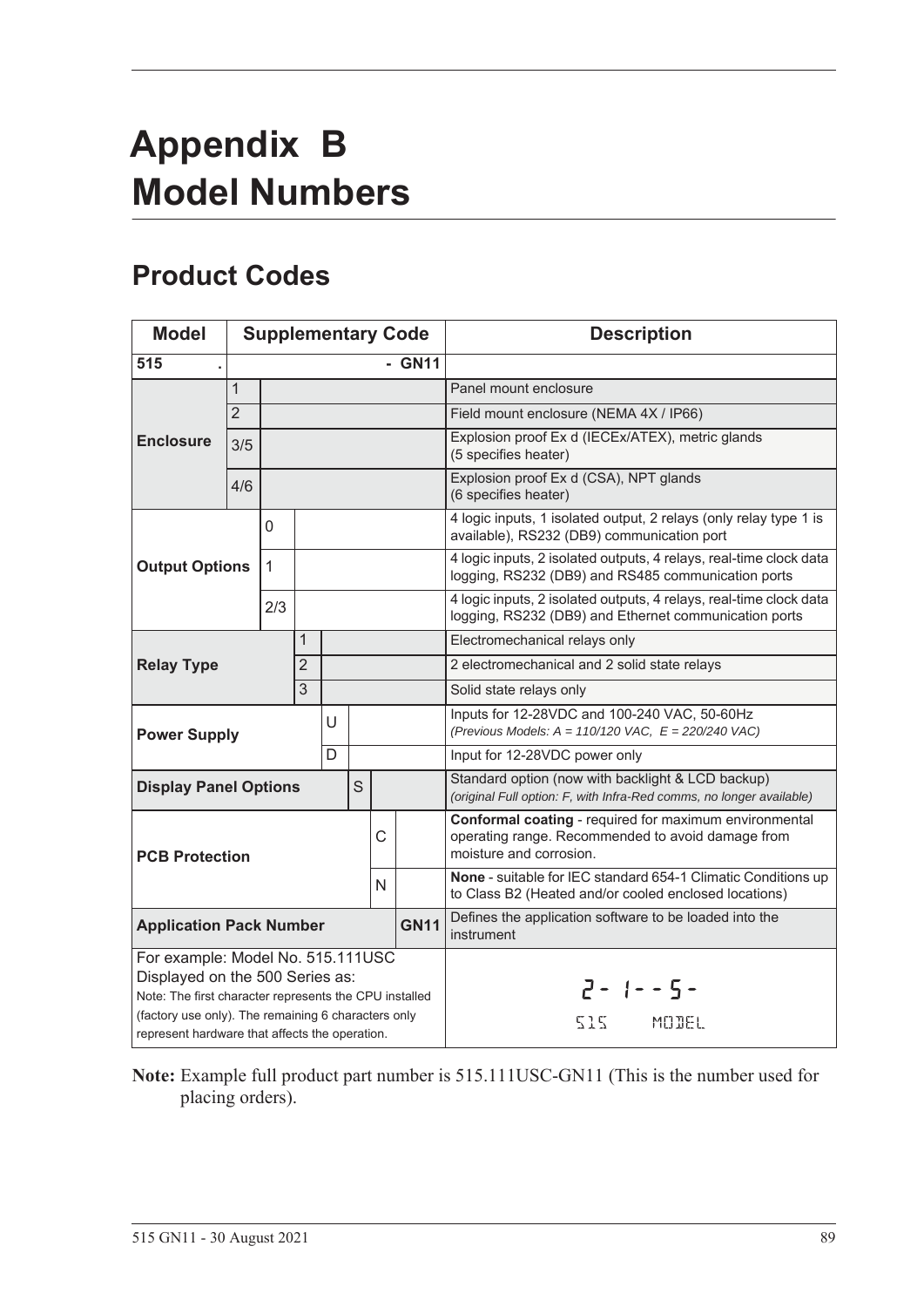# <span id="page-99-1"></span>**Custom Version Codes**

|                                              | Code |                |                                                                                                | <b>Description</b>                            |  |  |
|----------------------------------------------|------|----------------|------------------------------------------------------------------------------------------------|-----------------------------------------------|--|--|
|                                              | 00   |                |                                                                                                | <b>Factory Default Application</b>            |  |  |
|                                              | 01   |                |                                                                                                | Contrec Systems Pty. Ltd. Melbourne Australia |  |  |
|                                              | 02   |                |                                                                                                | Contrec Limited. West Yorkshire UK            |  |  |
| <b>Origin Code</b>                           | 03   |                |                                                                                                |                                               |  |  |
| <b>Identifies</b><br><b>Distributor</b>      | 04   |                |                                                                                                | Contrec - USA, LLC. Pelham AL 35124 USA       |  |  |
|                                              | 05   |                |                                                                                                | Flowquip Ltd. Halifax UK                      |  |  |
|                                              | 06   |                |                                                                                                |                                               |  |  |
|                                              | etc. |                |                                                                                                |                                               |  |  |
|                                              |      | $\Omega$       | English (Default)                                                                              |                                               |  |  |
| $\overline{1}$<br>$\overline{2}$             |      | German         |                                                                                                |                                               |  |  |
|                                              |      |                |                                                                                                | <b>Dutch</b>                                  |  |  |
| <b>User Language</b>                         | 3    |                |                                                                                                | French                                        |  |  |
|                                              |      | $\overline{4}$ |                                                                                                | Spanish                                       |  |  |
|                                              |      | $\overline{5}$ |                                                                                                |                                               |  |  |
|                                              |      | etc.           |                                                                                                |                                               |  |  |
|                                              | 000  |                |                                                                                                |                                               |  |  |
| <b>Distributor's Code</b><br>$\cdots$<br>999 |      |                | Distributor's own choice. Possibly a code that identifies the<br>customer and the application. |                                               |  |  |
|                                              |      |                |                                                                                                |                                               |  |  |
| For example: 02 3 157                        |      |                | 023157                                                                                         |                                               |  |  |
| Displayed on the 500 Series as:              |      |                | CUSTOM VERS                                                                                    |                                               |  |  |

# **Application Information Code**

The Application Information code is an aid for users and service personnel to determine the type of inputs that are used in a particular application. The Application Information code is displayed on the instrument as shown below.

<span id="page-99-0"></span>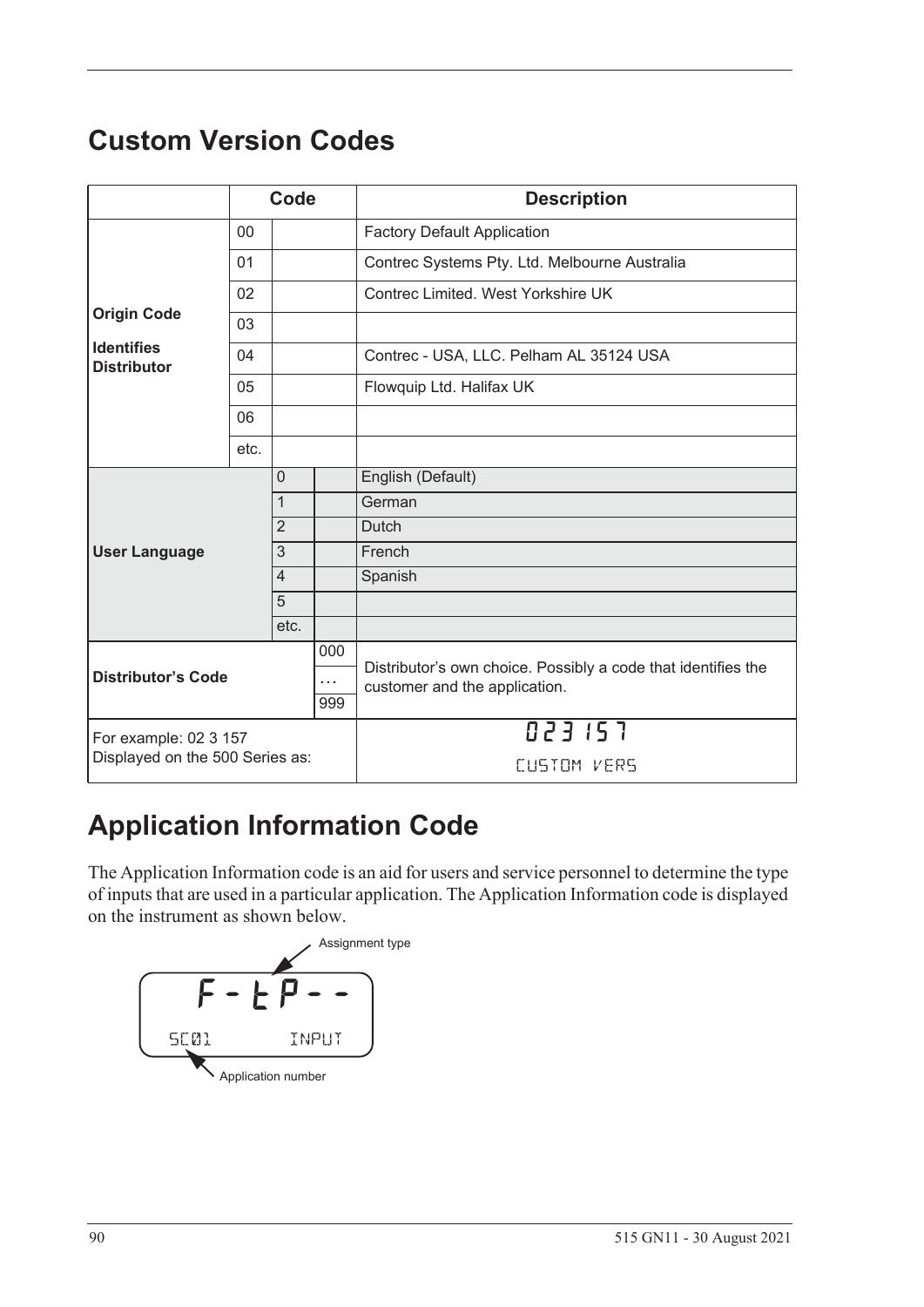The Application number identifies the application as in the following examples:

- **•** SC01 steam flow computer for frequency flow meter
- **•** GN02 natural gas flow computer for analog flow meter

The Input Assignment type indicates the physical input that is assigned to each input on the instrument. The code is made up from six characters as follows:

| FINP1   FINP2   AINP1   AINP2   AINP3   AINP4 |  |  |  |
|-----------------------------------------------|--|--|--|
|                                               |  |  |  |

The codes are as follows:

- - not used in this application
- **A** indicates a generic analog input such as for density or level etc.
- **•** C indicates a user code input
- d indicates a density input
- **•** F indicates a generic flow input such as for volume or mass etc.
- H indicates a high flow input for stacked inputs
- **•** L indicates a low flow input for stacked inputs
- **•** P indicates a pressure input
- **q** indicates a quadrature input
- *k* indicates a temperature input.

For example,  $F - F - i$  is an instrument with FINP1 (frequency input 1) assigned to a flow input, AINP1 assigned to a temperature input and AINP2 assigned as a pressure input. The other inputs are not used.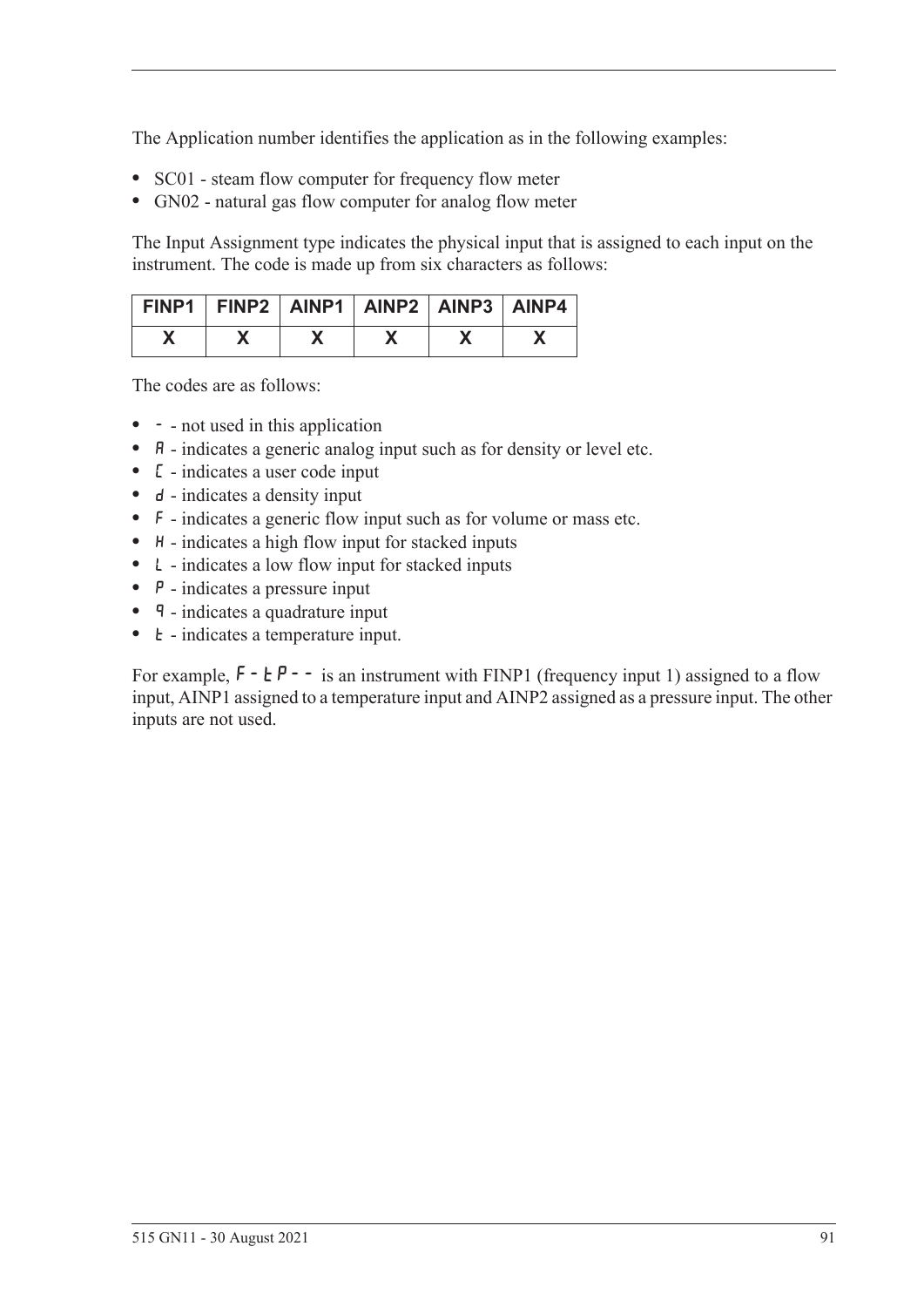# <span id="page-101-0"></span>**Appendix C Ethernet Port & Setup**

# **Ethernet Port**

The optional Ethernet port simplifies the communication network and avoids the need for an external 3rd party Serial to Ethernet converter. It allows communications via an existing Ethernet network. In some installations you will need to speak with your network (IT) administrator in order to correctly set up your network. Applications, such as DataMod (available via Contrec), can communicate over the Ethernet network to perform remote monitoring and Data Logging operations.

Within the instrument's calibration menus the Ethernet port uses the settings for the RS-485 port that need to match a supplied Ethernet unit as follows:

- **•** Protocol: RTU
- **•** Baud Rate: 19200
- **•** Data Bits: 8
- **•** Parity: Even
- **•** Stop Bits: 1

Data mapping follows the same convention applied to Modbus registers.

# **Connecting 515 Ethernet to Networks/Routers**

Ethernet 515s are set as default to DHCP (Dynamic Host Configuration Protocol), which should allow your network/router to automatically find and assign an IP address to the instrument (providing there are addresses available). If your network cannot locate the instrument you may need to run the 'Digi Discovery' tool (Contrec guide available on request) or enter the Ethernet module's MAC address within your router settings. If required, the instrument can also be set to a static IP address, however it is strongly advised that only IT competent persons access and edit site network and 515 Ethernet settings. All Ethernet instruments are supplied with the Ethernet module MAC address printed on the outside of the enclosure and also printed directly onto the Ethernet Module itself (the Option card would need to be removed to view the physical Digi Ethernet module).

Contrec Limited will not be held responsible for any changes made to customer router and network settings. Further guides on how to access the module settings and discovering IP address' can be supplied upon request.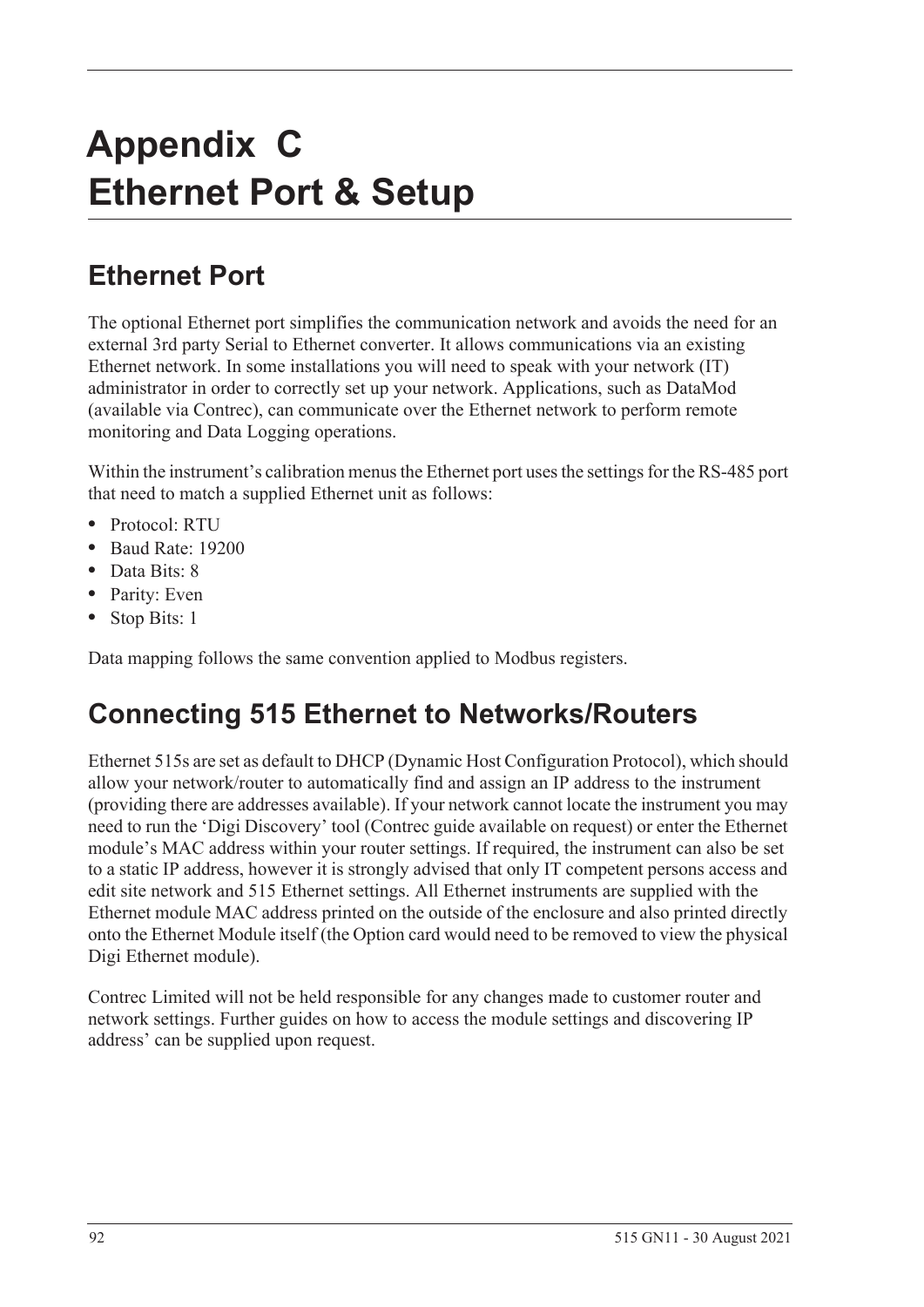# **Connecting DataMod via Ethernet**

Using the IP address that you or the network/router has assigned to the 515 instrument, enter this into the **Host Name / IPv4 Address** tab within DataMod's Modbus Connection Settings as per [Figure 21.](#page-102-0)

Ensure all other settings are correct as per the **Datamod User Guide** and the **515 Ethernet Guide - Establishing a Connection to Datamod**. Both of these documents are available from Contrec on request.

| Transmission Mode-                                   |                 |                     |                      |
|------------------------------------------------------|-----------------|---------------------|----------------------|
| C RTU Serial                                         | <b>C</b> TCP/IP | C RTU over TCP/IP   |                      |
| -RTU Serial Settings-                                |                 |                     |                      |
| Serial Port:                                         |                 | Baud Rate (bps):    |                      |
| COM1                                                 |                 | 19200               | $\blacktriangledown$ |
| -Data Bits-                                          |                 | -Parity-            |                      |
| C 7 bits C 8 bits                                    |                 | C None              |                      |
|                                                      |                 | $C$ Odd             |                      |
| -Stop Bits-                                          |                 | $G$ Even            |                      |
| $C$ 1 bit $C$ 2 bits                                 |                 |                     |                      |
| TCP/IP Settings                                      |                 |                     |                      |
| Host Name / IPv4 Address:                            |                 |                     | Port:                |
| 192.168.0.7                                          |                 |                     | 502                  |
| Receive Timeout (sec): $\vert^2$<br>Maximum Retries: | 2               | Slave Unit Address: | 11                   |
|                                                      |                 | ,                   | Cancel               |

<span id="page-102-0"></span>*Figure 21 DataMod - Modbus Connection Settings*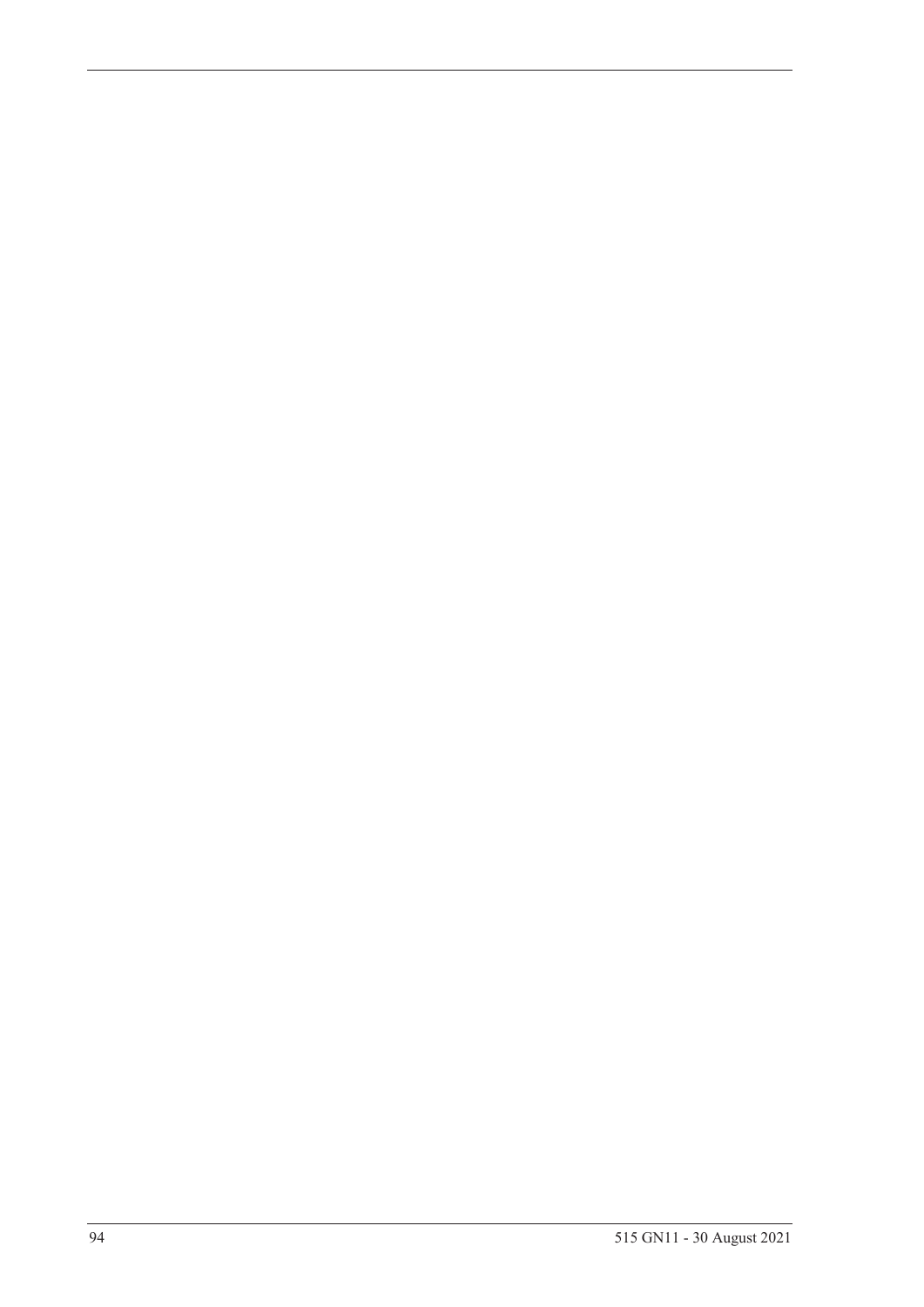# **Index**

**Numerics** 0-5V inpu[t 16](#page-25-0) 4-20mA input [17](#page-26-0) output [19](#page-28-0) 500 Series Program Manage[r 4](#page-13-0) 500-PM software [4,](#page-13-0) [87](#page-96-0)

#### **A**

ACCUM ke[y 28](#page-37-0) address, instrumen[t 70](#page-79-0) alarm connection [21](#page-30-0) equipment failur[e 52](#page-61-0) hysteresi[s 54](#page-63-0) relays [52](#page-61-1) setpoin[t 53](#page-62-0) alarms menu [52](#page-61-2) analog input connection[s 16](#page-25-1) failur[e 63](#page-72-0) scalin[g 2](#page-11-0) application cod[e 90](#page-99-0) approvals [6](#page-15-0) FCC Declaration [7](#page-16-0) ASCII protoco[l 69](#page-78-0)

#### **B**

back panel [12](#page-21-0) backup program [39](#page-48-0) Program Manage[r 39](#page-48-1) basic men[u 30](#page-39-0) battery faile[d 64](#page-73-0) lif[e 56](#page-65-1) ne[w 64](#page-73-0) battery replacemen[t 25](#page-34-0) battery typ[e 25](#page-34-1) baud rat[e 55](#page-64-1)

#### **C**

CAL switch-protected parameter [35](#page-44-0)

calibration backup, reports [39](#page-48-0) menu [40](#page-49-0) set mode [36](#page-45-0) view mode [36](#page-45-1) cleaning [11](#page-20-0) clock batter[y 56](#page-65-1) date format [57](#page-66-0) real-tim[e 56](#page-65-2) codes application information [90](#page-99-0) customer versio[n 90](#page-99-1) exception [79](#page-88-1) product numbe[r 89](#page-98-0) comm port COM-1 RS-232 [67](#page-76-1) COM-2 RS-485 [68](#page-77-1) communication connection[s 23](#page-32-0) protocols [69](#page-78-1) communication[s 3,](#page-12-1) [67](#page-76-2) menu [55](#page-64-2) connections alar[m 21](#page-30-0) communication [67](#page-76-3) communication[s 23](#page-32-0) electrical [12](#page-21-1) input [15](#page-24-0) mains [24](#page-33-0) output [19](#page-28-1) customer version codes [90](#page-99-1) customizing a printout [81](#page-90-1)

## **D**

daily logging [58](#page-67-0) data log viewing [30,](#page-39-1) [31](#page-40-0)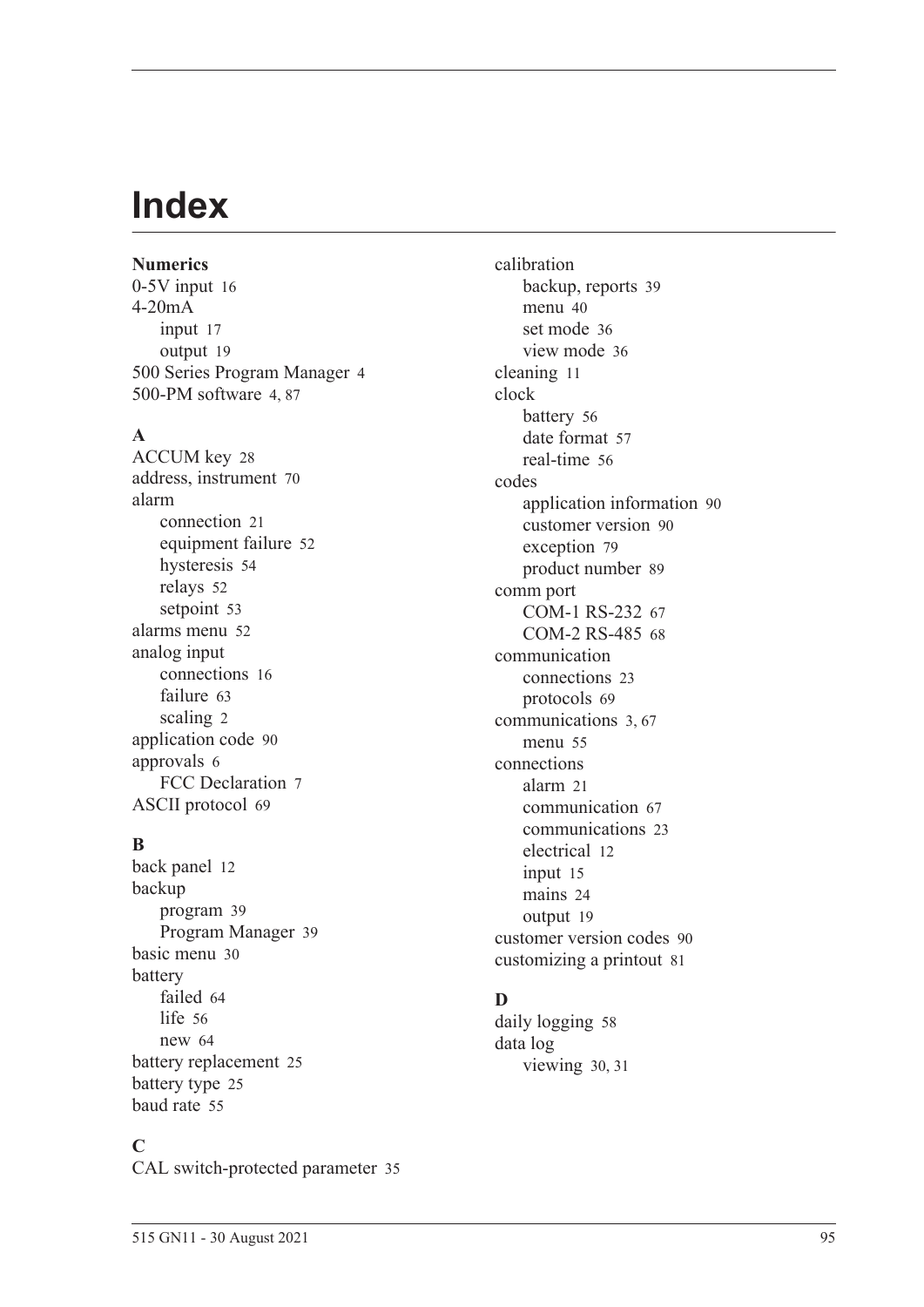data logging daily [58](#page-67-0) hourl[y 57](#page-66-1) monthly [58](#page-67-1) weekl[y 58](#page-67-2) yearly [58](#page-67-3) date format [57](#page-66-0) declaration FCC [7](#page-16-0) decontamination [11](#page-20-0) default on exception [63](#page-72-1) default tota[l 27](#page-36-0) detail men[u 30](#page-39-0) disconnection device [24](#page-33-1) display specifications [9](#page-18-0) timeout mod[e 60](#page-69-0) timeout time [60](#page-69-1) DISPLAY key [28](#page-37-1) display-only parameter [35](#page-44-1)

### **E**

earthin[g 24](#page-33-2) electrical connections [12](#page-21-1) equipment failure alarm [52](#page-61-0) error condition, overrid[e 63](#page-72-2) error message[s 63](#page-72-3) Ethernet COM-2 por[t 24,](#page-33-3) [68](#page-77-2) exception codes [79](#page-88-1) Exception Status [71](#page-80-0) exception, default [63](#page-72-1)

### **F**

failure of input [63](#page-72-0) features [1](#page-10-0) flash driver port assignmen[t 56](#page-65-3) format, date [57](#page-66-0) frequency input connection [15](#page-24-1) front panel keys [28](#page-37-2) LEDs [27](#page-36-1)

#### **G**

glossary [87](#page-96-1)

### **H**

hardware connections [67](#page-76-3) hourly logging [57](#page-66-1) hysteresis, alar[m 54](#page-63-0)

### **I**

input 0-5[V 16](#page-25-0) 4-20mA [17](#page-26-0) connections [15](#page-24-0) analog [16](#page-25-1) frequency [15](#page-24-1) failure [63](#page-72-0) RTD [17](#page-26-1) sensor failure [63](#page-72-0) types [4](#page-13-1) inputs menu [45](#page-54-0) installation [11](#page-20-1) instrument address [70](#page-79-0) request forma[t 69](#page-78-2) response[s 71](#page-80-1) setting[s 42](#page-51-1) interconnections, communication [67](#page-76-3) interference suppression [22](#page-31-0) isolated output[s 4](#page-13-2)

### **K**

key ACCUM [28](#page-37-0) DISPLA[Y 28](#page-37-1) RATE [28](#page-37-3) RESE[T 28](#page-37-4) TOTAL [28](#page-37-5) keys, front panel [28](#page-37-2)

### **L**

LEDs, status [27](#page-36-1) logged dat[a 30](#page-39-1) viewin[g 31](#page-40-0) logging daily [58](#page-67-0) hourly [57](#page-66-1) monthly [58](#page-67-1) weekl[y 58](#page-67-2) yearly [58](#page-67-3) logic input connection [18](#page-27-0)

### **M**

main menu basic and detailed [30](#page-39-0) main menu item[s 29](#page-38-0) mains connections [24](#page-33-0) maintenanc[e 11,](#page-20-1) [24](#page-33-4)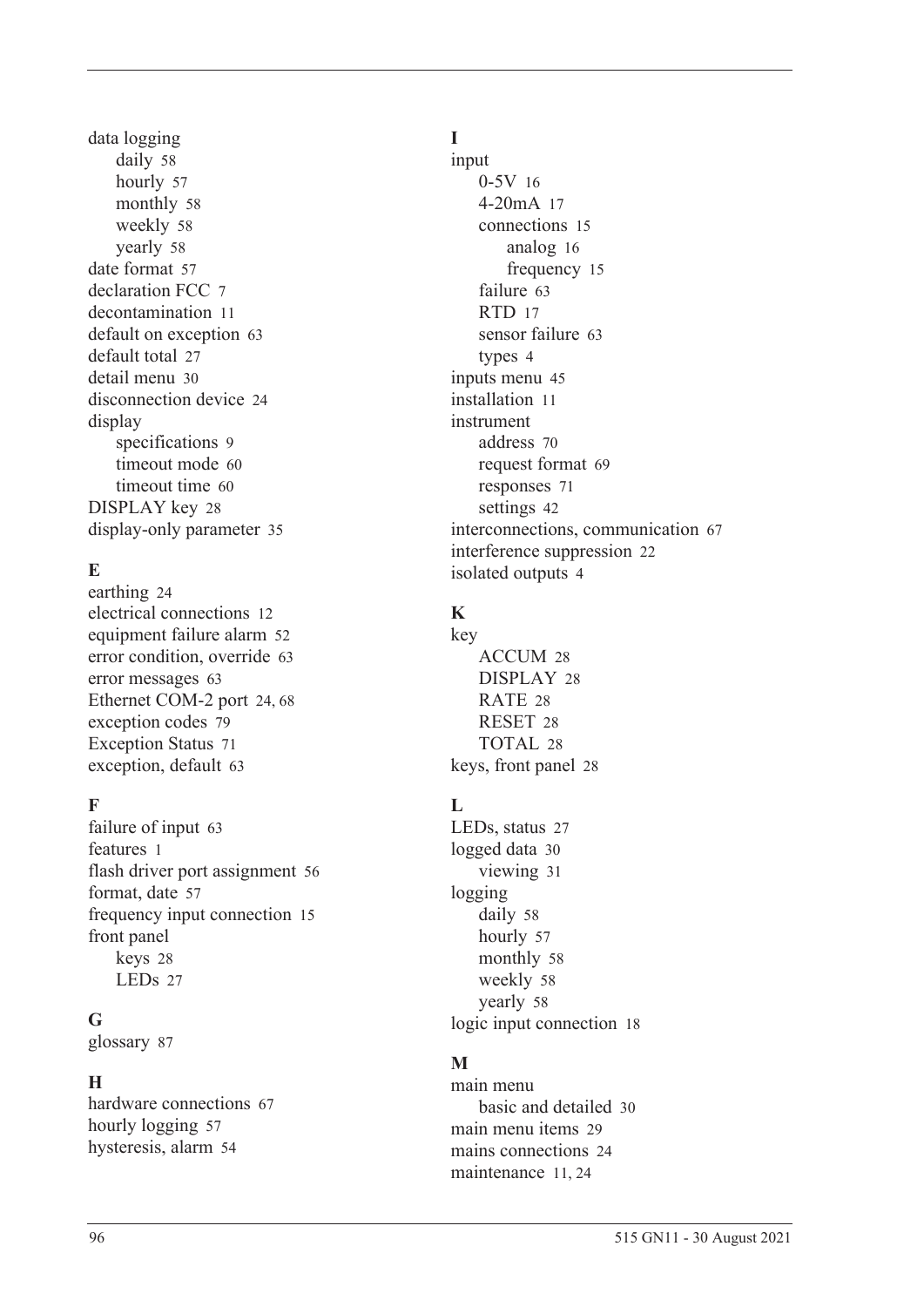menu alarm[s 52](#page-61-2) calibratio[n 40](#page-49-0) comms [55](#page-64-2) input[s 45](#page-54-0) output[s 50](#page-59-0) params [42](#page-51-2) setu[p 59](#page-68-0) test [62](#page-71-0) tm/lo[g 56](#page-65-4) unit[s 42](#page-51-3) messages erro[r 63](#page-72-3) syste[m 63](#page-72-4) warnin[g 65](#page-74-0) Modbus accessible parameters [43](#page-52-0) Modbus data forma[t 56](#page-65-5) Modbus RTU protoco[l 75](#page-84-0) mode display timeou[t 60](#page-69-0) normal operatio[n 27](#page-36-2) set calibration [36](#page-45-0) view calibration [36](#page-45-1) model number[s 89](#page-98-1) monthly logging [58](#page-67-1) mountin[g 11](#page-20-2)

#### **N**

normal operatio[n 27](#page-36-2) number mode[l 89](#page-98-1) seria[l 33](#page-42-1)

### **O**

operation, norma[l 27](#page-36-2) output connection[s 19](#page-28-1) 4-20m[A 19](#page-28-0) puls[e 20](#page-29-0) pulse facto[r 52](#page-61-3) outputs men[u 50](#page-59-0) override error condition [63](#page-72-2)

## **P**

panel LED[s 27](#page-36-1) mountin[g 11](#page-20-2) rear [12](#page-21-0)

parameter CAL switch-protected [35](#page-44-0) display-only [35](#page-44-1) not visibl[e 35](#page-44-2) password-protected [35](#page-44-3) programmable [35](#page-44-4) parameters men[u 42](#page-51-2) parity bit [55](#page-64-3) password-protected parameter [35](#page-44-3) peak flowrate[s 30](#page-39-2) port assignment, flash driver [56](#page-65-3) COM-1 RS-232 [23,](#page-32-1) [55](#page-64-4) COM-2 Ethernet [24,](#page-33-3) [68](#page-77-2) COM-2 RS-485 [23,](#page-32-2) [55](#page-64-5) COM-[3 55](#page-64-6) flash driver assignment [56](#page-65-3) power supply interruption [56](#page-65-1) printer data control [85](#page-94-0) error messages [85](#page-94-1) protocol [81](#page-90-2) report types [81](#page-90-3) printer type[s 81](#page-90-4) printout configuration repor[t 39](#page-48-2) printouts individual logs [83](#page-92-0) live data [82](#page-91-0) log report [83](#page-92-1) type[s 82](#page-91-1) product number codes [89](#page-98-0) Program Manager [39](#page-48-1) programmable parameter [35](#page-44-4) protocol ASCI[I 69](#page-78-0) communication [69](#page-78-1) Modbus RT[U 75](#page-84-0) printer [81](#page-90-2) pulse factor, output [52](#page-61-3) pulse output [20](#page-29-0)

## **Q**

quadrature pulse security [5](#page-14-1)

## **R**

RATE key [28](#page-37-3) real-time cloc[k 56](#page-65-2) rear panel [12](#page-21-0)